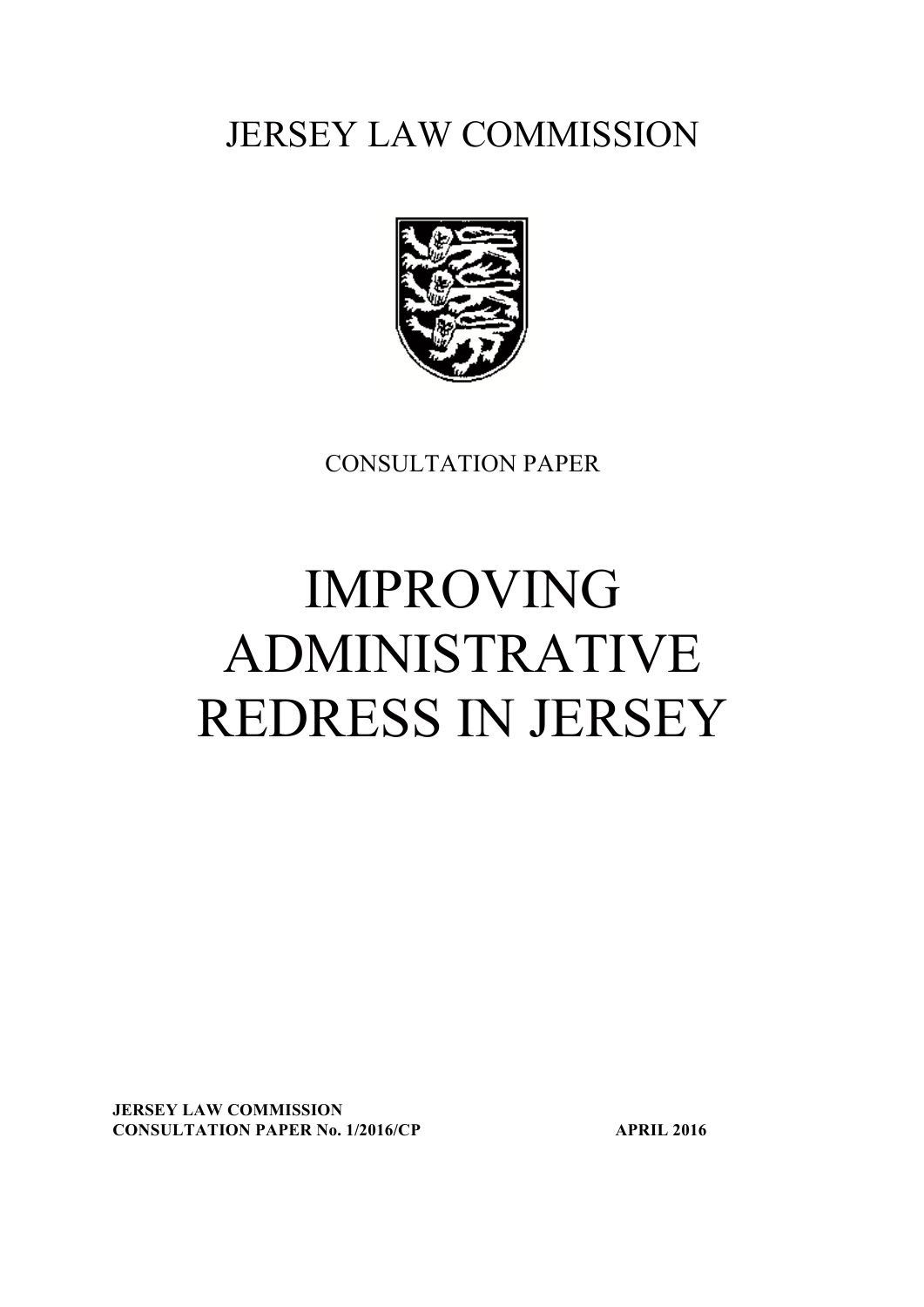The Jersey Law Commission is an independent body appointed by the States Assembly to identify and examine aspects of Jersey law with a view to their development and reform. This includes in particular: the elimination of anomalies; the repeal of obsolete and unnecessary enactments; the reductions of the number of separate enactments; and generally the simplification and modernisation of the law. Members of the Law Commission serve on a part-time basis and are unremunerated.

The current Law Commissioners are:

Mr Clive Chaplin (chairman) Advocate Barbara Corbett Advocate Alan Binnington Ms Claire de Than Mr Malcolm Le Boutillier Professor Andrew Le Sueur (the Topic Commissioner and author of this report) Mr Jonathan Walker

Published by the Jersey Law Commission in April 2016

This publication is available free of charge on the Jersey Law Commission website.

Jersey Law Commission Law House 1 Seale Street St Helier Jersey JE2 3QG

www.jerseylawcommission.org

jerseylawcommission@gmail.com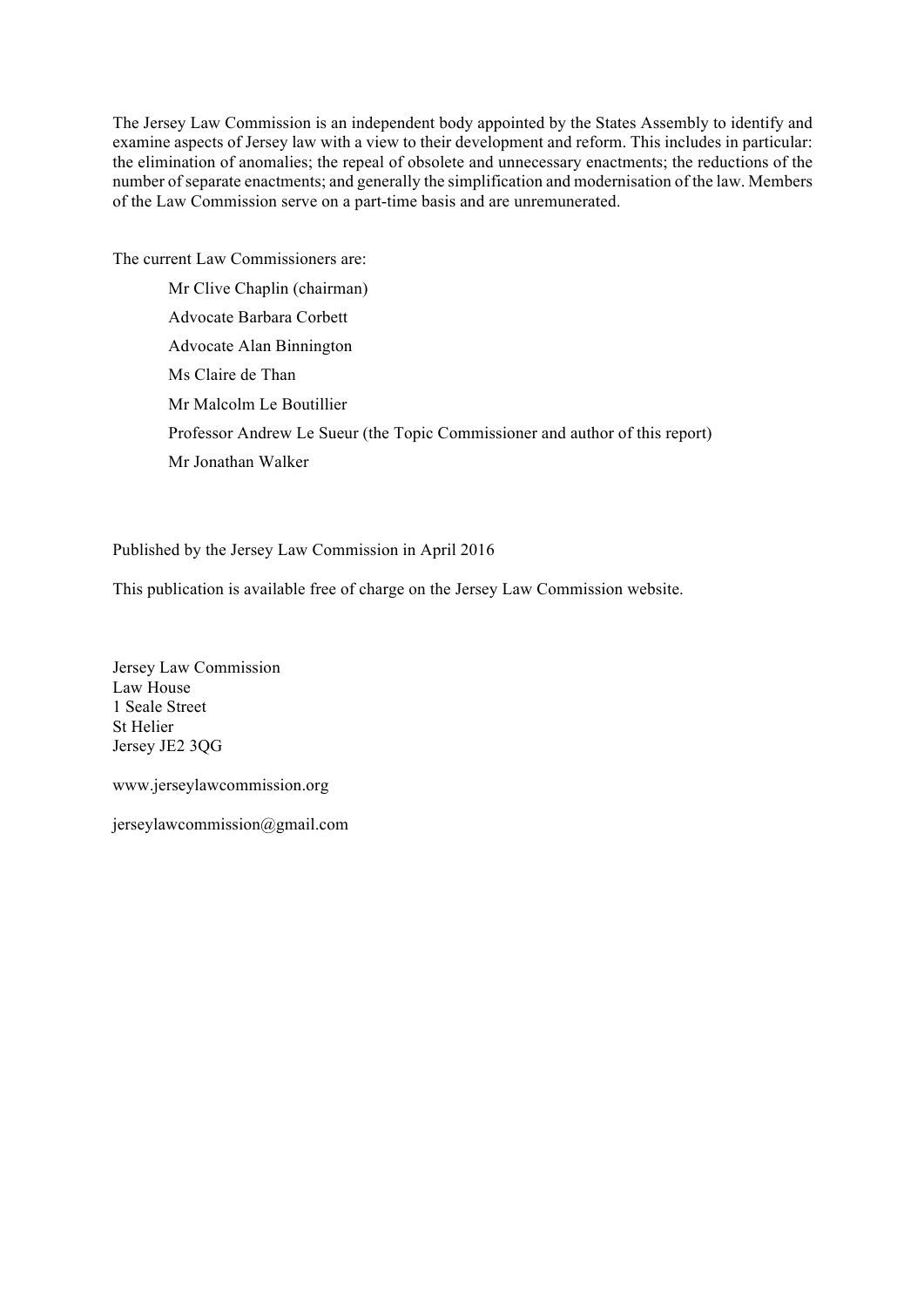# **CONTENTS**

| 1. |        |  |
|----|--------|--|
|    | 1.1.   |  |
|    | 1.2.   |  |
|    | 1.3.   |  |
|    | 1.4.   |  |
|    | 1.4.1. |  |
|    | 1.4.2. |  |
|    | 1.4.3. |  |
|    | 1.4.4. |  |
|    | 1.4.5. |  |
|    | 1.4.6. |  |
|    | 1.5.   |  |
|    | 1.6.   |  |
|    | 1.6.1. |  |
|    | 1.6.2. |  |
|    | 1.6.3. |  |
|    | 1.6.4. |  |
|    | 1.6.5. |  |
|    | 1.6.6. |  |
|    | 1.6.7. |  |
|    | 1.6.8. |  |
|    | 1.7.   |  |
|    | 1.8.   |  |
|    | 1.9.   |  |
|    | 1.10.  |  |
|    |        |  |
| 2. |        |  |
|    | 2.1.   |  |
|    | 2.2.   |  |
|    | 2.2.1. |  |
|    | 2.2.2. |  |
|    | 2.2.3. |  |
|    | 2.2.4. |  |
|    | 2.3.   |  |
|    | 2.4.   |  |
|    | 2.4.1. |  |
|    | 2.4.2. |  |
|    | 2.4.3. |  |
|    | 2.5.   |  |
|    | 2.6.   |  |
|    | 2.7.   |  |
|    | 2.8.   |  |
|    | 2.9.   |  |
|    | 2.9.1. |  |
|    | 2.9.2. |  |
|    | 2.9.3. |  |
|    | 2.10.  |  |
|    | 2.11.  |  |
|    | 2.12.  |  |
|    | 2.13.  |  |
|    | 2.14.  |  |
|    | 2.15.  |  |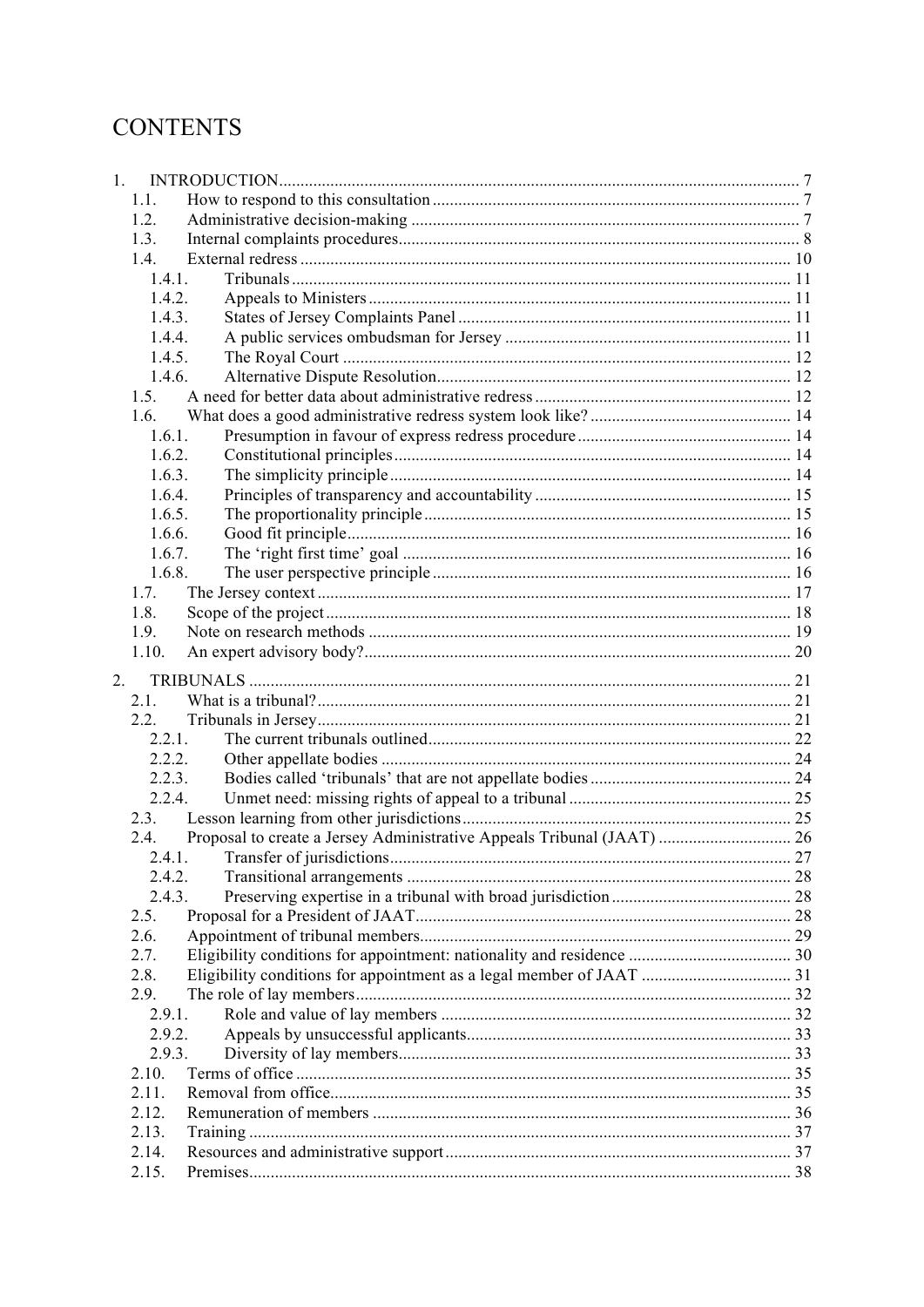|    | 2.16.     |  |
|----|-----------|--|
|    | 2.16.1.   |  |
|    | 2.16.2.   |  |
|    | 2.16.3.   |  |
|    | 2.16.4.   |  |
|    |           |  |
|    | 2.17.1.   |  |
|    | 2.17.2.   |  |
|    | 2.18.     |  |
|    | 2.19.     |  |
| 3. |           |  |
|    | 3.1.      |  |
|    | 3.2.      |  |
|    | 3.2.1.    |  |
|    | 3.2.2.    |  |
|    | 3.2.3.    |  |
|    | 3.2.4.    |  |
|    | 3.2.5.    |  |
|    |           |  |
| 4. | 4.1.      |  |
|    |           |  |
|    | 4.2.      |  |
|    | 4.3.      |  |
|    | 4.4.      |  |
|    | 4.5.      |  |
|    | 4.6.      |  |
|    | 4.7.      |  |
|    | 4.7.1.    |  |
|    | 4.7.2.    |  |
|    | 4.7.3.    |  |
|    | 4.8.      |  |
|    | 4.9.      |  |
|    | 4.10.     |  |
|    | 4.11.     |  |
|    | 4.12.     |  |
|    | 4.13.     |  |
|    | 4.14.     |  |
|    | 4.15.     |  |
|    | 4.16.     |  |
| 5. |           |  |
|    | 5.1.      |  |
|    | 5.2.      |  |
|    | 5.3.      |  |
|    | 5.4.      |  |
|    | 5.5.      |  |
| 6. |           |  |
|    | 6.1.      |  |
|    | 6.2.      |  |
|    | $6.2.1$ . |  |
|    | 6.2.2.    |  |
|    | 6.2.3.    |  |
|    | 6.3.      |  |
|    | 6.3.1.    |  |
|    | 6.3.2.    |  |
|    |           |  |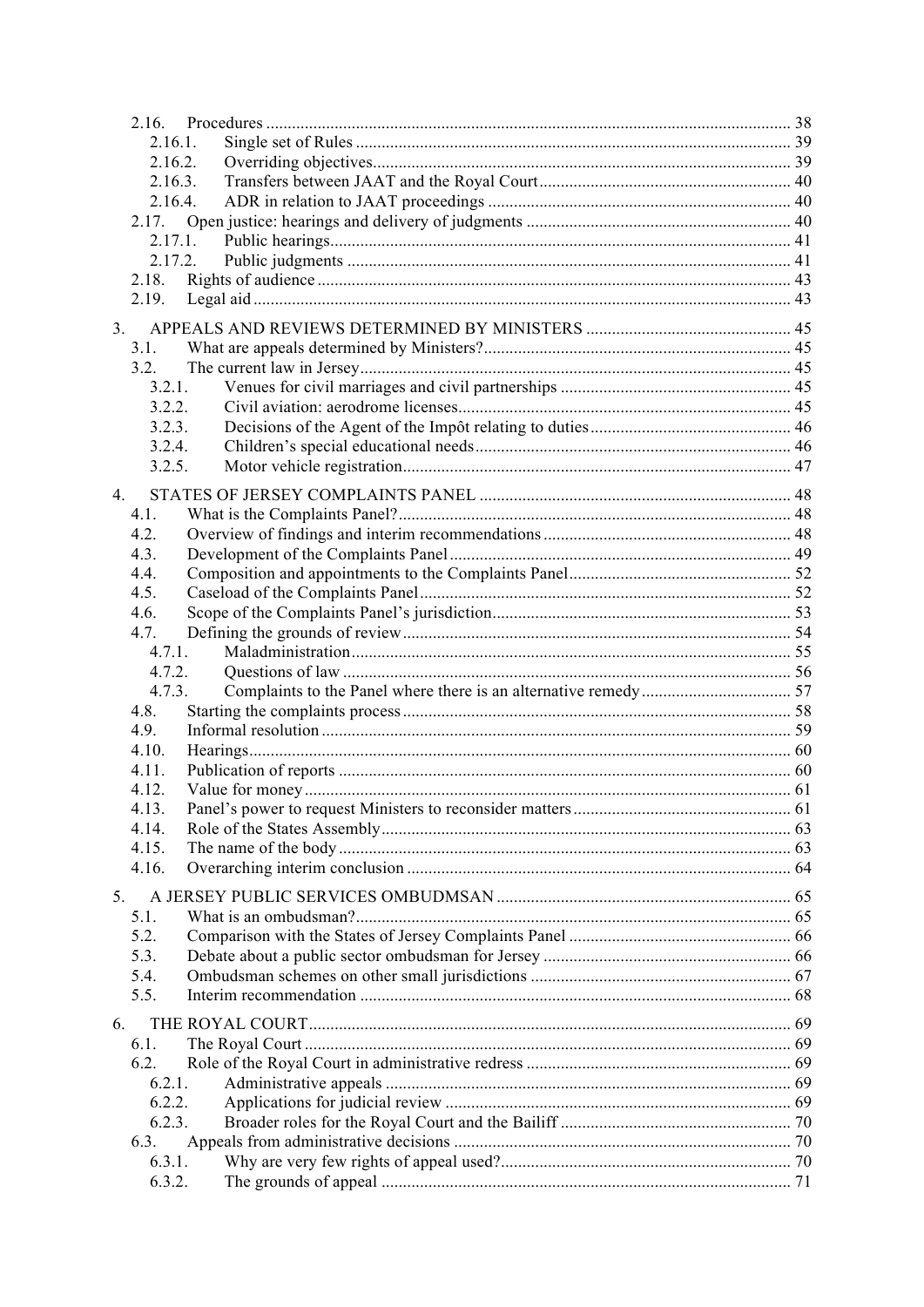| 6.3.3.     |  |
|------------|--|
| 6.3.4.     |  |
| 6.3.5.     |  |
| 6.3.6.     |  |
|            |  |
| 6.5.       |  |
| $7\degree$ |  |
| 7.1.       |  |
| 7.1.1.     |  |
| 7.1.2.     |  |
| 7.2.       |  |
| 73         |  |
| 731        |  |
| 7.3.2.     |  |
| 7.3.3.     |  |
|            |  |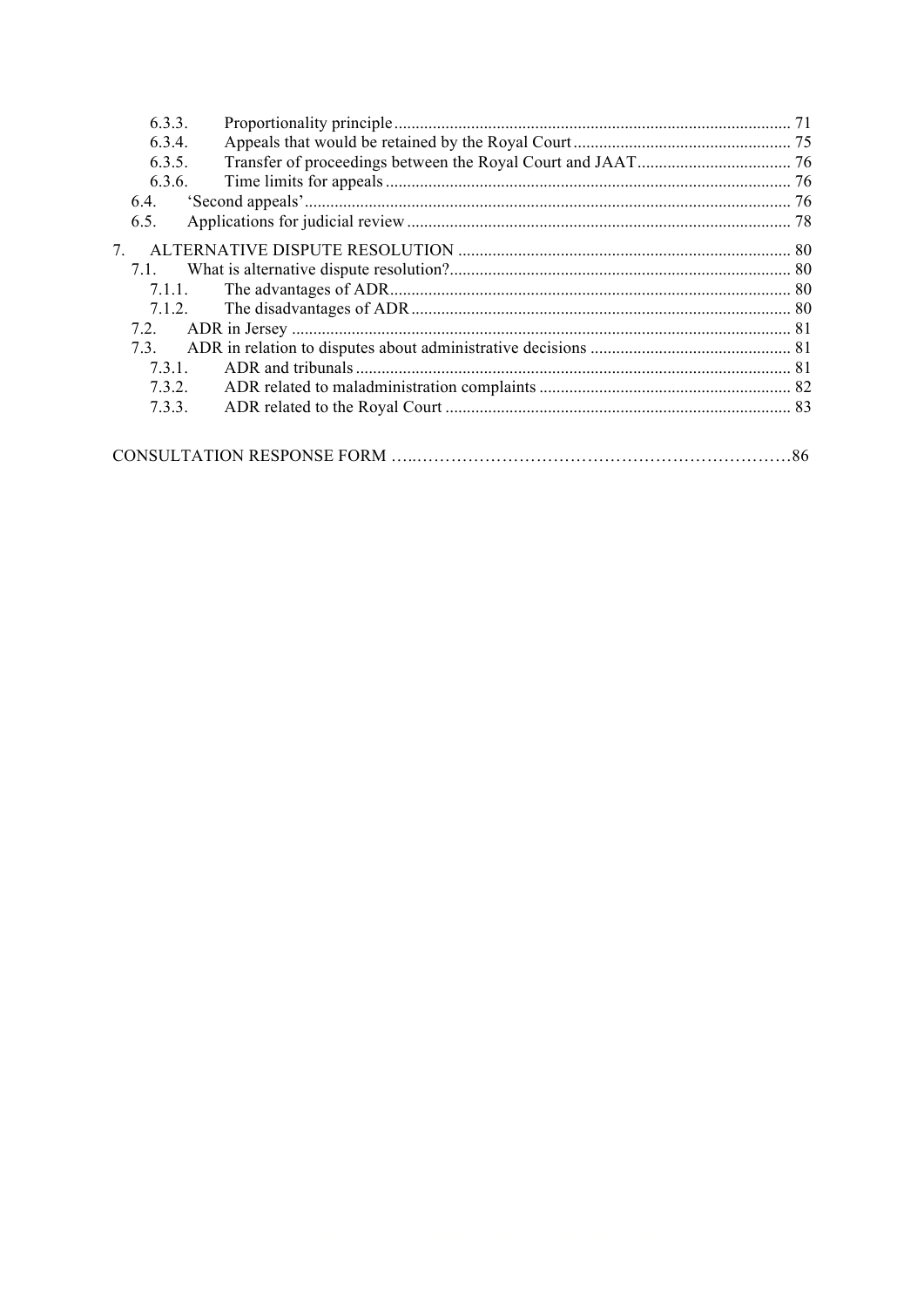# **SUMMARY**

This is a consultation report asking for views about the Jersey Law Commission's interim recommendations for improving how grievances about administrative decisions are handled. The closing date for responses is 29 July 2016 (see Part 1).

We suggest that the Chief Minister's Office should coordinate work across the Government of Jersey, Parishes, and other public bodies to improve the quality and consistency of internal complaints procedures (discussed in Part 1).

We propose a major restructuring of tribunals in Jersey, merging most of the existing tribunals into a new judicial body to be called the Jersey Administrative Appeals Tribunal (JAAT). Most rights of appeal to Ministers and many rights of appeal that currently lie to the Royal Court should be transferred to JAAT. See Part 2.

Ministers should not generally have responsibility for hearing appeals against decisions taken by other public bodies; we make interim recommendations about transferring review and appeal powers away from Ministers. See Part 3.

Our interim view is that the States of Jersey Complaints Panel has outlived its usefulness and should be abolished. If the Panel is to be retained, it requires far reaching reforms to its structures and processes. See Part 4.

We are inclined to favour the introduction of a **public services ombudsman** but we recognise that further detailed research work is required before a final assessment of the costs and benefits can be made. See Part 5.

Where appeals to the Royal Court are retained, the time limits and grounds of appeal should be amended to remove anomalies. See Part 6.

We suggest ways in which alternative dispute resolution (ADR) could be used for administrative grievances. See Part 7.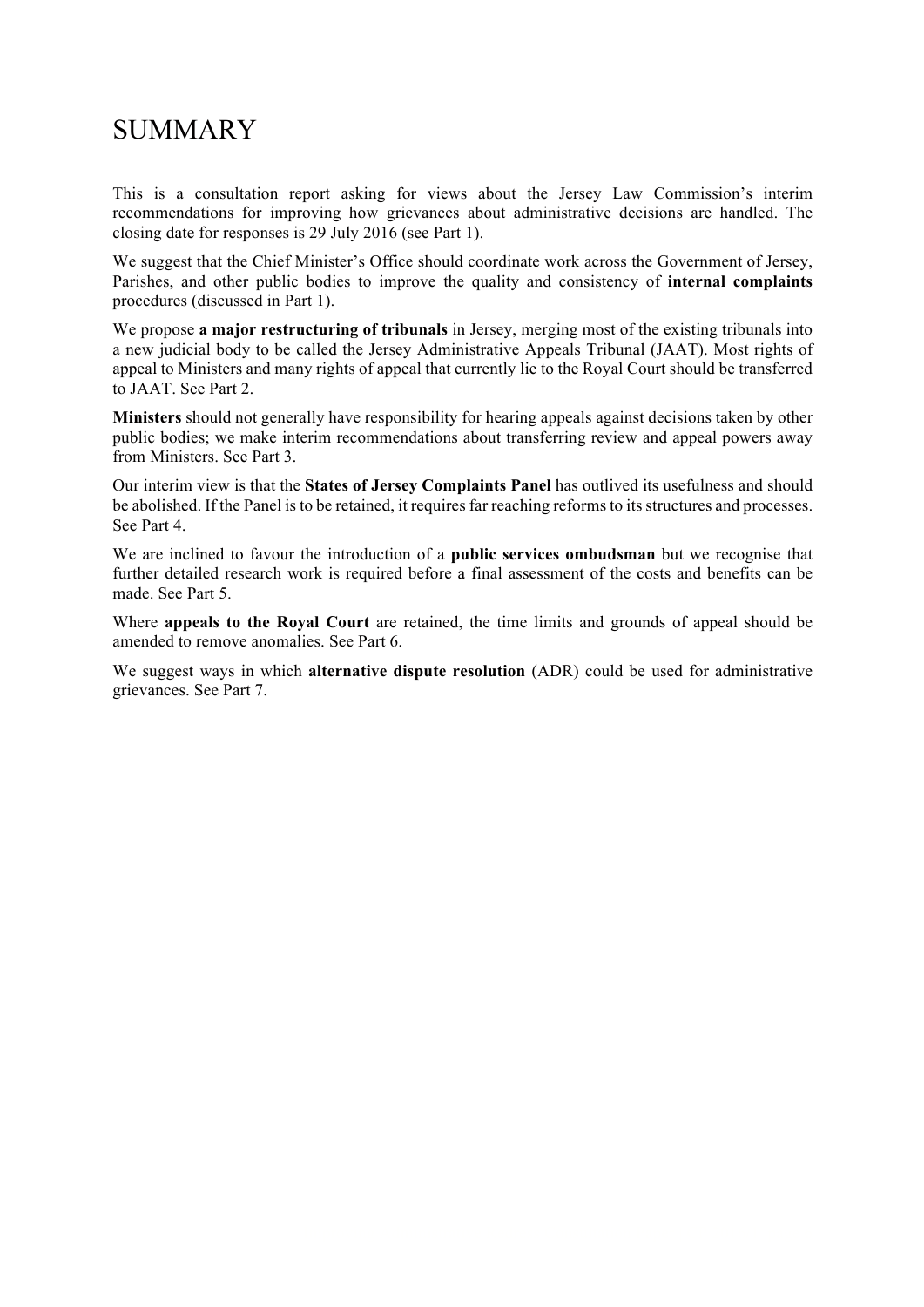# 1. INTRODUCTION

### 1.1. How to respond to this consultation

This consultation paper examines the law, practice and institutions relating to administrative redress in Jersey. It is published as part of the Jersey Law Commission's work in developing and assessing a package of recommendations to the Chief Minister. It contains 'interim' recommendations (these may alter in the light of responses), 'provisional' findings (which may change on the basis of further evidence) and consultation questions.

We are keen to hear from a wide range of people, including individuals with experience of using tribunals and the States of Jersey Complaints Panel, members of those organisations, members of the Royal Court, members of the States Assembly, Ministers, officials who make administrative decisions, charities and other organisations whose role involves helping people with grievances. We also welcome comments from experts outside the island.

You do not have to respond to all the interim recommendations and consultation questions. There is a consultation response form at the end of this report (but we are also happy to receive comments by email or letter).

### The consultation period runs from 29 April 2016 to 29 July 2016. Please send responses in writing

- by email to: jerseylawcommission@gmail.com or
- by post to: Administrative Redress Consultation, Jersey Law Commission, c/o Institute of Law, Law House, 1 Seale Street, St Helier, Jersey JE2 3QG.

When responding, please include your name and (if relevant) any organisation on whose behalf you are responding. In the Topic Report, which will set out our final findings and recommendations to the Chief Minister, we may

- summarise views expressed during the consultation
- list the names of people and organisations who respond to this consultation paper.

If you do not want your views to be summarised or your name listed at the end of the Topic Report, please say so in your response.

After we publish our Topic Report, it will be for the Government of Jersey and the States Assembly to decide whether to accept the recommendations and, if so, how to implement them.

# 1.2. Administrative decision-making

From cradle to grave, individuals, organisations and businesses are subject to administrative decisions taken by public bodies in Jersey. These include: welfare benefits and pensions; health, including mental health; education, including special education needs provision and discretionary grants; housing and the right to work; regulation of fireworks, explosives and firearms; licensing of various business activities, including financial services; regulation of certain professions; control of imports and exports; health and safety at work; discipline at the Prison; taxation; highways; and planning.

In Jersey, administrative decisions are taken by different types of public authorities.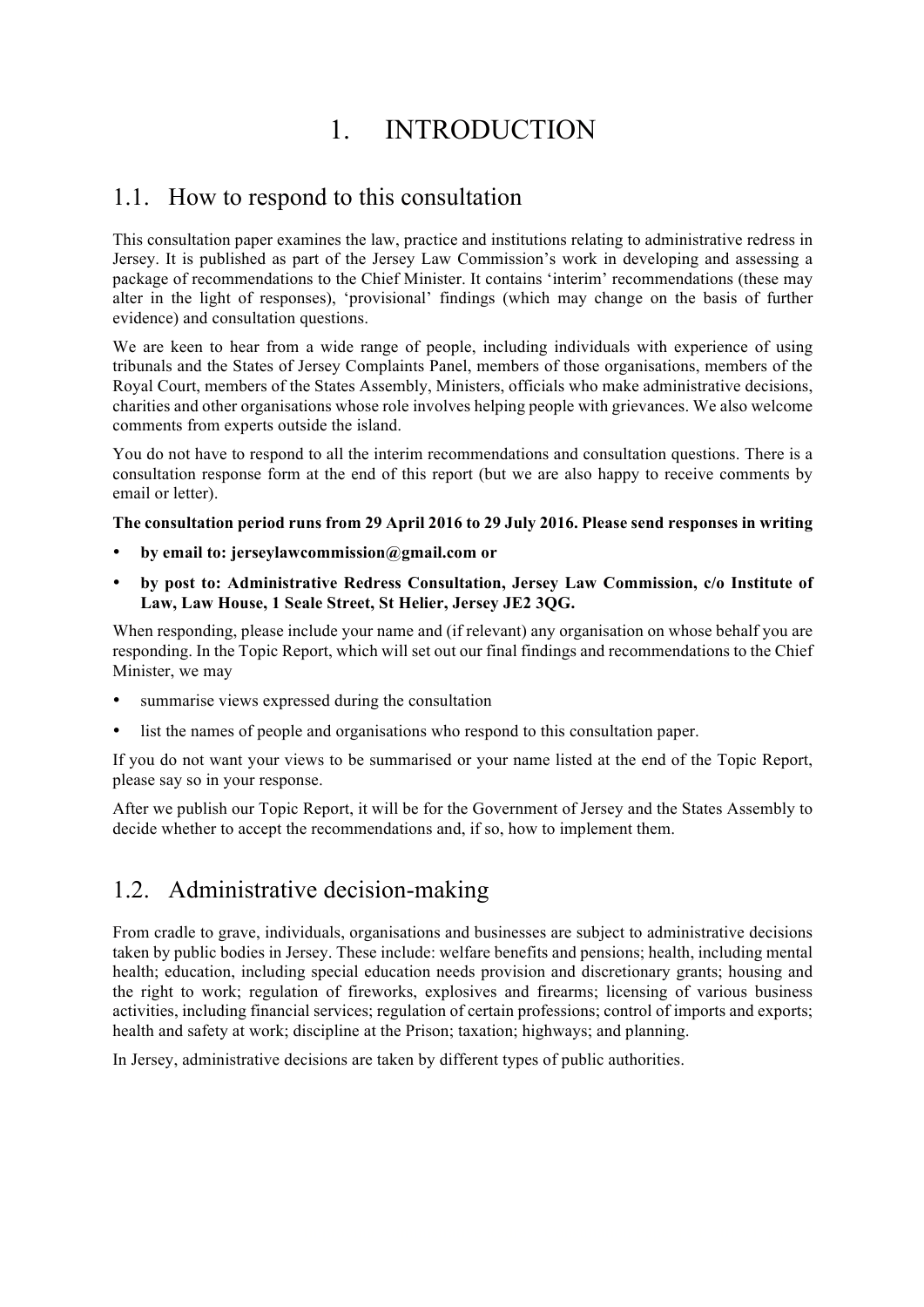- Many Laws confer decision-making powers on a Minister (all of whom are elected members of the States Assembly). The Government of Jersey<sup>1</sup> is organised as 12 departments led by Ministers: the Chief Minister's Department; Education; Health and Social Services; Housing; Social Security; Treasury and Resources; Economic Development, Sport and Tourism; External Relations; Home Affairs; Environment; and Infrastructure (formally Transport and Technical Services).
- Laws may directly empower non-elected officials to make administrative decisions. These include, for example: the Comptroller of Taxes; the Chief Officer, Deputy Chief Officer and police officers of the States of Jersey Police; the Chief Officer of Education; the Superintendent Registrar or births deaths and marriages; the Registrar of Companies; and determining officers who make decisions relating to social security.
- Each of the 12 Parish administrations has a variety of powers in their area exercised by the Connétable, the Parish Assembly, the Rates Assessment Committee or the Roads Committee. These powers include, for example: in relation to roads – closures and naming streets; compulsory purchase; issuing permits for Sunday trading, regulation of pawnbrokers and sale of fireworks; granting firearms certificates; registration of premises for marriages and civil partnerships; dog licences; driving licences; and making orders in respect of various kinds of nuisances on private property affecting public health.
- 'Arm's length' public bodies operate independently from Ministers. These include bodies carrying out regulatory functions, such as the Jersey Financial Services Commission and the Jersey Competition Regulatory Authority. Some functions previously exercised by Government of Jersey departments have been transferred to corporate entities wholly owned by the States of Jersey, operating at arm's length from Ministers: JT Ltd (Jersey Telecom Group Ltd, a telecommunications business); Jersey Post Ltd (the mail service); Ports of Jersey Ltd (running harbours and the airport since 2015); and Andium Homes Ltd (in July 2014 the housing stock and responsibilities of the Housing Department were transferred to Andium). Some functions of the corporate entities are commercial rather than administrative.
- Several 'non-ministerial bodies' are recognised by the Public Finances (Jersey) Law 2005: the Bailiff's Chambers; Office of the Lieutenant Governor; Office of the Dean of Jersey; Viscount's Department; Judicial Greffe; Law Officers Department; Comptroller and Auditor General; Data Protection Registrar; Probation Department; Official Analyst; States Assembly. Other 'minor entities' include the Government of Jersey London Office and the Jersey Legal Information Board.

The vast majority of administrative decisions made are fair, reasonable and in accordance with the law. Occasionally, however, something goes wrong and a person feels aggrieved.

# 1.3. Internal complaints procedures

l

A good system of government must provide ways of looking into grievances against public bodies and, when things have gone wrong, ensuring that they are put right. Of course, people who complain are not always right. A small minority of complainants become aggressive or obsessive in pursuit of grievances. But it is fair to work from the assumption that a person who expresses dissatisfaction with an administrative decision or provision of a public service should have their concerns investigated and addressed.

The starting point for an aggrieved person should normally be to ask the decision-making organisation to check or reconsider its decision. Indeed, in some situations a Law requires this to happen (for

<sup>&</sup>lt;sup>1</sup> We adopt the new terminology of 'Government of Jersey' to refer to island-wide governing functions based around the 12 ministerial departments. We refer to the island's legislature as the 'States Assembly'. Previously, the term 'States of Jersey' was used interchangeably for both government and legislature, a legacy of the system of government by committee that existed until 2005.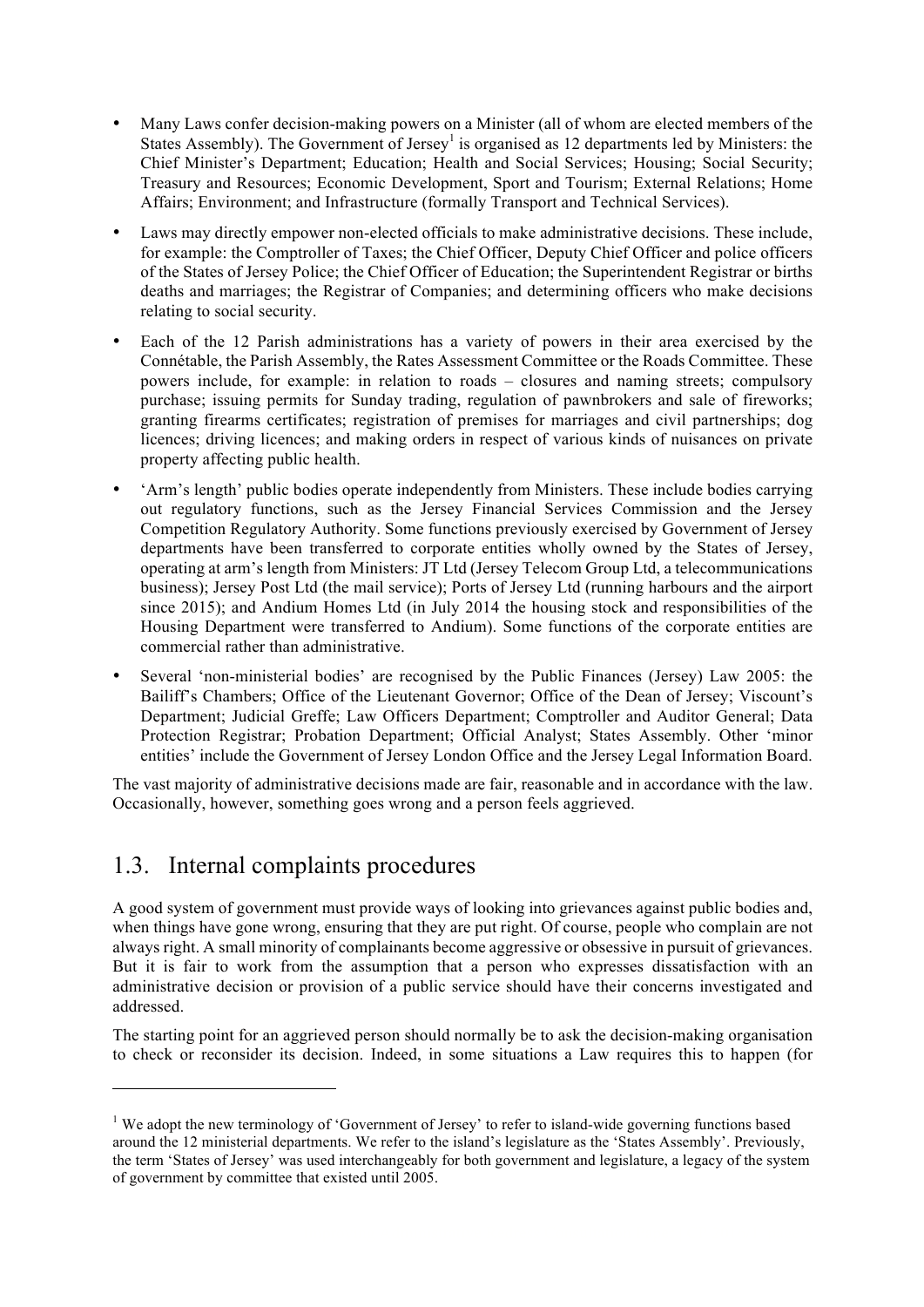example, in the Social Security Department there is a mandatory procedure for asking a second determining officer to review the decision of a colleague). <sup>2</sup> This consultation paper is not primarily concerned with internal complaints procedures (its focus is on external redress though tribunals, the States of Jersey Complaints Panel, the Royal Court, etc). Internal complaints procedures are however an important part of the overall administrative redress system. As a UK parliamentary committee has noted, 'There are clear economic arguments for resolving complaints as quickly as possible. The earlier complaints are resolved, the cheaper it is for everyone'.<sup>3</sup>

Complaints, if they are systematically recorded, can also be used as a tool by managers to focus on areas of an organisation that need attention to improve the quality of public administration and service provision.

The quality of internal complaints systems can be assessed against the following criteria.<sup>4</sup>

- Accessibility. Does the public body have an accessible internal complaints procedure (for example, published online or available in leaflet format)?
- Clarity. Is the procedure designed and written in a way that can be understood by users?
- Independence. Does the procedure allow for the matter to be looked at by an officer who has not previously been involved in the matter? Does the officer taking a 'second look' at the matter do so through a fresh consideration of the merits (or is the officer confined to checking for technical mistakes in the original decision)?
- Outcomes. What proportion of complaints are upheld? How satisfied are complainants with the process of complaining? If the aggrieved person is unsuccessful, does the public body clearly signpost what the person can do next (for example appeal to a tribunal or make a complaint to the States of Jersey Complaints Panel)?

In the time and resources available for this project, only a small sample of Jersey public bodies could be reviewed by desk-based research looking at their websites. Based on this evidence, we conclude that the quality of internal complaints procedures in Jersey is very variable. For example:

- The most detailed published complaints procedure we identified was for Health and Social Services, which scores highly in relation to clarity. (This is the area of public service where by far the largest number of complaints are recorded annually; we discuss the implications of this finding below).
- At the other end of the spectrum, some public bodies have no complaints procedures published online.
- Other bodies fall between these points. For example, the Social Security Department has information online (and in leaflet format) called 'If you think the decision is wrong', which explains appeals to a tribunal and to the Royal Court. It does not mention that some matters may appropriately be taken to the States of Jersey Complaints Panel. It is also rather vague in the information it provides about sources of advice, referring to 'Advice centres such as Citizens Advice can give you help and support' (why not provide a telephone number and address?).

<sup>&</sup>lt;sup>2</sup> See e.g Social Security (Determination of Claims and Questions) (Jersey) Order 1974.

<sup>3</sup> House of Commons Public Administration Select Committee, *When Citizens Complain*, 5th Report of 2007- 08, HC 409 (March 2008) para 10.

<sup>4</sup> A similar template was developed and used in M Anderson, A McIlroy and M McAleer, *Mapping the Administrative Justice Landscape in Northern Ireland* (2014).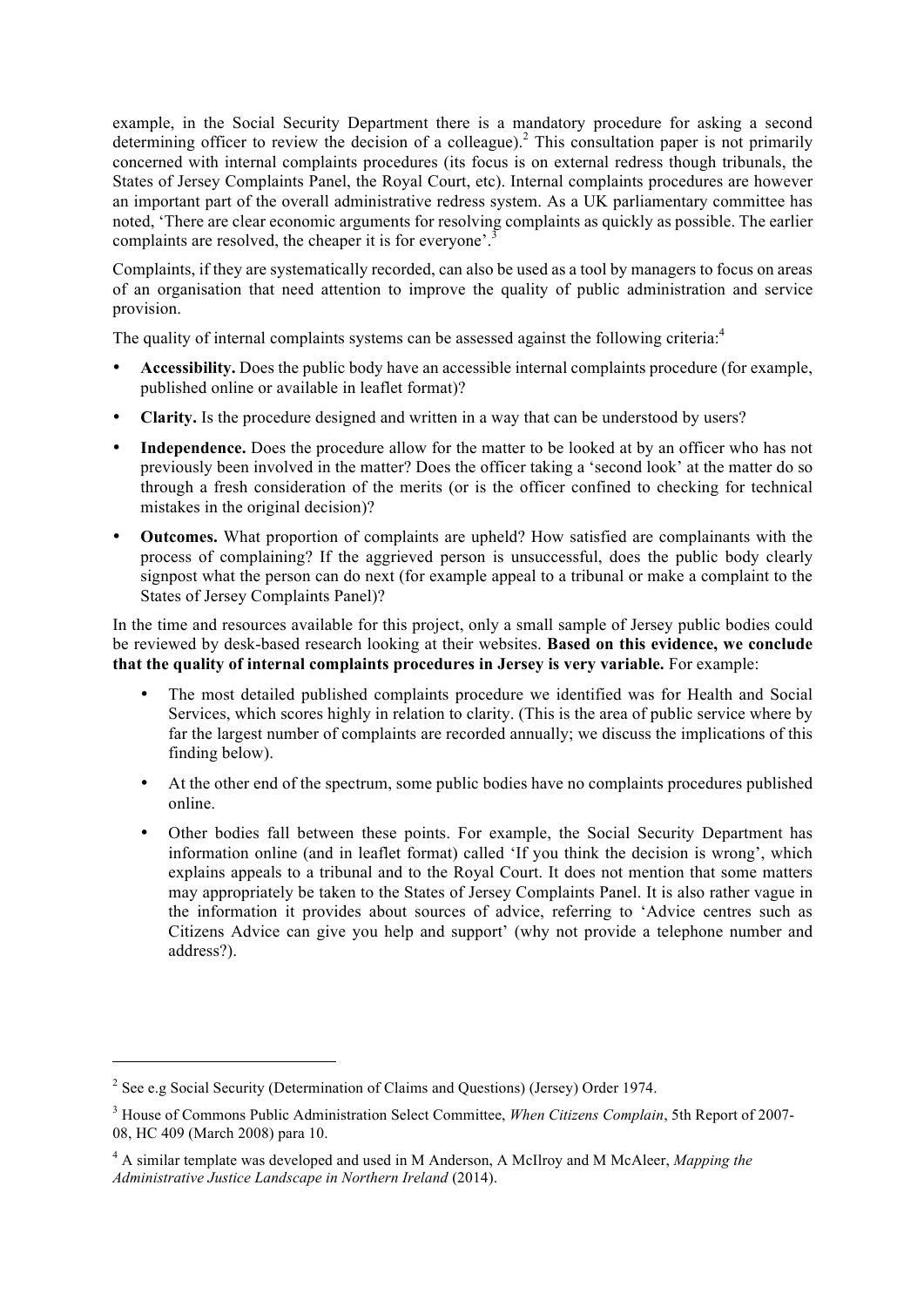Data published in November 2015 show the number of 'formal complaints' received by the Government of Jersey and resolved internally within departments (see Table 1.A).<sup>5</sup> The largest category of formal complaints is recorded in relation to health and social services. The Department comments 'HSSD has hundreds of thousands of interaction with islanders each year and the number of complaints represents a very small fraction of those interactions. The department is always seeking to improve its services and to learn from the occasions when it could have done better'.

The next largest categories of formal complaints relate to police and social security. In relation to other departments, the data appears to reveal a picture of very low numbers of formal complaints that need to be resolved internally. At 1.5 below, we comment further on these data, which in a number of respects do not paint a complete picture.

| Department                               | <b>Formal complaints during</b><br>period 2010-15 | Average number of<br>complaints per year |
|------------------------------------------|---------------------------------------------------|------------------------------------------|
| Health and Social Services Department    | 1,260                                             | 252                                      |
| Home Affairs: Police                     | 215                                               | 43                                       |
| Social Security Department               | 171                                               | approximately 34                         |
| <b>Environment Department</b>            | 71                                                | approximately 14                         |
| Home Affairs: Customs & Immigration      | 64                                                | approximately 13                         |
| <b>Education Department</b>              | 36                                                | approximately 7                          |
| <b>Treasury and Resources Department</b> | 9                                                 | approximately 2                          |
| <b>Transport and Technical Services</b>  | 5                                                 |                                          |
| Home Affairs: Fire                       | 6                                                 | approximately 1                          |
| <b>Human Resources</b>                   | $\overline{2}$                                    | fewer than 1                             |
| <b>Economic Development Department</b>   |                                                   | fewer than 1                             |
| Home Affairs: Prison                     | $\overline{2}$                                    | fewer than 1                             |
| Chief Minister's Department              | Not recorded                                      |                                          |

Table 1.A Formal complaints to Government of Jersey departments 2010-2015

INTERIM RECOMMENDATION. All public bodies should set out their internal procedures for dealing with grievances in an accessible, clear and comprehensive manner.

INTERIM RECOMMENDATION. There is a need for further work across the Government of Jersey and other public bodies to improve the quality and consistency of internal complaints procedures in terms of accessibility, clarity, independence and outcomes. In systems that have a public services ombudsman, one of the ombudsman's functions is to develop and ensure implementation of good principles of complaint handling by government bodies. In the absence of such an ombudsman in Jersey, the Chief Minister's Department should lead this work.

# 1.4. External redress

l

If a grievance cannot be resolved internally, it is important that there are accessible and effective external forms of redress. In Jersey these have grown up over time in an uncoordinated way. This consultation paper examines: tribunals (Part 2); appeals to and reviews by Ministers (Part 3); the States of Jersey Complaints Panel (Part 4); a proposal for a public services ombudsman (Part 5); the role of the Royal Court (Part 6); and alternative dispute resolution (Part 7). This section provides an overview of our findings and interim recommendations in relation to each.

<sup>&</sup>lt;sup>5</sup> Extrapolated from an answer to a written question from Deputy M.R. Higgins to the Chief Minister, States of Jersey Official Report (*Hansard*), 17 November 2015, 2.1.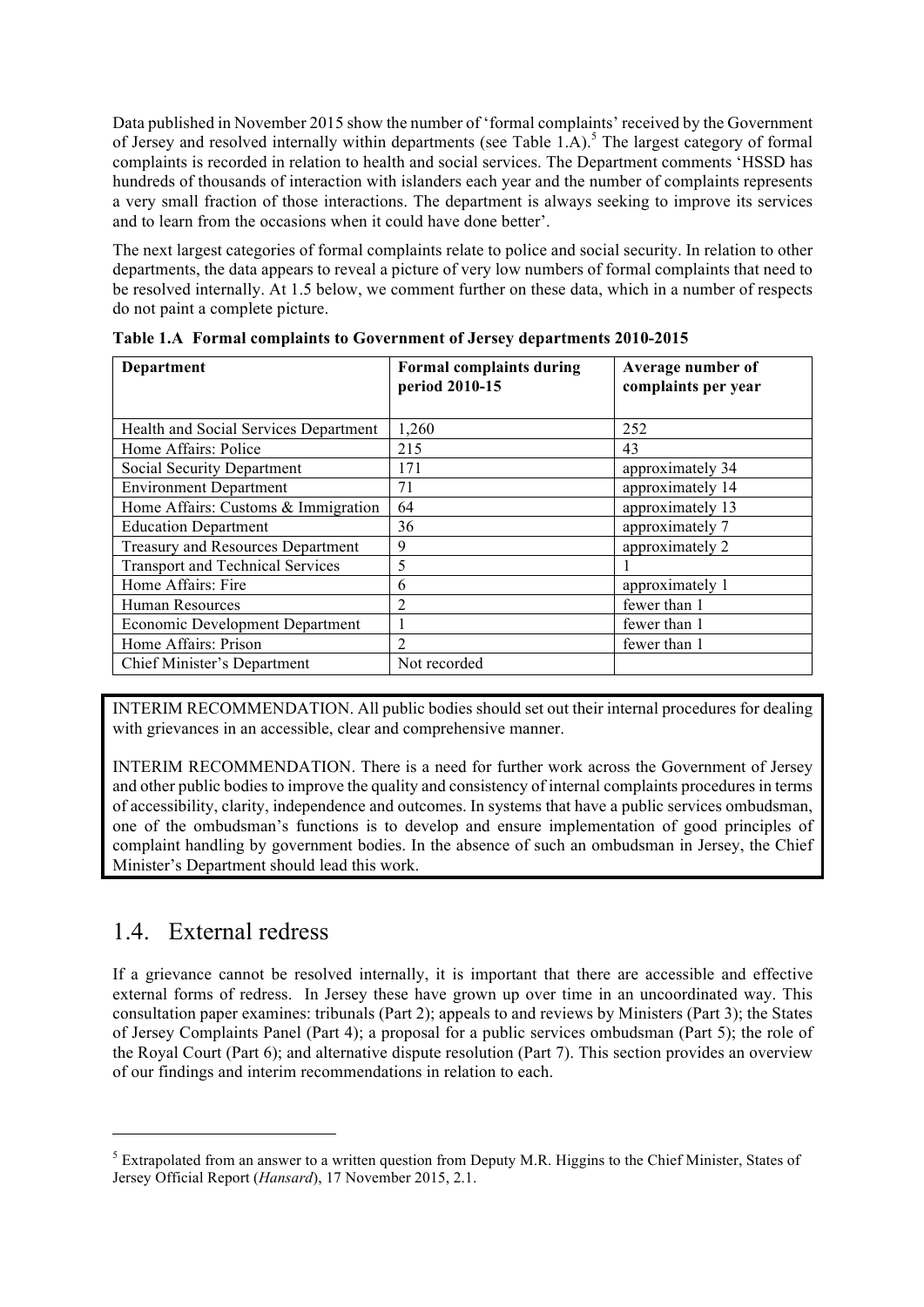### 1.4.1. Tribunals

From some decisions there is a right of appeal to a tribunal (see Part 2). Tribunals are judicial bodies, usually chaired by a legally qualified member sitting with two other 'wing members'. Wing members generally either have professional expertise relevant to the subject-matter of the appeal (such as medical practitioners) or are lay people, or a combination. The busiest tribunals in Jersey are those dealing with tax, social security, and mental health. Usually the aggrieved person or the public body, if dissatisfied by the tribunal's decision, has a right of further appeal to the Royal Court on a point of law. Our findings in this report are that there is considerable scope for rationalising and simplifying the tribunal system to make it more accessible, efficient and independent.

Our main interim recommendation in Part 2 is that most of the nine separate tribunals should be amalgamated into a single tribunal known as the Jersey Administrative Appeals Tribunal (JAAT), managed and funded through the Judicial Greffe. We also provisionally recommend that many rights of appeal under various Laws that currently go to the Royal Court should be transferred to JAAT. In addition, there are types of decision from which there is currently no right of appeal either to a tribunal or to the Royal Court: we provisionally recommend that new rights of appeal to JAAT are created.

### 1.4.2. Appeals to Ministers

Several Laws stipulate that an aggrieved person's redress against an administrative decision is an appeal to or review by a Minister (see Part 3). Our starting point is that external reviews and appeals should normally be carried out by a judicial body (such as a tribunal or the Royal Court), or by an independent body such as the States of Jersey Complaints Panel or an ombudsman, rather than a politician. The role of a politician in making formal decisions about redressing grievances is justifiable only if there is some general public interest at stake. Our main interim recommendation in Part 3 is that most appeals to or reviews by Ministers should be replaced with a right of appeal to JAAT.

### 1.4.3. States of Jersey Complaints Panel

A further type of administrative redress is the States of Jersey Complaints Panel (see Part 4). When originally set up in 1979, the Panel consisted of elected States members. Since 1995, the States Assembly has appointed people from outside the States. Over the years, members of the Complaints Panel have worked hard, without remuneration, to help aggrieved people.

Our interim assessment is that the Complaints Panel should be abolished and replaced by a public services ombudsman. We reach this provisional view because there seem to be too many major structural defects in the design of the Complaints Panel for it to be saved through further reforms; moreover, our research suggests that there a crisis of confidence in relation to the Complaints Panel.

Should it be decided to retain the Complaints Panel, we set out a series of alternative interim recommendations for its reform. Some of the proposed changes are far-reaching. We are, however, unconvinced at this stage that an evolutionary approach can turn the Complaints Panel into an efficient and effective part of Jersey's administrative redress system.

#### 1.4.4. A public services ombudsman for Jersey

In many other countries, a further type of administrative redress is offered by an ombudsman (see Part 5). Ombudsmen use investigatory methods (through meetings, phone calls and emails) to consider complaints and make recommendations about how things should be put right. Ombudsmen also have a positive role in promoting standards of good administration and complaint handling by public bodies.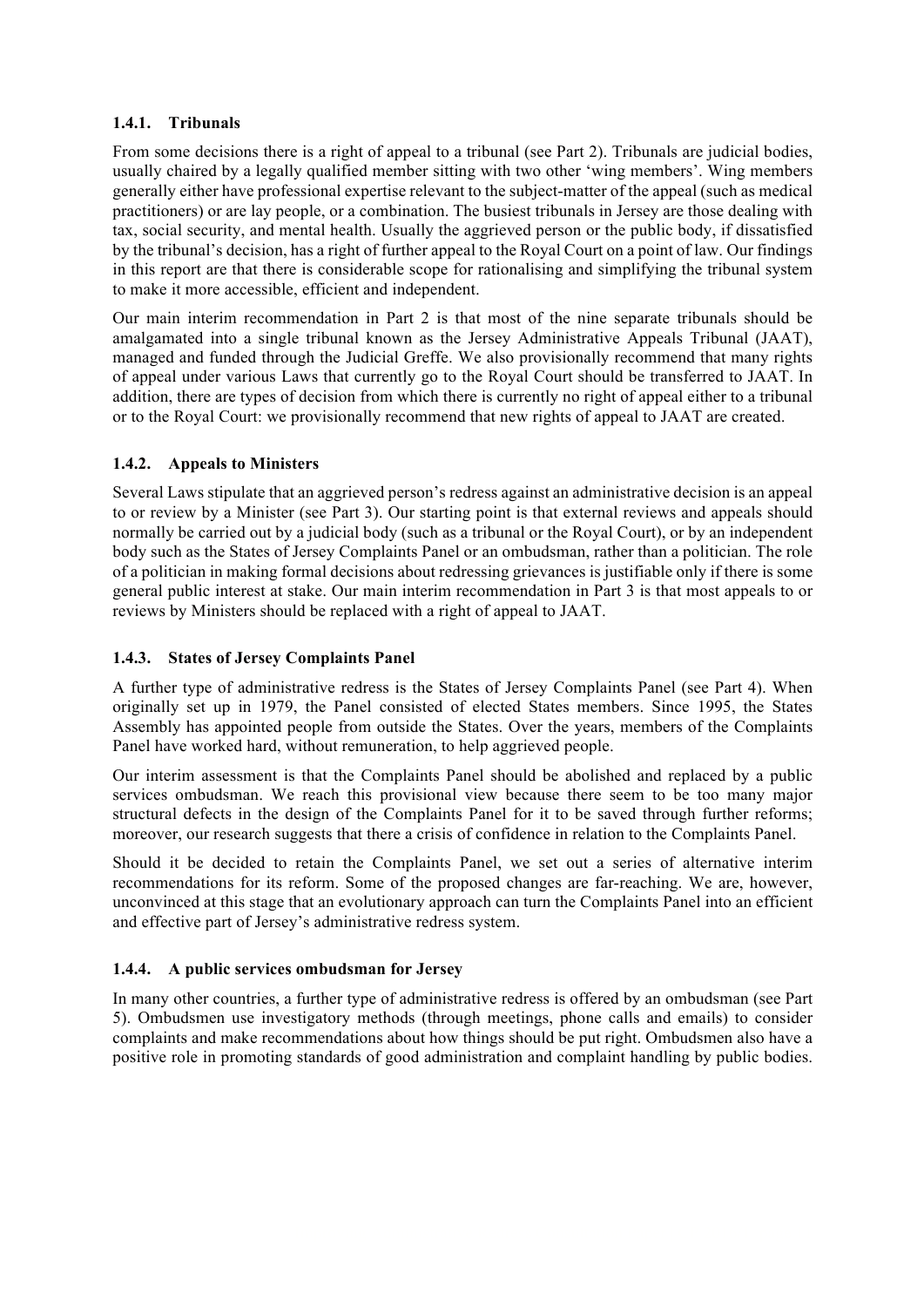In December 2000, the Clothier committee recommended that Jersey should set up an ombudsman (perhaps in conjunction with Guernsey).<sup>6</sup> The States of Jersey rejected this idea in 2004.

Our main interim recommendation in Part 5 is that the Government of Jersey and the States Assembly should reconsider the question of a public services ombudsman. We call for a detailed study to be carried out into the costs and benefits of introducing an ombudsman scheme.

### 1.4.5. The Royal Court

The Royal Court potentially has an important role in the administrative justice system, in particular ensuring that the rule of law is adhered to in administrative decision-making. In Part 6, we examine statutory appeals to the Royal Court directly from administrative decisions, 'second appeals' where the Royal Court considers challenges to decisions of a tribunal, and applications for judicial review. Very few appeals or judicial reviews are heard in a typical year.

Many different Laws create a right of appeal against the public body directly to the Royal Court. Many of these appeals have never been used or used only occasionally. Our main interim recommendation (linked to the analysis in Part 2) is that most of these appeals should go instead to JAAT. Where a route to appeal is retained to the Royal Court, we provisionally recommend that the time limits for lodging an appeal should be standardised.

If a Law does not create a right of appeal to a tribunal or the Royal Court, an aggrieved person may make an application for judicial review to the Royal Court. This is a procedure for examining whether the administrative decision is lawful. Very few, if any, applications for judicial review are made in an average year. We suggest that there may be scope for modernising the procedures for making a judicial review application. We provisionally recommend in Part 6 that the Royal Court Rules Review Group consider carrying out this review, seeking out lessons from the modernisations that have taken place in relation to judicial review procedures in England and Wales and Scotland in recent years.

### 1.4.6. Alternative Dispute Resolution

l

Alternative dispute resolution (ADR methods, such as mediation, can be used in disputes about administrative decisions (see Part 7). We consider what scope there is for JAAT, the States of Jersey Complaints Panel (if it is retained), the public sector ombudsman (if it is created) and the Royal Court to use or encourage the use of ADR. Our starting point is to recognise that some administrative disputes are unsuited to ADR, for example because a point of law must be determined or the public body has little or no discretion to change the outcome of its decision. We do however make a series of interim recommendations in Part 7 about how ADR might be used across the administrative redress system.

# 1.5. A need for better data about administrative redress

Publication of the statistics on 'formal complaints' used to compile Table 1.A is a welcome step in developing a more systematic understanding of administrative redress in Jersey, but in some respects the picture revealed is unclear or incomplete.

First, the term 'complaint' is not defined and the distinction between 'informal' and 'formal' complaints is imprecise. In the United Kingdom, the lack of a commonly held definition of complaint has also been a problem. In 2008, the House of Commons Public Administration Select Committee recommended 'that *all* government organisations use the widest possible definition of 'complaint' – that of "any expression of dissatisfaction that needs a response, however communicated" – and treat all such

<sup>6</sup> States of Jersey, *Report of the Review Panel on the Machinery of Government in Jersey* (2000) ch 9. The Clothier Committee made far-reaching recommendations, including the introduction of ministerial government.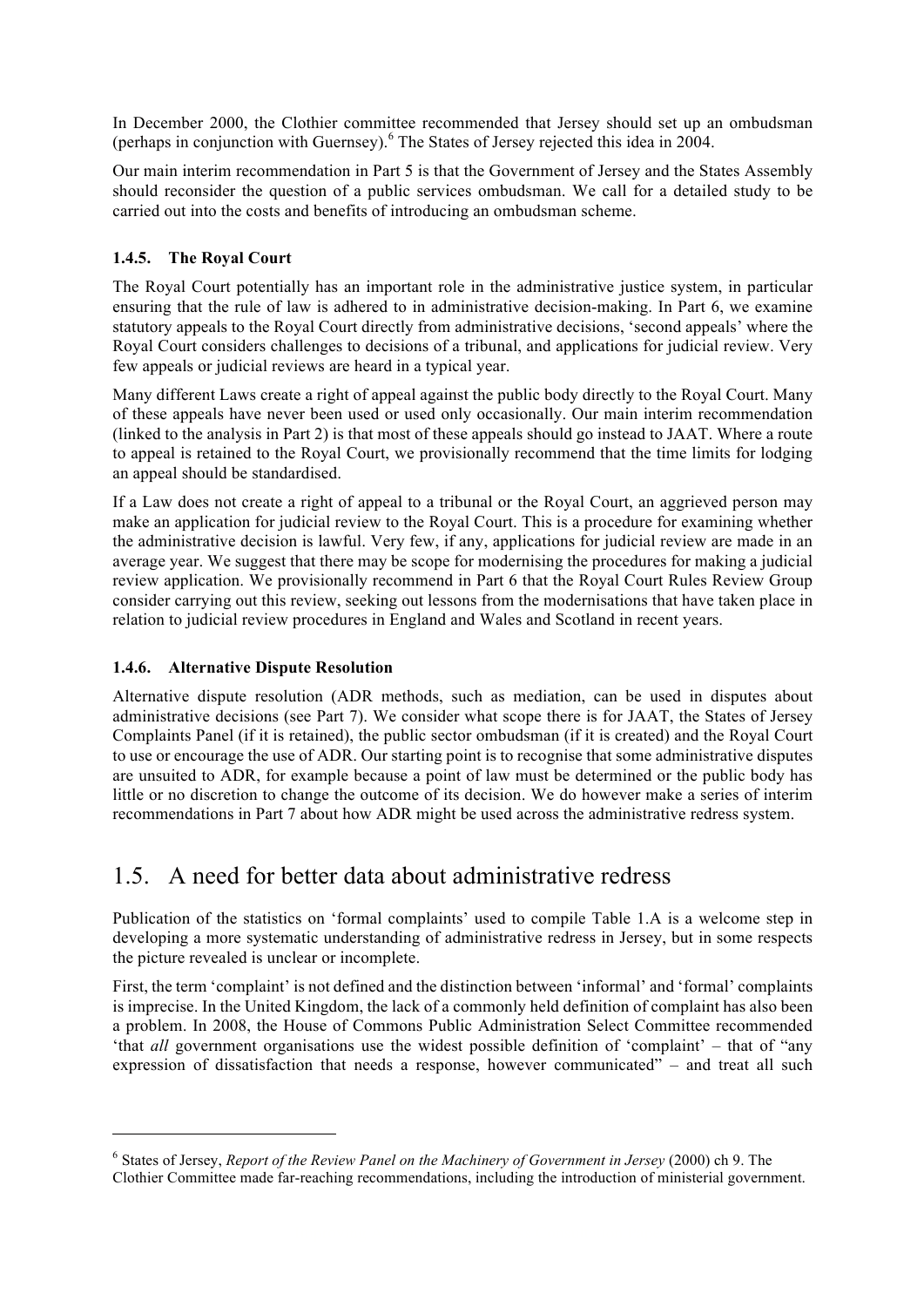### expressions of dissatisfaction as complaints'.<sup>7</sup> We recommend that in future this definition should be used.

Second, clearer statistics are needed to show the relationship between 'complaints' and 'appeals'. There will be cases where an aggrieved person has exercised a right of appeal to a tribunal or the Royal Court: these may or may not have started as a 'complaint'. For example, the 71 complaints against the Environment Department is expressly stated to *exclude* appeals made under the Planning and Building (Jersey) Law 2002 (to the Royal Court or under the new system introduced in February 2015). The data show nine complaints against Treasury and Resources in the period 2010-15 (an average of 2 a year) but it is unclear how this figure relates to appeals taken to the Commissioners of Appeal for Taxes.

Third, the published statistics present an incomplete picture of public administration in Jersey because it is limited to decisions by Government of Jersey departments. Administrative decision-making takes place in a variety of other bodies, including Parishes, non-ministerial bodies carrying out public functions, and States-owned corporate entities to which functions previously carried out by Ministers have been transferred (notably Andium Homes Ltd, which manages States of Jersey social housing).<sup>8</sup>

Fourth, statistics on administrative redress are not published as a coherent package. Those on formal complaints used in Table 1.A were published only as a result of a written question in the States Assembly. The States of Jersey Complaints Panel includes some basic statistics in its annual reports to the States Assembly. The *Jersey Court Service Annual Reports* published by the Judicial Greffe and Viscount's Department contain some very basic data on the tribunals administered by the Judicial Greffe (but not on other tribunals) but contain no data on statutory appeals or applications for judicial review in the Royal Court.

The absence of reliable and systematic data is our view hampering the development of a strategic and evidence-based approach to the design and operation of Jersey's administrative redress system. For example, in relation to system design, when in 2004 the States Assembly Privileges and Procedures Committee (PPC) examined the case for the creation of a public service ombudsman, one of their main reasons for rejecting the idea was that there would be an insufficient number of complaints. PPC appears not to have had regard to the level of complaints about health and social services matters or to have considered what role an ombudsman could have in relation to them. In relation to the operation of the redress system, better data could act as a driver for the continual improvement of public administration. For example, the detailed data used in Table 1.A shows a notable spike in formal complaints about education in 2015 (20 compared to five or fewer in previous years), a trend that should prompt further inquiry.

INTERIM RECOMMENDATION. A legal duty should be placed on the Chief Minister to make an annual written report to the States Assembly on administrative redress setting out data, analysis and any proposals to develop and improve the system. Data should include informal and formal complaints, appeals to tribunals, the States of Jersey Complaints Panel, use of statutory appeals and applications for judicial review to the Royal Court and other requests for administrative redress.

INTERIM RECOMMENDATION. The States Assembly Privileges and Procedures Committee (PPC) or a States Assembly Scrutiny Panel should assume responsibility for scrutinising and considering the Chief Minister's annual report on administrative justice.

 $\overline{a}$ 

<sup>7</sup> House of Commons Public Administration Select Committee, *When Citizens Complain*, 5th Report of 2007- 08, HC 409 (March 2008) para 17.

 $8$  See 1.2 above.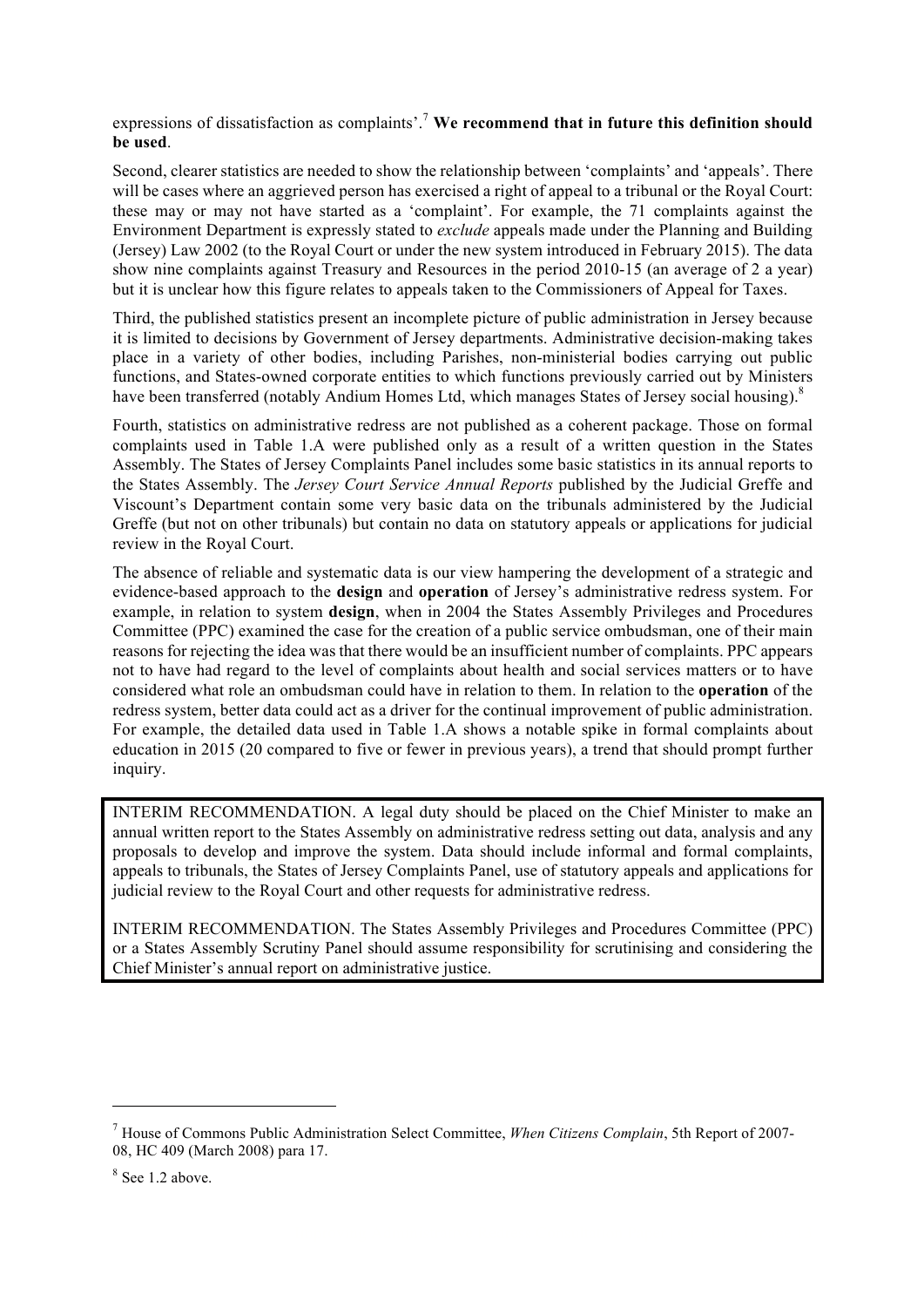# 1.6. What does a good administrative redress system look like?

In order to assess what improvements could be made to Jersey's administrative redress system, clarity is needed about the characteristics of a good system. We suggest that in assessing the current system and our interim recommendations, regard should be had to the following broad principles.<sup>9</sup>

### 1.6.1. Presumption in favour of express redress procedure

Whenever a Minister or other public authority is conferred with decision-making power affecting people under a Law adopted by the States Assembly, this should normally be accompanied by an appropriate and effective procedure and remedies, set out expressly in law, as to how an aggrieved person may challenge the correctness of a decision (for example, an appeal to a tribunal or the Royal Court). If a *project de loi* fails to provide this, the Minister introducing the legislation should justify the omission.

### 1.6.2. Constitutional principles

The design and operation of the administrative redress system should respect basic constitutional principles. These include the rule of law and Convention rights under the Human Rights (Jersey) Law 2000. Public bodies are legal entities exercising powers conferred by law in the public interest; the question whether there has been a breach of the law should always ultimately be decided by a judicial body (a court or tribunal) with judges of appropriate seniority.

A further constitutional principle is the independence and impartiality of judicial bodies, including tribunals. This is reflected in Article 6 of the European Convention on Human Rights (ECHR), incorporated into Jersey law by the Human Rights (Jersey) Law 2000. Our findings are that there are several respects in which the 'structural' independence of tribunals in Jersey could be enhanced.<sup>10</sup>

ECHR Article 6 also embodies the concept of **equality of arms**: in adversarial procedures, this requires that each party be given a reasonable opportunity to present their case under conditions that do not place them at a substantial disadvantage against their opponent. One area of concern is that there is no general provision for people appealing to a tribunal to receive legal aid for advice and representation even when a complicated point of law is involved and the public body is represented by a lawyer.<sup>11</sup>

### 1.6.3. The simplicity principle

The administrative redress system should be as simple as possible. The complexity of the system in Jersey is at least as bad as it is in the United Kingdom where 'there are multiple types and channels of redress, each of which is run by a different body or section, according to different rules and definitions and using different procedures<sup>'.12</sup> It can be difficult for people to navigate through the redress system. The distinction between a complaint and appeal may not be clear. It can be difficult to know which route is the most appropriate. Time limits for raising grievances vary widely across the system.

We believe that it should be easier to achieve simplicity in a small system, such as Jersey, than in a larger system. Creating a single official point of contact for impartial information on where to make a complaint or seek redress about government decisions could be one way of promoting simplicity. In the

<sup>9</sup> This draws partly on research findings and recommendations in Varda Bondy and Andrew Le Sueur, *Designing redress; a study about grievances against public bodies* (London, Public Law Project, 2012) and Administrative Justice and Tribunals Council, *Principles for Administrative Justice* (London, AJTC, 2010).

 $10$  See Part 2.

 $11$  See Part 2.

<sup>&</sup>lt;sup>12</sup> P Dunleavy et al, 'Joining up citizen redress in UK central government' ch 17 in M Adler (ed), *Administrative Justice in Context* (Oxford, Hart Publishing, 2010).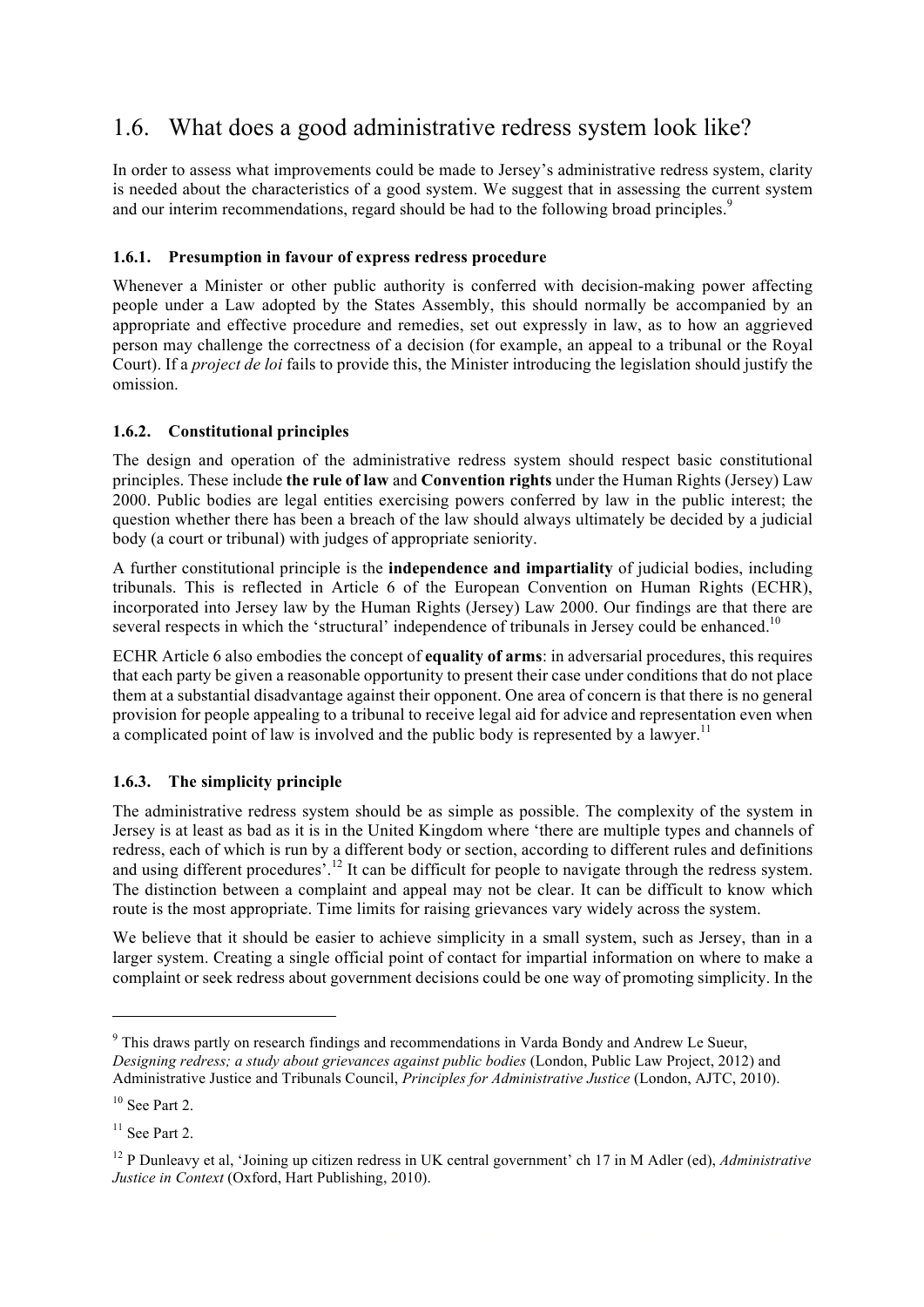United Kingdom, this was suggested by the National Audit Office in 2005<sup>13</sup> but rejected by the UK Government because they did not want to 'create another central point in addition to the Ombudsman because we think that most of these things should be sorted out by the organisation doing them'.<sup>14</sup> There is no public services ombudsman in Jersey to perform this role.

### 1.6.4. Principles of transparency and accountability

The administrative redress system should operate as transparently as possible. Under ECHR Article 6, judicial and other bodies determining 'civil obligations' must do so in public hearings – unless there are clear reasons for favouring privacy (such as when a hearing involves children or vulnerable adults). Our findings are that respect for the transparency principle is variable across Jersey's administrative redress system. The Royal Court scores highly in this regard: its hearings are open to the public and written decisions are clearly presented on the Jersey Legal Information Board website (www.jerseylaw.je). The Complaints Panel's hearings are similarly in public (indeed, they often generate interest from the news media) but the Panel's past decisions are not easily accessible online.15

Tribunals perform quite poorly in relation to the transparency principle. Some do not sit in public (though in some situations this is justified). During research interviews, we heard that those that do sit in public provide inadequate public notice of when a hearing is to be held and that some tribunal panels agreed too readily to exclude the public at the request of appellants. The written judgments of tribunals are not publicly accessible. There is, however, is a strong body of opinion in the island that greater publicity would deter people bringing appeals. We discuss these difficult issues in Part 2.

Linked to transparency is the principle of accountability for the operation of the administrative redress system. There is a public interest in knowing about matters such as how many complaints and appeals are made each year, how many are successful, how much money is spent on the system and how efficient and effective it is. Accountability requires clear leadership and a reporting mechanism. The Royal Court and the Complaints Panel score reasonably well against these measures; again, the tribunals do not. As we provisionally recommend above, there should be an annual report by the Chief Minister<sup>16</sup> on administrative justice followed by review by the States Assembly (through the Privileges and Procedures Committee or a Scrutiny Panel).

### 1.6.5. The proportionality principle

An administrative redress system costs money: tax payers' money in running it, the decision-maker's time in responding to grievances, and aggrieved people have to spend time preparing their case and sometimes pay for legal advice and representation. These costs should be kept to the minimum possible consistent with the other principles. Any review of an administrative redress system should seek out cost savings and ways to maximise value for money. Grievances also have costs other than financial ones: for most individuals, pursuing a complaint is likely to be stressful.

For all these reasons, if a grievance arises it should be nipped in the bud as speedily, informally and cheaply as possible. Sometimes, however, where an important administrative decision impacts profoundly on a person or raises complex issues, a more elaborate and costly procedure (such an appeal to the Royal Court) may be necessary.

<sup>13</sup> Comptroller and Auditor General, *Citizen Redress: What citizens can do if things go wrong with public services*, HC 2, Session 2004-2005 (9 March 2005).

<sup>14</sup> House of Commons Public Administration Select Committee, *When Citizens Complain*, 5th Report of Session 2007-08, HC 409 (March 2008) para 37.

 $15$  See Part 4.

<sup>&</sup>lt;sup>16</sup> 'Within the executive branch of government, the Chief Minister is responsible for justice policy and resources': see P.92/2013.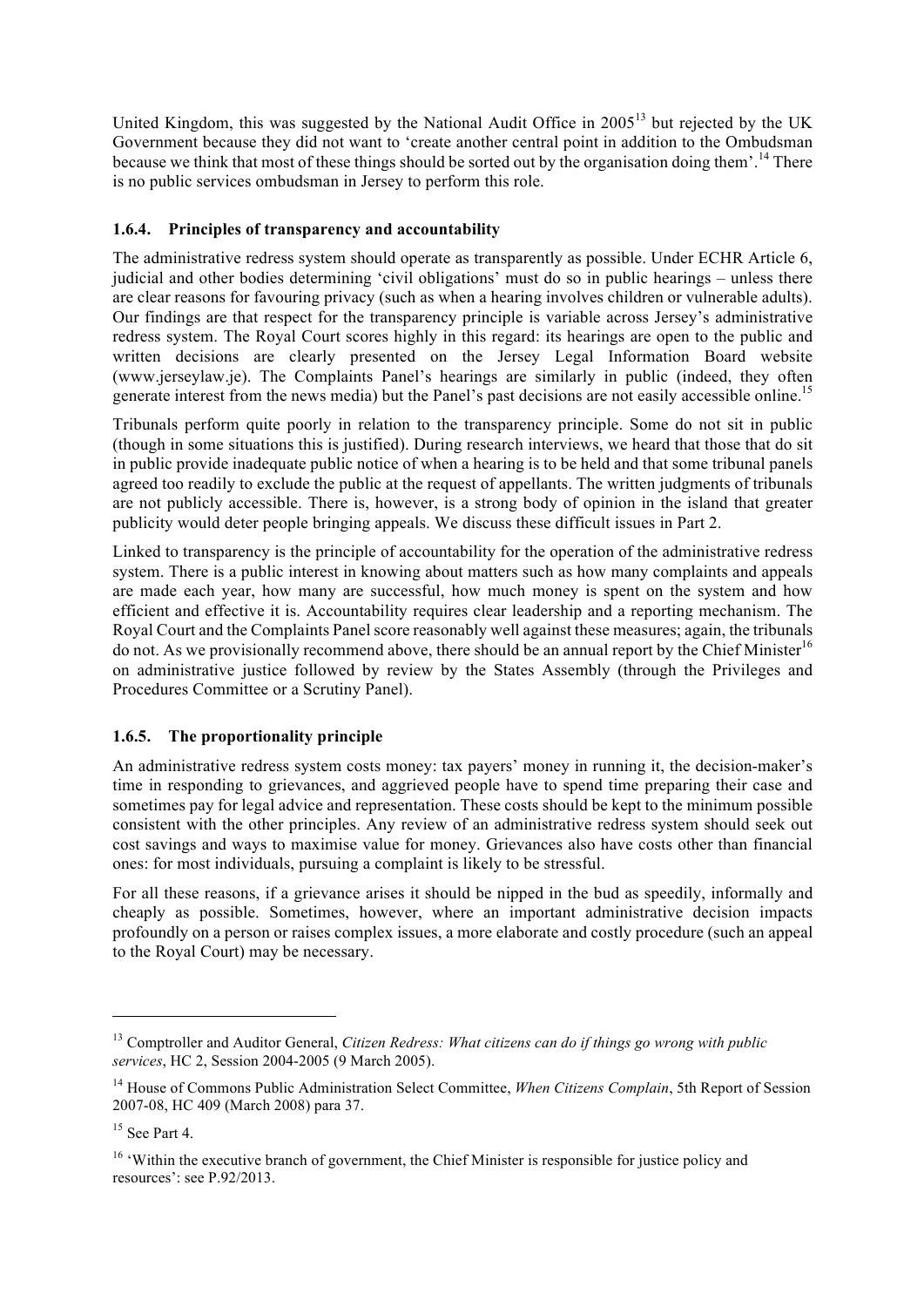### 1.6.6. Good fit principle

A well-designed administrative redress system should ensure that grievances are channelled to the appropriate redress body. In reviewing and redesigning a redress system, regard should be had to achieving a good 'fit' between the *type* of complaints that arise and redress mechanism. For example

- disagreements about everyday facts, or how the decision-maker exercised discretion, may be best resolved by a body including lay people with broad experience of life
- disputes involving disagreements over professional judgements or technical matters may be best resolved by a body that includes experts in the relevant subject-matter
- disputes about important points of law are best addressed by a judicial body such as the Royal Court.

In Part 6, we consider the role of the Royal Court. In some contexts, where appeals are likely to turn on factual rather than legal disputes and where appellants are likely to be individuals with limited financial resources or small businesses, our interim recommendation is that an appeal route to the proposed JAAT (or to the proposed public services ombudsman) would be more proportionate. In Part 7, we consider how greater use of alternative dispute resolution (ADR) techniques, such as mediation, may provide the most proportionate responses in some situations.

### 1.6.7. The 'right first time' goal

As well as dealing with individual grievances, redress mechanisms should contribute to improvements in the quality of public services.

Ministers, civil servants, and others working in public bodies may fail to make decisions correctly and lawfully due to a range of different factors. These include the law being too complicated, vague or rigid or the decision-maker using an unsatisfactory procedure. Evaluation of the law underpinning the making of initial administrative decisions is beyond the scope of our current inquiry but it is notable that during the research interviews for this project,<sup>17</sup> several people were critical of how social security and income support legislation had developed: they told us that a generation ago, the law gave officers sufficient flexibility to enable them to apply common sense and compassion in difficult cases whereas now officers had to work within a straightjacket of rules that were sometimes too rigid and led to grievances arising.

Where a decision is not made right first time and a grievance is taken to a tribunal, court or other redress mechanism, the public body should seek to learn lessons for the future.

#### 1.6.8. The user perspective principle

Across the United Kingdom over the past decade, there has been increasing emphasis on 'user perspectives' and 'customer focus' in administrative justice. In a democracy, government exists to provide public services to citizens. Redress for grievances about administrative decisions is a public service and should be designed around people's needs (not administrative convenience). Administrative redress should be as 'user friendly' as possible.

A practical way in which user perspectives can be incorporated when systems are being redesigned is to consider the 'user journey' through the processes. This involves thinking about how different elements of the process fit together: from how an administrative decision is communicated; what information people are given about how what to do if they are aggrieved; how people obtain independent help and advice about the problem; how they are 'signposted' to the right part of the redress system, etc.

<sup>&</sup>lt;sup>17</sup> On research methods see 1.9 below.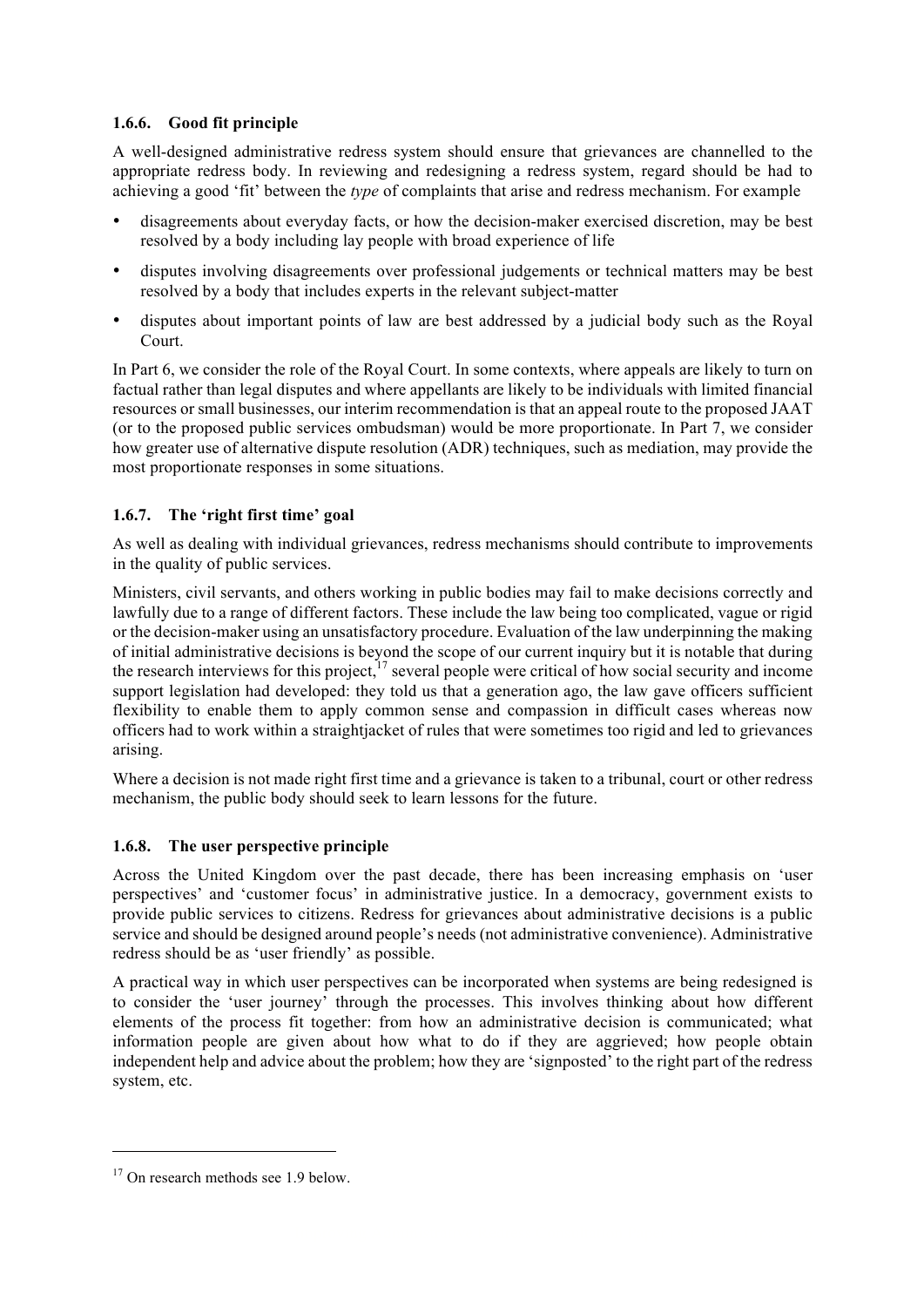Our findings suggest that across the administrative redress system in Jersey there is not a strong culture and commitment to focusing on users' perspectives. For example, there have been no systematic attempts to find out what appellants using the tribunal system, or complainants using the States of Jersey Complaints Panel, think and feel about the process – or why people decide not to pursue an appeal or complaint.

Within the time and resources available for the Jersey Law Commission's project, we were relatively unsuccessful in contacting 'users' to speak to us. Through word of mouth, we identified three people with experience of either the social security tribunal, education appeals or the States of Jersey Complaints Panel but only one was willing to be interviewed. We did, however, interview several people with first-hand experience of advising aggrieved people.

A further challenge in adopting a user perspective is that in respect of many of Jersey's redress mechanisms there are either very few or no users. There are various possible explanations for this.

- There may be very few or no grievances that require to be redressed. This could be because the quality of public administration is exceptionally high or because no or very few decisions are actually made under a particular Law (which is possible in a small island).
- When grievances do arise people are unaware about what they can do about them (for example, exercise a right of appeal or use the States of Jersey Complaints Panel).
- People may be aware of how their grievances could be addressed but are reluctant to use redress mechanisms because of concerns about the stress, cost, time involved or publicity that may flow from doing so.
- It may be a mix of the above.

For the purposes of this consultation report, we have tried to have regard to the following factors, that

- people should have access to affordable, timely and independent advice about their grievance
- procedures for using redress mechanisms should be clear and easily understandable by non-lawyers
- time limits for making complaints and appeals should be clear and reasonable.

# 1.7. The Jersey context

In reviewing and making reform proposals for the administrative redress system in Jersey, we have been mindful of the island's characteristics.

One obvious characteristic is the island's relatively small size. With a population of around 100,000 there are far fewer administrative decisions than in larger systems and consequently fewer grievances. Everything operates on a much smaller scale than in the United Kingdom (the country that has been most influential in shaping Jersey's approach to public administration and administrative redress). Many reforms introduced in the UK are in response to systems coming under pressure from large volumes of grievances. This should not, however, lead too quickly to the conclusion that successful reforms in larger systems are inappropriate for Jersey (though they may need adaptations).

During research interviews for this project, several people highlighted the perception that in a small island 'everybody knows everybody'. This led some interviewees to suggest, for example, that it was right that judgments of social security tribunals were unpublished: if potential appellants knew that details of their case would be available online, they would be deterred from making an appeal.<sup>18</sup> Other interviewees suggested that too much personal information had to be made public during the process of

 $18$  See Part 2.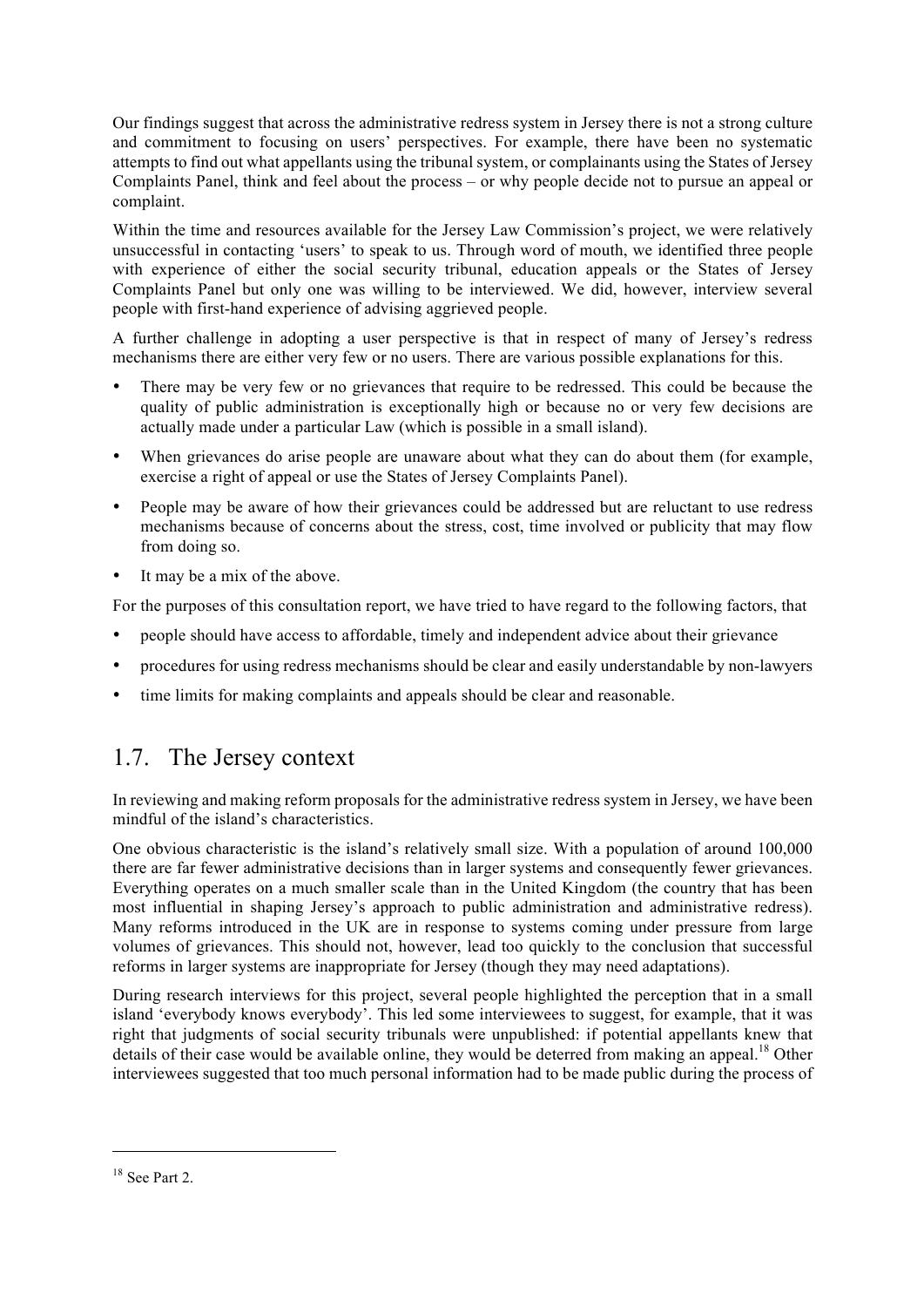taking a case to the Complaints Panel.<sup>19</sup> Another factor that some interviewees referred to was the perception that a small pool of people serve as members of tribunals and the Complaints Panel.<sup>20</sup>

In a small community, civil society is relatively underdeveloped. Compared to the United Kingdom, there are few active campaign groups or expert organisations interested in access to justice and administrative redress. The island appears to have few lawyers in the private sector with expertise or interest in administrative law or human rights.

A further aspect of the Jersey context is the island's population mix. Seven percent of the population were born in Portugal/Madeira and 3 per cent in Poland. In reviewing the operation of the administrative redress system, consideration needs to be given to the level of English language skills that are needed to deal with letter writing and form filling that is normally required to seek administrative redress. Adopting a user perspective, one response could be to make it easy to have initial contact with a redress institutions (tribunals, the States of Jersey Complaints Panel, the proposed public services ombudsman, the Royal Court) by telephone or in person rather than in writing.

# 1.8. Scope of the project

This project is a broad one, reviewing administrative redress in relation to many different types of government decision. We have, however, decided to exclude the following areas from its scope.

- A new planning appeals system was established by the Planning and Building (Amendment No. 6) (Jersey) Law 2014, creating a new right of appeal to the Minister advised by planning inspectors in place of a right of appeal to the Royal Court. We note that there has been a significant increase in the number of appeal under the new system. The new arrangements need to be allowed to bed down before a meaningful review can be carried out.
- Grievances relating to employment with the Government of Jersey and other public bodies have been excluded on the basis that disputes in this area do not usually arise as a result of purely administrative decision-making but from a contractual relationship. The operation of the Jersey Employment and Discrimination Tribunal is also beyond the scope of this review (though we make some references to its practices in relation to the proposed JAAT).
- The Jersey Police Complaints Authority's remit is to oversee, monitor and supervise the investigation, by the Professional Standards Department of the States of Jersey Police, of certain complaints made by members of the Public against States of Jersey Police and Honorary Police officers. It does not itself carry out investigations or make determinations and for this reason falls outside this scope of the project.
- As noted above, the largest category of formal complaints against the Government of Jersey are made to the Department of Health and Social Services (see Box 1.A). The department's grievance procedures are published online.<sup>21</sup> It involves, first, 'local resolution' during with the grievance is investigated and considered by the Health and Social Services Patient and Client Liaison Officer and if necessary the Chief Nurse, the Medical Officer of Health and an Assistant Minister of Health and Social Services. If needs be, second, the grievance may be escalated to 'external review', which is conducted by the Guernsey Health and Social Services Department. If the aggrieved person remains dissatisfied, the outcome of the external review may be challenged by an application for judicial review in the Royal Court (though this can consider only the legality of the decision, not the merits of the the outcome). The handling of grievances about health and social services decisionmaking is clearly of great importance. We have not had the time or resources to research this redress

 $\overline{a}$ 

 $19$  See Part 4.

 $20$  See Part 2.

<sup>21</sup> www.gov.je/Government/Comments/Pages/HSSFeedback.aspx.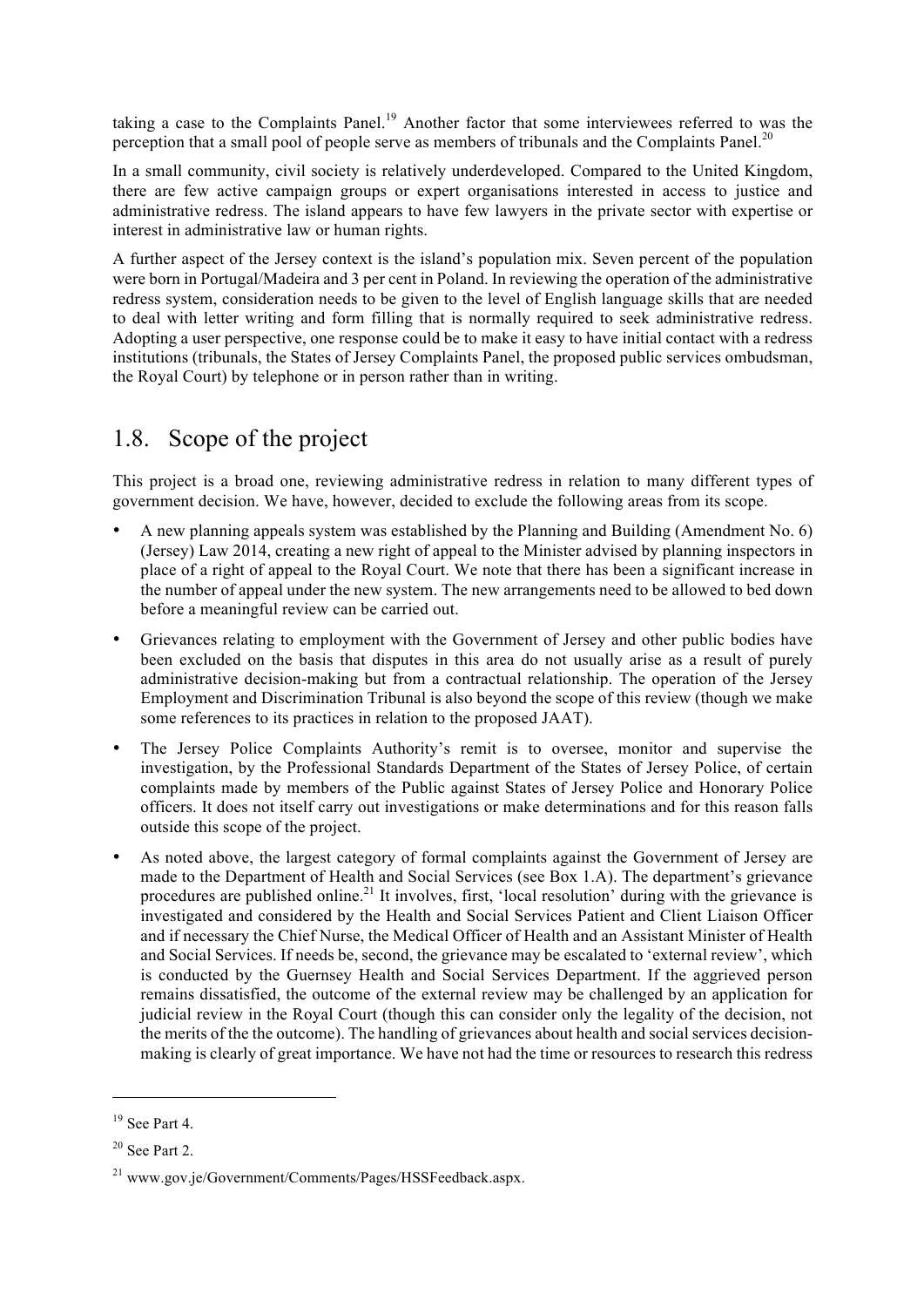system in detail but in Part 5 we raise the question whether health and social services complaints could be part of a public services ombudsman's remit.

### 1.9. Note on research methods

The project has been led by (and the Consultation Paper written by) Andrew Le Sueur, a member of the Jersey Law Commission and Professor of Constitutional Justice at the University of Essex. This section explains the research methods used to develop the interim recommendations.

This project sets out to to 'map' the administrative redress landscape in Jersey to identify what bodies and processes are involved in delivering administrative justice. Similar exercises have recently been carried out in England, $2^2$  Wales, $2^3$  Scotland<sup>24</sup> and Northern Ireland.<sup>25</sup> This mapping exercise is a necessary prelude to thinking systematically and strategically about how administrative redress system can be improved. This consultation paper makes a contribution to the map across the British Islands.

Analysis of Jersey legislation was carried to identify where rights of appeal in administrative decisionmaking had been created. This was done through the Jersey Legal Information Board database of Laws (www.jerseylaw.je). We are grateful to Miss Lori-Ann Foley for research assistance in relation to this part of the project. The analysis is based on a snapshot of Laws in force in the first half of 2015; some amendments have been made since then which are not reflected in the analysis.

Twenty-four research interviews were carried out during 2015. The people interviewed included: a social security claimant using the social security tribunals; current and former members of the States Assembly with experience of assisting constituents with administrative grievances; people working in advice agencies with first-hand experience of assisting aggrieved people; past and present tribunal members; past and present members of the States of Jersey Complaints Board; officials responsible for running tribunals, the Royal Court and the States of Jersey Complaints Board; and officers in States Departments. The interviews were conducted on the basis of anonymity. We are grateful to all interviewees, who were generous with their time and provide valuable insights into the operation of Jersey's administrative redress system from a variety of perspectives. We note with disappointment that three States Members (two Deputies and a Connétable) declined invitations to be interviewed.

Professor Le Sueur observed a hearing of an appeal by a social security tribunal in October 2015 and attended a meeting of the Jersey Human Rights Group.

A desk based review of publicly available information was conducted. Where information or data was not in the public domain we corresponded with relevant organisations. We are grateful for the cooperation we received (but note that two public bodies did not respond to our requests).

We plan to convene a seminar during the consultation period to discuss issues raised in this this paper and other issues stakeholders want to raise. The date and venue will be advertised on the Jersey Law Commission website.

<sup>22</sup> Administrative Justice and Tribunals Council, *The Developing Administrative Justice Landscape* (2009).

<sup>23</sup> S Nason, *Understanding Administrative Justice in Wales* (2015).

<sup>24</sup> Scottish Tribunals and Administrative Justice Advisory Committee (STAJAC), *Mapping Administrative Justice and Tribunals in Scotland* (2015).

<sup>25</sup> M Anderson, A McIlroy and M McAleer, *Mapping the Administrative Justice Landscape in Northern Ireland* (2014).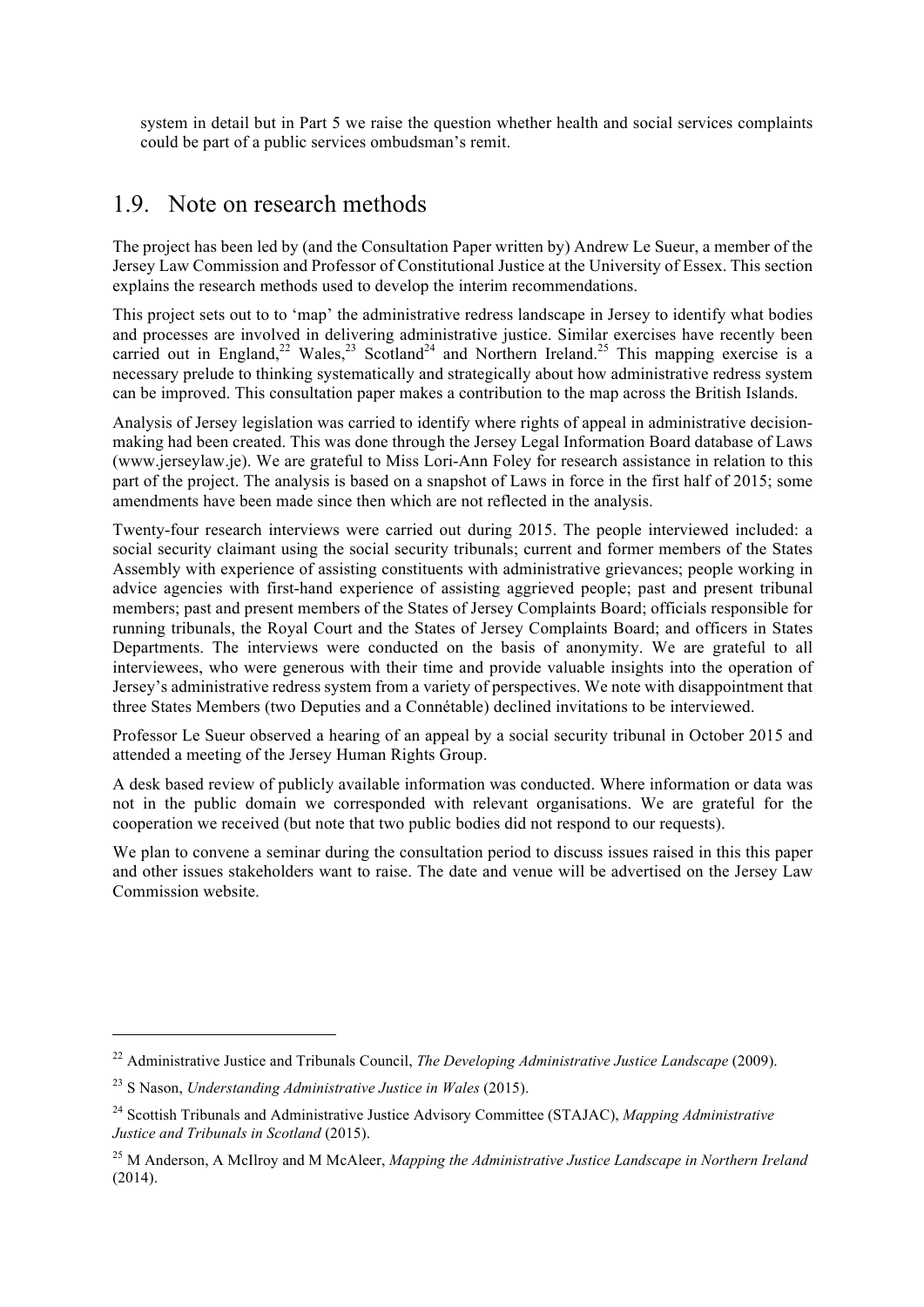# 1.10. An expert advisory body?

This consultation report reveals that a considerable amount of change is needed to Jersey's administrative justice and redress system. Expertise on administrative justice is thin on the ground in Jersey. We suggest that it would be beneficial for a small standing committee of academics and practitioners, from within the island and beyond, to be formed to provide independent and expert guidance to the Chief Minister's Department, the Judicial Greffe, the proposed President of the Jersey Administrative Appeals Tribunal and others with responsibility for leading and running the different element of the system.

We note that in England, the Administrative Justice Forum advises the Ministry of Justice on oversight of administrative justice and tribunals;<sup>26</sup> similar bodies have also advised the Scottish Government and Welsh Government. If there is interest in creating a similar body for Jersey, we will carry out further work to identify terms of reference, costs and benefits as part of our ongoing work on this project. We envisage that members of the forum would be unremunerated.

INTERIM RECOMMENDATION. The Chief Minister's Department should establish a standing committee of experts – the Jersey Administrative Justice Forum – to advise on the development of the administrative redress system

<sup>26</sup> https://www.gov.uk/government/groups/administrative-justice-advisory-group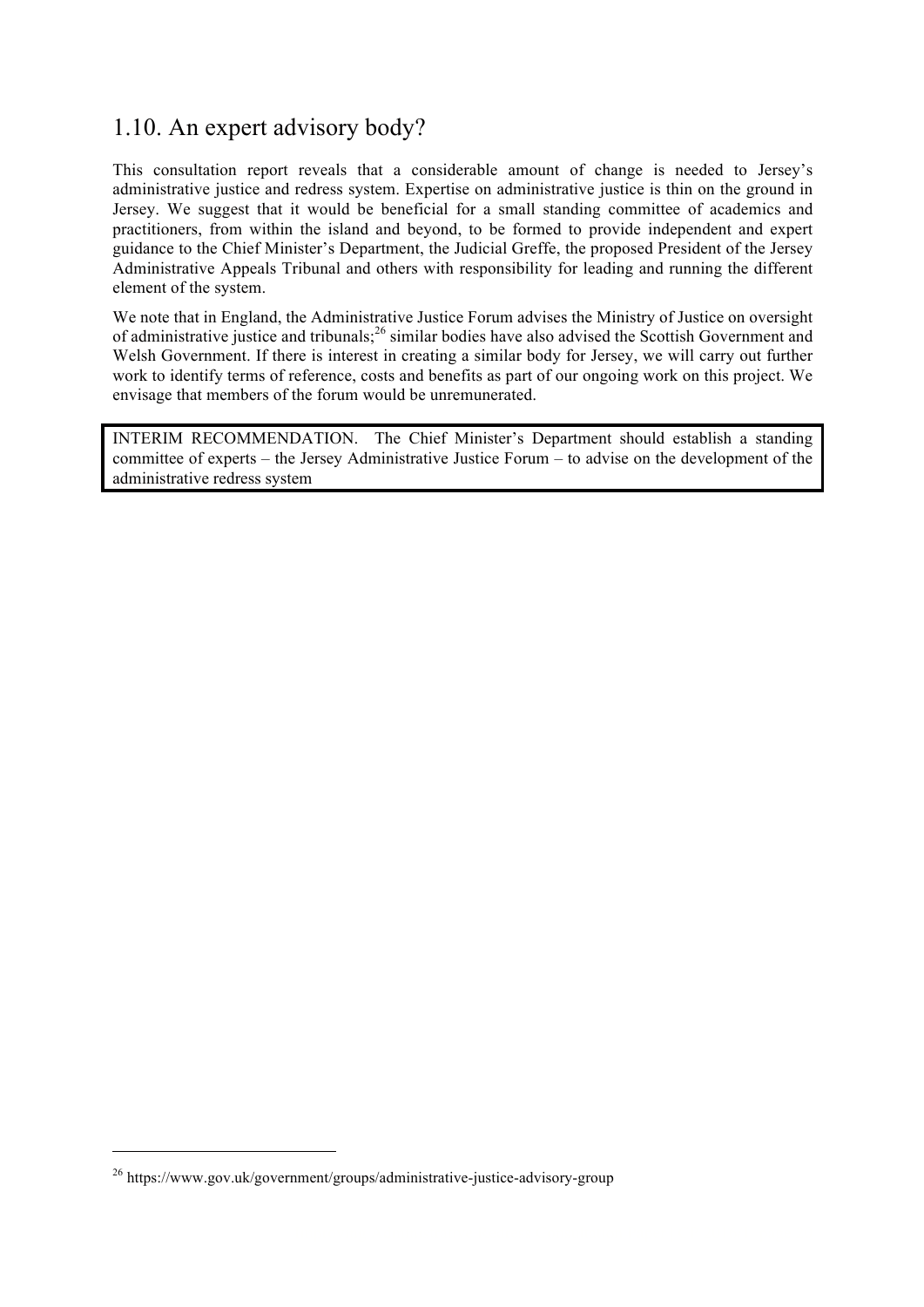# 2. TRIBUNALS

# 2.1 What is a tribunal?

Tribunals are judicial bodies, usually consisting of a panel of three members. Some working methods of tribunals are broadly similar courts: they adjudicate on questions of fact and law using an oral procedure. Tribunal judgments are legally binding on the parties, not mere recommendations. There is, however, often a right of appeal on a point of law to a more senior court (in Jersey, the Royal Court) if either party is dissatisfied by the tribunal's decision.

In other ways, tribunals may have features that differentiate them from courts.

- Tribunals normally focus on a particular and sometimes quite narrow area of law and public administration (such as social security or mental health); this enables members of the tribunal to develop expertise in the law and the subject matter that a generalist court may not have.
- Tribunal members come from a variety of backgrounds. The chair of the panel is normally legally qualified (contributing an understanding of procedures, interpretation of laws and the general legal framework); the other members may have professional expertise (for example medical qualifications) or be lay members.
- Tribunal proceedings are intended to be less formal than some courts: hearings may take place in less intimidating surroundings, the tribunal members wear normal business attire rather than robes, and the rules of procedure and evidence are more flexible.
- In tribunals, the parties are often not represented by lawyers. The aggrieved person will do his or her best to present the case, perhaps with the assistance of a friend or colleague. The public body's case will often be presented by an officer from the public body whose decision is being appealed against. Partly because of this, tribunals members may therefore use an inquisitorial approach, asking the parties questions directly in order to understand the case rather than relying on submissions of the parties' legal representatives.
- Tribunal members typically serve on a part-time basis, sitting on panels as and when the case load requires.

# 2.2. Tribunals in Jersey

Over several decades in Jersey, a number of tribunals have been created under various Laws. There is no official list of tribunals in Jersey law but according to our analysis there are nine bodies that carry out judicial functions in hearing appeals against decisions of public bodies. Box 2.A provides an overview of the tribunals.

| Name of tribunal                  | Case load                                                                                       |
|-----------------------------------|-------------------------------------------------------------------------------------------------|
| Commissioners of Appeal for Taxes | Average hearings a year: approximately 23<br>(92 appeals heard 2012-15) <sup>27</sup>           |
| Social Security Tribunal          | Average hearings a year: approximately 4<br>$(2013: 4, 2014: 4, 2015 \text{ to July: } 3)^{28}$ |

### Box 2.A Overview of Jersey tribunals

<sup>&</sup>lt;sup>27</sup> Source: correspondence from Advocate Adam Clarke, Clerk to the Commissioners of Appeal of Taxes.

<sup>28</sup> Source: Freedom of Information request www.gov.je/Government/Pages/StatesReports.aspx?ReportID=1596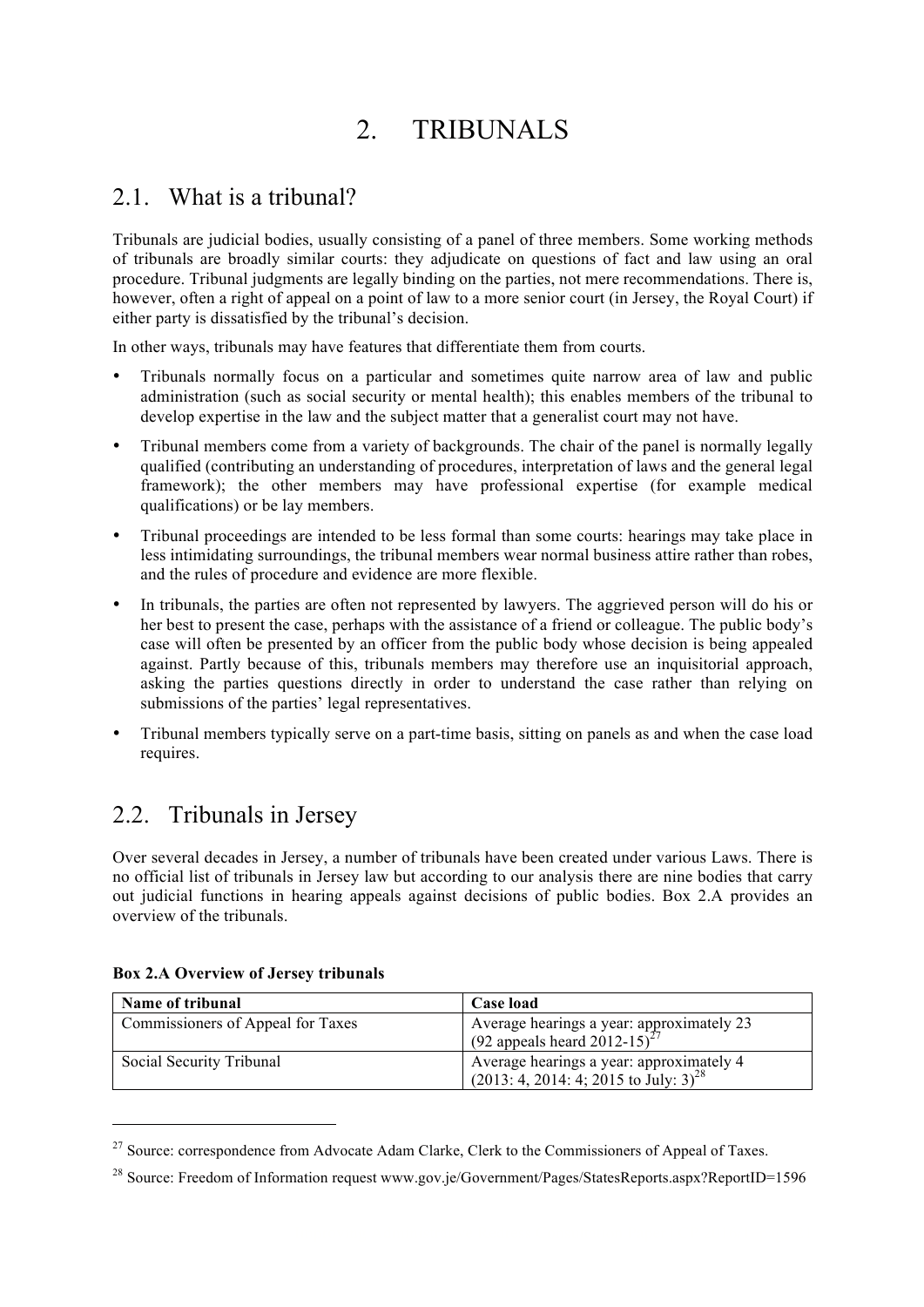| Social Security Medical Appeal Tribunal                                                                                                                   | Average hearings a year: approximately 11<br>$(2013: 9, 2014: 4, 2015 \text{ to July: } 2)^{29}$                                                                                                                                                                                                                                                                                |
|-----------------------------------------------------------------------------------------------------------------------------------------------------------|---------------------------------------------------------------------------------------------------------------------------------------------------------------------------------------------------------------------------------------------------------------------------------------------------------------------------------------------------------------------------------|
| Income Support Medical Appeal Tribunal                                                                                                                    | Average hearings a year: approximately 3<br>$(2013; 6, 2014; 3, 2015$ to July: 1) <sup>30</sup>                                                                                                                                                                                                                                                                                 |
| Mental Health Review Tribunal                                                                                                                             | During 2014 there were 32 applications, 9 of<br>which went to full hearings $31$                                                                                                                                                                                                                                                                                                |
| Health and Safety Appeal Tribunal                                                                                                                         | Average hearings a year: fewer than 1<br>In the last 3 years [to May 2015], the Appeal<br>Tribunal has met on one occasion to hear an<br>appeal from an asbestos licence-holder whose<br>approval to carry out work in Jersey, pursuant to<br>Regulation 5 of the Health and Safety at Work<br>(Asbestos – Licensing) (Jersey) Regulations 2008,<br>was withdrawn <sup>32</sup> |
| Data Protection Tribunal                                                                                                                                  | No information available                                                                                                                                                                                                                                                                                                                                                        |
| Rate Appeal Boards                                                                                                                                        | The RAB sits infrequently; the States were told in<br>2009 that it had convened only twice in recent<br>vears                                                                                                                                                                                                                                                                   |
| Panel appointed by the chairman of the Prison<br>Board of Visitors to hear appeals against findings<br>of guilt relating to a breach of prison discipline | No information available                                                                                                                                                                                                                                                                                                                                                        |

### 2.2.1. The current tribunals outlined

l

The Commissioners of Appeal for Taxes (CAT) is a body established by the Income Tax (Jersey) Law 1961, which provides that up to 12 Commissioners are appointed on the recommendation of the Minister for Treasury and Resources; there are currently five Commissioners. CAT has jurisdiction over assessments of income tax and and Goods and Services Tax (GST). Hearings are on average held three times a year and take place at the offices of the law firm Le Gallais and Luce (a partner of which is the clerk to the Commissioners). CAT deal with two main types of case. 'Delay hearings' are concerned with situations where the appellant taxpayer has failed to provide sufficient information for the Income Tax Department to establish the correct tax liability; the role of the CAT is to order information to be provided. 'Contentious hearings' are cases where the appellant tax payer does not accept the assessment for tax. Either party may appeal to the Royal Court against a determination of CAT.

Three different tribunals hear appeals relating to social security and income support. The Social Security Tribunal (SST) determines appeals against decisions of the Department for Social Security relating to most aspects of income support, the Christmas bonus, TV licence benefit, cold weather bonus, food costs bonus and under the Health Insurance (Jersey) Law 1967. The Social Security Medical Appeal Tribunal (SSMAT) hears appeals regarding the award of Long-Term Incapacity Allowance following assessments regarding loss of faculty made by a Medical Board. The Income Support Medical Appeal Tribunal (ISMAT) hears appeals on the award of the Impairment Component under the Income Support system and any other decisions made on medical grounds and appeals regarding care requirements for Home Carer's Allowance and the care assessments for Long-Term Care. SST sits as a panel of three: a legally qualified chair and two lay members. SSMAT and ISMAT also sit as a panel of three: a legally qualified chair, a medically qualified member and a lay member. In December 2015, the States Assembly appointed the same person (Advocate Sarah Fitz) to

<sup>&</sup>lt;sup>29</sup> Source: Freedom of Information request www.gov.je/Government/Pages/StatesReports.aspx?ReportID=1596

<sup>&</sup>lt;sup>30</sup> Source: Freedom of Information request www.gov.je/Government/Pages/StatesReports.aspx?ReportID=1596

<sup>&</sup>lt;sup>31</sup> Judicial Greffe & Viscount's Department, Jersey Court Service Annual Report 2014 (April 2015) p 12.

<sup>&</sup>lt;sup>32</sup> www.statesassembly.gov.je/AssemblyPropositions/2015/P.54-2015.pdf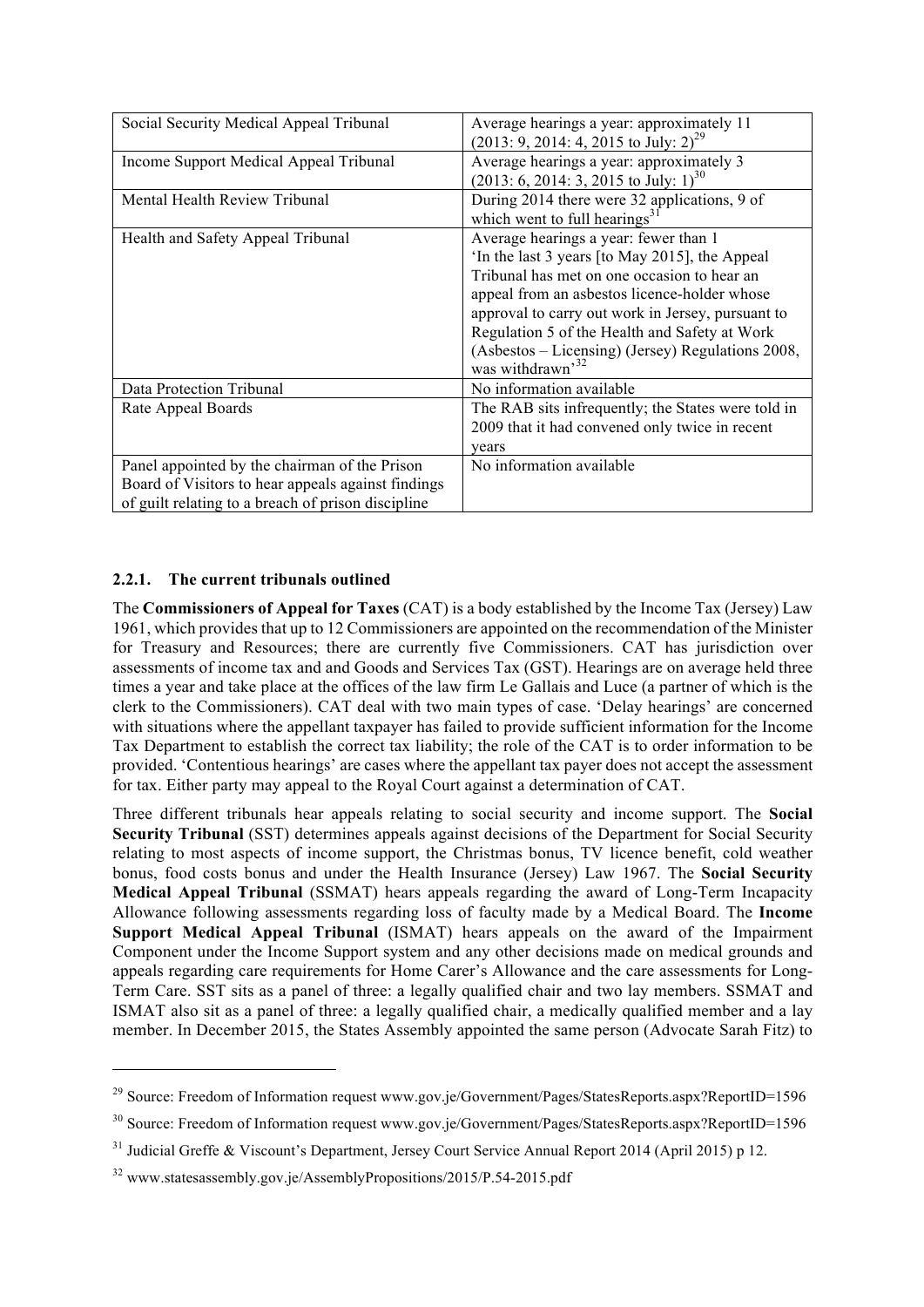be chairman of each of the tribunals. The Judicial Greffe provides administrative support for the work of the three tribunals. Appeals are heard in the tribunal suite at Trinity House, Bath Street, St Helier. All members of the tribunals are paid per sitting.

The Mental Health Review Tribunal (MHRT) currently operates under the Mental Health (Jersey) Law 1969; a draft of new legislation is currently under consideration.<sup>33</sup> The MHRT's role is to adjudicate on appeals against decisions that a patient is compulsorily detained or treated. The MHRT must direct that the patient be discharged unless it is satisfied that there is good reason to continue to detain the patient. Mind Jersey (the mental health charity) employs an 'Independent Mental Health Advocate', who offers assistance free of charge to appellants. Legal representation is available under a recently implemented special legal aid scheme. Appeals are heard at St Saviour's Hospital. The MHRT sits as a panel of three. Advocate Sarah Fitz is the chairman. All members of the MHRT are paid per sitting. The Judicial Greffe provides administrative support for the work of the MHRT.

The Health and Safety Appeal Tribunal (HSAT), which rarely sits, hears appeals made against administrative sanctions ('notices') served under the Health and Safety at Work (Jersey) Law 1989 and against decisions taken by the Minister in respect of licence provisions. The tribunal members are: a chairman and deputy chairman (who must be advocates or solicitors of not less than 7 years' standing) and two lay members appointed by the States of Jersey. All members of the tribunal are unremunerated. The Judicial Greffe provides administrative support for the work of the HSAT.

The Data Protection Tribunal's remit is to adjudicate on appeals by people aggrieved by decisions of the Data Protection Commissioner under the Data Protection (Jersey) Law 2005. The DPT consists of a legally qualified president and four other members, appointed by the States of Jersey for terms of six years on the recommendation 'of the Minister and on the basis that they evenly represent the interests of data subjects and of data controllers'. The DPT is required to publish its determinations.<sup>34</sup> Members of the tribunal are remunerated. We have been unable to locate information on the DPT's caseload.

The Rate Appeal Board (RAB), operating under the Rates (Jersey) Law 2005, hears appeals from decisions of Assessment Committees (each of the 12 Parishes has one). It consists of between five and nine members appointed by the States Assembly on the recommendation of the Minister for Treasury and Resources; a panel of at least three members sits to hear appeals. In 2011, the States were told that the RAB meets 'infrequently'<sup>35</sup> and in 2009 that 'they have only met twice in recent years'.<sup>36</sup> It is unclear to us who is responsible for administering the RAB.

In Jersey, the Prison Board of Visitors consists of Jurats (the judges of fact in the Royal Court). As well as exercising supervisory functions over conditions in HMP La Moye and making an annual report to the States of Jersey, the Panel appointed by the chairman of the Prison Board of Visitors hears appeals against findings of guilt relating to a breach of prison discipline. The composition of the Prison Board of Visitors has been controversial for several years. <sup>37</sup> In November 2015, the Minister for Home Affairs announcing that her department would bring forward a proposition during 2016 to establish an independent Prison Board of Visitors in order to comply with international human rights standards.<sup>38</sup> The change in the overall composition of the Prison Board of Visitors will have implications for Board's adjudicatory functions.

 $\overline{a}$ 33

www.gov.je/SiteCollectionDocuments/Government%20and%20administration/LD%20Draft%20New%20Ment al%20Health%20Law%20LJ%2020150702.pdf (July 2015).

<sup>34</sup> Data Protection (Appeals) (Jersey) Regulations 2006, Article 18(5).

<sup>&</sup>lt;sup>35</sup> States of Jersey Official Report (Hansard), 12 July 2011.

<sup>36</sup> States of Jersey Official Report (Hansard), 10 December 2010.

<sup>37</sup> States of Jersey Education and Home Affairs Scrutiny Panel, *Prison Board of Visitors*, S.R.9/2015.

<sup>38</sup> www.gov.je/News/2015/pages/PrisonBoardVisitors.aspx.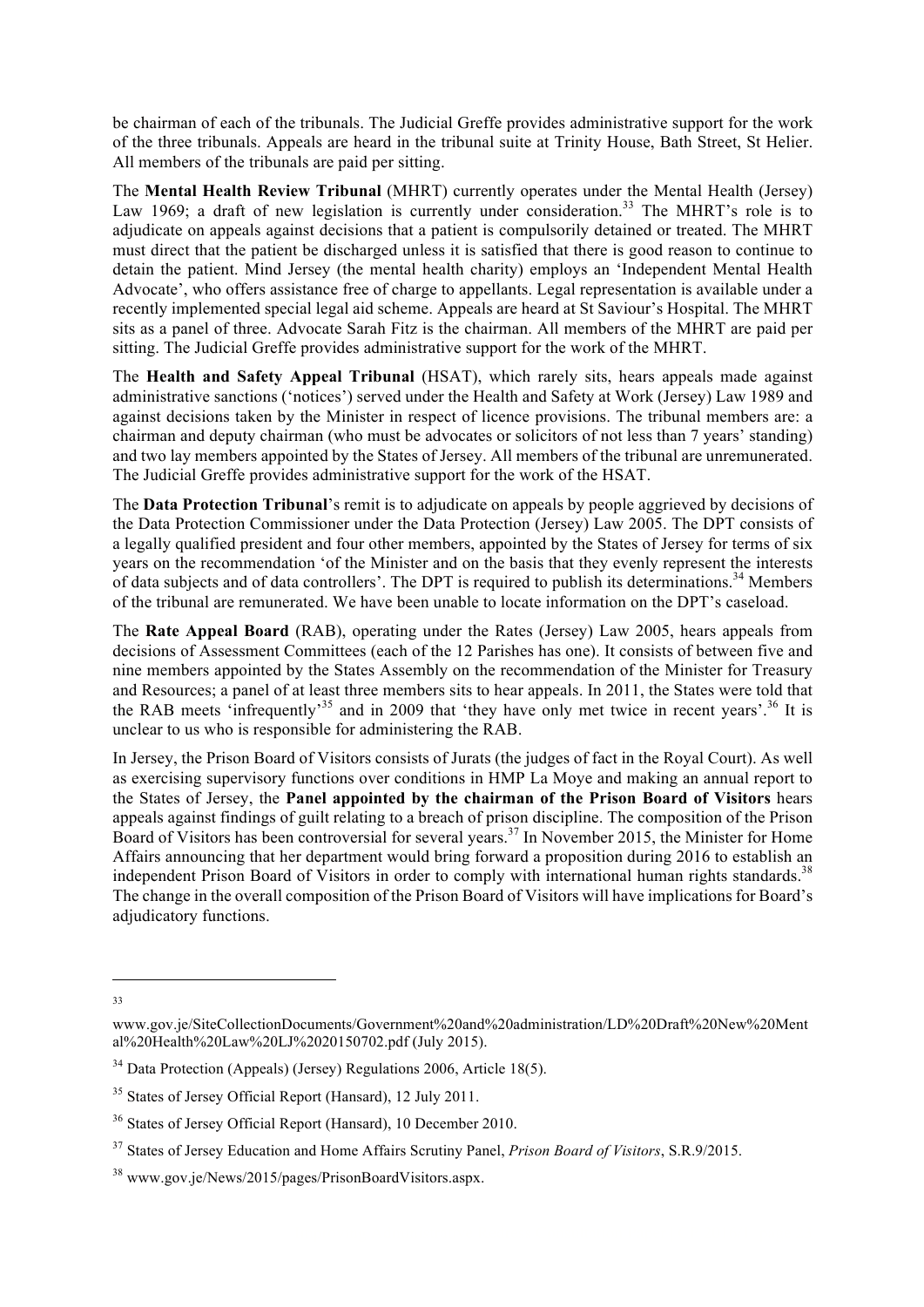### 2.2.2. Other appellate bodies

During our mapping exercise, we identified three further bodies with appellate functions.

The Appeals panel on discretionary education grants operates under the Education (Discretionary Grants–General)(Jersey) Order 2008. Its role is to hear appeals against decisions relating to higher education grants to students. Because of its composition, it is best understood as part of the internal complaints system of the Department of Education rather than an independent tribunal exercising judicial powers. It consists of: (i) the Director of Education or a nominated officer; (ii) the Minister or a nominated person; and (iii) a person, nominated by the Minister, 'who is independent of the administrations of the States for which the Minister has been assigned responsibility'. Overall, the membership clearly lacks judicial independence and contains no requirement for legal expertise (despite the fact that appeals may involve the interpretation and application of legislation).

The Disciplinary Panel of the Law Society of Jersey is a statutory body created by the Law Society of Jersey Law 2005. Members of the Panel are appointed for terms of five years. Lay members are appointed by the States Assembly on the recommendation of the Jersey Appointments Commission; legal members are elected by the Law Society at a general meeting. Committees of three – a lawyer and two lay members – hear appeals in private. The remit of the Panel is to adjudicate on complaints about lawyers referred by the President of the Law Society.

The role of the Investigatory Powers Tribunal (IPT) is to adjudicate on issues arising under the Regulation of Investigatory Powers (Jersey) Law 2005, which provides a legal framework under which public authorities in Jersey may use investigatory powers, including interception of communications and covert surveillance. The IPT comprises an ordinary member of the Jersey Court of Appeal and two Jurats, appointed by the Superior Number of the Royal Court. The seniority of its judges, the sensitivity of the cases that it may be called on to hear, and the special procedures it needs to adopt in order to preserve secrecy, mark it out as different from other tribunals. It is, in reality, a senior level court.

### 2.2.3. Bodies called 'tribunals' that are not appellate bodies

Three bodies called 'tribunals' do not hear administrative appeals.

A Minister may in cases where it is alleged that conduct by an approved medical practitioner has been prejudicial to the Health Insurance Fund refer the matter to the Health Services Disciplinary Tribunal (HSDT) established under Articles 1, 27 and Schedule 2 to the Health Insurance (Jersey) Law 1967. The Tribunal makes recommendations to the Minister. The practitioner may appeal to the Royal Court against the Minister's decision. In 2011, the States Assembly were told that tribunal has sat only twice in 40 years.<sup>39</sup> The HSDT is part of the initial decision-making process rather an appeal.

Under the Misuse of Drugs (Jersey) Law 1978, the Minister may ask the Bailiff to constitute a panel of the Misuse of Drugs Tribunal (MDT) to inquire into and advise the Minister on situations where it thought that a medical practitioner is prescribing, administering or supplying or authorizing the administration and supply of, any controlled drug in an irresponsible manner. The MDT is part of the initial decision-making process rather an appeal.

A Marine Accident Tribunal appointed under Article 167 of the Shipping (Jersey) Law 2002 Art 167, which investigates accidents. It is part of the initial decision-making process rather than an appeal.

INTERIM RECOMMENDATION. The term 'tribunal' in Jersey legislation should be reserved for judicial bodies adjudicating on appeals and should not be used for bodies exercising advisory functions.

<sup>&</sup>lt;sup>39</sup> States of Jersey Official Report (Hansard), 12 July 2011.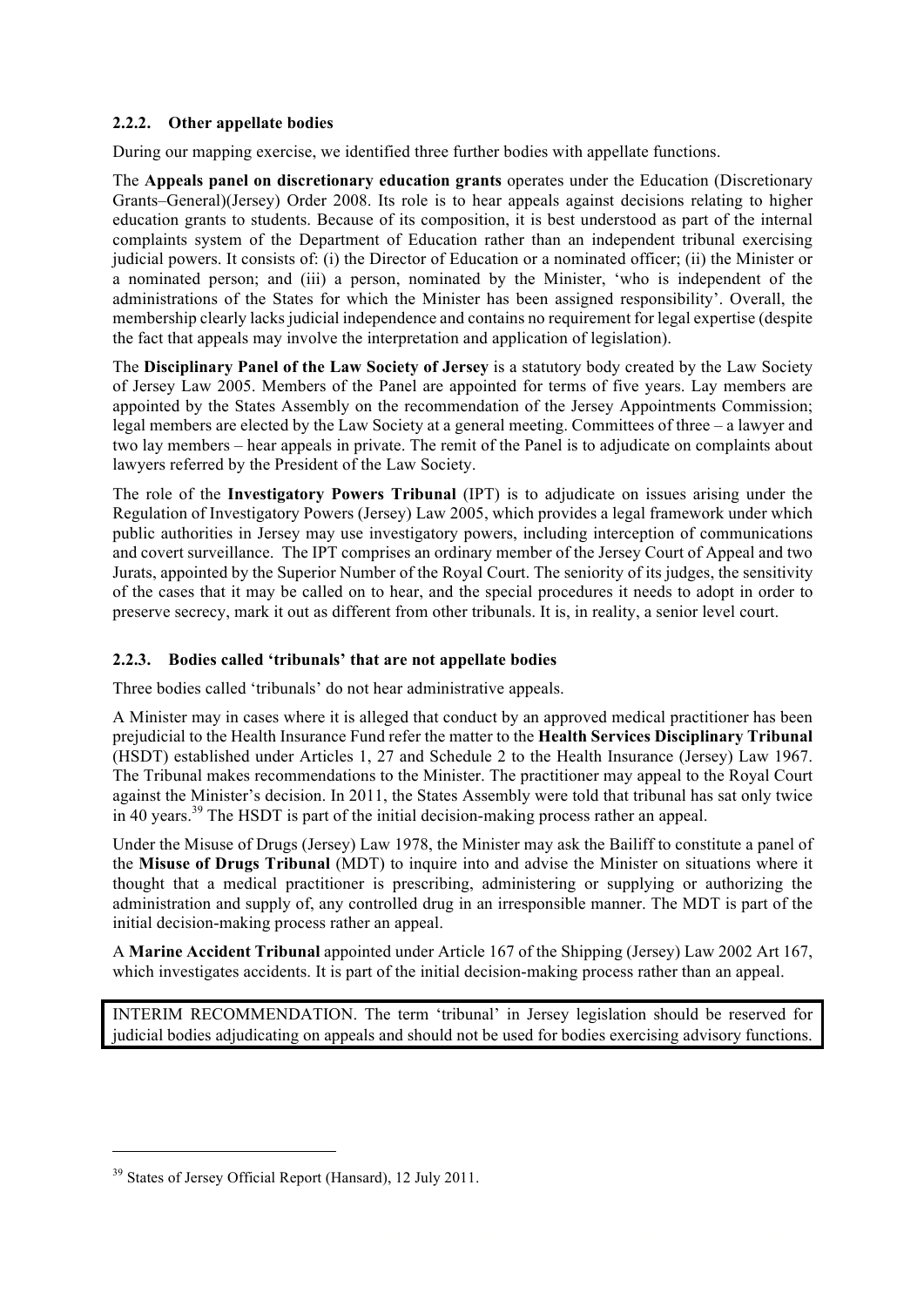### 2.2.4. Unmet need: missing rights of appeal to a tribunal

The mapping exercise has identified for the first time the tribunals 'landscape' in Jersey. During the consultation period, we are continuing research to find gaps in the landscape: situations where it would be useful to have a right of appeal to a tribunal but where none currently exists. We seek suggestions.

One area we have provisionally identified is decision-making relating to children's special educational needs (SEN). Under Article 31 of the Education (Jersey) Law 1999, parents have a right to request and assessment of their children's SEN. If a child is assessed to have SEN, the Minister must ensure that provision is made to meet the needs. There is a right 'to appeal against any part of the results of the assessment' to the Minister within 15 days after the parent is notified of the results of the assessment. Article 31(4) provides

The Minister may by written direction delegate the power to receive and determine any appeal … to the Chief Officer or to a panel of persons appointed by the Minister for the purpose, subject to the conditions, exceptions or qualifications that the Minister may specify in the direction.

During 2015, the States Assembly Education and Home Affairs Scrutiny Panel conducted an inquiry into SEN.<sup>40</sup> Key finding 5.19 was that 'The legislation and policies relating to SEN in Jersey provide a suitable framework for the provision of a high quality service' but recommended that 'The Minister ... must improve lines of communication with parents of SEN children'. The Panel's report did not, however, deal specifically with any issues relating to appeals. Our interim view is that the current system of appeals to a Minister fails to provide a sufficiently independent form of redress. We return to this issue in Part 3.

CONSULTATION QUESTION. Are there areas of administrative decision-making not currently served by an appeal to a tribunal for which there should be a right of appeal to JAAT?

# 2.3. Lesson learning from other jurisdictions

l

In England and Wales, more than 70 separate tribunals were established during the 20th century as alternatives to legal proceedings in courts. Initially, tribunals had close ties with the government departments against whose decisions they heard appeals: for example, tribunal members were appointed by Ministers. By the 1950s, however, there was a realisation that tribunals should operate, and be seen to operate, independently of government departments.

Further major reforms were introduced in the United Kingdom by the Tribunals, Courts and Enforcement Act 2007.

- For the first time, it was made clear that all members of tribunals (whether legally qualified or not) are members of the judiciary.
- The 2007 reforms made significant structural changes. Over 70 separate tribunals set up under different Acts of Parliament were amalgamated into a single tribunal called the First-tier Tribunal, from which there is a right of appeal to the Upper Tribunal.
- The post of Senior President of Tribunals was created (occupied by a senior judge), to provide strategic leadership to the new tribunal system.
- The administrative support arrangements for tribunals were also modernised, with responsibilities transferred from individual tribunals or government departments to Her Majesty's Courts and Tribunals Service.

<sup>40</sup> States of Jersey Education and Home Affairs Scrutiny Panel, *Special Education Needs,* Presented to the States on 14 July 2015, S.R.3/2015.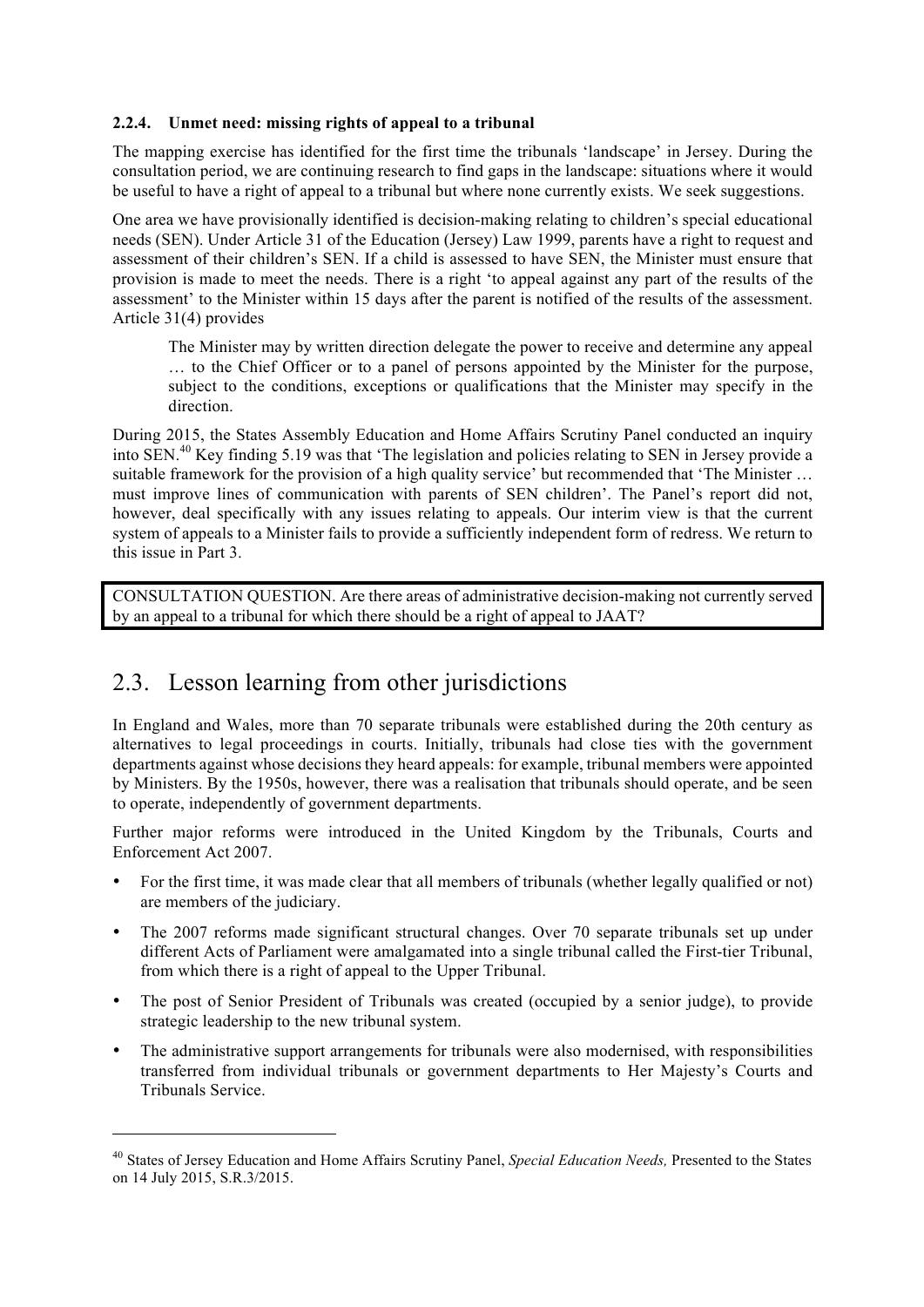The Tribunals (Scotland) Act 2014, enacted by the Scottish Parliament, introduced broadly similar reforms to the tribunal system in Scotland. This included creating a judicial leadership role of Senior President of Scottish Tribunals.

Structural reforms to tribunals in Northern Ireland have also been implemented and continue to be discussed.<sup>41</sup> Five previously separate tribunals on social security and child support have been amalgamated into a single tribunal. Proposals have been made to create the Northern Ireland Amalgamated Tribunal (NIAT), which would take the process of amalgamation further.

A preference for replacing a proliferation of specialist tribunals with a 'super tribunal' can also be seen in Australia, at both Commonwealth and State levels.

Our interim view is that useful lessons can be learnt for Jersey from other jurisdictions, with necessary adaptations to the special circumstances of a small jurisdiction.

In the following paragraphs we set out a findings critical of existing practices and make interim recommendations for reforms. Our focus is on getting the structures right. The criticisms and proposals are not directed at individual tribunal members who provide valuable service to the island in delivering administrative justice.

# 2.4. Proposal to create a Jersey Administrative Appeals Tribunal (JAAT)

The approach adopted in Jersey has been to create separate tribunals under different Laws relating to different types of administrative decision-making. For example, during the research interviews, we were told that told that three separate social security tribunals were needed because there are three separate types of benefit. Another reason for having separate tribunals, some interviewees suggested, was to enable members to develop expertise in the subject matter and law relating to particular types of appeals.

There are, however, considerable disadvantages to having nine separate tribunals.

- The administrative redress system becomes unnecessarily complicated.
- Providing administrative support to nine separate tribunals is less efficient and effective than supporting the work of one tribunal.
- There are unnecessary differences between tribunals in relation to appointment of members, terms of service, and procedures.
- The absence of a tribunal with general jurisdiction across different Laws acts as a disincentive to creating tribunal appeals (because setting up a new tribunal is a cumbersome process). Laws therefore create appeals to the Royal Court – but this is disproportionate for straightforward appeals about facts or straightforward questions of law.
- It can difficult to recruit members to serve on a tribunal that is expected to sit infrequently.
- There is little evidence of sharing of good practice across the different tribunals.
- Provision of training for members across the fragmented tribunals is more difficult to deliver than if there was a single tribunal.

The experience in the United Kingdom, Scotland, Northern Ireland and Australia is that there is no need to have a separate tribunal for each type of administrative decision taken under different laws. Appeals can be directed to a single tribunal with broad jurisdiction.

The creation of JAAT would build on administrative changes that have taken place in recent years across Jersey's tribunals. As discussed below, the administration of several tribunals has been

<sup>41</sup> See B Thompson, *Structural Tribunal Reforms in Northern Ireland* (Law Centre NI, 2011).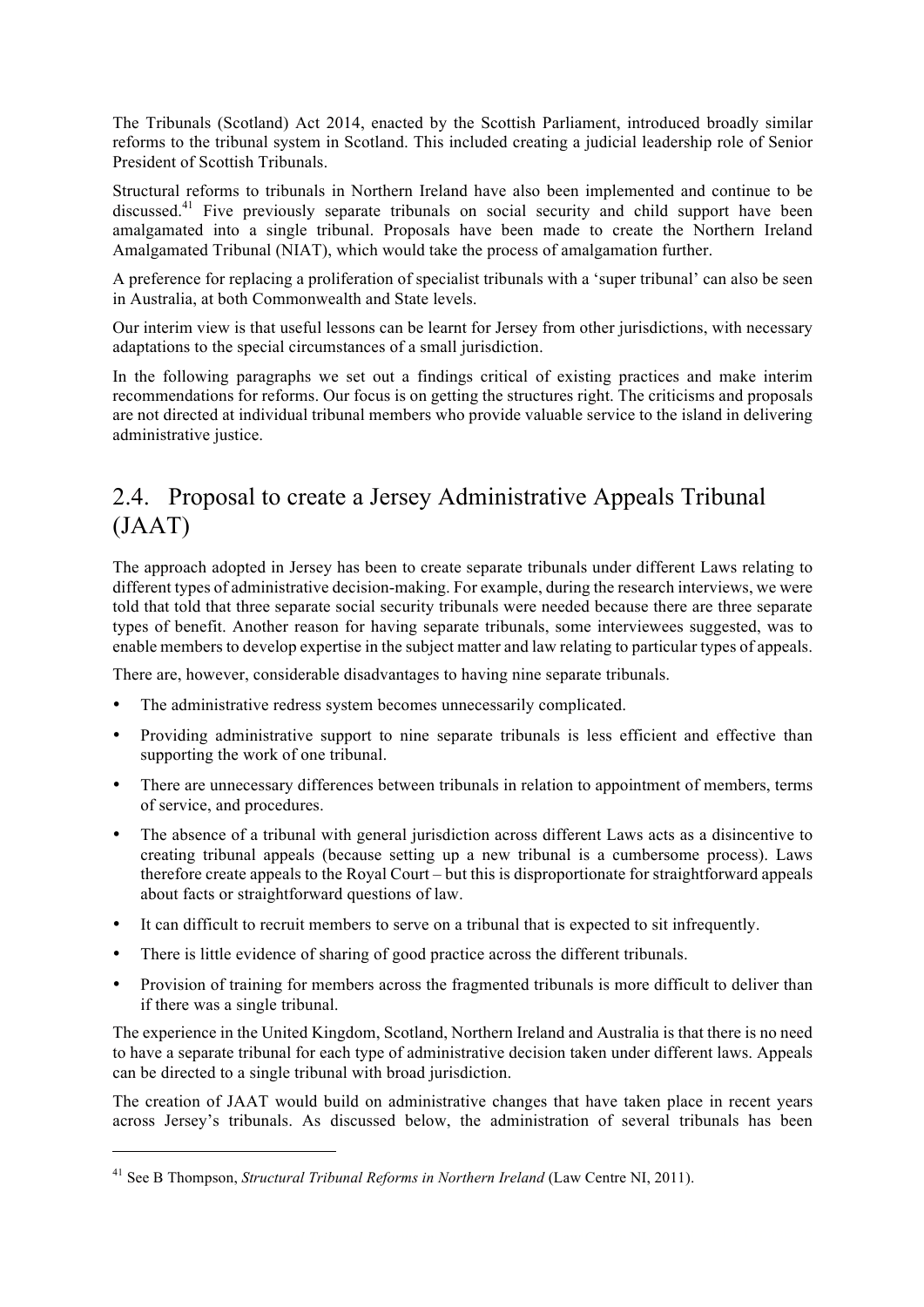transferred from States departments to the Judicial Greffe. Moreover, since November 2015, the same person has held the posts as legal chairman of the three social security tribunals and the Mental Health Review Tribunal (Advocate Sarah Fitz).

INTERIM RECOMMENDATION. A new tribunal, the Jersey Administrative Appeals Tribunal (JAAT), should be created to hear appeals against administrative decisions made under a variety of Laws.

### 2.4.1. Transfer of jurisdictions

Our interim view is that the jurisdiction of the following tribunals should be merged into JAAT:

- Commissioners of Appeal for Taxes
- Social Security Tribunal
- Social Security Medical Appeal Tribunal
- Income Support Medical Appeal Tribunal
- Mental Health Review Tribunal
- Health and Safety Appeal Tribunal
- Data Protection Tribunal
- Rate Appeal Boards.

INTERIM RECOMMENDATION. The jurisdictions of eight existing tribunals should be transferred to JAAT.

As discussed in Part 3 below, our provisional view is that several appeals which currently lie to Ministers should be transferred to JAAT:

- permission to use venues for civil marriages and partnerships
- decisions of the Agent of Impôt relating to duties
- assessments and provision of special educational needs
- issue or renewal of 'trade licences' under the Motor Vehicle Registration (Jersey) Law 1993.

INTERIM RECOMMENDATION. Four rights of appeal that currently lie to Ministers should be transferred to JAAT (see Part 3 for more detailed discussion).

As discussed in Part 6 below, our provisional view is that rights of appeal to the Royal Court under 54 Laws should be transferred to JAAT.

INTERIM RECOMMENDATION. Rights of appeal to the Royal Court under 54 Laws should be transferred to JAAT (see Part 6 for more detailed discussion).

We envisage that the following tribunals would retain their separate identity and accordingly we make no provisional recommendations for change:

- Disciplinary Panel of the Law Society. Although this is a statutory body, with some members appointed by the States of Jersey, its functions relate to professional standards regulation rather than to administrative redress.
- The Investigatory Powers Tribunal is in reality a senior-level court rather than a tribunal and its special characteristics (outlined above) make it inappropriate to be part of JAAT.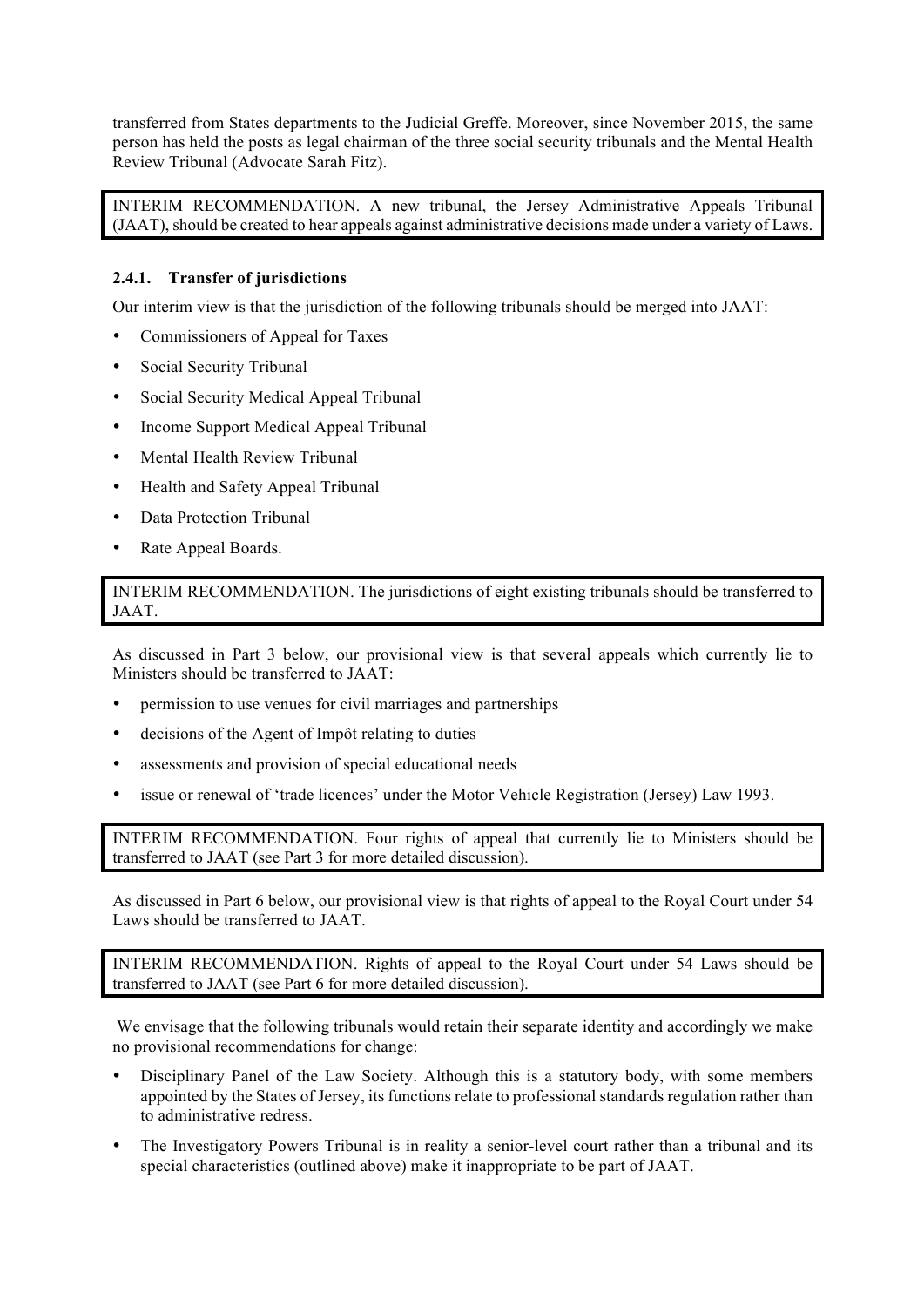As noted above, the Minister for Home Affairs is currently preparing proposals to reconstitute the Prison Board of Visitors with independent lay people rather than Jurats. The adjudicatory function of hearing appeals against findings of guilt relating to a breach of prison discipline should, in our provisional view, be transferred to JAAT.

INTERIM RECOMMENDATION. Appeals by prisoners against adjudications should be transferred to JAAT.

### 2.4.2. Transitional arrangements

It would not, in our provisional view, be necessary for the transfers of jurisdiction outlined above to take place all at once; a phased amalgamation would be possible if that was thought necessary. This was the experience in the United Kingdom: while many tribunal jurisdictions were transferred to the First-Tier Tribunal and Upper Tribunal when they launched, other tribunals merged later.

Members serving on the current tribunals would be appointed to JAAT for the balance of their term of office, on the same terms and conditions as their original appointment, to ensure continuity. As members' original terms of office come to an end, they would be eligible for appointment to JAAT. This arrangement would have the practical benefit of creating staggered dates for future appointments.

### 2.4.3. Preserving expertise in a tribunal with broad jurisdiction

As we note above, one of the advantages of tribunals is that members have, or develop, expertise in the subject-matter of appeals. It may be thought that a possible drawback of creating JAAT is that having a single tribunal might be seen to diminish the expertise of members. On the other hand, greater flexibility in the deployment of members will enable JAAT to work more efficiently; for example, there will be a larger pool of members from which to select a panel to hear an appeal. It also needs to be borne in mind that some tribunals in Jersey sit so infrequently that members do not have opportunity to develop expertise under the current set-up.

We believe that the benefits of specialisation can be preserved within a framework that permits greater flexibility in the deployment of tribunal members. There are two main ways in which flexibility and expertise can be combined.

Option 1: in England, the First-tier Tribunal has been organised in to several different 'chambers'. Within JAAT, it would be possible to create for example a 'social security chamber', 'mental health chamber', 'tax chamber' and so on, with tribunal members assigned to serve in one or more chamber. A 'general chamber' would deal with areas of decision-making in respect of which there are few appeals. It is not clear to us that the relatively low volume of appeals justifies such a structure.

Option 2: the expertise of tribunal members could be developed and preserved by 'ticketing' some members to sit mainly in some types of appeals (e.g. social security or mental health), though retaining some flexibility so that members could sit on other types of appeals if necessary. Most lay members would be ticketed to sit across different types of appeal. This is our preferred option. The President of JAAT (see below) and officers of the Judicial Greffe would be responsible for matching members' expertise with the needs of a particular appeal.

CONSULTATION QUESTION. We seek opinions on how the benefits of specialism of tribunal members can best be balanced with the desirability of more flexible deployment.

# 2.5. Proposal for a President of JAAT

During the research interviews it became clear that there has been no strong sense of leadership across the existing tribunals. This is unsurprising, given the fragmented structure, the relatively low volume of appeals, and part-time nature of the work. The absence of a clearly identified leadership role has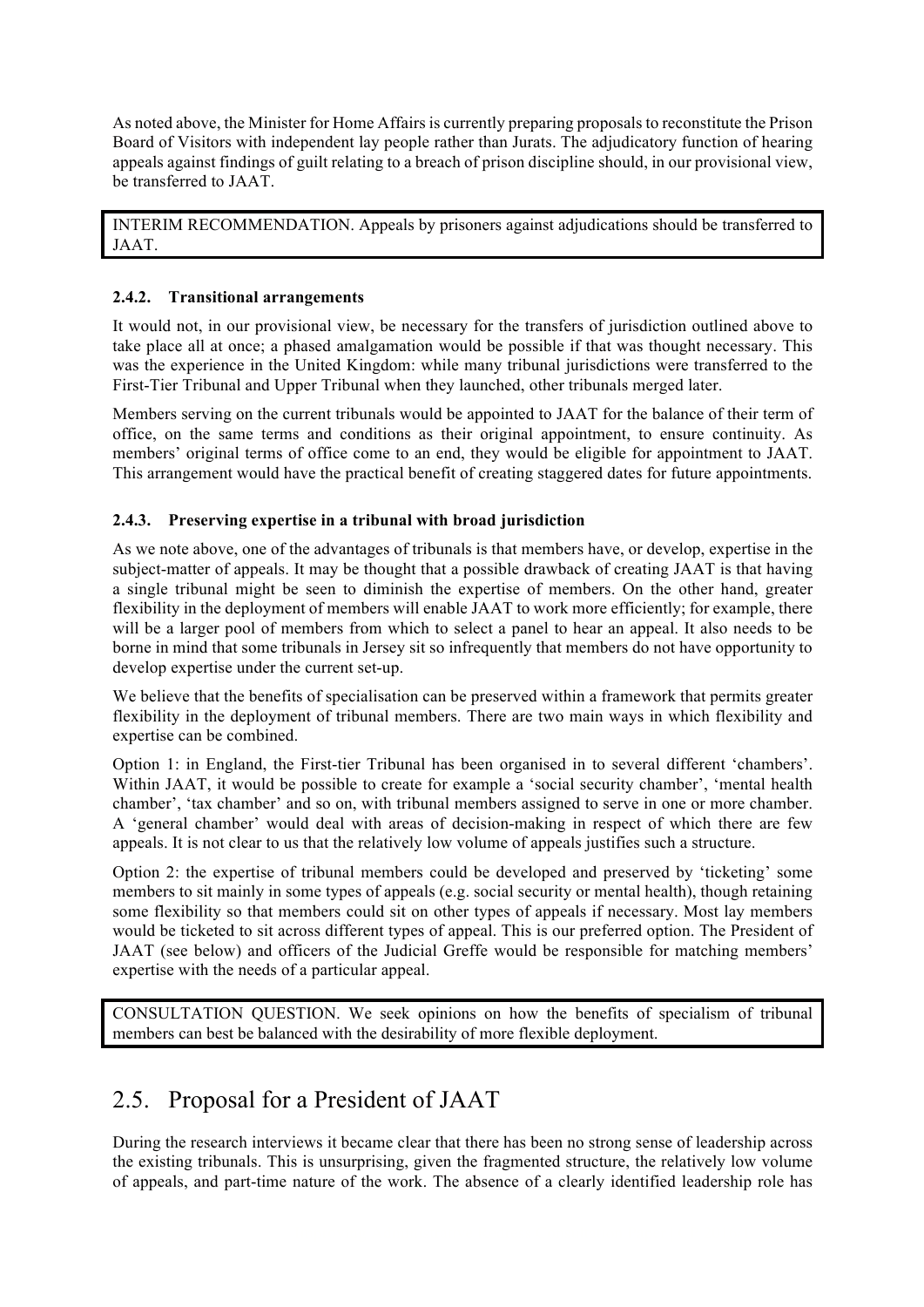hampered the sharing of good practice, development of strategy, the provision of training, and accountability for the operation of the tribunal system. For example, it remains unclear who has responsibility for ensuring that all tribunals have clear and appropriate published procedures. If, as we provisionally recommend, JAAT is created it will be important for there to be a judicial figure with leadership responsibilities. We envisage that this judicial and leadership role would be permanent, parttime and salaried. The President of JAAT would, in addition to sitting on appeals, have strategic responsibilities for

- ensuring that JAAT is attuned to the needs of users by ensuring that proceedings before JAAT are accessible and fair, and appeals are handled quickly and effectively
- leading on the appointment process for other legal, professional and lay tribunal members
- ensuring the views of tribunal members are represented to the Bailiff, the Judicial Greffe, the Government of Jersey and the States Assembly on matters affecting the operation of JAAT
- ensuring that the training needs of tribunal members are met
- from time to time responding to proposals for legislative change that may have an impact on the operation of JAAT
- working closely with the Judicial Greffe on questions of deployment of tribunal members
- contributing to the annual report on administrative justice that we propose the Chief Minister makes to the States Assembly (on the operation of JAAT)
- ensuring that the operation of JAAT is kept informed by research and good practice in relation to tribunals in the United Kingdom and other systems.
- The President of JAAT would also sit on the proposed Jersey Administrative Justice Tribunal (discussed in Part 1).

INTERIM RECOMMENDATION. A post of President of JAAT should be created to provide leadership.

# 2.6. Appointment of tribunal members

More than 30 people serve as members of tribunals in Jersey. Some are legally qualified; some have expertise in other professions (such as medicine); some are lay people.

A variety of different arrangements currently exist for appointing members to serve on the existing tribunals.

- Model 1: appointment by the States Assembly on the recommendation of the Minister against whose department appeals are made, with a requirement that the Minister consults the Jersey Appointments Commission. Used for: Social Security Tribunal; Social Security Medical Appeal Tribunal; Medical Appeal Tribunal.
- Model 2: appointment by the States Assembly on the recommendation of a Minister. Used for: Rate Appeals Board.
- Model 3: appointment by the States Assembly with no further elaboration. Used for: Health and Safety Tribunal; Data Protection Tribunal.
- Model 4: appointment by the Minister without the need for States Assembly approval or involvement of the Jersey Appointments Commission. Used for: Commissioners of Appeal for Taxes; Appeals panel on discretionary education grants.
- Model 5: appointment by the Bailiff. Used for: Mental Health Review Tribunal.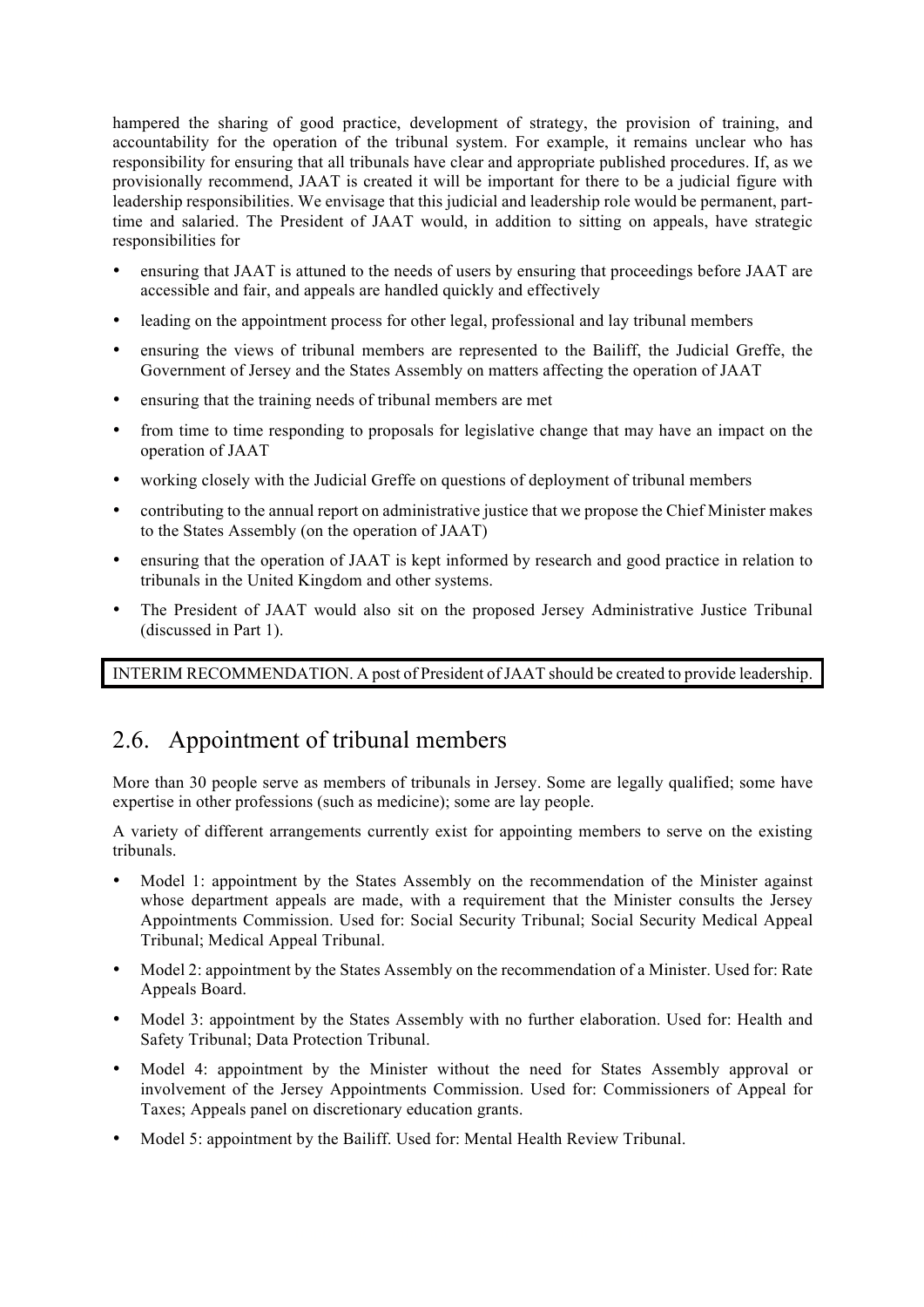In assessing which model is best, a paramount consideration is that tribunal members exercise judicial functions. It is therefore important that the appointments process enhances confidence in the independence and impartiality of members (for the general public, for persons involved in appeals and, equally importantly, for members themselves).

In relation to Ministers, we regard it as wholly inappropriate for a Minister whose department will be the respondent in appeals to be involved in appointing tribunal members. Our preference is for Ministers to cease to have any role in the appointments process.

INTERIM RECOMMENDATION. Ministers should cease to have any role in appointing tribunal members.

In relation to the States Assembly, it effectively rubber stamps decisions that have been made beforehand by the Minister: it is a formality. The States Assembly's involvement may be thought to provide political legitimacy to the appointments process. There is, however, a potential risk of politicisation of appointments if States members were to take a more active and critical interest and seek, for example, to veto the appointment of a candidate nominated for a tribunal role who had been selected following a fair and open appointments process.

INTERIM RECOMMENDATION. The States Assembly should cease to have a role in the appointments process for tribunal members.

As the Bailiff's role is primarily a judicial one, there are not the same concerns as there are about the involvement of members of the Government of Jersey (Ministers) or the States Assembly. Giving an appointment role to the Bailiff would complement his existing responsibilities for appointing the Magistrate, Assistant Magistrate, Relief Magistrates and Royal Court Commissioners. We are also attracted by the idea of Jurats having a role in the appointments process.

INTERIM RECOMMENDATION. We propose that:

(1) The President of JAAT should be appointed by a panel consisting of the Bailiff, the senior Jurat and a lay member nominated by the States of Jersey Appointments Commission (the independent body that oversees the recruitment of States' employees and appointees to States supported or related bodies).

(2) Other tribunal members (legally qualified, professional and lay) should be appointed by a panel consisting of the President of JAAT, a Jurat and a lay member nominated by the States of Jersey Appointments Commission.

We refer to these as 'the JAAT appointment panels'.

All posts should be filled on merit and following open competition.

We understand that the Chief Minister's Office is working on proposals for a Judicial Services Commission. If in due course such a Commission has responsibility for making appointments to judicial posts, appointments to tribunals could fall within its remit.

# 2.7. Eligibility conditions for appointment: nationality and residence

None of the current Laws relating to appointments to the existing tribunals place any restrictions on nationality. The creation of JAAT will require a new legislative framework and it may be thought desirable to have clarity on this subject. One point of reference is that Jurats are required to be British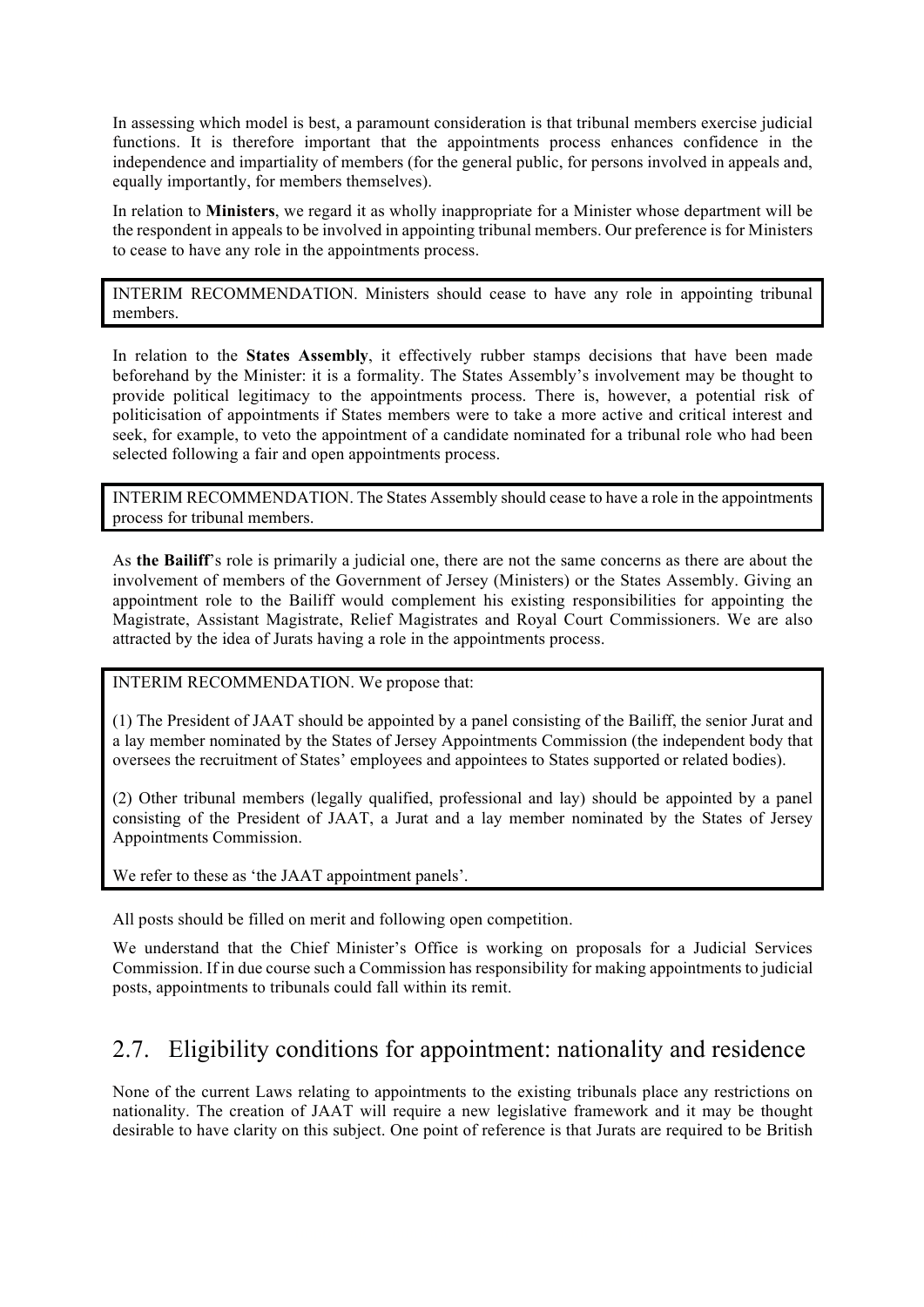subjects.<sup>42</sup> In the United Kingdom, judicial appointments are open only to citizens (including those holding dual nationality) of the United Kingdom, the Republic of Ireland or a Commonwealth country. To ensure that tribunal members are reflective of Jersey's community, it may on the other hand be thought desirable for a wider range of nationals (including those of Portugal and Poland, the island's largest national minority groups) to be eligible to serve.

A further (or alternative) eligibility criterion could be residence in the island. On balance, our provisional view is that people seeking appointment to JAAT should be resident in Jersey for at least 5 years. This might be thought to help ensure that members are sufficiently familiar with the island and known within the local community. We recognise, however, that there is no residency requirement for some other figures in the justice system – notably, planning inspectors (in the new planning appeals system introduced in 2015) and judges of the Jersey Court of Appeal.

CONSULTATION QUESTION. Should there be any nationality criteria to be met by applicants seeking appointment as members of JAAT?

CONSULATION QUESTION. Should applicants seeking appointment as members of JAAT have been resident in Jersey for at least 5 years?

# 2.8. Eligibility conditions for appointment as a legal member of JAAT

The Laws creating the current tribunals are inconsistent in their requirements as to whether a legal member is required and, if so, how 'legal member' is defined (see Box 2.B).

| <b>Name of tribunal</b>                            | <b>Requirements for legal members</b>                |
|----------------------------------------------------|------------------------------------------------------|
| Commissioners of Appeal for Taxes                  | No legal member required                             |
| Social Security Tribunal                           | Chairman and deputy chairmen must be 'persons        |
|                                                    | holding a qualification in law'                      |
| Social Security Medical Appeal Tribunal            | Chairman and deputy chairmen must be 'persons        |
|                                                    | holding a qualification in law'                      |
| Income Support Medical Appeal Tribunal             | Chairman and deputy chairmen must be 'persons        |
|                                                    | holding a qualification in law'                      |
| Mental Health Review Tribunal                      | Chairman and Vice-chairman must be an advocate       |
|                                                    | or solicitor of the Royal Court of not less than 5   |
|                                                    | years standing                                       |
| Health and Safety Appeal Tribunal                  | Chairman and Deputy Chairman must be an              |
|                                                    | advocate or solicitor of the Royal Court of not less |
|                                                    | than 7 years standing                                |
| Data Protection Tribunal                           | No legal member required                             |
| Rate Appeal Boards                                 | No legal member required                             |
| Disciplinary Panel of the Law Society of Jersey    | Members appointed by the Law Society must be a       |
|                                                    | practitioner of at least 10 years' standing          |
| Panel appointed by the chairman of the Prison      | All members are Jurats, who are judges but not       |
| Board of Visitors to hear appeals against findings | necessarily legally qualified                        |
| of guilt relating to a breach of prison discipline |                                                      |
|                                                    |                                                      |

### Box 2.B Requirements for legal members in existing tribunals

<sup>42</sup> Royal Court (Jersey) Law 1948 Article 2.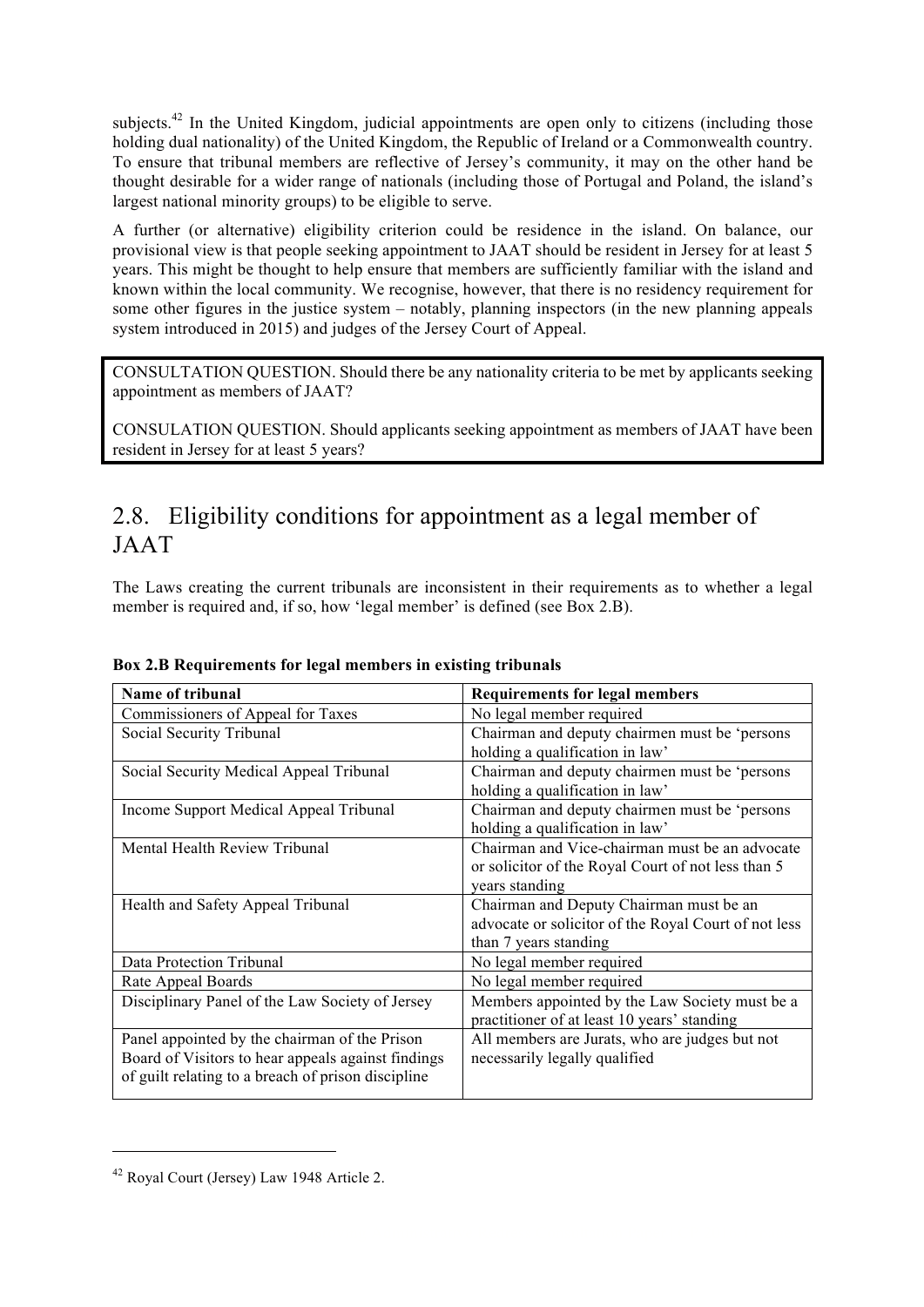As tribunals are judicial bodies, it is in our view highly desirable that a legal member chairs every hearing. An academic or professional background in the law brings expertise in procedures, conduct of a courtroom and ability to interpret and apply legal rules and principles to the facts of a case.

INTERIM RECOMMENDATION. The presiding member in all hearings of appeals by JAAT should a legal member (the President of JAAT or an ordinary legal member).

If JAAT is established, it will be necessary for there to be a standard eligibility condition for appointment as a legal member. We do not see a need to restrict eligibility to Jersey advocates and solicitors. The legal frameworks for administrative decision-making are broadly similar to those in the United Kingdom. Moreover, outside the tribunal system, Commissioners of the Royal Court and the Magistrate are not required to be Jersey-qualified lawyers. One option would be to make appointments on the basis of the same jurisdictions as apply to Commissioners under the Royal Court (Jersey) Law 1948 Article 10: a professional legal qualification from Jersey, England and Wales, Scotland, Northern Ireland, Guernsey or the Isle of Man. Alternatively, the range of jurisdictions could be defined more broadly.

We also favour widening eligibility to include people who hold an academic qualification in law (but who are not qualified legal practitioners).

CONSULTATION QUESTION. Do you agree that eligibility for appointment to JAAT as a legally qualified member should not be confined to Jersey advocates and solicitors?

Consideration needs also to be given to the number of years of relevant law-related work experience a person has since gaining their academic or professional qualification.

INTERIM RECOMMENDATION. The President of JAAT should hold an academic or professional qualification in law and have not less than 10 years' relevant law-related work experience. Other legal members of JAAT should hold an academic or professional qualification in law and have not less than 7 years' relevant law-related work experience.

We do not consider it necessary for the legislative framework to provide a comprehensive definition of 'academic or professional qualification in law' or 'relevant law-related work experience'; this should be a matter for the JAAT appointments panels to decide. We prefer the concept of 'relevant law-related work experience' to 'years standing' as it ensures that experience is real not apparent. Lawyers interested in applying to serve on JAAT should be given work shadowing opportunities.

# 2.9. The role of lay members

Several tribunals in Jersey include members who are neither lawyers nor professional members (e.g. medical practitioners).

### 2.9.1. Role and value of lay members

During the research interviews, all interviewees asked about the role of lay members considered them to be a valuable feature of the tribunal system. They are seen as bringing 'common sense' and 'broader views of the world' than could be achieved a lawyer sitting alone. Some interviewees suggested that lay membership also enhances public confidence in the tribunals.

The past and present legally qualified members of tribunals interviewed thought that the presence of lay members rarely affected the outcome of appeals: although formally all three members of a panel contribute equally to decision-making, lay members were said generally to defer to the chairman on issues of fact and always on questions of law. Disadvantages to lay membership were also referred to: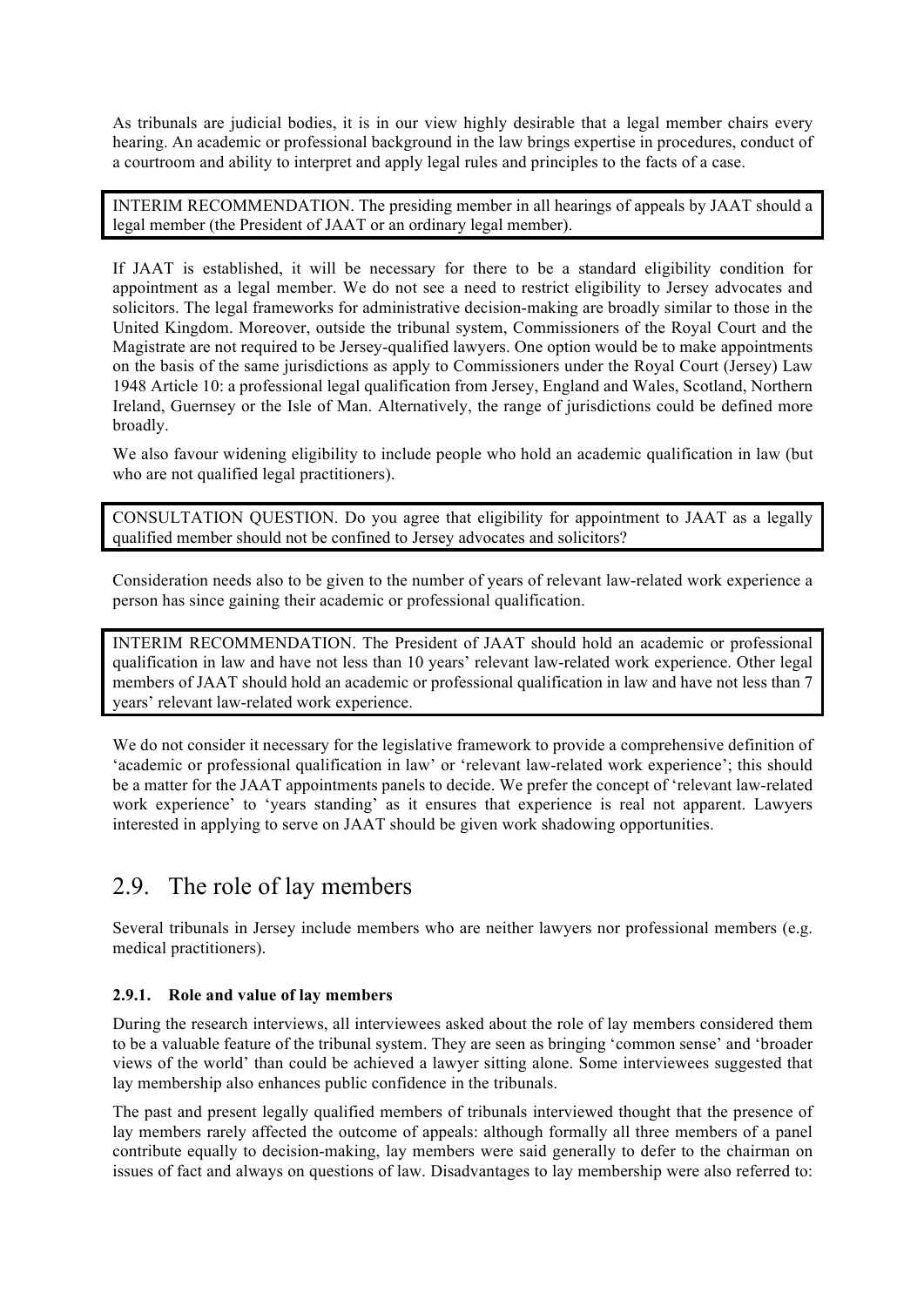a 3-person tribunal panel costs more than a 1-person tribunal. As well as additional daily fees, finding sitting dates convenient to three members is more difficult than for a single judge, which may lead to delays. Written decisions, drafted by the legally qualified chairperson, must be circulated to the lay members whose amendments are said usually to relate to style and occasionally to factual corrections but are rarely substantial.

In the light of the broad consensus that lay members have a respected role in the tribunal system, we envisage that lay appointments will be made to JAAT. The overriding need for lay members, as for legal and professional members, of tribunals is the ability to 'do the job well'. We therefore propose that merit and good character should be the principal criteria for appointment.

INTERIM RECOMMENDATION. It should be expressly stated in law that that principal criteria for appointment as a tribunal member are merit (that is, possessing the necessary skills to adjudicate impartially on questions of facts and law) and good character.

### 2.9.2. Appeals by unsuccessful applicants

It is foreseeable that occasionally an applicant for a legal, professional or lay post may be aggrieved by a rejection from a JAAT appointments panel. Feedback should be made available to unsuccessful applicants. In line with the general principle that legislation conferring decision-making power on public bodies should provide for a right of appeal, we take the view that such an appeal should lie from JAAT appointments panels. The Royal Court is, in our provisional view, the most appropriate forum. The grounds of appeal should be that 'the decision was unreasonable having regard to all the circumstances of the case'.

INTERIM RECOMMENDATION. A person aggrieved by a decision not to appoint him or her to JAAT should have a right of appeal to the Royal Court.

### 2.9.3. Diversity of lay members

Some interviewees expressed concern that lay members are drawn from too narrow a range of people. There is a perception that lay members are retired or semi-retired and that many have previously worked in the public sector in some capacity. Some interviewees thought that it was inevitable that many lay members are retired people as working people could not spare the time to sit; it was also suggested that people from professional and managerial backgrounds had the right range of skills needed to adjudicate on issues of law and fact. One interviewee thought the relatively recent more vigorous appointments process – which requires CVs and a structured interview process – deters people, such as 'retired farmers and housewives', who might have been appointed in years gone by and who could make a useful contribution to the work of a tribunal.

The main rationale for including lay members on tribunals is to enable tribunal decisions to be informed by people drawing on different life experiences. Diversity is therefore of great importance: a tribunal panel of three people from similar backgrounds will be less able to draw on different life experiences than a more diverse panel. To test whether the perceptions of interviewees were correct, we examined appointments of lay members to social security tribunals from 2008-14 (see Box 2.C). During this period, 11 individuals were appointed or reappointed as lay members.

- 7 were male and 4 were female.
- 7 were retired from paid employment, 2 were not in paid employment, 2 were in paid employment (both for the pubic sector).
- Of those who were or had been in paid employment: 6 worked in the public sector, 3 in the commercial sector.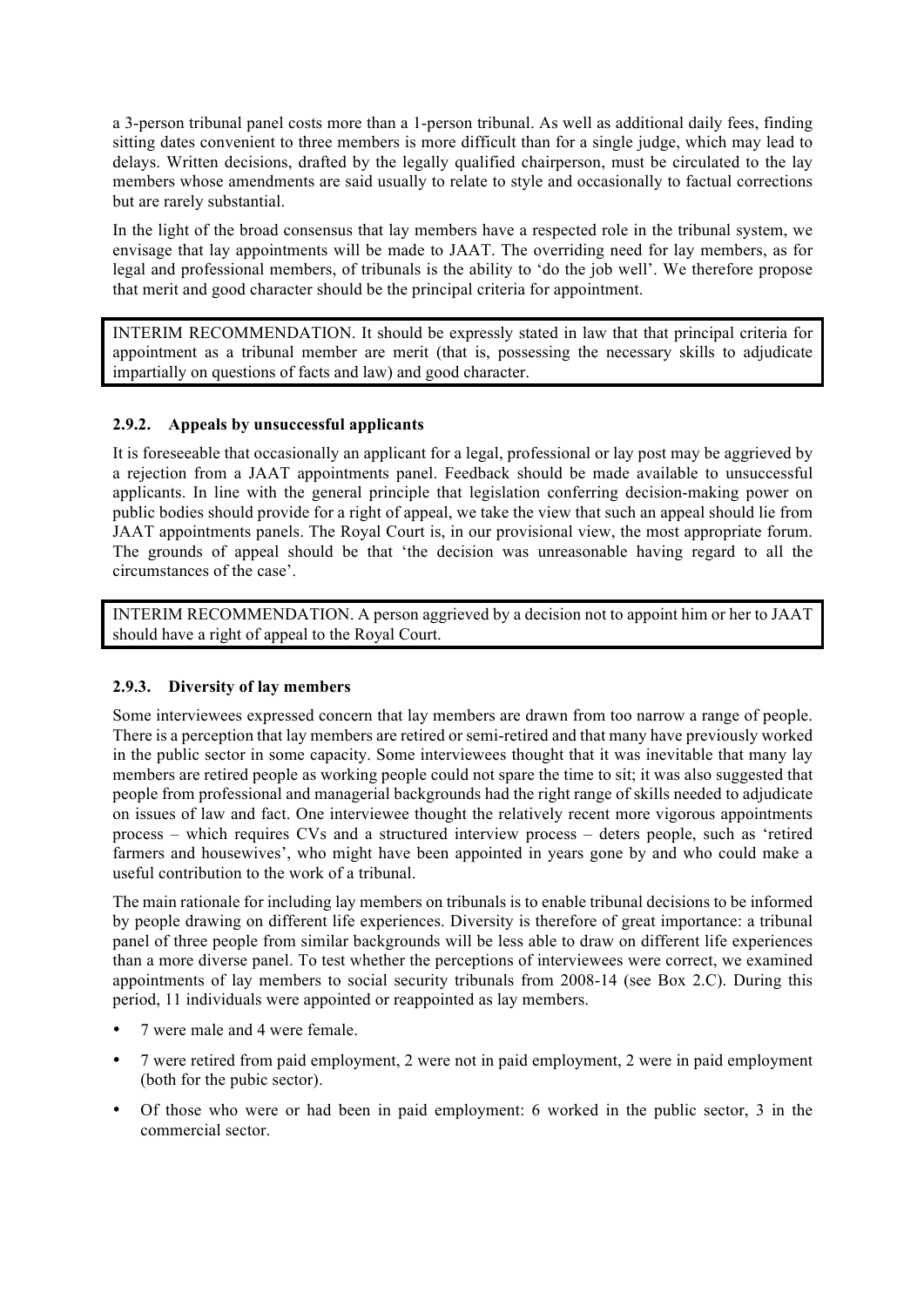### Box 2.C: Lay appointments to social security tribunals 2008-2014

January 2011: four panel members appointed, three male, one female. One retired Chief Ambulance Office; one retired police officer who serves on the Employment Tribunal; a person retired from the finance industry with experience as a carer; a person retired from a senior management post with Jersey Electricity Company, who sits on the Employment Tribunal.

February 2009: four panel members appointed, two male, two female. One is a retired States employee, working in management role in mental health (reappointed 2014); one retired IT expert (reappointed 2014); one retired social worker; one member with experience of the Youth Court Panel, no information about paid employment (reappointed 2014).

June 2008: three panel members appointed: two male; one female. Panel members: one male States employee with managerial role in health and social services, who sits on the Youth Court Panel; another male States employee in operational role within Ambulance Service (reappointed in 2013); one female full-time carer, with direct experience of benefits applications (reappointed in 2013).

Source: States Assembly website – propositions for appointment of members lodged au Greffe.

The perception of interviewees that lay members of tribunals are mostly retired and current or former States employees, is therefore not wholly inaccurate. They are also predominately male (though it should in this context be noted that two legal members are female).

INTERIM RECOMMENDATION. Subject to the principal criteria of merit and good character, a legal duty should be placed on the JAAT appointments panels to have regard to the desirability of lay members of tribunals, between them, being broadly reflective of Jersey society.

The Income Tax (Jersey) Law 1961 provides that Commissioners of Appeal 'shall be chosen from residents in Jersey of experience in financial matters, who are not actively interested in any trade, business or profession, assessable to tax under Schedule D, which is of such a nature as would cause their appointment to be objected to by competitors in similar trades, businesses or professions carried on in Jersey' (Article 10). If the tax jurisdiction of the Commissioners of Appeal is transferred to JAAT consideration would need to be given as to whether a special eligibility criterion would be needed along these lines. Our provisional view is that this is unnecessary: like any well-run judicial body, JAAT will be expected to have robust systems in place to ensure that there are no conflicts of interest (real or apparent) between members of a panel and the parties *in all types of appeal.*

One interviewee suggested that tribunal panels hearing social security and income support appeals should normally include one person with direct experience of living on benefits. This is an interesting idea. Two tribunals are required by law to strike a balance between different social interests. The Jersey Employment and Discrimination Tribunal is required by law to include 'persons with knowledge or experience of or interest in trade unions or matters relating to employees generally' and 'persons with knowledge or experience of or interest in employers' associations or matters relating to employers generally'. The Data Protection Tribunal 'shall consist of a president, and 4 other members, appointed by the States on the recommendation of the Committee and on the basis that they evenly represent the interests of data subjects and of data controllers'. We would like to hear views on whether JAAT panels hearing benefits appeals should include a member with experience either as a claimant or as an adviser to claimants.

CONSULTATION QUESTION. We seek views on whether panels of JAAT hearing social security and income support appeals should include a member with experience as a benefits claimant or advising benefits claimants.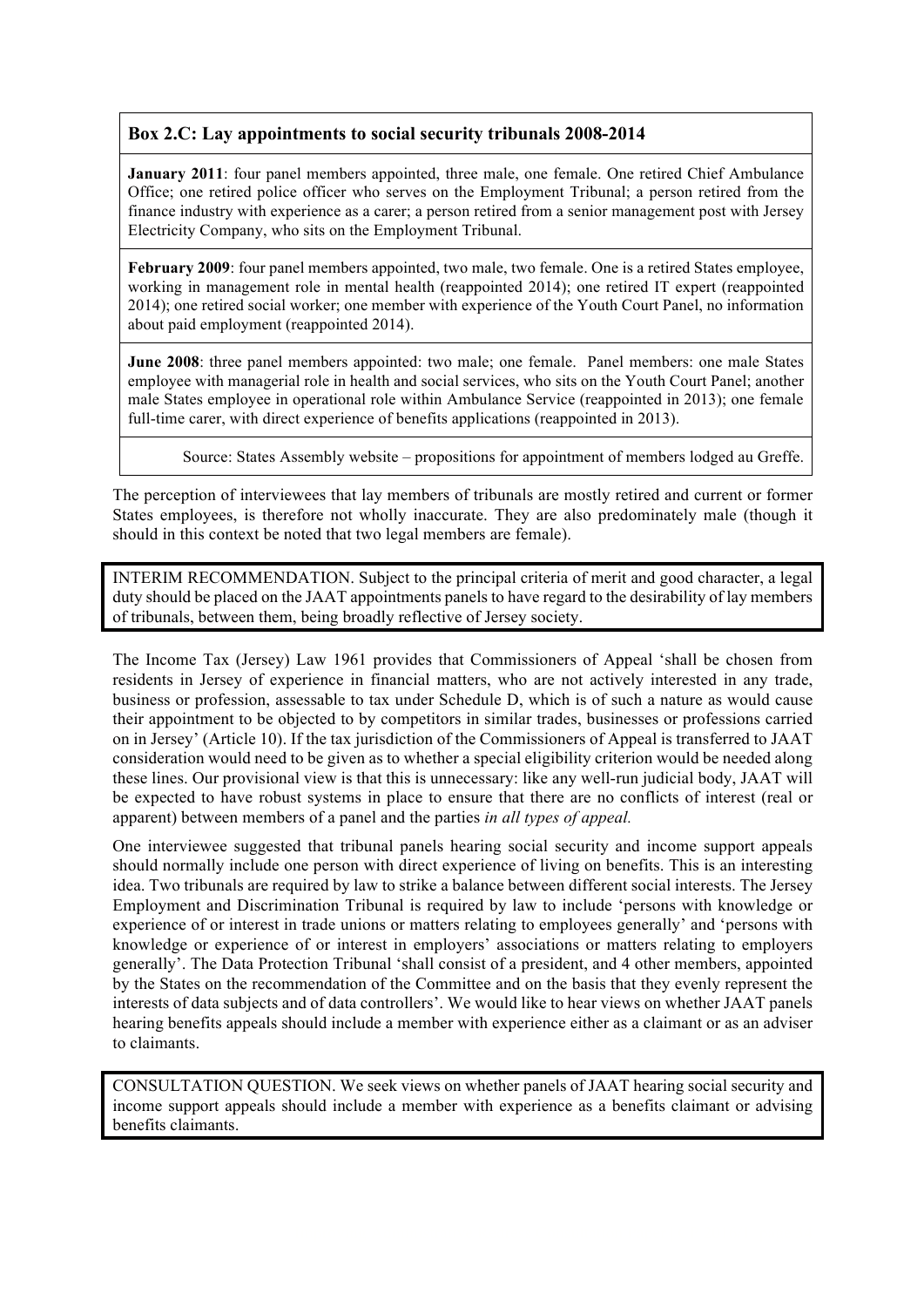# 2.10. Terms of office

The Laws that currently establish Jersey's tribunals define the length of service for members in different ways (see appendices in Part 9).

- A commonly used expression is 'for such period as is specified in his or her appointment'. Members of the social security tribunal are in practice appointed for 5 year terms.
- Some Laws make no reference to length of office.
- Others specify a term of years: 3 years (Health and Safety Appeal Board); Rates Appeal Board and Disciplinary Tribunal of the Law Society (5 years); Data Protection Tribunal (6 years).
- Several (but not all) of the Laws explicitly refer to the possibility of reappointment for a subsequent term.

The definition of terms of office is an important way of enhancing judicial independence and impartiality. Relatively short terms of office, subject to reappointment, are widely regarded as less than ideal as this opens up the risk that judges will effectively be removed from office because of the content their judgments. The perceived risk is heightened when Ministers are involved in the appointment and reappointment processes. Nobody has suggested that this risk has ever materialised in Jersey. Nonetheless, in reforming the appointments process, the risk should be eliminated or reduced to ensure that Jersey meets international standards on judicial independence.

Our interim recommendation is that members of JAAT should be appointed on a broadly similar basis as Jurats: open-ended terms, subject to retirement at 72 years. We recognise that this is a significant change from the current practice of relatively short fixed-term appointments. That practice has arisen because tribunal appointments are viewed as being akin to appointments to other public bodies; but they are not – tribunal members exercise judicial rather than executive or advisory functions.

There should be an expectation, articulated at the time of appointment, that members of JAAT will serve for at least five years.

INTERIM RECOMMENDATION. Legal, professional and lay members serving on the proposed JAAT should have open-ended appointments, brought to an end by resignation or on reaching a mandatory retirement age.

In selecting an age of retirement, we have had regard to other judicial posts. The mandatory retirement age of the Bailiff of Jersey is 70 years and for Jurats it is 72 years. The standard age of retirement for holders of judicial office in the United Kingdom is 70 years. In other legal systems, retirement ages range from 62 to 75.

In preferring 72 years, we are mindful that a part-time tribunal role may be difficult for people to combine with the pressures of work; a significant number of current tribunal members are retired. There should be a reasonable amount of time between retirement from work and retirement from tribunal membership, to enable members to develop and contribute their expertise.

INTERIM RECOMMENDATION. The mandatory retirement age for members of JAAT should be 72 years.

# 2.11. Removal from office

None of the current Laws establishing tribunals contain express provisions for removal of tribunal members from office for reasons of misconduct or medical incapacity. In our view, it would be prudent to have such a provision. The Royal Court would be appropriate body to make such decisions.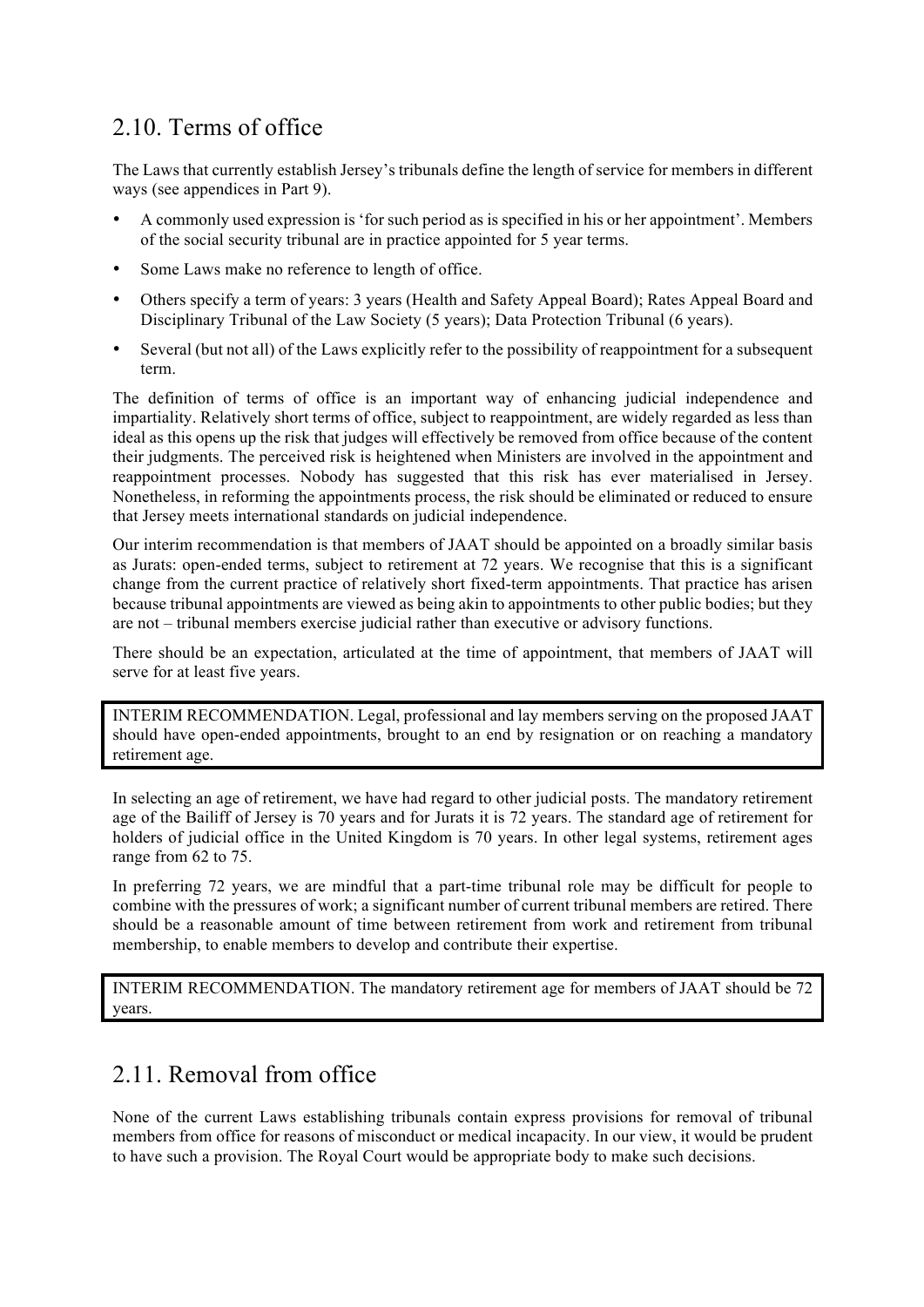- In relation to removal of the President of JAAT, the application should be made jointly by the Attorney General and the longest serving legal member (apart from the President).
- In relation to removal of other members, the application should be made jointly by the President of JAAT and the Attorney General.

INTERIM RECOMMENDATION: Removal from office for JAAT members on grounds of misconduct or incapacity should be ordered by the Royal Court upon a joint application by the Attorney General and the President of JAAT (or, in relation to removal of the the President, the longest serving other legal member).

# 2.12. Remuneration of members

Members of tribunals in the current system work on a part-time basis and are paid a daily fee when they sit. During the research interviews, several interviewees commented on issues relating to fees. Differing fees for different types of tribunal members and across the different tribunals were described as 'a nightmare'. Points were raised about differential fees paid between the different tribunals. It was noted that the chair and deputy chair of the Employment and Discrimination Tribunal are paid more than other tribunal members (£736 and £552 respectively). Reference was also made to the existence of different arrangements for taking into account work preparatory to a sitting, and what happens if an appeal is withdrawn after preparatory work has been done. Box 2.D sets out information about current fees, so far as we know them.

| Name of tribunal                                   | <b>Remuneration of members</b>                   |
|----------------------------------------------------|--------------------------------------------------|
| Commissioners of Appeal for Taxes                  | Unknown                                          |
| Social Security Tribunal                           | Legal members: £440                              |
|                                                    | Lay members: £97                                 |
| Social Security Medical Appeal Tribunal            | Legal members: £440                              |
|                                                    | Medical members: unknown                         |
|                                                    | Lay members: £97                                 |
| Income Support Medical Appeal Tribunal             | Legal members: £440                              |
|                                                    | Medical members: unknown                         |
|                                                    | Lay members: £97                                 |
| Mental Health Review Tribunal                      | Information not in public domain                 |
| Health and Safety Appeal Tribunal                  | Unremunerated                                    |
| Data Protection Tribunal                           | Data Protection Law 2005 states 'A member of the |
|                                                    | Tribunal shall be paid by the Minister such      |
|                                                    | remuneration and allowances as the Minister may  |
|                                                    | from time to time determine.'                    |
| Rate Appeal Boards                                 | Unknown                                          |
| Panel appointed by the chairman of the Prison      | All members are Jurats, who are unremunerated    |
| Board of Visitors to hear appeals against findings |                                                  |
| of guilt relating to a breach of prison discipline |                                                  |
|                                                    |                                                  |

#### Box 2.D Remuneration of members of current tribunals

Source: States of Jersey Official Report (Hansard), 19 January 2016.

If, as we provisionally propose, the JAAT is established, remuneration rates would need to be reviewed to ensure that anomalies were removed that they were adequate to attract lawyers and other professional people to apply for part-time roles on the tribunal. The proposed post of President of JAAT would require remuneration beyond fees paid for days sat to cover the post holder's leadership functions; for this reason, we envisage a salaried (though not necessarily full-time) appointment.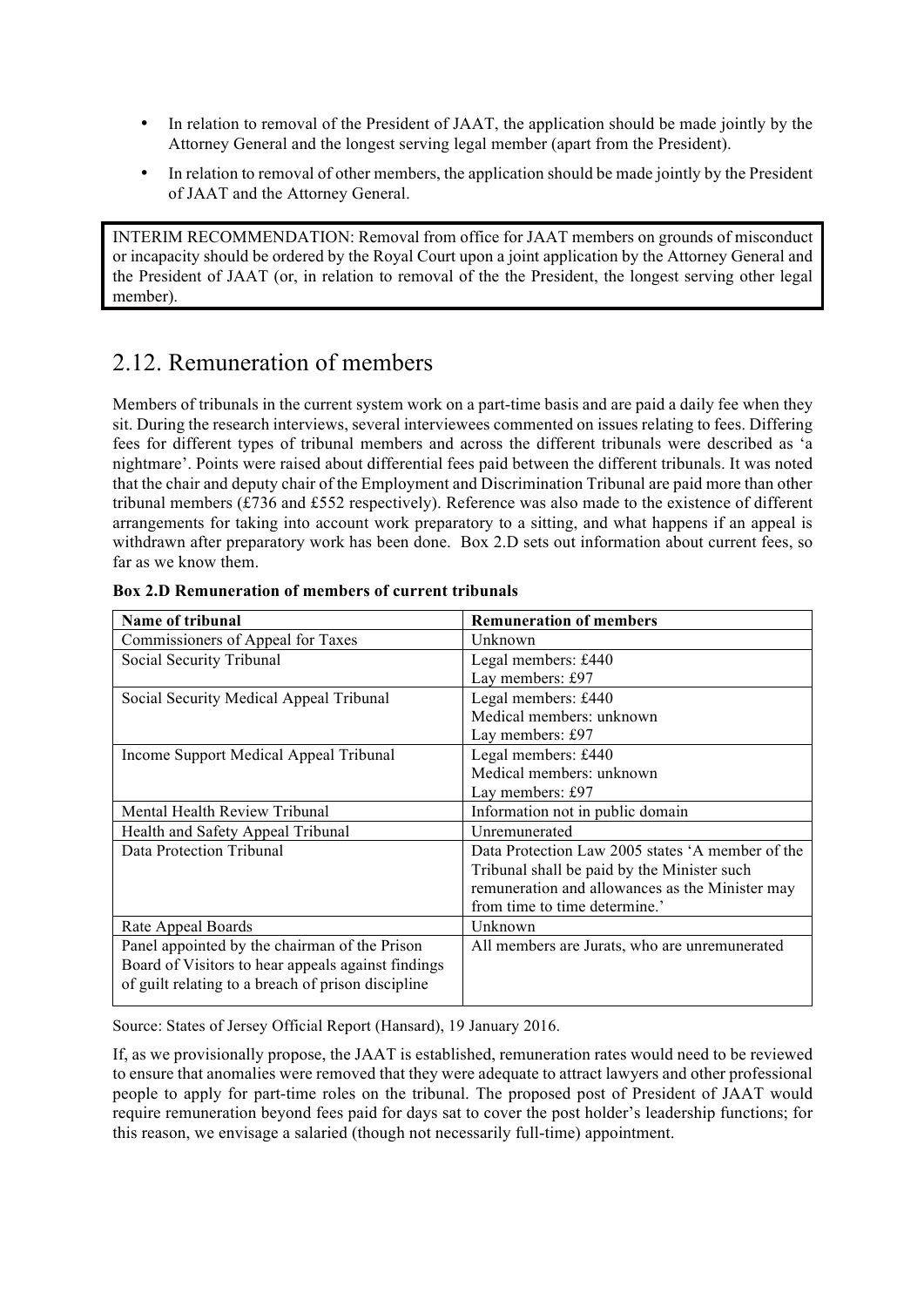INTERIM RECOMMENDATION. The post of Senior President of JAAT should be salaried, though not necessary a full-time appointment.

Lay members of most of the current tribunals are remunerated. We seek views on whether, once JAAT is established, new lay members should no longer receive a set daily fee for sitting. For some lay members, services as a tribunal member may be regarded as a form of honorary service to the island. In this context, we note that members of the States of Jersey Complaints Panel and Jurats are unremunerated; many people across the island contribute their time to the Honorary Police.<sup>43</sup> On the other hand, there is a need to widen the diversity of candidates, including younger people and women. A more flexible system in which lay members were able to claim specified expenses (including for example for the cost of child care) and loss of earnings up to a set limit could help to attract new kinds of applicants.

CONSULTATION QUESTION. Should the fixed daily sitting fee for lay members be replaced with expenses and compensation for loss of earnings (up to set limits)?

We were told during the research interviews that, in relation to some tribunals, the fees of tribunal members come from the budgets of the department against which appeals are heard. We regard this as highly undesirable. Such an arrangement risks breaching the constitutional principle of judicial independence.

INTERIM RECOMMENDATION. All fees and expenses paid to tribunal members should be from the Judicial Greffe's budget, not from the public body against whose decisions members hear appeals.

### 2.13. Training

l

During the research interviews, we heard different accounts of the quantity and quality of training provided to tribunal members. Recent developments in training for members of the Mental Health Review Tribunal were described as having a transformative effect, deepening understanding of the relevant legislation and human rights considerations that need to be brought to bear in this category of appeal. Some members (including legal members) involved in the work of other tribunals were critical of the lack of training provided to help them carry out their judicial functions. Overall, nobody appears to have leadership responsibility for providing training. Continuing professional development is a feature of all mature professions and the tribunal judiciary should be no exception. We recommend, above, that that ultimate responsibility for ensuring appropriate training should rest with the President of JAAT.

INTERIM RECOMMENDATION. A programme of training should be provided on an ongoing basis to legal, professional and lay members of JAAT to ensure that the highest professional standards are maintained.

### 2.14. Resources and administrative support

The research interviews demonstrated the administration and budgetary arrangements of the existing tribunals are a complicated hotchpotch. Administrative support and funding for the work of Jersey's tribunals has evolved over a number of years.

<sup>&</sup>lt;sup>43</sup> Indeed, members of the Jersey Law Commission are unremunerated.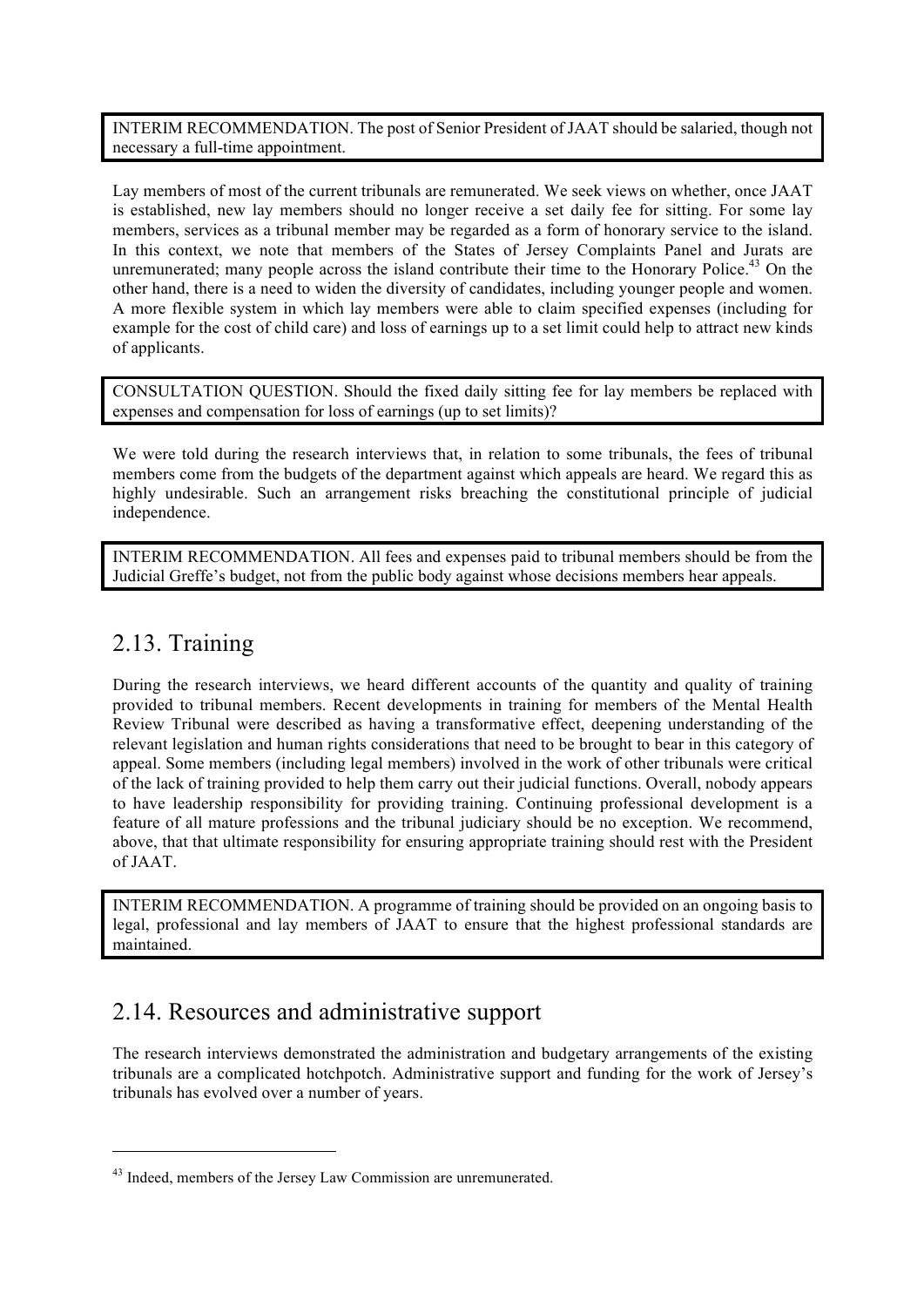Until approximately 2010, the social security tribunals were directly administered and funded by the Social Security Department. A part-time clerk, a retired police office, assisted the tribunal and retired with the tribunal members when they were considering their decision.

The Income Tax (Jersey) Law 1961 provides that 'The Minister may appoint a clerk to the Commissioners of Appeal, and shall fix his or her salary and determine the conditions of his or her appointment'. The post is held by the partner of a law firm, at whose offices the Commissioners meet. We make no criticism of the current or past holders of the office of clerk when we say that this structural arrangement is constitutionally undesirable. The administration of tribunals must be, and be seen to be, wholly independent of the department against whose decisions they hear appeals. It is therefore inappropriate for a Minister to appoint an administrator or legal adviser to a tribunal.

In about 2010, responsibility for supporting the three social security tribunals was transferred to the Judicial Greffe (the court service for Jersey) and a clerk no longer retires with tribunal members. The Judicial Greffe now also provides administrative support for the Employment and Discrimination Tribunal, the Mental Health Review Tribunal and the Health and Safety at Work Appeal Tribunal and the new Planning Inspectorate.

In recent years in both England and Wales, and Scotland, responsibilities for running tribunals have been transferred to single bodies responsible for courts and tribunals (HM Courts and Tribunals Service in England and Wales, and the Scottish Courts and Tribunal Service). This integrated approach to managing judicial functions is regarded as having worked well and sets out a suitable direction of travel for Jersey.

INTERIM RECOMMENDATION. The work of JAAT should be funded and administered through the Judicial Greffe.

### 2.15. Premises

The current tribunals sit at various venues:

- The Mental Health Review Tribunal uses a room at St Saviour's Hospital. During the research interviews we were told that this works well. We make no recommendation for change.
- Some tribunals use newly refurbished hearings rooms at Trinity House in Bath Street, which confusingly is signposted as (only) the premises of the Employment and Discrimination Tribunal. Two registrars from the Judicial Greffe are based in Trinity House to run the day to day administration. During the research interviews we were told that the practical arrangements are satisfactory.
- The Commissioners of Appeal for tax meet in the offices of a law firm, where the clerk is a partner. We do not regard private premises to be a suitable venue for the exercise of the judicial functions.

INTERIM RECOMMENDATION. The administration of JAAT should be based at Trinity House, where hearings should also be held except for mental health appeals which should continue to be heard at St Saviour's Hospital or similar facility. New signage should be installed to make it plain that Trinity House is the home of JAAT as well as the Employment and Discrimination Tribunal.

### 2.16. Procedures

Each of the current tribunals has its own set of procedures. In relation to some tribunals, interviewees described the procedures as incomplete. Procedures are found in various places: for some tribunals in a principal Law; in others in delegated legislation (Orders and Regulations). We recommend, above, that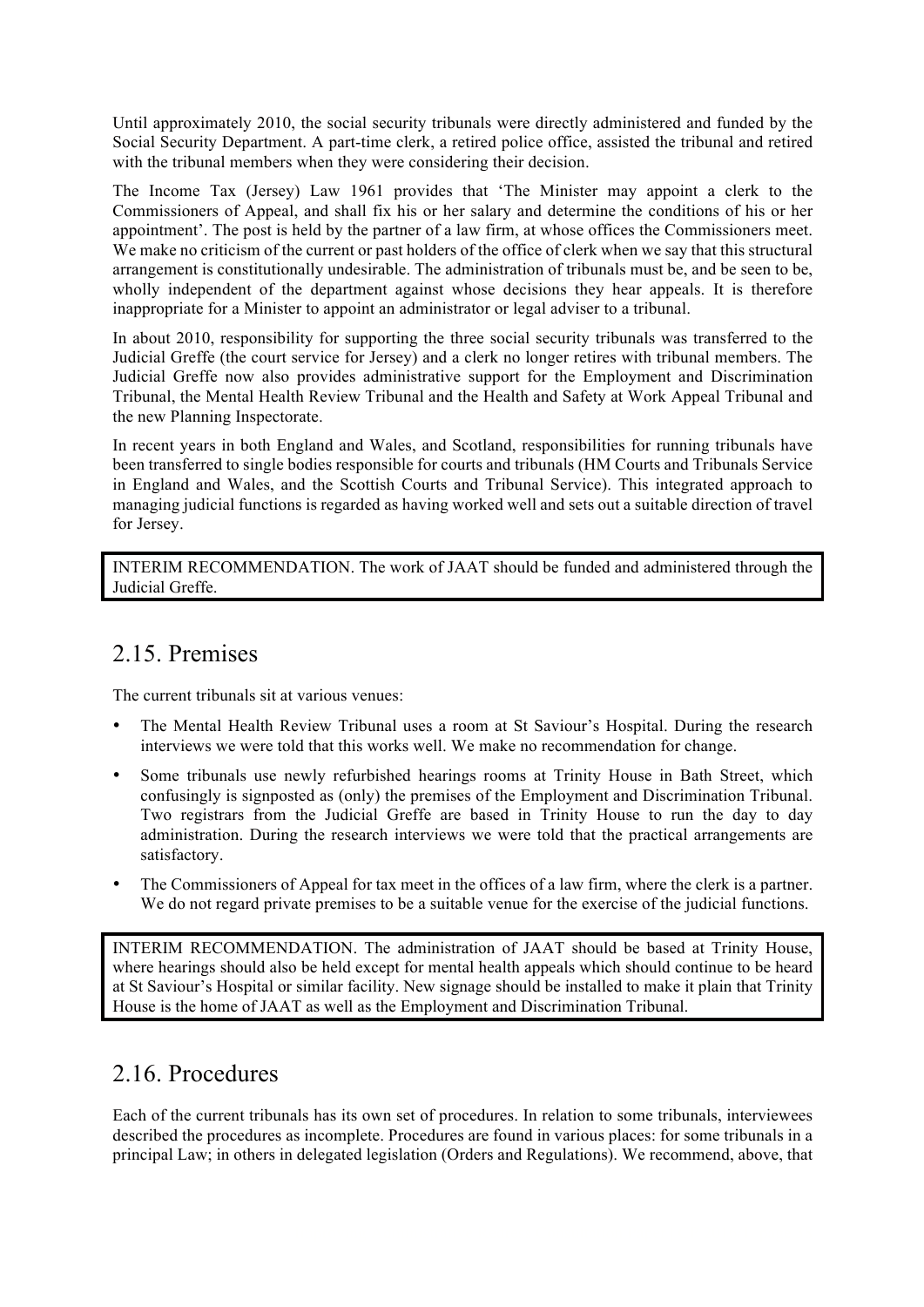the President of JAAT should have overarching responsibility for ensuring that procedures are fit for purpose and understandable to non-lawyers.

#### 2.16.1. Single set of Rules

The procedures for all JAAT appeals should be set out in a coherent and accessible manner. In the same way as the Rules of the Royal Court provide a single set of rules for a variety of different types of case in the Royal Court, we envisage that the JAAT Rules would be in different Parts, which would set out (as needs be) different procedures for different types of appeal. The Rules should be written bearing in mind that most appellants will not have a legal advisor or representative.

INTERIM RECOMMENDATION. The procedures for making an appeal to JAAT should be set out in a coherent and user-friendly set of rules.

#### 2.16.2. Overriding objectives

The Royal Court Rules Review Group has recently recommended the adoption of overriding objectives for the Royal Court Rules.<sup>44</sup> In similar vein, we envisage that the JAAT Rules would contain a statement of the overriding objectives applicable to all types of appeal. The statement of overriding objective used in the rules for the First-tier Tribunal in the United Kingdom provides a good model:

#### Overriding objective and parties' obligation to co-operate with the Tribunal

2.—(1) The overriding objective of these Rules is to enable the Tribunal to deal with cases fairly and justly.

(2) Dealing with a case fairly and justly includes—

(a) dealing with the case in ways which are proportionate to the importance of the case, the complexity of the issues, the anticipated costs and the resources of the parties and of the Tribunal;

(b) avoiding unnecessary formality and seeking flexibility in the proceedings;

(c) ensuring, so far as practicable, that the parties are able to participate fully in the proceedings;

- (d) using any special expertise of the Tribunal effectively; and
- (e) avoiding delay, so far as compatible with proper consideration of the issues.
- (3) The Tribunal must seek to give effect to the overriding objective when it—
	- (a) exercises any power under these Rules; or
	- (b) interprets any rule or practice direction.
- (4) Parties must—

l

- (a) help the Tribunal to further the overriding objective; and
- (b) co-operate with the Tribunal generally.

INTERIM RECOMMENDATION. The JAAT rules should contain an overriding objective.

<sup>&</sup>lt;sup>44</sup> *Access to Justice*, Final Consultation Paper Issued by the Royal Court Rules Review Group (5 October 2015).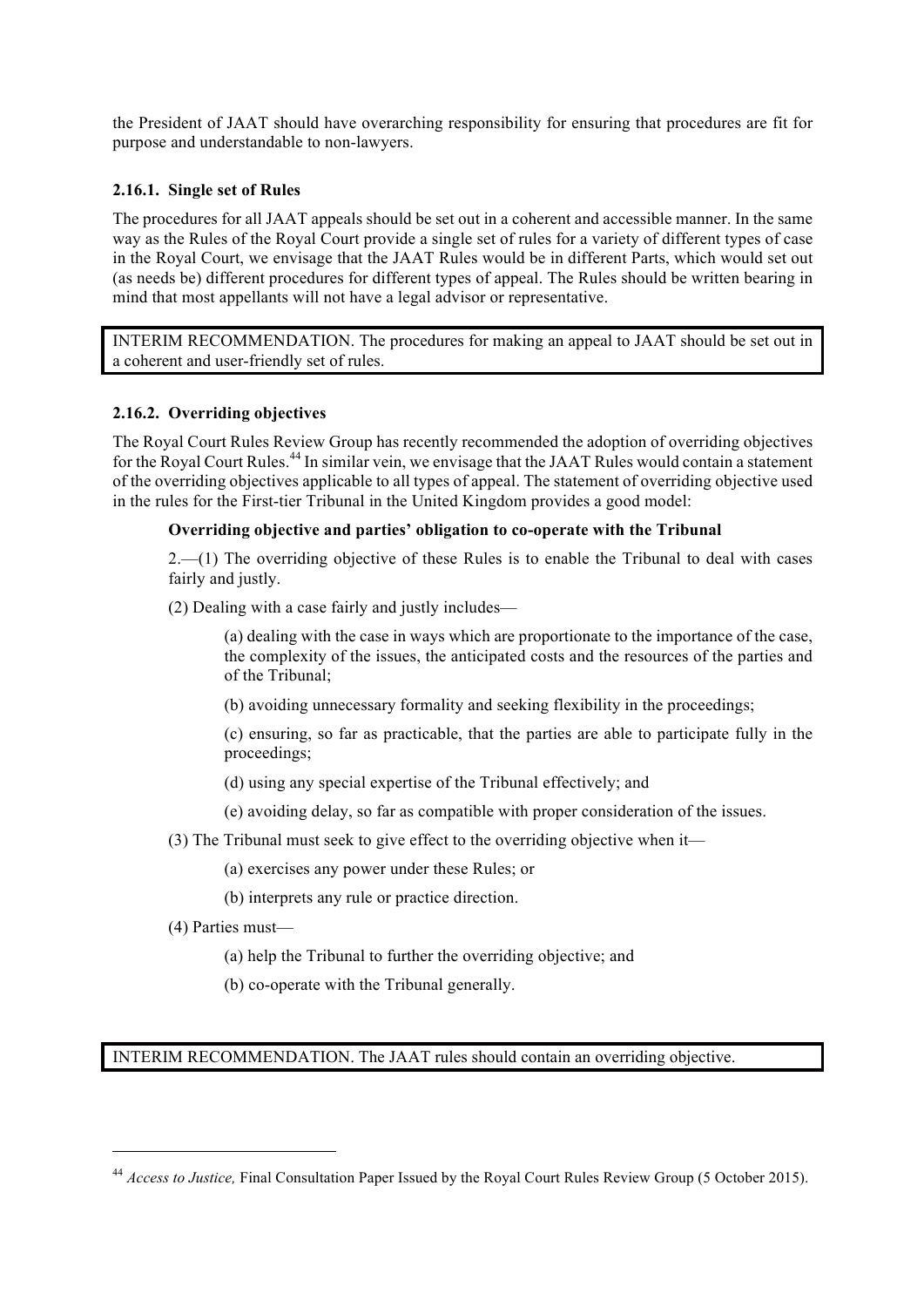#### 2.16.3. Transfers between JAAT and the Royal Court

As discussed in Part 6 below, we provisionally recommend that the JAAT Rules enable cases to be transferred from JAAT to the Royal Court and vice versa. This would provide flexibility in the management of an appeal. Adapting Article 2 of the Petty Debts Court (Miscellaneous Provisions) (Jersey) Law 2000 on the transfer of actions between the Petty Debts Court and the Royal Court we envisage a provision along the following lines:

(1) At any stage in any proceedings commenced in the Jersey Administrative Appeals Tribunal, the Tribunal may, either of its own motion or on the application of any party to the proceedings, order the transfer of the whole or any part of the proceedings to the Royal Court on such terms as to costs or otherwise as it thinks proper, if it considers that –

(a) an important or complex question of law or a complex question of fact is likely to arise;

(b) a remedy needs to be granted that is not within the jurisdiction of the Tribunal; or

(c) it is otherwise in the public interest to do so.

(2) At any stage in any proceedings commenced in the Royal Court, the Court may, either of its own motion or on the application of any party to the proceedings, order the transfer of the whole or any part of the proceedings to the Jersey Administrative Appeals Tribunal on such terms as to costs or otherwise as it thinks proper, if it considers that the action is or is likely to be within the jurisdiction of the Jersey Administrative Appeals Tribunal.

INTERIM RECOMMENDATION. The JAAT Rules should enable orders to be made transferring appeals from JAAT to the Royal Court and vice versa.

#### 2.16.4. ADR in relation to JAAT proceedings

In Part 7, we consider the scope for using alternative dispute resolution (ADR) techniques, such as early neutral evaluation and mediation, in relation to JAAT proceedings. We envisage that the JAAT Rules will contain provision for use of ADR. The rules should state expressly that ADR should take place only with the agreement of the parties. Further detailed work would be needed to develop the range of ADR options.

INTERIM RECOMMENDATION. The JAAT Rules should enable appeals to be resolved without a hearing where this is appropriate and in the interests of justice.

### 2.17. Open justice: hearings and delivery of judgments

Open justice is an important constitutional principle and an aspect of the right to a fair trial. In assessing how practise in Jersey should develop, regard must be had to the requirements of ECHR Article 6 (part of the law of Jersey under the Human Rights (Jersey) Law 2000), which sets out minimum standards for judicial proceedings relating to 'civil rights and obligations'. This states, with emphasis added:

In the determination of his civil rights and obligations or of any criminal charge against him, everyone is entitled to a fair and **public hearing** within a reasonable time by an independent and impartial tribunal established by law. Judgment shall be pronounced publicly but the press and public may be excluded from all or part of the trial in the interest of morals, public order or national security in a democratic society, where the interests of juveniles or the protection of the private life of the parties so require, or the extent strictly necessary in the opinion of the court in special circumstances where publicity would prejudice the interests of justice.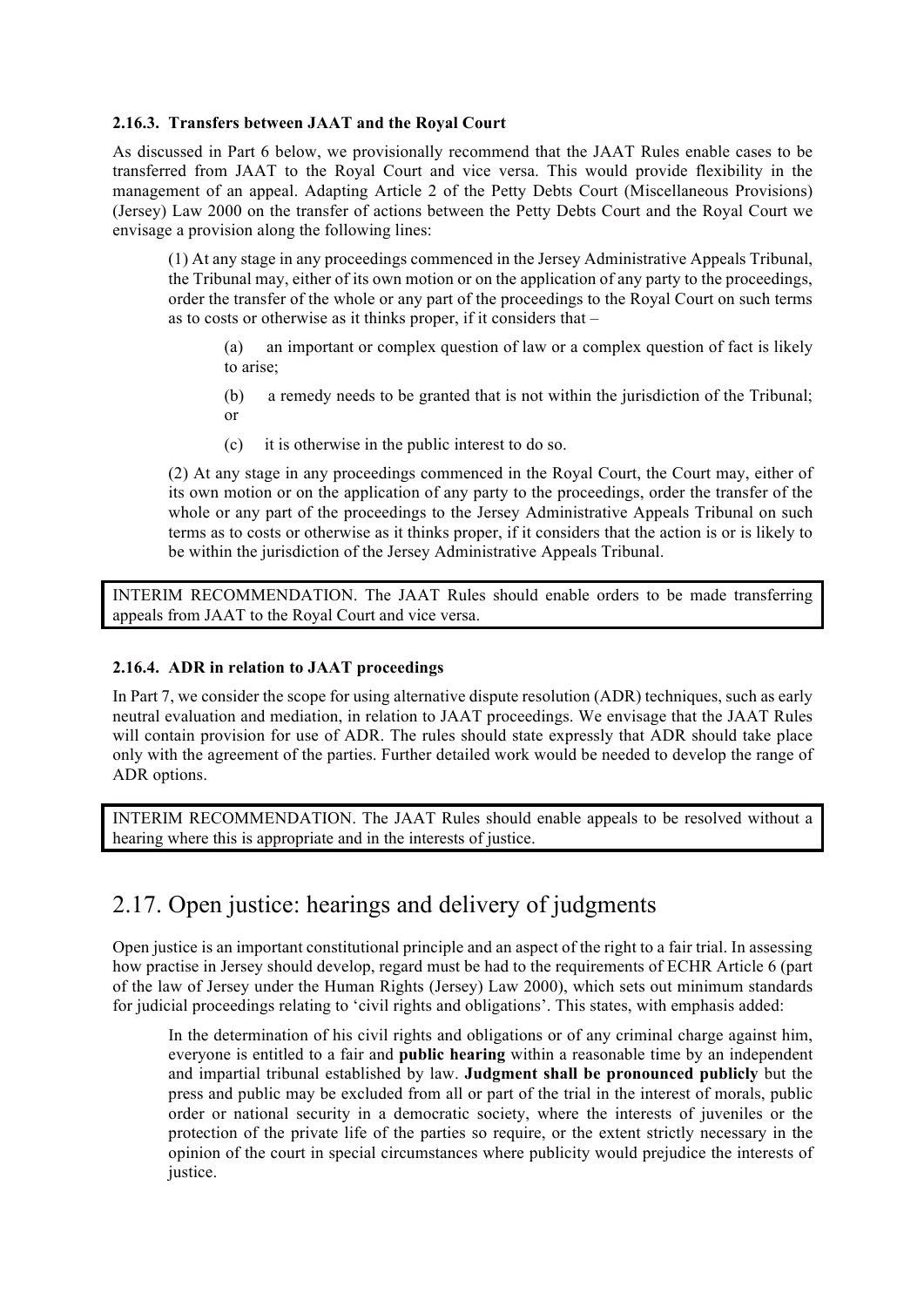The right to a public hearing and public judgment is not only for the parties in the case; there is a wider public interest in open justice.

#### 2.17.1. Public hearings

During the research interviews, the issue of public hearings was raised by several interviewees in relation to the social security tribunals. One interviewee told us that information about when and where hearings are scheduled to take place is not readily accessible. Though case listings do now appear online, confusingly they are on the Jersey Employment and Discrimination Tribunal website. Another issue raised in the interviews was that chairmen of panels are too ready to accede to requests from appellants for the hearing to take place in private (though other interviewees said this was not their experience).

There was also widespread concern in the other direction: that steps to make tribunal hearings more open to the public (and publication of judgments: see below) would have an adverse effect on potential appellants. Some interviewees suggested that information about family and relationship matters, financial circumstances and medical conditions are particularly sensitive in a small community such as Jersey. There is a general perception that greater openness would act a deterrent to people bringing appeals.

We do not have sufficient information on which to make firm findings on whether practices relating to public hearings in Jersey tribunals meet the minimum requirements for open justice guaranteed by ECHR Article 6.

ECHR Article 6 recognises that 'where the interests of juveniles or the protection of the private life of the parties so require' hearings and judgments may be in private. Across the United Kingdom and in Jersey, this is understood to require hearings and judgments of tribunals dealing with mental health matters to be in private (unless the appellant patient requests a public hearing).

Tax matters these are not regarded as 'civil rights or obligations' and so fall outside the protective scope of ECHR Article 6. There is therefore no human rights requirement for tax appeals to be held in public. We are not, however, persuaded that there is a compelling case for exempting tax matters from the general principle of open justice: JAAT should normally sit in public when hearing tax appeals.

Our interim recommendation is that the procedural rules for the JAAT should expressly state that hearings shall take place in public unless the chairman of the panel orders otherwise. An exception to this general rule should be appeals relating to mental or physical health of an individual (to protect private life).

INTERIM RECOMMENDATION. Except for mental health appeals, all JAAT hearings should be in public unless the chairman of the panel orders otherwise (if compatible with ECHR Article 6).

#### 2.17.2. Public judgments

l

The European Court of Human Rights, based in Strasbourg, has ultimate responsibility for interpreting the ECHR. It has interpreted the ECHR Article 6 requirement that 'judgments shall be pronounced publicly' flexibly. 'Pronounced publicly' is normally understood to mean the reading out or publication of a reasoned explanation for the decision. If there is no such public explanation, the European Court has accepted that other means of publicity are acceptable, for example where archived copies of judgments are open to inspection and selected important decisions are officially published.<sup>45</sup>

The Employment and Discrimination Tribunal (which is beyond the scope of this consultation paper) routinely publishes its written judgments on www.jerseylaw.je.

<sup>45</sup> See *Moser v Austria*, Application no. 12643/02, 21 September 2006, http://hudoc.echr.coe.int/eng?i=001- 76956.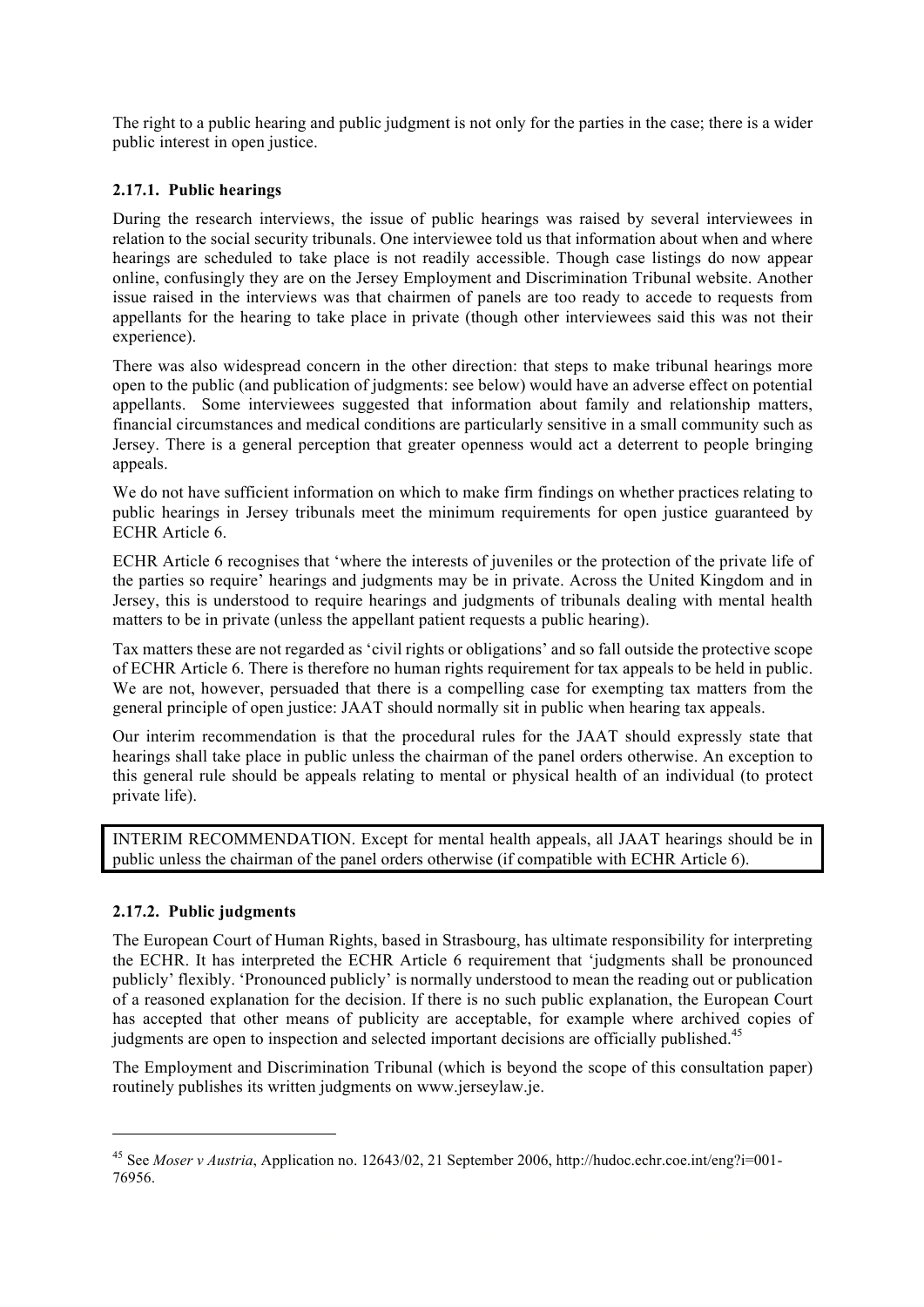The Data Protection Tribunal is also required to publish its determinations. Article 18 of the Data Protection (Appeals) (Jersey) Regulations 2006 provides:

- (4) The Tribunal shall publish its determination.
- (5) In doing so, the Tribunal shall have regard to the desirability of  $-$ 
	- (a) safeguarding the privacy of data subjects;
	- (b) safeguarding commercially sensitive information; and
	- (c) restricting, in the public interest, any details of the determination.
- (6) For the purposes of paragraph (5), the Tribunal may in publishing a determination edit the text.

Other tribunals do not publish judgments or make them available for public inspection.

Interviewees explained that current practice is typically that at the conclusion of a hearing, the chair will (after an adjournment if necessary) announce the outcome of the appeal, though not necessarily the reasons for it, and state that written reasons will be provided later. Written judgments are provided to the appellant and the department but are not published. Nor are they circulated to tribunal members beyond those sitting on the particular panel hearing the case. Two people with experience of sitting as tribunal members were critical of the fact that they saw only the judgments of the appeals in which they were directly involved: they regarded the failure to circulate judgments to all members as a missed opportunity for developing expertise and knowledge. Members of the public are not generally permitted to consult and use archived copies of written judgments.

While many (perhaps most) tribunal judgments turn on assessments of facts and professional judgements, from time to time points of law or points of practice are decided. Where a point of law or practice is of general importance, at present these do not enter the public domain. One interviewee (with experience sitting as a member of a tribunal) described an episode in which a tribunal panel had been critical of an approach the States department was taking to exercising a significant decision-making power. The criticisms were set out in a written judgment but have not emerged into the public domain.

Non-publication of judgments may also give States departments an advantage over individual appellants. In the tribunal hearing observed during research for this consultation paper, at one point in proceedings the lawyer from the Law Officers' Department representing the States department referred the panel to 'the consistent jurisprudence of this tribunal'. If that 'jurisprudence' (meaning in this context, previously decided cases) is not in the public domain, assertions such as that cannot be rebutted.

CONSULTATION QUESTION. Our provisional assessment is that practices relating to the pronouncement of judgments in Jersey's administrative tribunals are in breach of the minimum standards for open justice. We seek views on which of the following options for reform would be preferable to bring current practices into conformity with human rights requirements.

The options for reform are:

- (a) publication of all judgments in full on the Jersey Legal Information Board (JLIB)'s website (like Employment and Discrimination Tribunal and Royal Court judgments), unless the JAAT panel orders otherwise
- (b) publication of judgments redacted to remove sensitive personal information on the JLIB website
- (c) publication of selected judgments ('starred' or 'landmark') involving a point of law or practice of general public importance on the JLIB website; the chairman of the tribunal panel in conjunction with the President of JAAT would decide which judgments fall into this category. This is our preferred option.
- (d) no judgments would be published in full but the President of JAAT would on a regular basis (for example, every six months) prepare and publish brief summaries of all cases heard.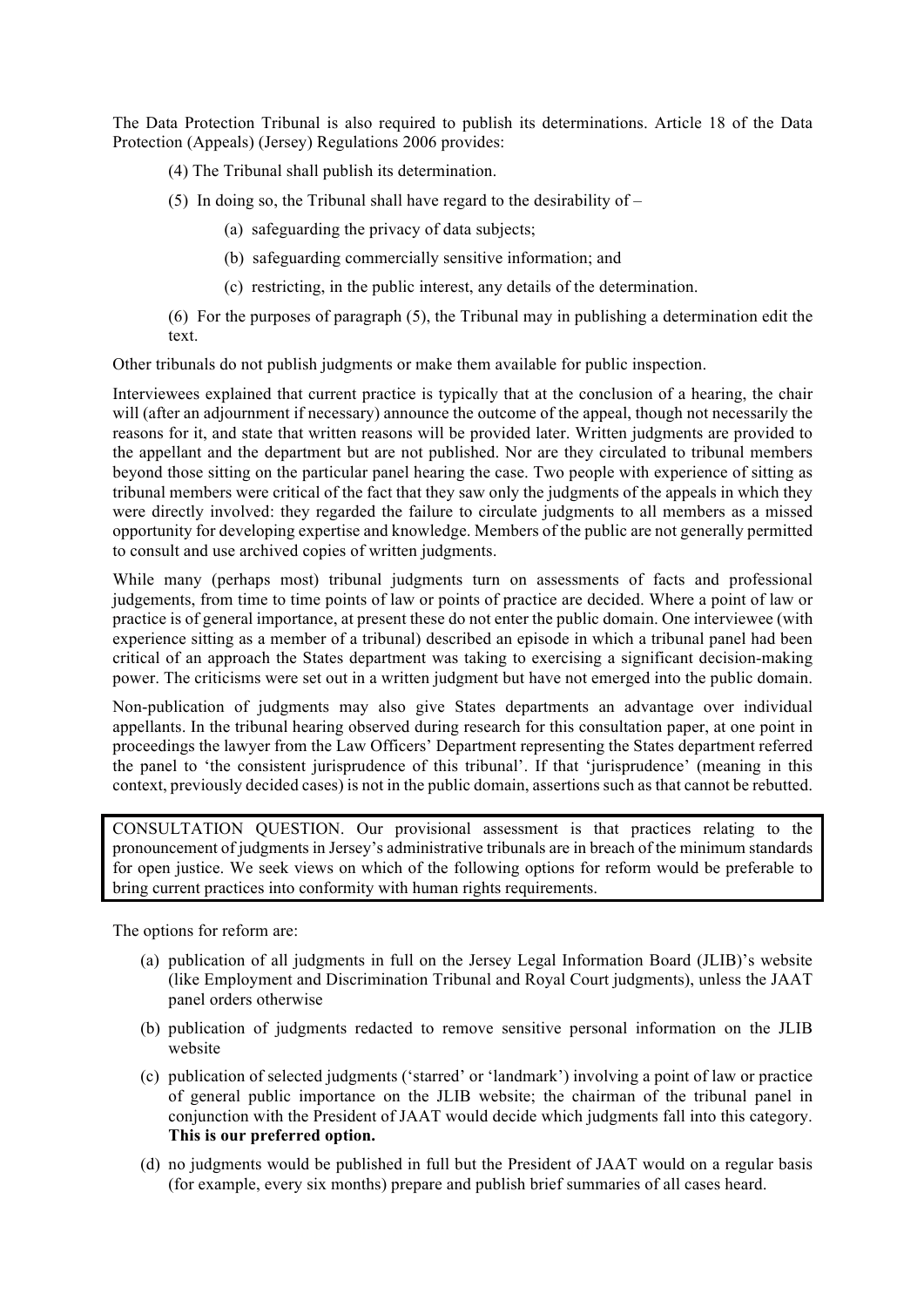If options (c) or (d) are adopted, archived copies of all judgments should be open to inspection on application to the Judicial Greffe.

### 2.18. Rights of audience

We seek views on what regulation is needed (if any) on rights of audience to represent appellants at hearings before JAAT. Options include:

- (a) limiting rights of audience to Jersey advocates and solicitors
- (b) additionally: rights of audience to lawyers qualified in other jurisdictions working under the supervision of a Jersey advocate or solicitor.
- (c) additionally: rights of audience to specified professionals who are not lawyers, for example accountants.
- (d) having no limitation on rights of audience so that appellants may choose any person to present their case. In England and Wales, there are no restrictions on rights of audience before the Firsttier Tribunal, except in relation to immigration cases. The absence of restriction enables the Free Representation Unit (a charity) to train and organise law students, who are not yet qualified lawyers, to represent clients in some tribunals.

Where a public body responding to an appeal is legally represented, this is normally through the Law Officers' Department (LOD). The lawyer employed by the LOD will not necessarily be a qualified Jersey advocate or solicitor.

CONSULTATION QUESTION. We seek views on what regulation is needed, if any, on rights of audience to represent appellants at JAAT hearings.

# 2.19. Legal aid

In Jersey, people aggrieved by administrative decisions may obtain advice from several different sources.

- In relation to social security matters, the Citizens Advice Bureau offers advice and can help to write letters and fill in forms but does not assist with representation at tribunal hearings.
- A handful of elected States members specialise or are willing to offer advice and some attend and speak on behalf of appellants at tribunal and States of Jersey Complaints Panel hearings.
- There is a small informal network of members of the public who offer advice and attend social security hearings as a 'McKenzie friend' to assist appellants (but not speak directly to the tribunal panel).
- In relatively new arrangements, patients using the Mental Health Review Tribunal are eligible to receive advice and representation from a lawyer allocated to them from a panel of accredited Jersey advocates. This service is publicly funded from the Judicial Greffe's budget. When the scheme is fully implemented, the lawyers will work on a fixed fee-basis (currently they undertake the work as part of their legal aid obligation).
- Appellants who can afford to do so, may engage the services of a Jersey lawyer on normal commercial rates.

Tribunal and States of Jersey Complaints Panel proceedings are excluded from the main legal aid scheme, which is administered by the Jersey Law Society on behalf of the legal profession. It is not funded by the States. During their first 15 years of practice, advocates (or their firms) undertake to accept legal aid cases allocated by the Acting Bâtonnier. Applicants for legal aid cannot choose their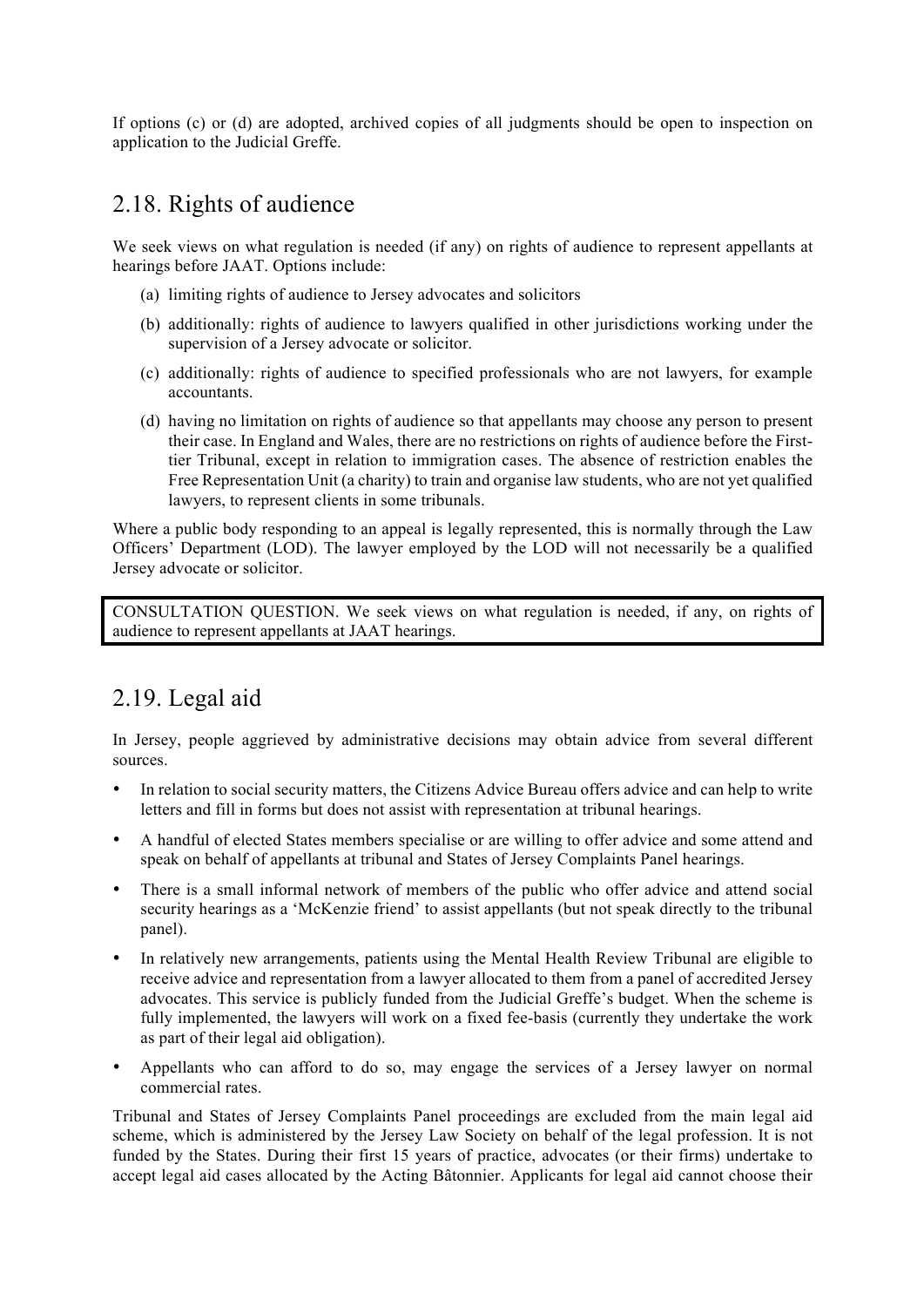lawyer. The lawyer may charge a reasonable (but normally significantly less than commercial) fee for advice and representation under the scheme. Paragraph 1.5.12 of the Legal Aid Guidelines provides:<sup>46</sup>

Legal aid will not be granted for tribunal hearings or other disputes or matters which do not constitute matters which could be litigated before the Royal Court, Magistrate's Court or Petty Debts Court in Jersey. For the avoidance of doubt this includes, but is not limited to, proceedings before: (a) employment tribunals, (b) social security tribunals, (c) mediation carried out within the Petty Debts Court or, (d) disputes with the Minister for Housing concerning housing qualifications.

Although it may be daunting to many applicants, in our view it is reasonable to expect most appellants to prepare and present their case to a tribunal (other than the Mental Health Review Tribunal) without the need for legal advice. Tribunals are designed to be more informal than courts. Our interim view is that the Legal Aid Guidelines do not need to be extended to cover all tribunal hearings.

We are, however, concerned that there is a category of case where the absence of legal aid creates a danger that the principle of equality of arms under ECHR Article 6 will be breached. Three interviewees with considerable experience of tribunal hearings said that social security appeals were becoming more 'legalistic' and complex. This trend was attributed partly to the increasingly complicated social security legislation and partly to the willingness of some appellants to seek to raise legal points. Advice is available from the Citizens Advice Bureau but representation at tribunal hearings is not. The type of appeal in which legal representation may be needed includes where

- (a) the appellant is a vulnerable person (an adult who by reason of mental or physical disability, age or illness may be unable adequately to present their appeal to the tribunal)
- (b) the appeal raises a point of law with which it would be unreasonable to expect the appellant to deal
- (c) the appeal depends on complex facts or expert evidence with which it would be unreasonable to expect the appellant to deal
- (d) the public body responding to the appeal will be represented by a lawyer (rather than a non-legally qualified presenting officer).

CONSULTATION QUESTION. We seek views on how provision of appropriate legal representation before the Jersey Administrative Appeals Tribunal should be organised.

The following are among the ways in which this could be achieved.

- Paragraph 1.5.12 of the Legal Aid Guidelines could be amended to enable the Acting Bâtonnier to grant legal aid under the general scheme where in the interests of justice this is necessary, e.g. having regard to the factors (a) to (d) above.
- A scheme based on the model adopted for the Mental Health Review Tribunal could be created. A panel of lawyers would undertake work on a fixed fee basis (paid for by a budget within the Judicial Greffe). If this model is used, who would make decisions about whether an appellant was eligible for assistance, and at what point would the decision be made? One possibility is that the power to order publicly funded representation would lie with the President of JAAT or another legally qualified member, but if this takes place on receipt of the appeal this may be too late in the process.

For the avoidance of doubt, our interim recommendation is not intended to alter the current arrangements for legal representation before the Mental Health Review Tribunal.

<sup>46</sup> http://www.legalaid.je/pdfs/Legal%20Aid%20Guidelines%20final%20ver-020810.pdf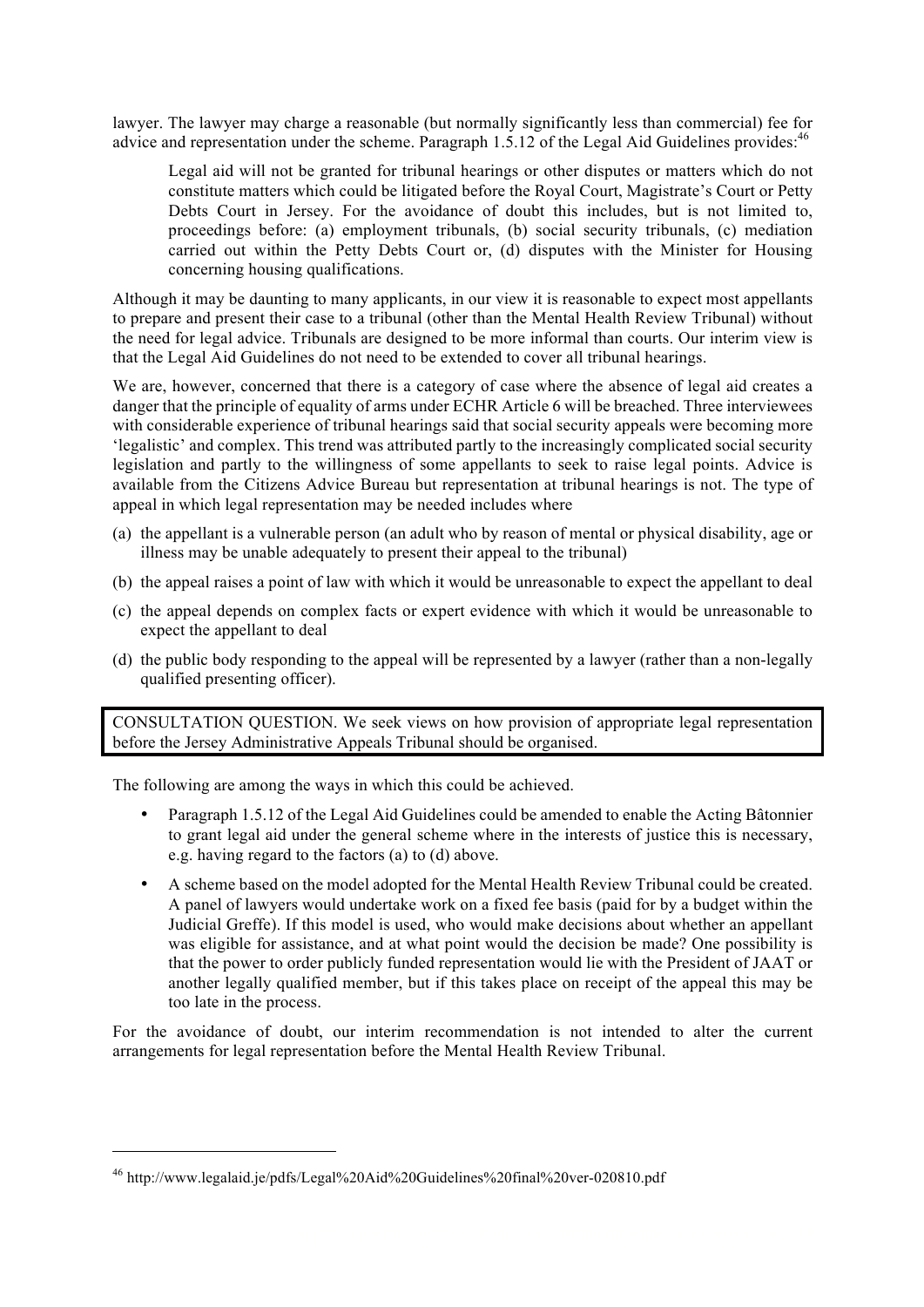# 3. APPEALS AND REVIEWS DETERMINED BY **MINISTERS**

### 3.1. What are appeals determined by Ministers?

This Part is concerned with situations in which a Law expressly provides administrative redress in the form of an appeal to or review by a Minister.

Our starting point is that a Minister (a political figure in the government) is not generally an appropriate person to formally resolve grievances about administrative decisions. The international standards guaranteed by ECHR Article 6 require disputes about 'civil rights and obligations' to be made by 'an independent and impartial tribunal' (the word 'tribunal' in this context also including courts as well as judicial bodies called 'tribunals'). A minister holding elected political office can never be 'independent' (he or she is part of the government) in the same way as a judge.

Where the initial decision involves broad questions of public policy, it has however been recognised that ministers may have a legitimate role in determining grievances. An example of such a situation is planning. Here, the courts have accepted that a minister, politically accountable to Parliament, may be a satisfactory appellate or review body from decisions taken by other public bodies (local authorities in the United Kingdom). In these circumstances, there must nevertheless be a right for the aggrieved person to make a further appeal or seek judicial review to fully independent judicial body with power to review the minister's decision to ensure that, ultimately, there is sufficient judicial control.<sup>47</sup>

### 3.2. The current law in Jersey

There are currently five Laws in Jersey where Ministers are expressly given powers to review or hear appeals relating to administrative grievances.

#### 3.2.1. Venues for civil marriages and civil partnerships

Under the Marriage and Civil Status (Approved Premises) (Jersey) Order 2002 and the Civil Partnership (Approved Premises) (Jersey) Order 2012, a property owner may apply to the Connétable of the relevant parish for permission to use a venue for solemnising civil marriages/partnerships. If the property owner is aggrieved by the refusal or revocation of permission, or by conditions attached to a grant of permission, 'may apply to the Minister for a review of that decision'. The Minister in question is the Minister for Home Affairs. The subject matter does not relate to what is in the public interest or broad questions of public policy so should be determined by an independent and impartial tribunal.

INTERIM RECOMMENDATION. Appeals from Connétables relating to civil marriage and partnership venues should be made to JAAT, not the Minister for Home Affairs.

#### 3.2.2. Civil aviation: aerodrome licenses

l

Under the Civil Aviation (Jersey) Law 2008, the Director of Civil Aviation makes decisions relating to grant, revoke and renewal of aerodrome licenses. The term 'aerodrome' covers airports and helipads.

<sup>47</sup> See, in England and Wales, the 'Alconbury case': *R. v Secretary of State for the Environment, Transport and the Regions Ex p. Holdings & Barnes Plc* [2001] UKHL 23.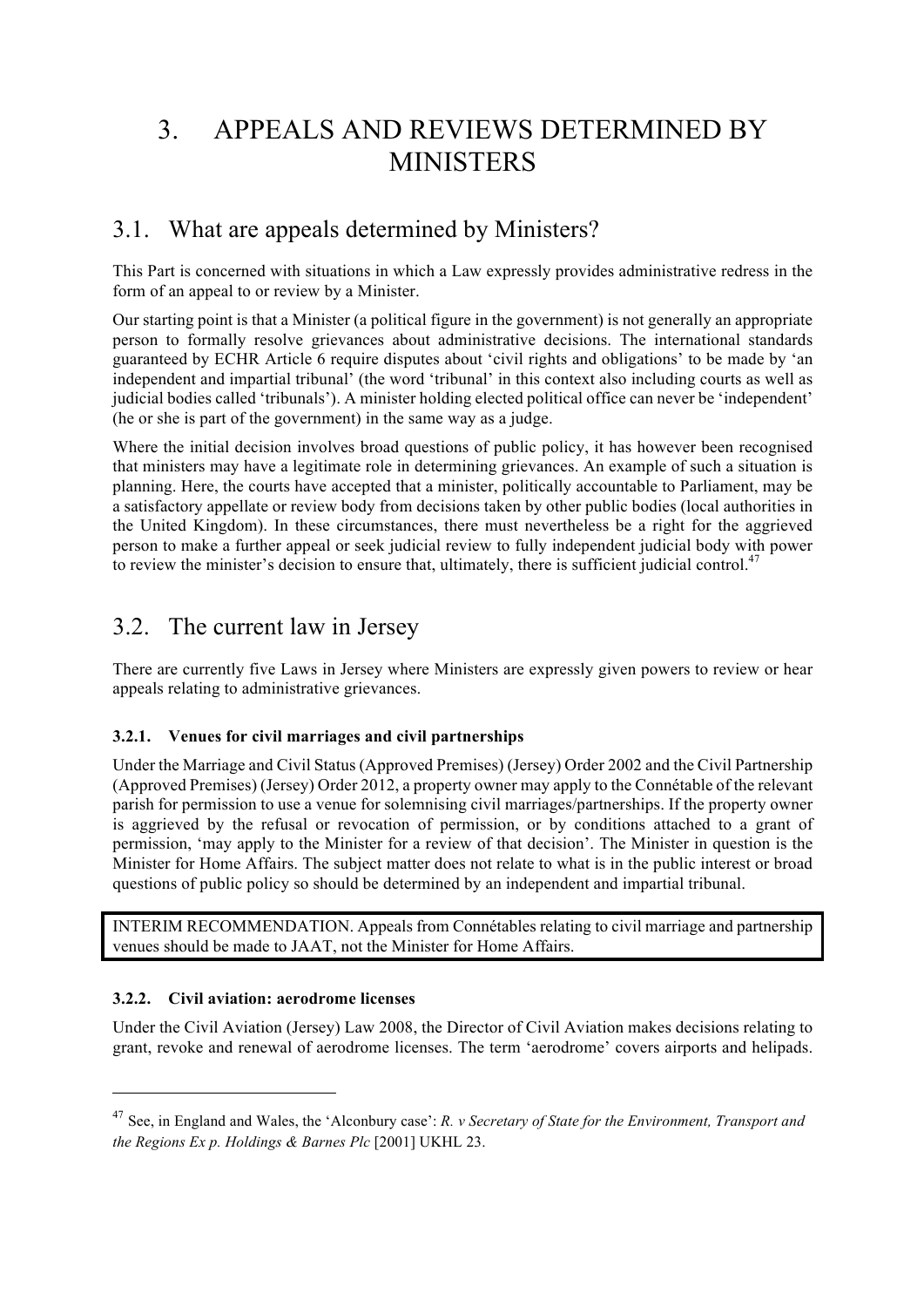Under Article 16, an aggrieved person may appeal to the Minister within 30 days of the Director giving reasons for his decision. The Minister in question is the Chief Minister. The Article creates a further right of appeal to the Royal Court.

We make no recommendation for changing this redress scheme. The site and operation of an aerodrome (for example, a helipad) is likely to raise the same sort of public interest and public policy issues as a planning decision. The possibility of an appeal to the Royal Court provides sufficient judicial control over the decision-making process to satisfy ECHR Article 6.

CONSULTATION QUESTION. Do you agree that the Chief Minister should continue to have a role in reviewing decisions under the Civil Aviation (Jersey) Law 2008?

#### 3.2.3. Decisions of the Agent of the Impôt relating to duties

The Agent of the Impôt is an ancient administrative office. Under Article 68 of the Customs and Excise (Jersey) Law 1999, a person aggrieved by the Agent of the Impôt relating to liability to pay a duty, eligibility to relief or to receive a repayment of duty, or impositions or applications of conditions, limitations, restrictions, prohibitions or other requirements under the Law may within one month apply to the Minister 'to have the decision reviewed'. The Minister in question is the Minister for Treasury and Resources. Under Article 69, there is a right of appeal to the Royal Court against the Minister's decision. The subject matter does not relate to what is in the public interest or broad questions of public policy so disputes should be determined by an independent and impartial tribunal.

INTERIM RECOMMENDATION. Appeals from the Agent of Impôt relating to duties should be made to JAAT, not the Minister for Treasury and Resources.

#### 3.2.4. Children's special educational needs

l

Under Article 31 of the Education (Jersey) Law 1999, parents have a right to request and assessment of their children's special educational needs (SEN). If a child is assessed to have SEN, the Minister must ensure that provision is made to meet the needs. There is a right 'to appeal against any part of the results of the assessment' to the Minister within 15 days after the parent is notified of the results of the assessment. Article 31(4) provides

The Minister may by written direction delegate the power to receive and determine any appeal … to the Chief Officer or to a panel of persons appointed by the Minister for the purpose, subject to the conditions, exceptions or qualifications that the Minister may specify in the direction.

The 1999 does not create a right of appeal to the Royal Court.

During 2015, the States of Jersey Education and Home Affairs Scrutiny Panel conducted an inquiry into SEN.<sup>48</sup> Key finding 5.19 was that 'The legislation and policies relating to SEN in Jersey provide a suitable framework for the provision of a high quality service' but recommended that 'The Minister … must improve lines of communication with parents of SEN children'. The Panel's report did not, however, deal specifically with any issues relating to appeals.

The subject matter does not relate to what is in the public interest or broad questions of public policy so disputes should be determined by an independent and impartial tribunal.

<sup>48</sup> States of Jersey Education and Home Affairs Scrutiny Panel, *Special Education Needs,* Presented to the States on 14 July 2015, S.R.3/2015.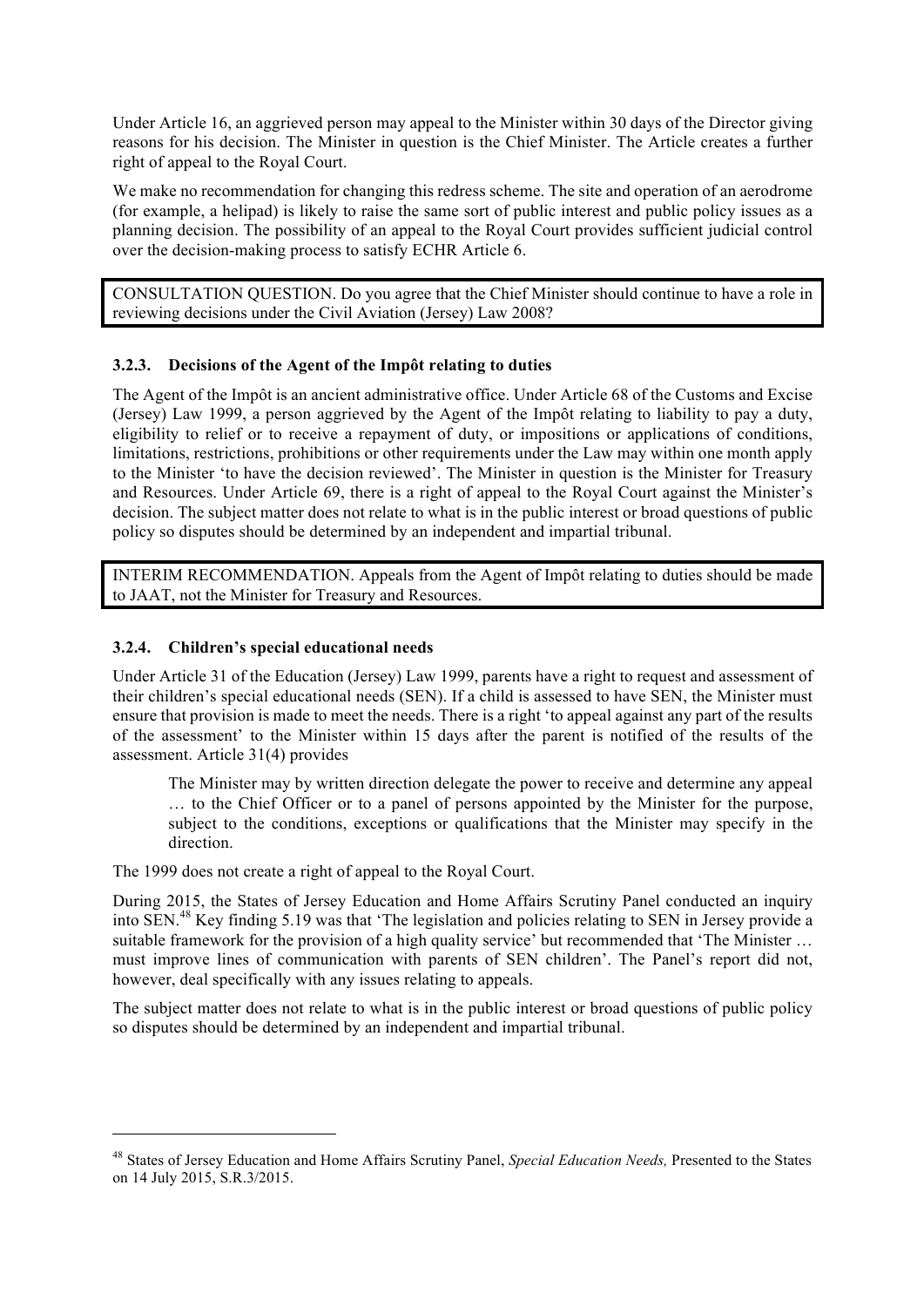INTERIM RECOMMENDATION. Appeals relating to SEN assessments and provision should be made to JAAT, not the Minister for Education or any officer or panel appointed by the Minister.

Questions relating to SEN often raise sensitive issues: it would be appropriate for the JAAT panels hearing SEN appeals to include a tribunal member with relevant professional expertise and a lay member alongside a legally qualified chairman. In England and Wales, appeals relating to SEN lie to the First-tier Tribunal (Special Educational Needs and Disability), part of the Health, Education and Social Care Chamber. If our interim recommendation is accepted, further work will be needed to seek out lessons to be learnt and transferred to Jersey.

#### 3.2.5. Motor vehicle registration

Under Article 8 of the Motor Vehicle Registration (Jersey) Law 1993, a person aggrieved by a refusal of an 'Inspector to issue or renew a trade licence may appeal to the Minister and the Minister shall, on any such appeal, give such directions in the matter as he or she thinks just, and the Inspector shall comply with such directions'.

INTERIM RECOMMENDATION. Appeals from the Inspector under Article 8 of the Motor Vehicle Registration (Jersey) Law 1993 should be made to JAAT, not the Minister.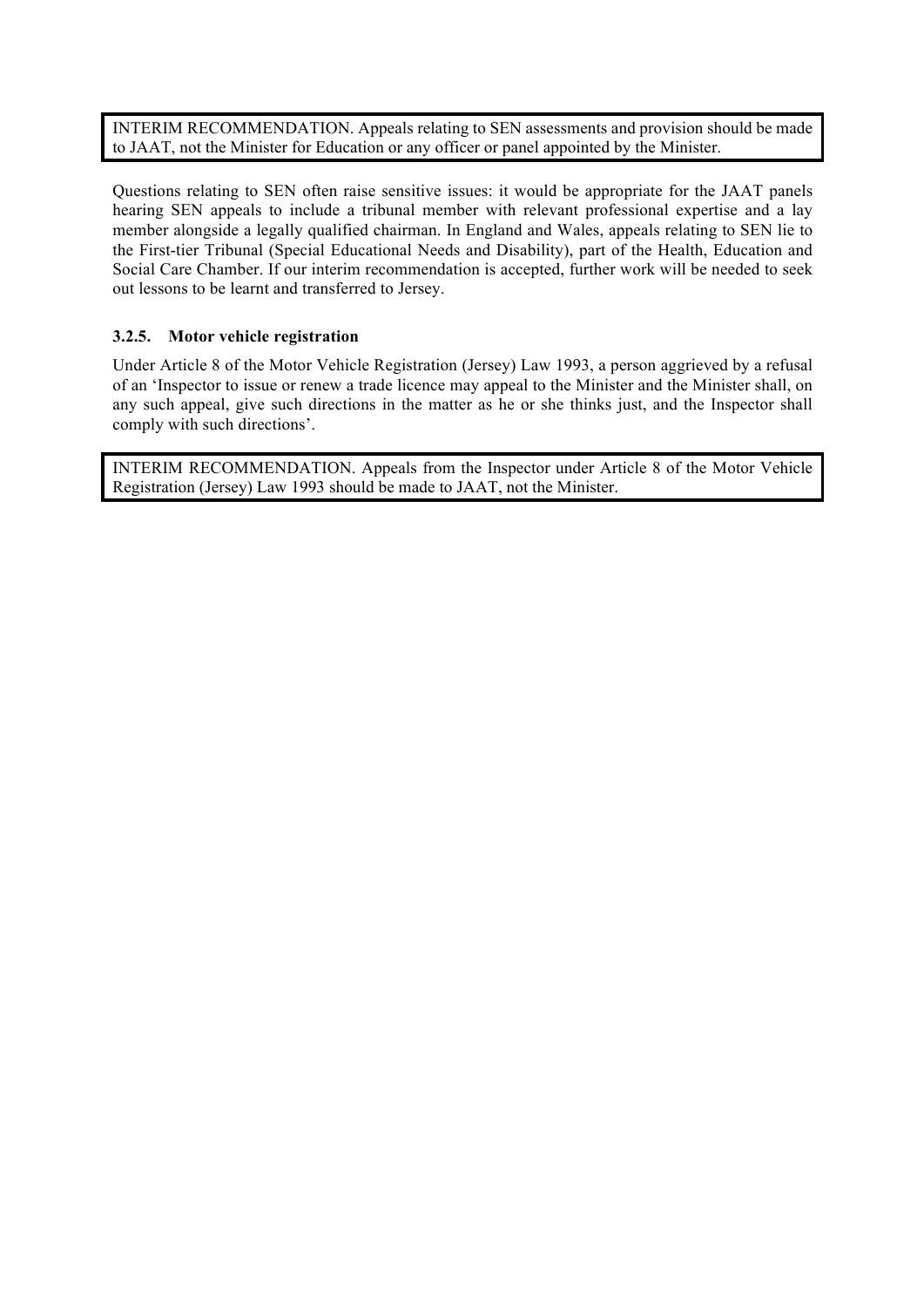# 4. STATES OF JERSEY COMPLAINTS PANEL

## 4.1. What is the Complaints Panel?

The States of Jersey Complaints Panel was established in 1979, when it was called 'the States of Jersey Administrative Appeals Panel'. It operates under the Administrative Decisions (Review)(Jersey) Law 1982. The 1982 Law has been amended in significant ways over the years.

The Complaints Panel is a type of administrative redress institution unique to Jersey. It is a body of ten people appointed by the States Assembly, drawn from different walks of life. Members are unremunerated. Since its inception the Panel has been chaired by Jersey-qualified lawyers, though the 1982 Law does not expressly require this.

The remit of the Complaints Panel is to consider disputes arising from decisions taken by Ministers and by civil servants in departments of the Government of Jersey. Complainants are required to use any internal complaints systems within a States department before approaching the Complaints Panel. Complaints are received by the office of the States Greffe. The number has varied between eight and 16 in recent years.

The chairman (or one of the deputy chairman) reviews complaints: many are rejected as not appropriate for the Complaints Panel to consider. The chairman may attempt to resolve a dispute informally. If this fails, or if informal resolution is inappropriate, members of the Panel, sitting as a 3-person 'board', adjudicate on the complaint at a public hearing. A formal report is prepared, which may request that the Minister 'reconsider the matter'. In recent years, Ministers have rejected four out of five requests to reconsider.

### 4.2. Overview of findings and interim recommendations

Our overarching interim finding is that, notwithstanding reforms made in 2006, several significant problems persist with the remit of the Complaints Panel, the framework within which it operates, the procedures it uses and its track record in delivering effective redress. Our criticisms are not directed at the individuals (past and present) who contribute their time without remuneration to serve on the Complaints Panel. As with the other elements of administrative redress in Jersey, our focus is on getting the system right.

In developing our recommendations, we have considered two broad ways forward.

The bold approach would be to abolish the Complaints Panel and replace it with a public sector ombudsman service. Our interim recommendation is that this would be the best option and in Part 5 we discuss the possible benefits of creating a public sector ombudsman. An evolutionary approach has already been tried (with significant reforms introduced in 1996 and 2006) but this has not, on our assessment, led to an effective redress mechanism.

The evolutionary approach would be to introduce a range of reforms to make the remit of the Complaints Panel more coherent and effective. If this approach is adopted, a package of reforms could include the following.

- The point of entry for complaints should move from the States of Jersey Greffe (the office primarily responsible for running the States Assembly) to the Judicial Greffe (which provides administrative support for courts and tribunals).
- The reach of the Complaints Panel's jurisdiction should be extended beyond decisions taken by Ministers and civil servants. Administrative decisions taken by Parishes should be included.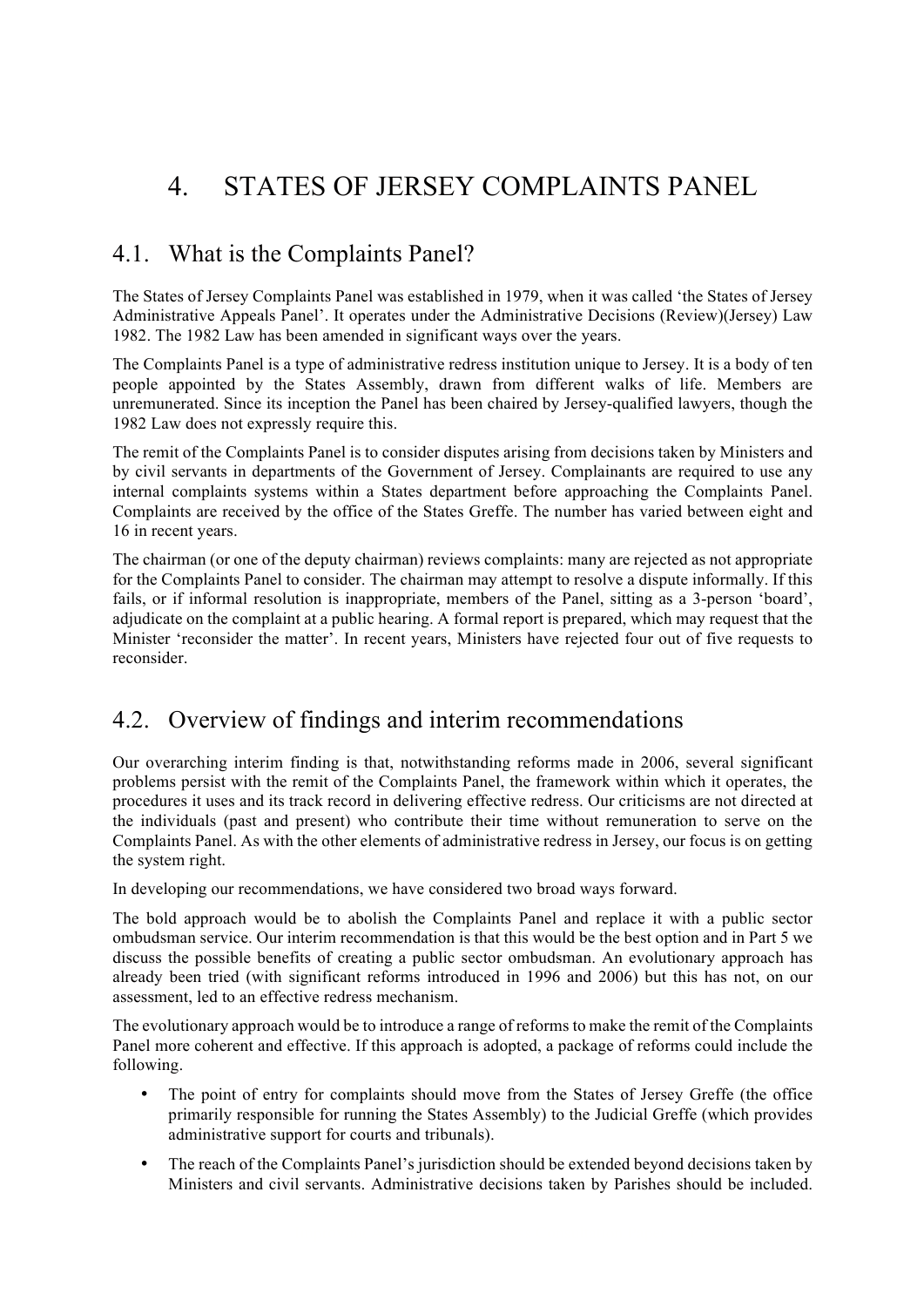Consideration should also be given to the Panel having a role in relation disputes with Andium Homes Ltd and some functions of Ports of Jersey Ltd (corporate entities, wholly owned by the States of Jersey, to which some ministerial functions have been transferred). The purpose of this reform would be to provide a more comprehensive redress scheme.

- The grounds of review used by the Complaints Panel should be reformulated in terms of 'maladministration'. The 1982 Law should be amended to make clearer that the Complaints Panel's remit relates to *how* a decision was made rather than the substantive merits of the decision or its legality.
- The Complaints Panel should not generally look at cases where the complainant can or could have used an alternative form of redress, such as an appeal to a tribunal or proceedings in the Royal Court. The 1982 Law should be amended to make this clear and the Complaints Panel should adopt a more consistent practice.
- Informal resolution of disputes should become a more prominent part of the Complaint Panel's methods of work. Although the 1982 Law now makes provision for informal dispute resolution, it is not clear that the Complaints Panel regards this as a priority or that it has capacity to help achieve resolution in this way.
- Public hearings should no longer be held. This would be a major change in the Complaints Panel's work. Our assessment is that public hearings, which in recent years have become increasingly formal and legalistic, are not good procedures for dealing with issues of maladministration.
- All Complaints Panel members should receive training.

CONSULTATION QUESTION. We seek views on whether an evolutionary approach to reform of the Complaints Panel is desirable or whether it should be abolished and replaced with a public services ombudsman. Our provisional view is that that latter course is preferable.

# 4.3. Development of the Complaints Panel

To understand the current operation of the Complaints Panel it is necessary to trace its historical development. The 'States of Jersey Administrative Appeals Panel' (as it was originally called) was first established by Regulations in 1979.<sup>49</sup> It was placed on a permanent footing by the Administrative Decisions (Review) (Jersey) Law 1982. Complaints were received by the States Greffier (the senior administrative officer of the States Assembly), who had broad discretion to decide whether to refer complaints to members of the Panel.

During the first phase of its existence (1979-95), the Panel consisted of elected States members. At this time, the government of Jersey was conducted through committees of the States of Jersey. The presidents of the 27 States committees and other elected members who had served for three years or more were eligible to sit on the three-person boards that were convened to consider complaints against 'any decision made, or any act done or omitted, relating to any matter of administration by any Committee or Department of the States or by any person acting on behalf of any such Committee or Department'. The role of the Panel was therefore to provide political control over administrative decision-making.

A board, having inquired into the matter, had power to request the original decision-maker to reconsider the matter if satisfied that the decision

(a) was contrary to law; or

<sup>49</sup> Administrative Decisions (Review) (Jersey) Regulations 1979.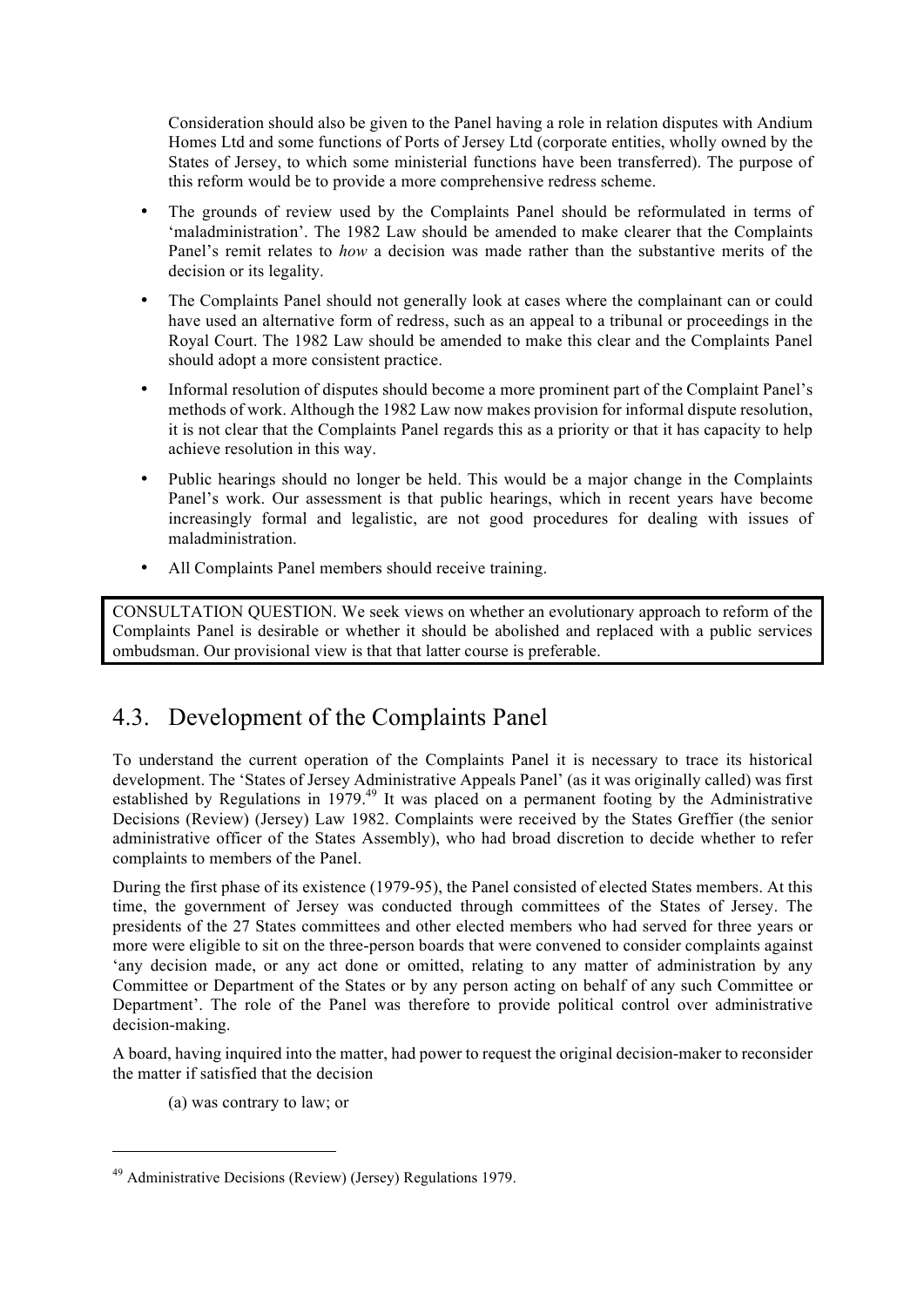(b) was unjust, oppressive or improperly discriminatory, or was in accordance with a provision of any enactment or practice which is or might be unjust, oppressive or improperly discriminatory; or

(c) was based wholly or partly on a mistake of law or fact; or

(d) could not have been made by a reasonable body of persons after proper consideration of all the facts; or

(e) was contrary to the generally accepted principles of natural justice.

(These criteria remain in force).

From its inception, the Panel's remedy has been limited to making recommendations. It has no power to compel a Minister or department to do anything.

In 1996, the composition of the Panel was altered significantly.<sup>50</sup> Instead of elected States members, the Panel became composed of people appointed by the States Assembly, including a chairman and 'two suitably qualified deputy chairmen' and 'a sufficient number of persons to constitute the Panel'.

In 2000, the *Report of the Review Panel on the Machinery of Government in Jersey*, chaired by Sir Cecil Clothier, was highly critical of the operation of the Panel, concluding 'We consider these arrangements to be quite unsatisfactory'.<sup>51</sup> In particular, the Clothier Report objected to the discretion of the States Greffier not to refer complaints to the Panel, the delays in dealing with complaints, and 'If a complaint reaches the Board and is upheld, there is no satisfactory sanction which can be applied to the errant administrator or committee to oblige them to make amends'.<sup>52</sup>

In 2002, political responsibility in the States Assembly for the administrative appeals system was transferred from the 'Special Committee to Consider the Relationship Between Committees and the States' to the Privileges and Procedures Committee (PPC).<sup>53</sup>

Further criticism of the Panel emerged from a review carried out by PPC in 2004.<sup>54</sup> The Committee noted

Various concerns and criticisms of the present system have been expressed by States members and others in recent years and these include –

- the fact that the system has no 'teeth' and the findings of Boards can be ignored by Committees and Departments. This can lead to frustration for both complainants and members of the Panel who feel they have wasted their time;
- a perception that there is no clear 'follow-up' procedure when the findings of Boards are not implemented;
- criticism by some Committees that certain findings have not, in their opinion, been based on a full knowledge of policies and procedures of the Committee concerned;
- a perceived lack of independence from the States because of the rôle of the Greffier of the States in deciding whether or not to refer a complaint to a Board (although the members of

 $\overline{a}$ 

 $50$  Administrative Decisions (Review) (Amendment) (Jersey) Law 1995.

<sup>51</sup> States of Jersey, *Report of the Review Panel on the Machinery of Government in Jersey*, para 9.4.

<sup>52</sup> States of Jersey, *Report of the Review Panel on the Machinery of Government in Jersey*, para 9.3.

<sup>&</sup>lt;sup>53</sup> PPC is a committee of elected States members 'responsible for the procedures of the States Assembly, for members' facilities and the code of conduct for members'. PPC acts as a conduit through which the Complaints Panel communicates with the assembly of the States of Jersey.

<sup>54</sup> Privileges and Procedures Committee*, Administrative Appeals System: Proposals for Improvement – Consultation Report*, Presented to the States on 4 May 2004.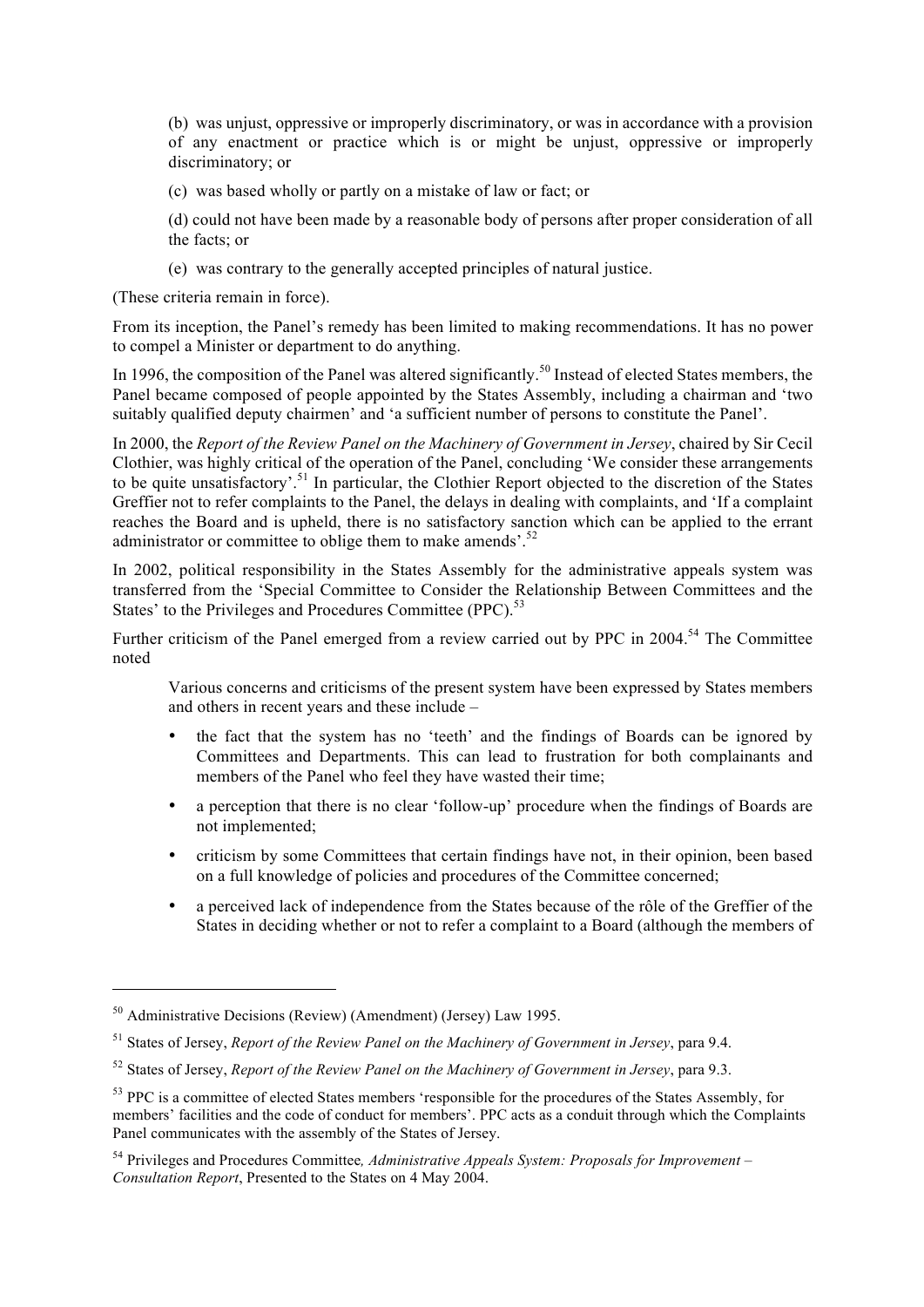the Panel have made it clear that they very much value the administrative support given by the States Greffe that they would like to retain);

- the fact that the system is too slow and 'formal' and does not provide a simple, quick, informal method to resolve minor complaints;
- the small number of complaints each year (no more than 20 to 25) leading to a perception that some persons who are aggrieved do not bother to use the system;
- a lack of firm and binding guidelines on the operation of the system.

The review by PPC led to amendments to the Administrative Decisions (Review) (Jersey) Law 1982 in 2006 55

- The Panel was renamed the 'States of Jersey Complaints Panel'.
- A new initial procedure was created, including providing the chairman or a deputy chairman with express powers to 'attempt informal resolution of the matter'.
- The power of the Greffier of the States to dismiss a complaint without reference to the chairman was replaced with power for the chairman (or a deputy chairman) to decide that a review by a board is not justified. The role of the Greffier of the States (in practice, delegated to the Deputy Greffier of the States) is limited to enquiring into the facts of the matter and presenting a dossier to the chairman of the Panel.
- The Panel was given powers to 'issue rules of practice and procedure'.
- The Panel is required to make an annual report to PPC, and PPC was placed under a duty to present the report to the States.

The chairmen of the Panel have been: Mr R.R. Jeune (1996-unknown date); Mrs C.E. Canavan (unknown date-2012); Advocate R.J. Renouf  $(2012-2014)$ ;<sup>56</sup> Mr N. Le Gresley  $(2014-2015)$ ; and Mr G.G. Crill (appointed in July 2015 on a 5-year term). The Panel underwent a significant renewal of leadership during 2014-15 with the appointment of a new chairman (Mr Geoffrey Crill) and two new deputy chairman.

#### At a meeting of PPC in July 2015:<sup>57</sup>

l

The Chairman Designate [Mr Crill] informed the Committee that the Panel would be reconstituted shortly with reappointments and new members. Once its membership had been restored, the first task of the Panel would be to review its current practices. Of particular importance was ensuring that the work of the Panel covered all intended branches of government, to include newer bodies and departments. The Chairman Designate also indicated that the Panel might seek to accelerate and improve the process governing the initial assessment of complaints. Above all, the Chairman Designate considered it crucial for the public to be aware of the work of the Panel and for States Departments to view its contribution positively. Members noted that the Panel might attend upon a future meeting of the Committee in order to discuss potential enhancements to its own procedures.

<sup>55</sup> Administrative Decisions (Review) (Amendment No. 2) (Jersey) Law 2006.

<sup>56</sup> Advocate Renouf resigned a year before the end of his 3-year term as chairman upon his election to the States Assembly as Deputy of St Ouen.

<sup>57</sup> Privileges and Procedures Committee (13th Meeting), *Minutes,* 7 July 2015, TM/SC/194.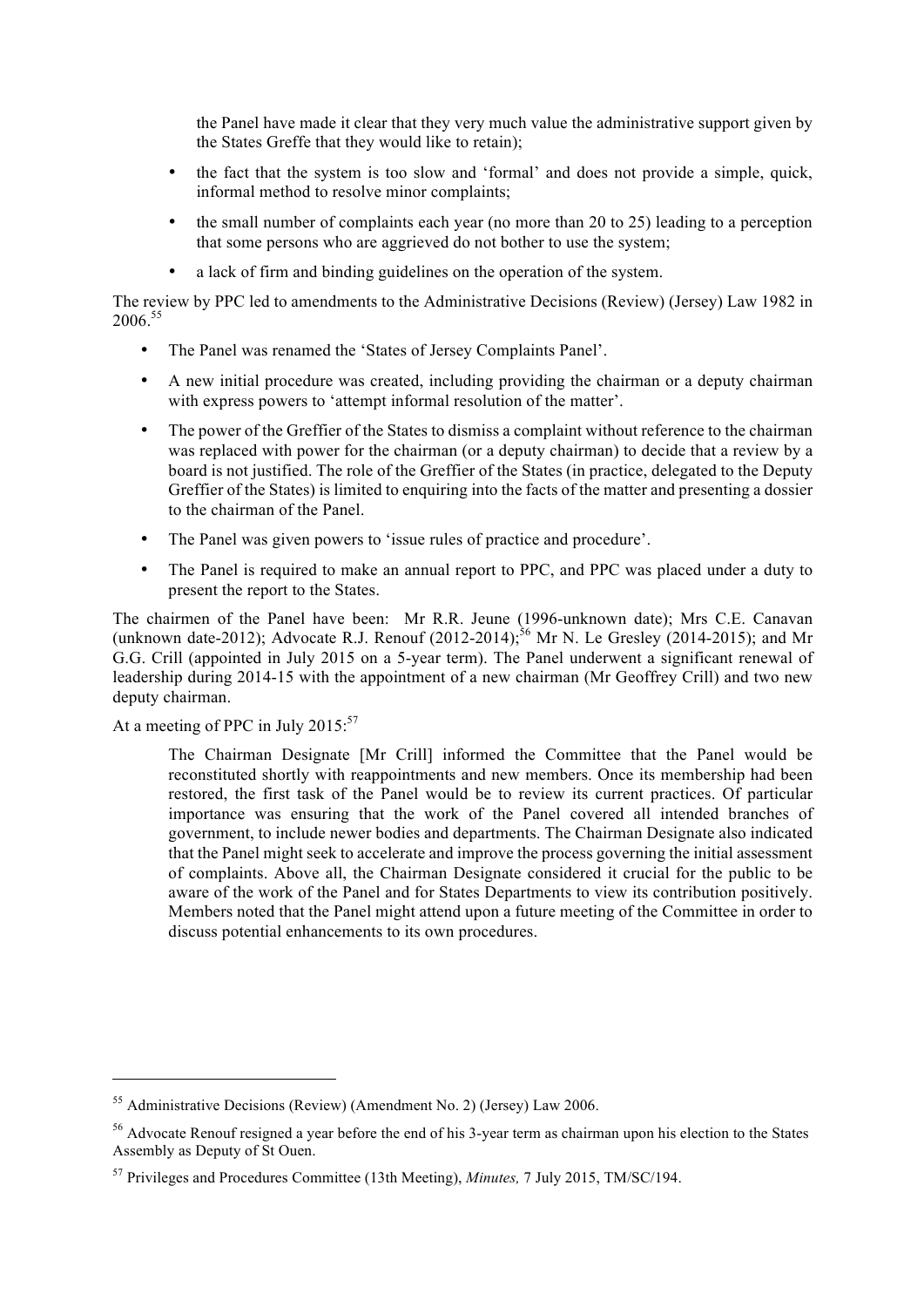# 4.4. Composition and appointments to the Complaints Panel

As of October 2015, the Complaints Panel consists of 10 members (see Box 4.A). Speaking to PPC in July 2015, the new chairman 'assured the Committee that the Panel retained a broad membership, with volunteers from a wide range of professional and social backgrounds'.<sup>58</sup> We welcome this commitment to diversity. Where decisions are taken by multi-member panels, those decisions are likely to be better informed than if taken by a panel of people drawn from a narrow spectrum of society.

#### Box 4.A: membership of the Complaints Panel as of October 2015

A retired Jersey solicitor, serving as chairman (male)

- A senior member of the English Bar who lives in Jersey, serving as a deputy chairman (male),
- A headmaster of a secondary school, serving as a deputy chairman (male)
- A retired police officer, with senior investigative experience (male)
- A retired police office (male)
- A computer consultant (male)
- A retired principal of a further education college (male)
- A retired civil servant who also serves as a member of two tribunals (male)
- A shopkeeper with counselling experience who serves in many voluntary roles (female)
- A manager in the hospitality industry (female).

If the Complaints Panel is retained (contrary to our preferred interim recommendation), we recommend that the Administrative Decisions (Review) (Jersey) Law 1982 should be amended to include a duty in relation to diversity. This mirrors a similar recommendation made in relation to the Jersey Administrative Appeals Tribunal.<sup>59</sup> The duty could be defined as: 'The States Assembly shall have regard to the desirability of Panel members, between them, being broadly reflective of Jersey society'.

CONSULTATION QUESTION. *If, contrary to our interim view, the Complaints Panel is retained*: should the States Assembly have a legal obligation to 'have regard to the desirability of Panel members, between them, being broadly reflective of Jersey society'?

We make no specific interim recommendations about the size of the Complaints Panel but would welcome views about the apparent problem that some members rarely have opportunities to participate meaningfully in the Panel's work. During the research interviews, some interviewees with experience of serving on the Complaints Panel suggested that there was insufficient work for the number of members on the Panel. We were told that most of the work is carried out by the chairmen and deputy chairmen (with the assistance of the Deputy Greffier of the States), with other members called on only when a hearing was held. Some members, we were told, sit very infrequently. This state of affairs hampers members developing experience and expertise in their roles.

# 4.5. Caseload of the Complaints Panel

Over the past five years, the number of complaints received has varied between 8 and 16 (see Box 4.B). The number of public hearings held is smaller, ranging from one to four. It is difficult to assess whether this level of complaints is satisfactory. It would be undesirable if potential complainants with good cause to complain did not do so because they are unaware of the existence of the Complaints Panel or where aware of it but were deterred from bringing a complaint.

<sup>58</sup> Privileges and Procedures Committee (13th Meeting), *Minutes,* 7 July 2015, TM/SC/194.

<sup>59</sup> See Part 2.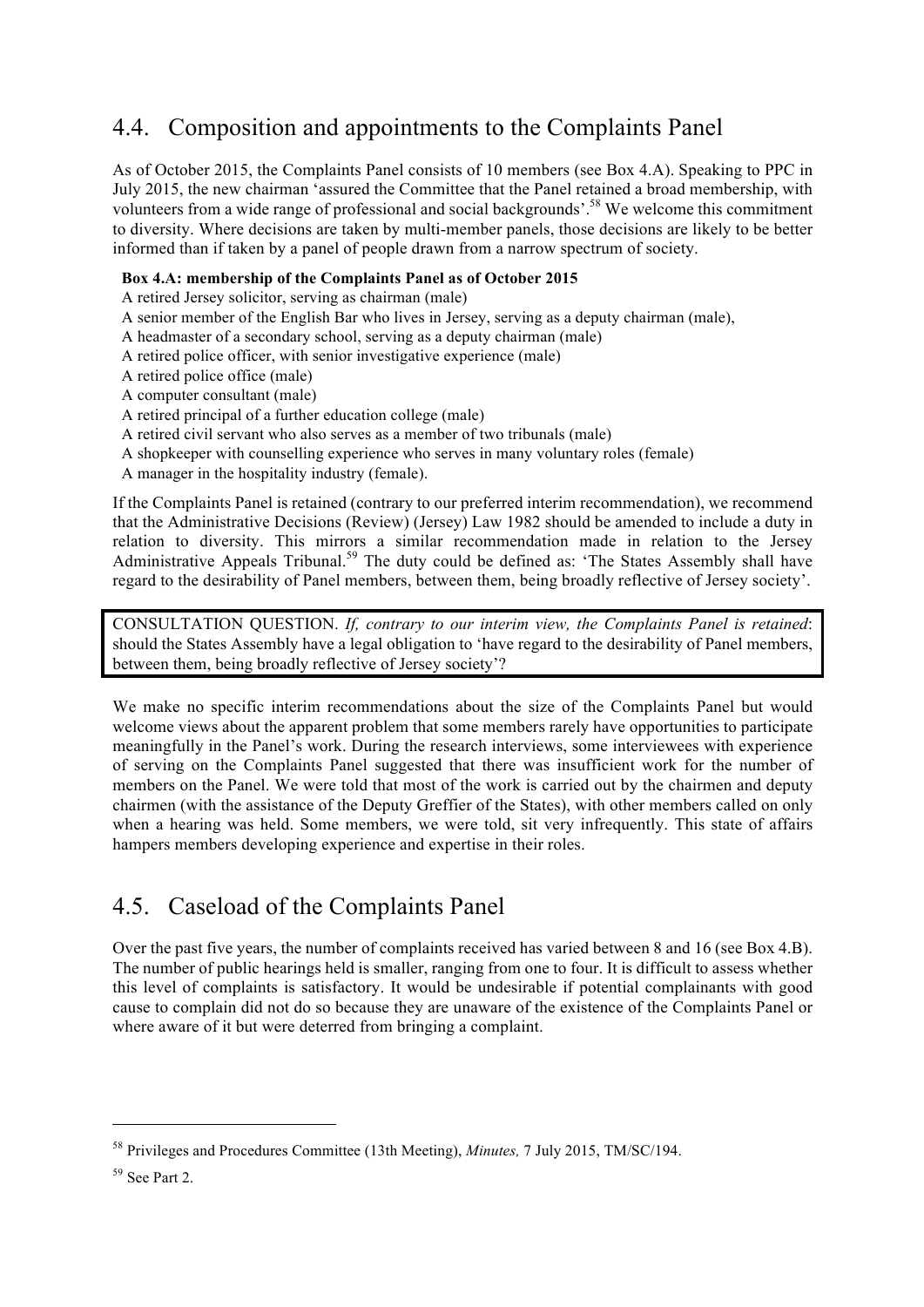| Year                         | New complaints<br>received                                                                                                                                                                                                            | <b>Not</b><br>proceeded<br>with* | <b>Hearings held</b> | <b>Informal</b><br>resolutions                                                                                                                                                                                                                    | <b>Complaints</b><br>upheld            |
|------------------------------|---------------------------------------------------------------------------------------------------------------------------------------------------------------------------------------------------------------------------------------|----------------------------------|----------------------|---------------------------------------------------------------------------------------------------------------------------------------------------------------------------------------------------------------------------------------------------|----------------------------------------|
| $2015$ (to<br>November)      | 9                                                                                                                                                                                                                                     | n/a                              |                      | n/a                                                                                                                                                                                                                                               |                                        |
| 2014                         | 13                                                                                                                                                                                                                                    | 11                               |                      | 4                                                                                                                                                                                                                                                 | $\theta$                               |
| 2013                         | . 7                                                                                                                                                                                                                                   |                                  | 4                    |                                                                                                                                                                                                                                                   | 4                                      |
| 2012                         |                                                                                                                                                                                                                                       |                                  |                      |                                                                                                                                                                                                                                                   |                                        |
| 2011                         | 8                                                                                                                                                                                                                                     | n/a                              |                      | n/a                                                                                                                                                                                                                                               |                                        |
| 2010<br>$\sim$ $\sim$ $\sim$ | 12<br>$\sim$ . The state of the state of the state of the state of the state of the state of the state of the state of the state of the state of the state of the state of the state of the state of the state of the state of the st | n/a                              |                      | n/a<br>the committee of the committee of the committee of the committee of the committee of the committee of the committee of the committee of the committee of the committee of the committee of the committee of the committee of t<br>$\cdots$ | n/a<br>$\cdot$ $\cdot$ $\cdot$ $\cdot$ |

Box 4.B: Case load of States of Jersey Complaints Panel

Source: Answer to Written Question from Deputy M.R. Higgins to the Chief Minister regarding complaints received by States Departments, States of Jersey Official Report (*Hansard*), 17 November 2015.

Request for Hearing refused/ withdrawn/ matter not pursued

n/a Information not given

The type of complaints has also varied over time. The Panel's annual reports for 2010 and 2011 note that most of the complaints received related to decisions made by the Minister for Planning and Environment in relation to planning applications, and speculated that 'the increase in Planning related complaints could be a result of the perceived prohibitive costs of a Royal Court or Third Party Appeal process'. The annual reports for 2012, 2013 and 2014 present a different picture of the caseload, explaining that the complaints received 'related to decisions made by a wide variety of Ministers, when in previous years they had been mostly concentrated on planning matters'. The introduction of a new planning appeals system established by the Planning and Building (Amendment No. 6) (Jersey) Law 2014, which creates a new right of appeal to the Minister advised by planning inspectors in place of a right of appeal to the Royal Court, is likely to further diminish the Panel's oversight over applications for planning permission.

### 4.6. Scope of the Complaints Panel's jurisdiction

Article 2 of the Administrative Decisions (Review) (Jersey) Law 1982 states

Where any person (referred to in this Law as the 'complainant') is aggrieved by any decision made, or any act done or omitted, relating to any matter of administration by any Minister or Department of the States or by any person acting on behalf of any such Minister or Department, the person may apply to the Greffier to have the matter reviewed by a Board.

The Complaints Panel's remit is therefore not comprehensive; it covers only some areas of public administration in the island. It does not cover the public bodies listed in Box 4.C. Some of the bodies listed in Box 4.C may rarely, if ever, make administrative decisions affecting individuals directly; many of them, however, do make such decisions.

#### Box 4.C Administrative decisions that do not currently fall within the remit of the Complaints Panel

- (a) administrative decisions taken by Parishes
- (b) arm's length bodies such as the Jersey Financial Services Commission and the Jersey Competition Regulation Authority
- (c) decisions previously made within States departments that have in recent years been transferred to corporate entities wholly owned by the States of Jersey, operating at arm's length from Ministers: JT Ltd (Jersey Telecom Group Ltd, a telecommunications business); Jersey Post Ltd (the mail service); Ports of Jersey Ltd (running the harbour and airport since 2015); and Andium Homes Ltd (in July 2014 the States housing stock and responsibilities of the States of Jersey Housing Department were transferred to Andium)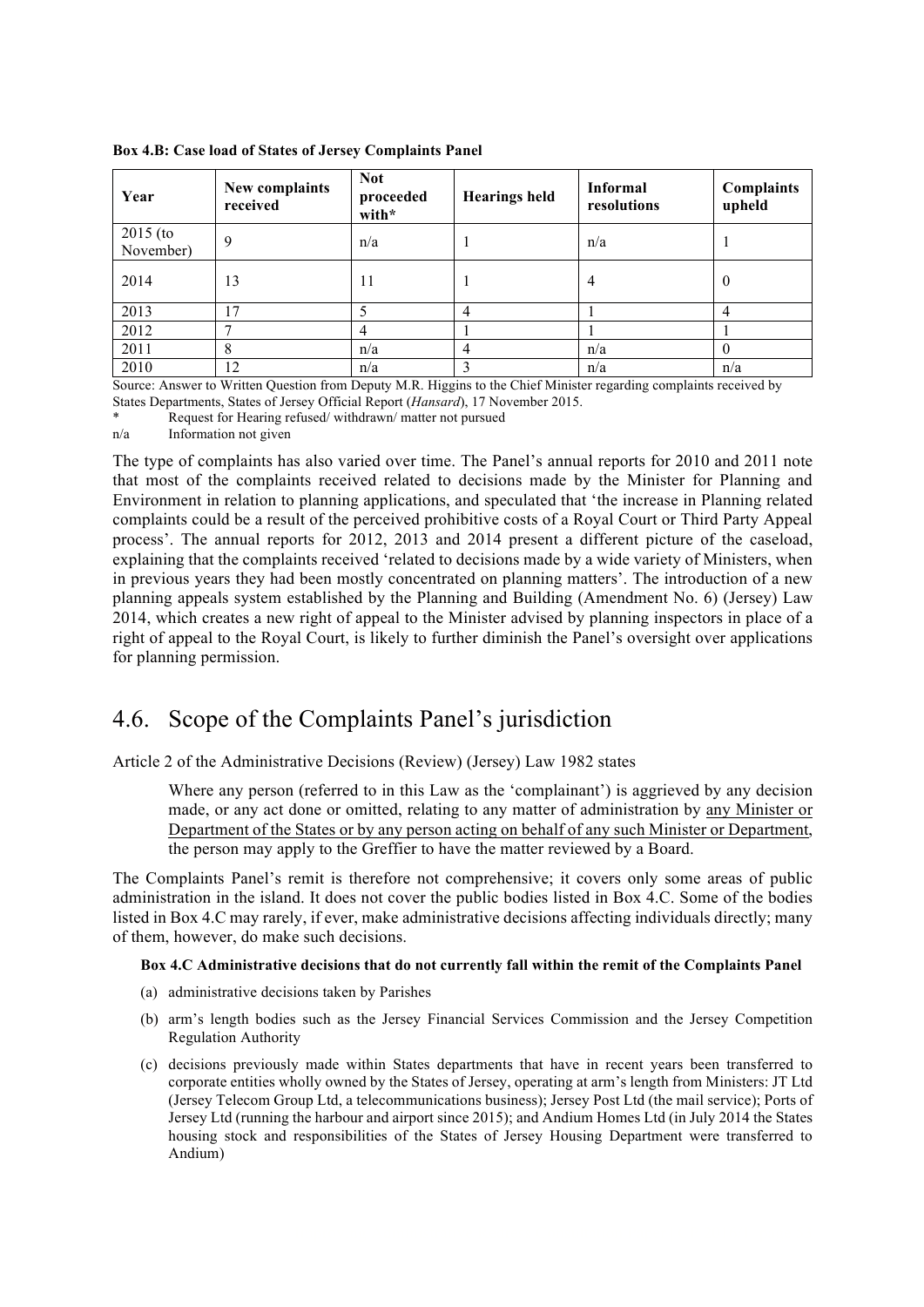- (d) decisions made by non-ministerial bodies, which include: the Overseas Aid Commission; the Bailiffs' Chambers; the Judicial Greffe; the Viscount's Department; the Office Analyst; the Office of the Lieutenant Governor; the office of the Dean of Jersey; the Data Protection Commission; Probation; and the Comptroller and Auditor General
- (e) decisions made by 'minor entities', which include the Government of Jersey London Office and the Jersey Legal Information Board.

If the Complaints Panel is retained, we see merit in the Panel's remit being widened to cover a broader range of public authorities than it does currently. The guiding principle should be that any body performing functions of a public nature should fall within the remit of the Complaints Panel. For clarity and certainty, these bodies should be listed in the amended Law governing the Complaints Panel.

During the research interviews, one interviewee with experience of serving on the Complaints Panel expressed disagreement with this idea, taking the view that only Ministers should be subject to review by the Panel as there would be nothing that the States Assembly could do with a report relating to corporate entity or Parish. The value of the Complaints Panel's work in relation to such bodies is that they would seek to provide a good quality complaints handling service external to the body complained about. Recommendations would be made to the incorporated entity, Parish etc and the Complaints Panel would report in their annual reports on the responses received. The Complaints Panel would have no sanction for non-compliance except the pressure of political and public opinion; this is no different from the position in relation to Ministers.

CONSULTATION QUESTION. *If, contrary to our interim view, the Complaints Panel is retained*: should the Complaint Panel's remit be extended beyond decisions of Ministers and Government of Jersey departments? If so, which public bodies should people be able to complain about to the Panel?

# 4.7. Defining the grounds of review

Article 2 of the Administrative Decisions (Review) (Jersey) Law 1982 (as currently in force) states

Where any person (referred to in this Law as the 'complainant') is aggrieved by any decision made, or any act done or omitted, relating to any matter of administration by any Minister or Department of the States or by any person acting on behalf of any such Minister or Department, the person may apply to the Greffier to have the matter reviewed by a Board.

The grounds on which a three-person board should decide whether to uphold a complaint are set out in Article 9(2) of the 1982 Law:

Where a Board after making enquiry as aforesaid is of opinion that the decision, act or omission which was the subject matter of the complaint –

(a) was contrary to law;

(b) was unjust, oppressive or improperly discriminatory, or was in accordance with a provision of any enactment or practice which is or might be unjust, oppressive or improperly discriminatory;

(c) was based wholly or partly on a mistake of law or fact;

(d) could not have been made by a reasonable body of persons after proper consideration of all the facts; or

(e) was contrary to the generally accepted principles of natural justice,

the Board, in reporting its findings thereon to the Minister, Department or person concerned, shall request that Minister, Department or person to reconsider the matter.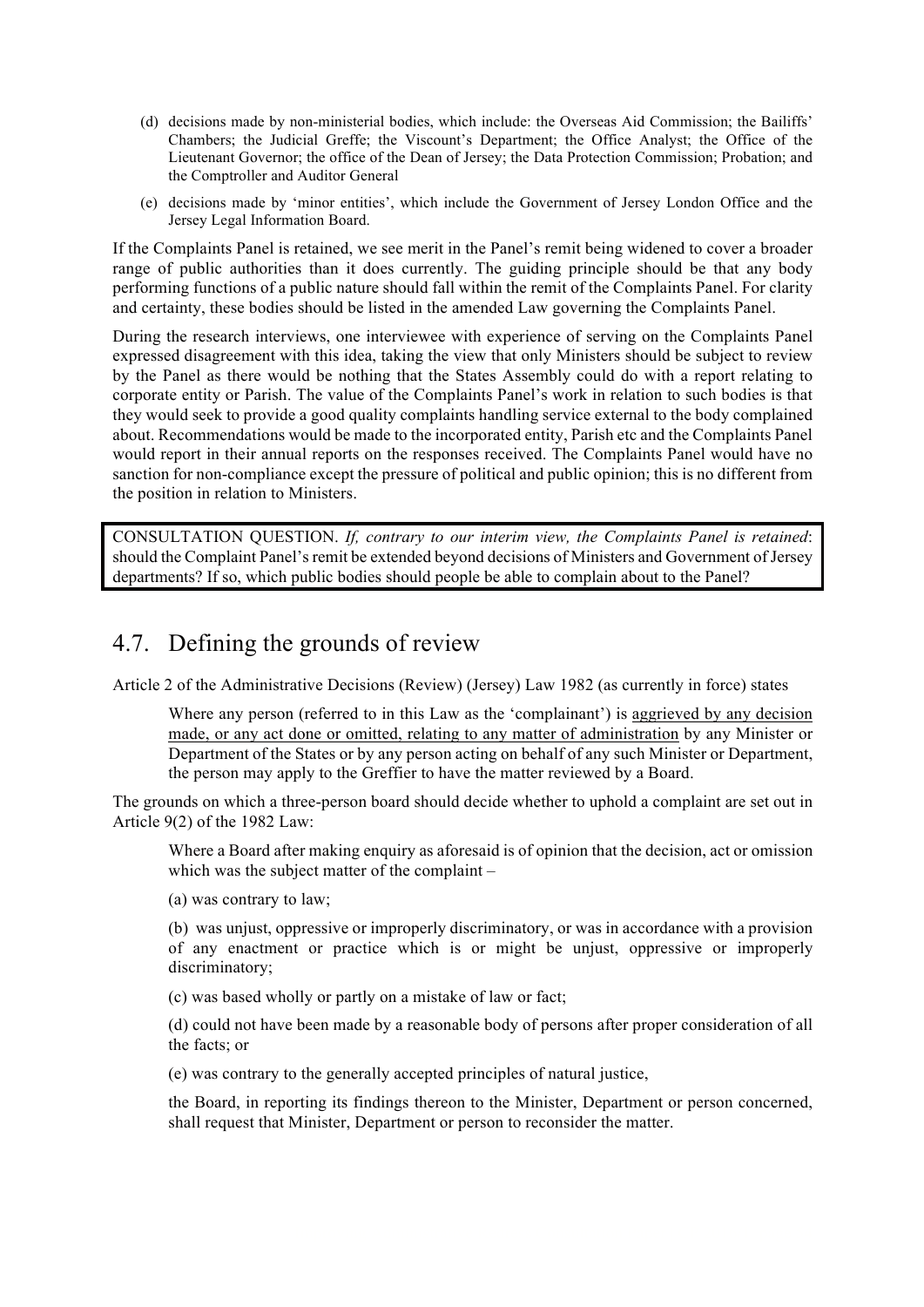This definition of the Complaint Panel's jurisdiction and the grounds of review have remained substantially unaltered since the 1979. Our provisional findings are that there are significant problems with this legal framework and how they have been interpreted by the Complaint Panel.

#### 4.7.1. Maladministration

 $\overline{a}$ 

During the research interviews, several interviewees described the Panel's role in relation to 'maladministration'. Indeed, in its reports for 2013 and 2014, the Panel 'acknowledged that the majority of complaints received were considered not to relate to matters of maladministration and therefore had not justified a hearing being convened'. The States Assembly Hansard also provides several examples of States members referring to the Panel and maladministration. Our finding is that there is widespread confusion over the meaning of maladministration and its application to the Panel's role.

The concept of 'maladministration' seems to have come to Jersey via contact with the public sector ombudsmen in the United Kingdom.<sup>60</sup> The principal remit of ombudsmen is to investigate complaints from a member of the public who 'claims to have sustained injustice in consequence of maladministration in connection with action taken by or on behalf of  $\degree$  of a public body.<sup>61</sup> In the UK legislation, maladministration is not expressly defined. It is, however, understood to cover 'bias, neglect, inattention, delay, incompetence, ineptitude, perversity, turpitude, arbitrariness and so on'.<sup>62</sup> Maladministration also includes: 'rudeness (though that is a matter of degree); unwillingness to treat the complainant as a person with rights; refusal to answer reasonable questions; neglecting to inform a complainant on request of his or her rights or entitlements; knowingly giving advice which is misleading or inadequate; ignoring valid advice or overruling considerations which would produce an uncomfortable result for the overruler; offering no redress or manifestly disproportionate redress; showing bias, whether because of colour, sex, or any other grounds; omission to notify those who thereby lose a right of appeal; refusal to inform adequately of the right to appeal; faulty procedures; failure by management to monitor compliance with adequate procedures; cavalier disregard of guidance which is intended to be followed in the interest of equitable treatment of those who use a service; partiality; and failure to mitigate the effects of rigid adherence to the letter of the law where that produces manifestly inequitable treatment<sup>5</sup>.<sup>63</sup>

The Administrative Decisions (Review) (Jersey) Law 1982 does not use the word 'maladministration' to define the Complaint Panel's remit and the grounds of review in Article 9(2) do not constitute a statement of the concept of maladministration. If the Complaints Panel is to be retained its focus on maladministration should be clarified and made explicit.

INTERIM RECOMMENDATION. *If, contrary to our interim view, the Complaints Panel is retained,* we recommend that the grounds of review should be expressly defined in terms of maladministration.

<sup>60</sup> http://www.statesassembly.gov.je/AssemblyReports/2002/17021-24410.pdf#search=maladministration

<sup>&</sup>lt;sup>61</sup> There are currently three main public sector ombudsman operating in England and Wales. The Parliamentary Commission for Administration covers central government departments and the Health Service Ombudsman covers NHS complaints. Both institutions in practice operate as a single entity, often referred to as 'the PHSO'. The Local Government Ombudsman covers local authorities. There are current proposals to create a single public sector ombudsman: see Cabinet Office, *A Public Sector Ombudsman: a consultation* (2015) www.gov.uk/government/uploads/system/uploads/attachment\_data/file/417111/Ombudsman\_Service\_Consultat ion.pdf

<sup>&</sup>lt;sup>62</sup> These factors are often referred to as 'the Crossman catalogue' as they are words used by Anthony Crossman MP, the minister in charge of the bill creating the first ombudsman in the UK.

<sup>63</sup> Quoted in the UK Parliamentary Ombudsman's *1993 Annual Report* and endorsed by Treasury Ministers in November 1994 in evidence to the House of Commons Public Administration Select Committee.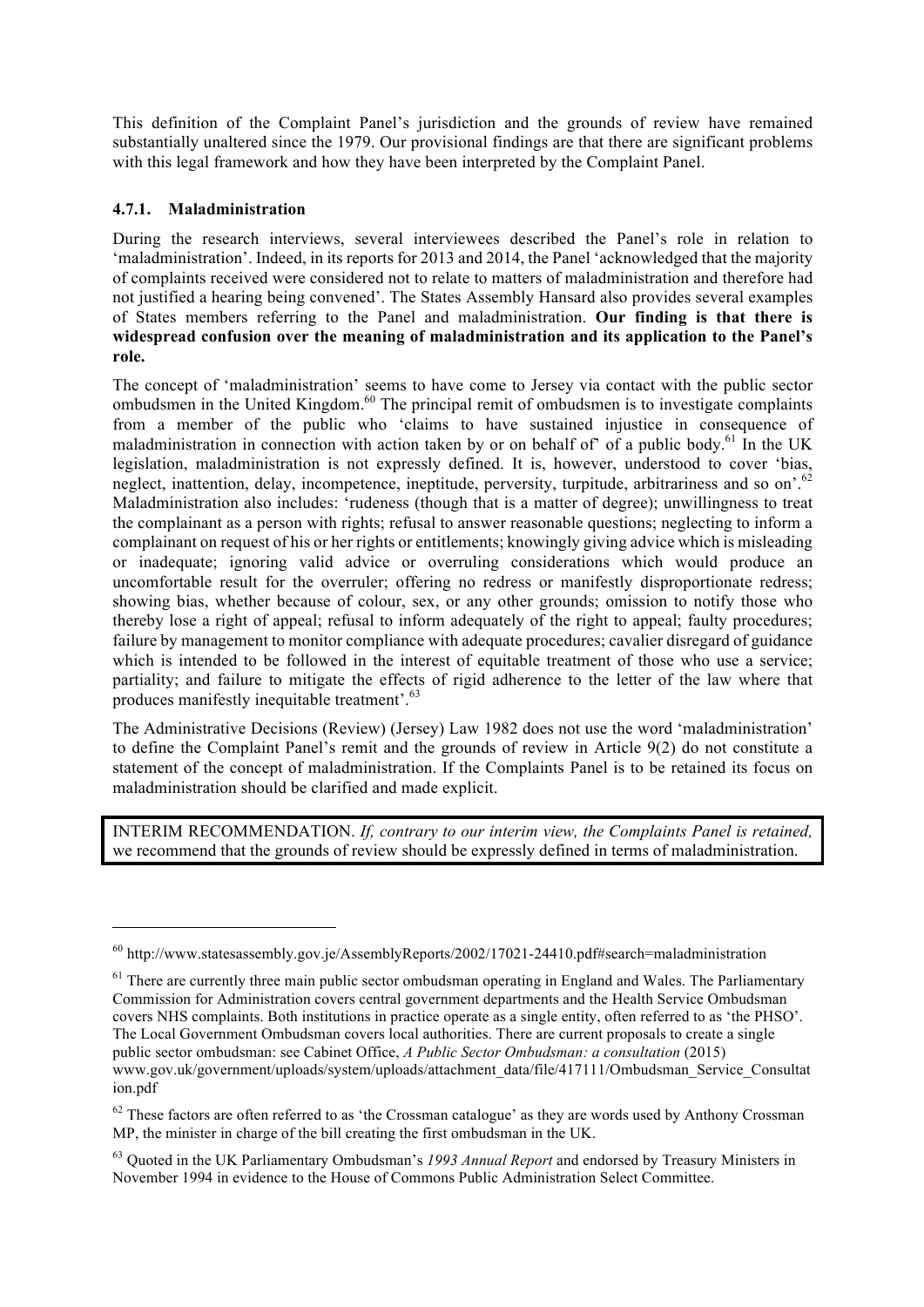#### 4.7.2. Questions of law

The grounds of review set out in Article 9 of the 1982 Law have a strong focus on legal questions, referring to: 'contrary to law'; 'based wholly or partly on a mistake of law'; 'could not have been made by a reasonable body of persons' (a test that alludes to the legal principle of *Wednesbury*  unreasonableness,  $64$  a ground for challenging the legality of a decision in an application for judicial review to the Royal Court); and 'was contrary to the generally accepted principles of natural justice' (alluding to the case law developed by courts since the 17th century on procedural fairness in decisionmaking $65$ 

It is surprising that the grounds on which the Complaints Panel reviews decisions are based so closely on legal questions, given the initial composition of the Panel (elected States members)<sup>66</sup> and the current composition of the Panel (predominantly non-legally qualified members).

There is evidence to suggest that, over the years, the Complaints Panel has struggled to understand its proper role in relation to legal questions. For example:

- On 9 March 2010, the chairman of PCC answered a written question from the Deputy of St Martin, raising an issue that the Deputy had first raised on 30 June 2009, about the Complaints Panel's role when a complaint raises a point about human rights (which is a legal issue).<sup>67</sup> The question was prompted by perceptions that a board had been reluctant to address an issue related to a Convention right at a hearing. The chairman of PCC said: 'It would be inappropriate for the Complaints Board to operate as a kind of Human Rights Tribunal, as this is not the reason why it was established by Law in 1982. However, if Human Rights issues arise while reviewing a complaint about a specific decision, a Board will look into them, and if appropriate, seek legal advice'.
- The Deputy Greffier of the States, who acts as the executive officer for the Complaints Panel, told a meeting of PPC on 6 March 2014 that 'It was within the Board's remit to be concerned with matters of law in accordance with Article 9(2) of the Administrative Decisions (Review) (Jersey) Law 1982'.<sup>68</sup>
- In its annual report for 2014, the Complaints Panel provides information on progress dealing with a complaint relating to a decision of the Minister for Transport and Technical Services (now the Minister for Infrastructure) in respect of an undertaking given by the Public Services Committee to a trade union. It notes that the then chairman (Mr Le Gresley) 'was of the very firm opinion that asking the Complaints Panel to look into legal matters fell beyond its remit, and that the correct course of action should really be a judicial review'. A board of the Complaints Panel, consisting of three non-legally qualified members, heard the complaint and reported to the States Assembly in April 2016, concluding that 'that the Minister had correctly interpreted his duties'.<sup>69</sup>

We are confident that Article 9 of the 1982 Law requires the Complaints Panel to deal with complaints based on errors of law or which depend on a board reaching a conclusion on a question of law. This includes questions of law under the Human Rights (Jersey) Law 2000. We do not, however, consider

<sup>64</sup> See H Woolf, J Jowell, A Le Sueur et al, *de Smith's Judicial Review*, 7th edn (Sweet and Maxwell, London, 2013).

<sup>65</sup> See H Woolf, J Jowell, A Le Sueur et al, *de Smith's Judicial Review*, 7th edn (Sweet and Maxwell, London, 2013).

<sup>&</sup>lt;sup>66</sup> Though the first chairman of the Panel was Senator Reg Jeune, a lawyer.

 $67$  240/5(5175).

<sup>68</sup> AG/SC/080.

<sup>69</sup> States of Jersey, *States of Jersey Complaints Board: Findings – Complaint Against a Decision of the Minister for Infrastructure Regarding the Minister's Actions Under Clause 18.3 of the Connex Bus Contract, Presented* to the States on 1st April 2016 by the Privileges and Procedures Committee, R.31/2016.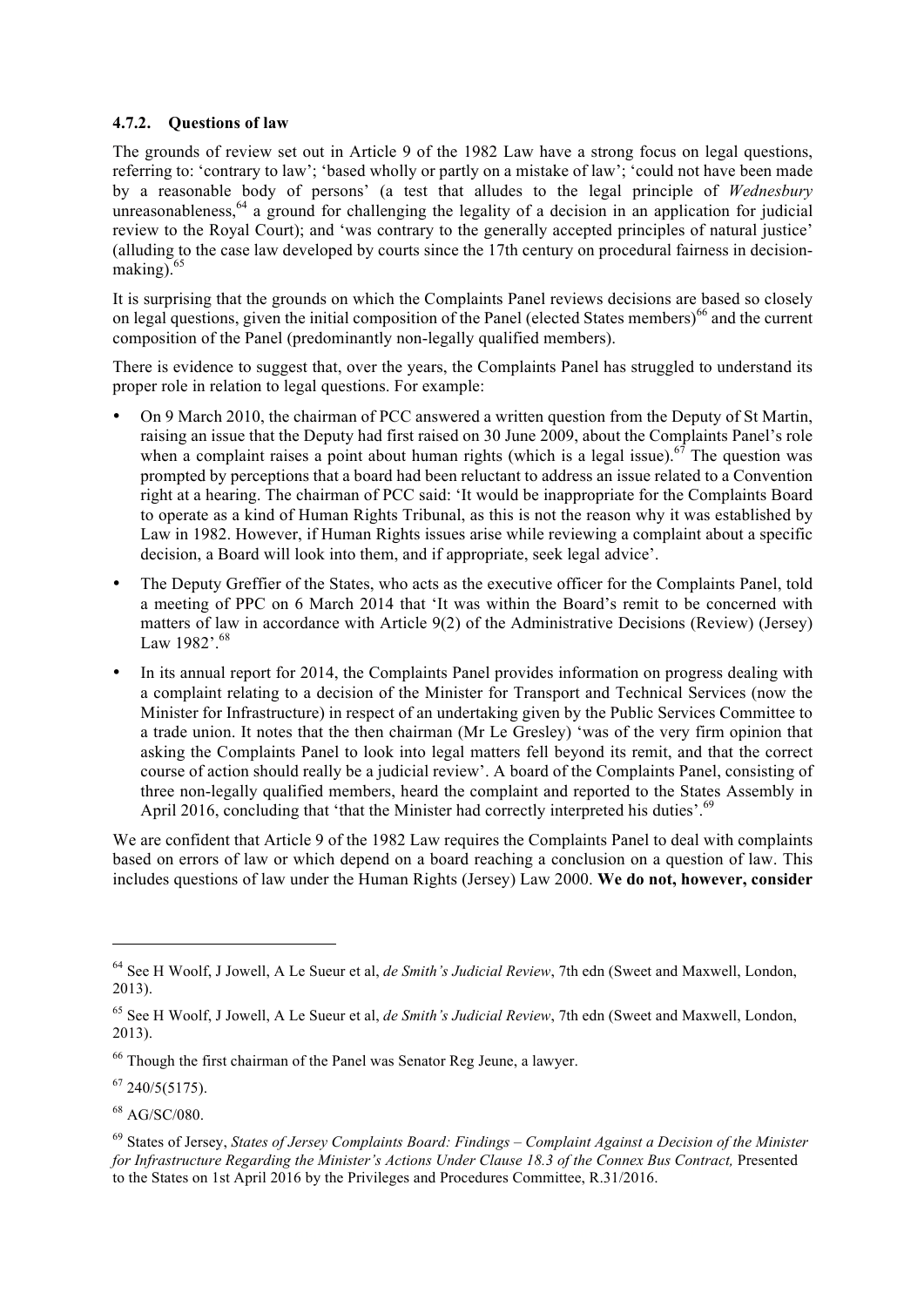#### that the composition of the Complaints Panel is well suited to determining questions of law for three reasons.

First, the Complaints Panel is institutionally ill-equipped to determine questions of law. There is no express requirement that the chairman of the Complaints Panel is legally qualified (though in practice all chairmen have been). Equally significantly, there is no requirement that a board convened to hold a public hearing shall always include a legally qualified member. Complaints involving points of interpretation have been heard by entirely non lawyer boards.<sup>70</sup> The suggestion that a board will be able to seek legal advice if necessary does not commend itself as a practical work-around: this is likely to delay proceedings and runs the risk of a board deferring to the views of legal adviser rather than reaching a conclusion of its own (as a court or tribunal would do).

Second, there are reasons to doubt that a public hearing involving a point of law will be fair to a complainant. In such cases, the Minister will invariably be legally represented but there is no provision for legal aid for a complainant who cannot afford to fund his or her own legal representation. There is a risk of inequality of arms.

Thirdly, it is undermining of the constitutional principle of the rule of law for questions of law to be determined by a body whose remedy is limited to making recommendations. In recent years, the majority of recommendations has been rejected by Ministers. Ministers should not be able to choose whether or not to accept rulings on questions of law.

For these reasons, we are unconvinced that the Complaints Panel should deal with questions of law. The grounds of review should be amended to avoid reference to legal issues as a ground of complaint. Where an aggrieved person's challenge is based on a legal question, the more appropriate avenue for redress is either an appeal to the proposed Jersey Administrative Appeals Tribunal or the Royal Court (if the underlying legislation creates a right of appeal) or an application for judicial review by the Royal Court (if the underlying legislation does not create a right of appeal).

INTERIM RECOMMENDATION. *If, contrary to our preferred view, the Complaints Panel is retained*, it should not seek to deal with questions of law. Defining the Complaint Panel's role as being in relation to maladministration, rather than the current grounds of review set out in Article 9 of the 1982 Law, would help achieve this.

#### 4.7.3. Complaints to the Panel where there is an alternative remedy

The Administrative Decisions (Review) (Jersey) Law 1982 does not expressly state what the Complaints Panel will do if an alternative remedy, such as an appeal to a tribunal or the Royal Court, is potentially available to the aggrieved person. The Complaints Panel appears to have no consistent practice on what to do in such circumstances. For example:

- in 2013, the Complaints Panel held a public hearing and made adverse findings against the Minister for Transport and Technical Services in respect of conditions imposed on a PSV licence for a 'pet taxi'. One of the reasons given by the Minister for rejecting the Complaints Panel's report is that the complainant had a right of appeal to the Royal Court against the imposition of conditions, which the complainant did not use.<sup>71</sup>
- by contrast, as noted above, the Complaints Panel in its 2014 annual report provided information on progress dealing with a complaint relating to a decision of Minister for Transport and Technical Services in respect of an undertaking given by the Public Services Committee to a trade union. It

<sup>70</sup> For example, Connex complaint (see previous note) and States *of Jersey Complaints Board: Findings – Complaint against a Decision of the Minister for Social Security and the Department for Social Security Regarding The Handling Of An Application For Income Support* R.142/2013 (relating to issue of whether a lump sum payment should be treated as income).

<sup>71</sup> R.67/2013.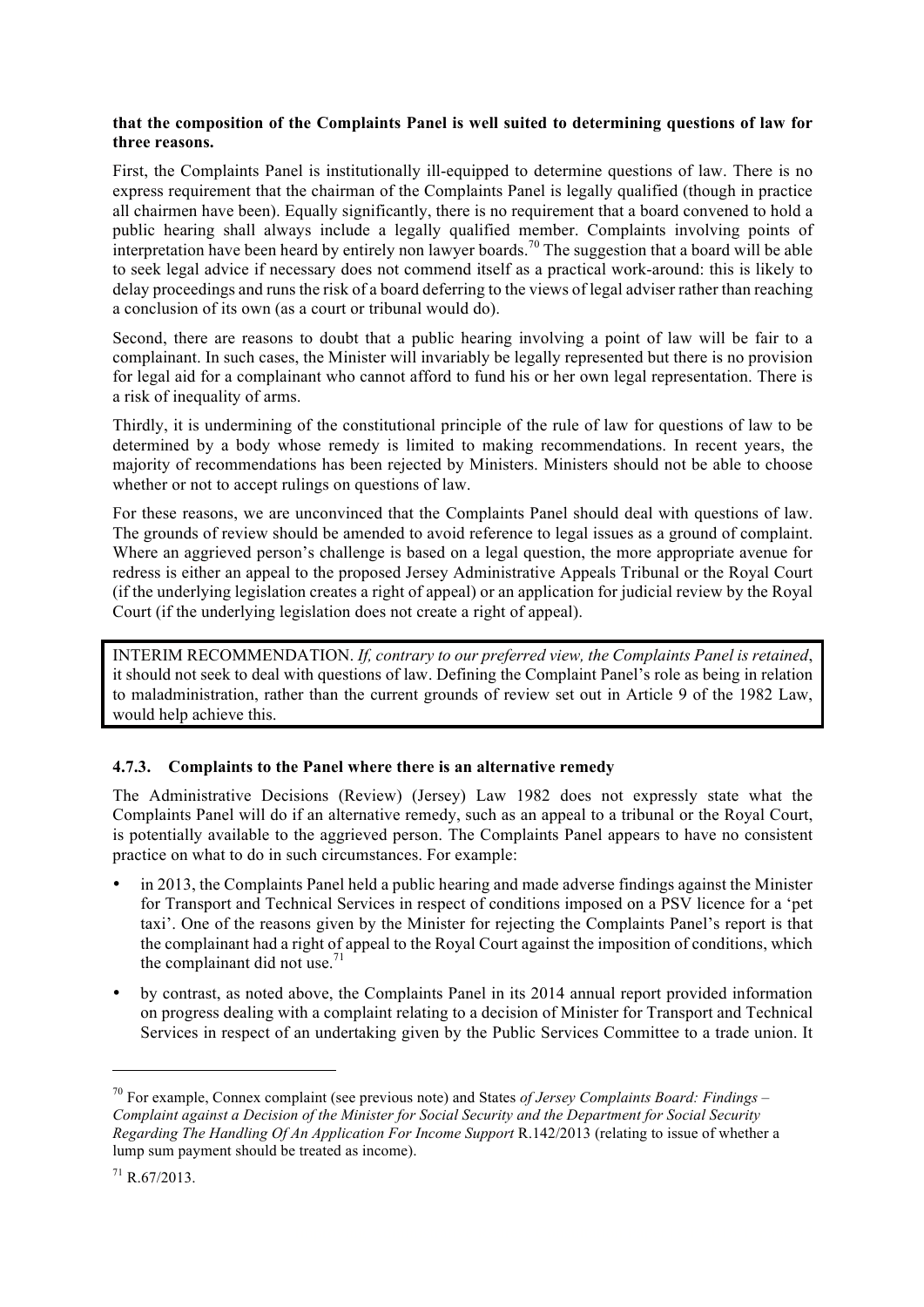notes that the then chairman (Mr Le Gresley) 'was of the very firm opinion that asking the Complaints Panel to look into legal matters fell beyond its remit, and that the correct course of action should really be a judicial review' application to the Royal Court.<sup>72</sup>

INTERIM RECOMMENDATION. *If, contrary to our preferred view, the Complaints Panel is retained*, the Complaints Panel should not consider complaints where the complainant has (or had) a right of appeal to JAAT or the Royal Court, or could reasonably have made an application for judicial review to the Royal Court.

# 4.8. Starting the complaints process

The Deputy Greffier of the States has responsibility for dealing with inquiries about complaints to the Panel and is the Panel's executive officer. We were told that on average she spends at least a day a week dealing with Panel work.

During the research interviews for this project, we gathered information about the operation of the complaints process. We were told that a large majority of complainants first contact the Office of States Greffier by telephone. Sometimes complainants are upset and sensitive handling of the phone call is needed. Many complaints fall outside the scope of the Complaints Panel and the Deputy States Greffier's role is to 'signpost' them to more appropriate types of redress, for example the Employment and Discrimination Tribunal or the planning appeals procedure. At this stage, a check is also made on whether the complainant has exhausted the internal complaints procedures within the department. The Panel's processes are also explained at this point, including the time scales (ensuring the complainant understands that speedy resolution is unlikely) and that if the complaint is upheld the Panel only has power to make recommendations to the department.

If a complainant appears to the Deputy States Greffier probably to fall within the remit of Panel, she sends a standard letter to the department asking for a brief résumé of the case. Once the facts are collated, the complaint is referred to the chairman or one of the deputy chairmen, who under Article 3 of the Administrative Decisions (Review) (Jersey) Law 1982 has three options

- to reject the complaint as not justifying review by the Panel
- if the complaint does justify review by the Panel, the chairman may 'first attempt informal resolution of the matter and in that case may use whatever means that he or she considers reasonable in the circumstances to achieve such a resolution'
- alternatively, the chairman may decide that the complaint should be referred to a 3-person board of Panel members for review.

When the Panel was originally set up, it was logical for the Greffier of the States (the senior clerk of the States Assembly) to be identified as the person to whom complaints should be sent. This is because between 1979 and 1995 the Panel was composed of elected States members *and* the government of the island was conducted through committees of the States Assembly. The rationale of this arrangement has disappeared now that the Panel consists of independent people *and* the introduction of ministerial government in 2006 ended the States Assembly's direct role in public administration.

INTERIM RECOMMENDATION. *If, contrary to our preferred view, the Complaints Panel is retained*, the Greffier of the States should cease to be point of entry for complaints. The role should be assumed by the Judicial Greffe.

<sup>72</sup> Discussed in the previous section.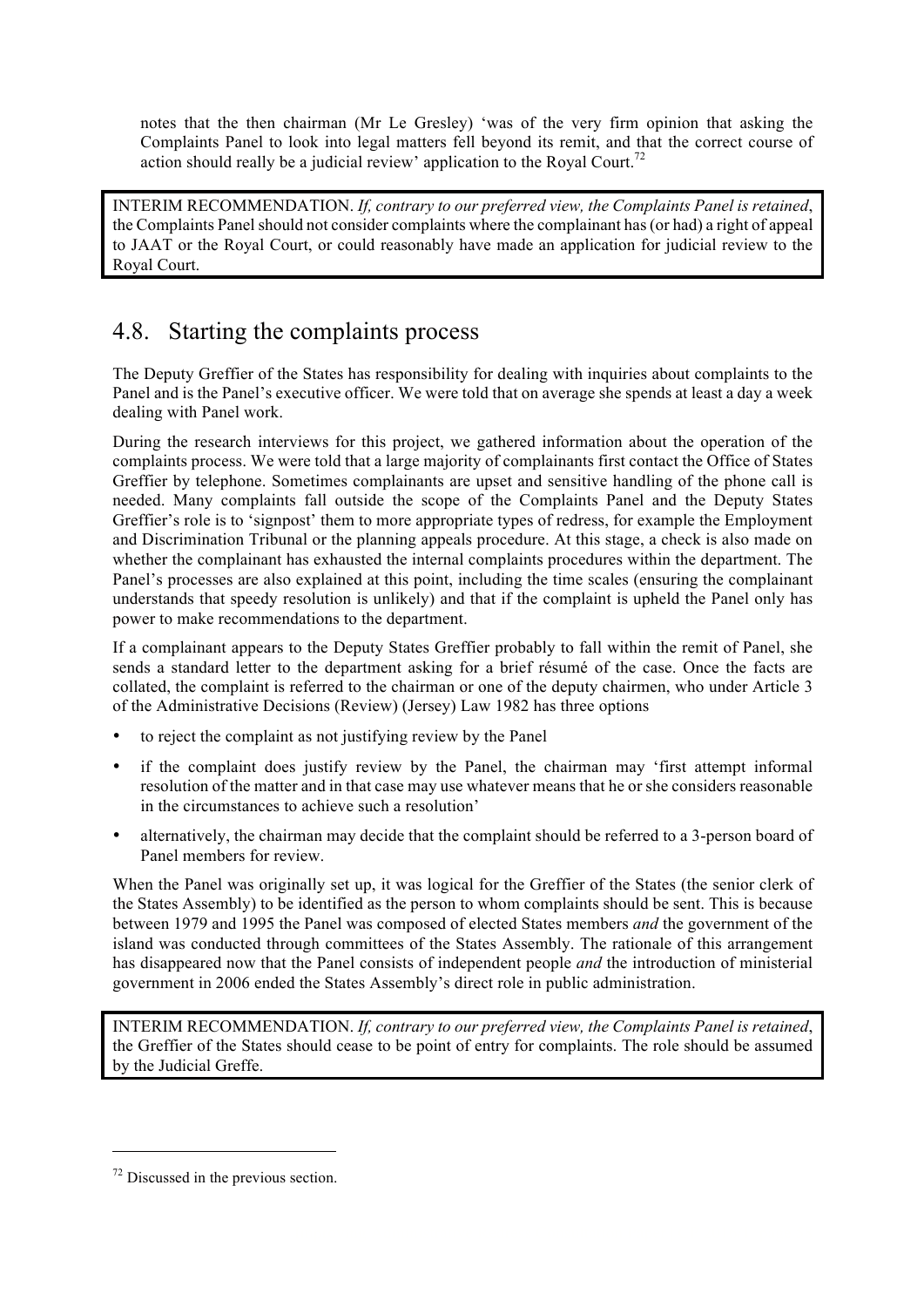## 4.9. Informal resolution

Since 2006, the Complaints Panel has express powers to seek to resolve complaints informally under Article 3(3) of the 1982 Law as amended:

If the Chairman (or Deputy Chairman) decides that a review of the matter by a Board is justified, he or she may nevertheless first attempt informal resolution of the matter and in that case may use whatever means that he or she considers reasonable in the circumstances to achieve such a resolution.

The principle of proportionality in administrative redress<sup>73</sup> supports attempts to seek informal resolution of disputes.

During the research interviews, we were given several examples of successful informal resolution. In one (before States housing was transferred to Andium Homes Ltd), the Minister had refused to change arrangements for a designated children's play area; we were told that the Complaints Panel, working with the relevant elected States members, was able to ensure that 'common sense prevailed'. Another example given was a complaint that roads had been closed by ministerial order for a road race; the Complaints Panel got the Department for Transport and Technical Services and the event organisers to agree a better procedure for subsequent races.

Some interviewees were doubtful about informal resolution. We we told that typically complaints were not suited to informal resolution. Moreover, if the chairman was involved in attempting to achieve informal resolution and this failed, there could be concerns about the chairman's ability to preside at the public hearing that might follow because it was possible that he or she may need to be involved in discussions with the department when the complainant is not present (which could raise issues about impartiality). It was important that a board hearing a case 'comes fresh' at the issues.

We were told during the research interviews that only the chairman and deputy chairmen are involved in informal resolution. Indeed, on a strict reading of Article 3(3), only they are empowered to do so. The reason for barring other Complaints Panel members from informal resolution is unclear.

INTERIM RECOMMENDATION. *If, contrary to our preferred view, the Complaints Panel is retained*, the power to broker informal resolution should not to restricted to the chairman and deputy chairman. It should be conferred on the Complaints Panel, enabling any member to exercise the power and for the Panel to work more flexibly.

With a Panel consisting of ten members there would be sufficient manpower to consider encouraging some ordinary members of the Panel to specialise in informal resolution.

During the research interviews, we were told no training in mediation and other alternative dispute resolution methods is provided to members of the Complaints Panel, though some Panel members have experience of ADR through their past or present employments.

INTERIM RECOMMENDATION. *If, contrary to our preferred view, the Complaints Panel is retained*, all members should receive good quality training on all aspects of the Panel's work including informal resolution.

<sup>73</sup> See Part 1.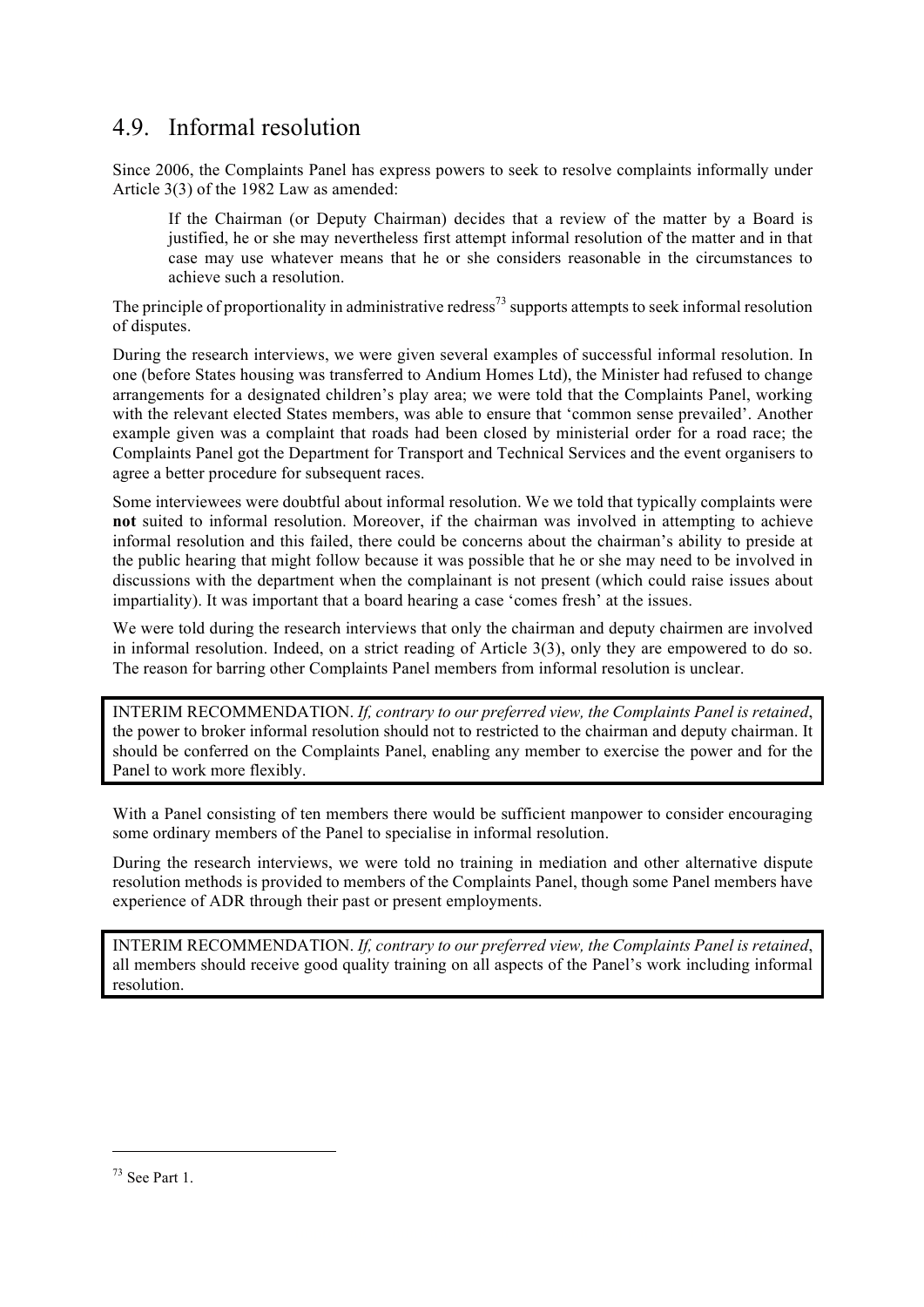### 4.10. Hearings

The Complaints Panel refers a small number of complaints to a 3-person 'board' of Panel members to determine complaints each year (between one and four in the years 2010-14).

During the research interviews the centrality of public hearings was strongly defended as a 'good fit' for the Complaint Panel's remit. We were told that the Complaints Panel 'is not an arbitrator, is not an ombudsman service'. Ministers, we were told, should be compelled to justify their decisions in public. It was salutary to have a journalist from the *Jersey Evening Post* in the corner of the room when the minister did so, according to an interviewee with experience of serving on the Panel. We were told that hearings allow complainants to 'have their "day in court" without too much expense'.

A variety of premises have been used for hearings, including parish halls and rooms in the States Assembly building. Site visits have also been made when a complaint relates to a planning matter. During the research interviews we were told that some venues had poor acoustics. Another criticism was that there was inadequate public notice in advance of hearings, which hindered members of the public concerned about the issue from attending.

One interviewee suggested that the Complaints Panel's questioning of Ministers was superior to the 'quite amateurish' approach of States Assembly Scrutiny Panels and questioning by backbenchers and was therefore a valuable addition to political accountability in the island.

Other interviewees reported that complainants are usually very anxious about the public hearing stage of their complaint: they ask 'will it be like a court?' and 'will I need to wear a suit?' (inquired by a complainant who did not own one). We were told that it has become routine for the Minister to be represented by a lawyer and that departments come to hearings 'mob handed' (meaning with a full legal and official team). This, one interviewee observed, has created a different atmosphere to that which typically existed in the past. An interviewee connected to the Complaints Panel said the Panel tried to avoid hearings becoming 'a court room scenario' but this was now difficult or impossible as legal representatives raised 'pedantic' and 'legalistic' points.

The procedure adopted at hearings appears to be flexible. We were told that at some hearings elected States members asked and were permitted to address the board (and this is confirmed in reports on some complaints). One criticism of the procedure made during the research interviews is that it is unfair that civil servants who are to give evidence may sit in during the hearing, enabling them to listen to evidence given by the complainant.

We are unconvinced that adjudication at public hearings is the best way to resolve complaints about maladministration. We are not aware of any other complaint handling schemes that work in this way. The more normal technique is investigation, in which the facts of the case are gathered through interviews and access to official files leading to the informal resolution or formal publication of a report. While there are strong constitutional and other reasons for courts and tribunals to sit in public,  $^{74}$  the same considerations do not apply to complaint handlers whose focus is on maladministration.

INTERIM RECOMMENDATION. *If, contrary to our preferred view, the Complaints Panel is retained*, it should cease to hold public hearings and focus on using investigatory techniques to find facts and develop its recommendations.

# 4.11. Publication of reports

Reports by boards are written as a narrative of events and points raised at the hearing. They are not, in our view, consistently well written. One interviewee with experience as a member of the Complaints

<sup>74</sup> See Parts 1 and 2.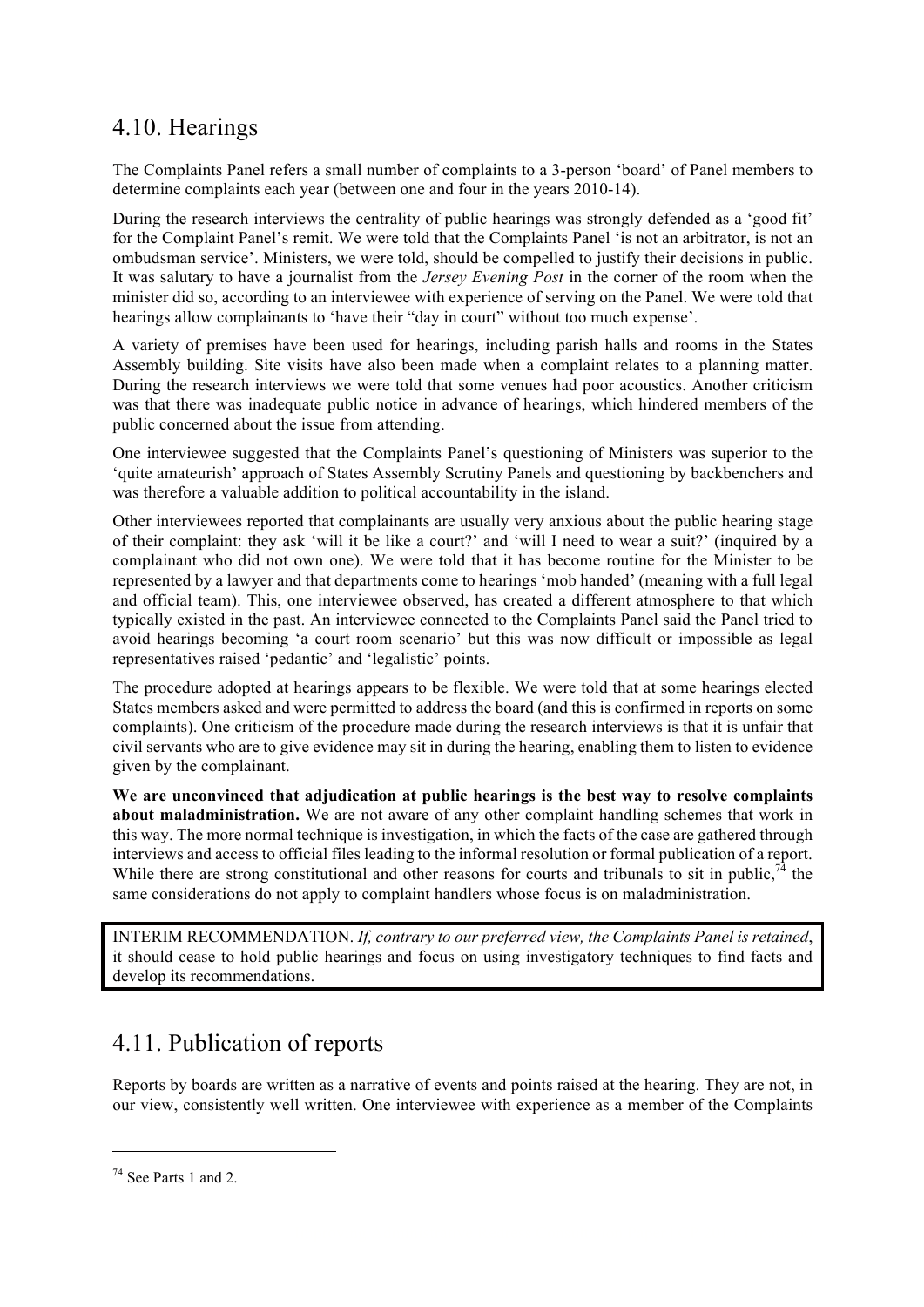Panel told us that the reports should be more succinct and directed at the errors complained about. We agree. During the research interviews, some interviewees expressed concern about how much personal information about complainants is contained in reports written after hearings, which are circulated to all elected States members and placed on the States Assembly website.

INTERIM RECOMMENDATION. *If, contrary to our preferred view, the Complaints Panel is retained*, reports following hearings should be more succinct and seek to focus on the gist of the complaint.

Much more could be done to make past reports (and annual reports) accessible along with useful information about the remit of the Complaints Panel. Currently the Panel has a single webpage on the Government of Jersey website (inaccurately headed 'States of Jersey Complaints *Board*') but this does not provide links to past reports of complaints or to annual reports.<sup>75</sup> The website of the States of Jersey assembly contains these reports, but they are available only by searching.<sup>76</sup>

INTERIM RECOMMENDATION. *If, contrary to our preferred view, the Complaints Panel is retained*, the Panel should have its own website, which should be used to archive past reports and annual reports and be developed into a resource for complainants and their advisers.

### 4.12. Value for money

During the research interviews, most people identified the relatively low cost of running the Complaints Panel as one of its advantages. The members of the Complaints Panel receive no remuneration but there are other public costs that must be taken into account. As noted above, we were told during the research interviews that the Deputy Greffier of the States spends at least a day a week on Complaints Panel business. A considerable amount of work is undertaken by departments in preparing for and attending hearings.

In our view, any consideration of cost should also have regard to value for money. The Complaints Panel assist only a small number of complainants a year. Unlike ombudsman schemes, the Complaints Panel makes little or no tangible contribution to improving the quality of public administration generally.<sup>77</sup> And, as discussed above, most reports made by boards of the Complaints Panel are not accepted by Ministers.

Our interim findings are that the Complaints Panel, although its running costs are relatively low, offers poor value for money in the island's administrative redress system.

# 4.13. Panel's power to request Ministers to reconsider matters

The Panel's remedial powers are limited to making a 'request that the Minister, Department or person to reconsider the matter'.<sup>78</sup> If the Panel 'considers that its findings have been insufficiently considered or implemented' it may 'present a report to that effect to the Privileges and Procedures Committee' and, in turn PPC shall make a report to the States Assembly. The Panel's remedial powers differ from tribunals and courts in that the Panel's findings are only recommendations and are not enforceable against the Minister or other public body.

<sup>75</sup> https://www.gov.je/Government/Comments/Pages/StatesJerseyComplaintsBoard.aspx

<sup>76</sup> http://www.statesassembly.gov.je/Pages/default.aspx

 $77$  See Part 5.

<sup>78</sup> Administrative Decisions (Review) (Jersey) Law 1982, Article 9.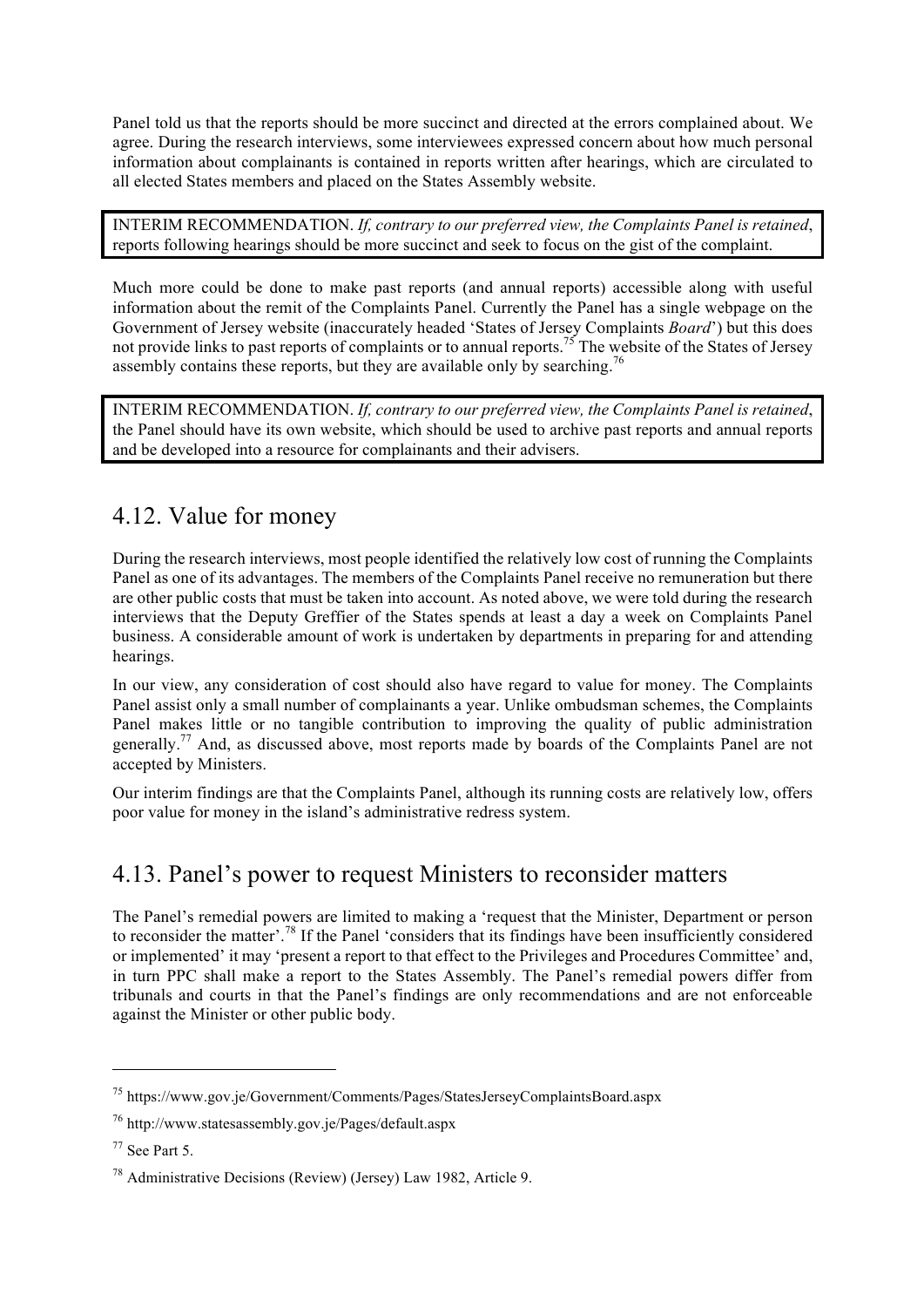In the United Kingdom, the public sector ombudsmen also have powers limited to making recommendations.79 There are, however, important differences with the position in Jersey. First, there is a very high level of official and political acceptance of ombudsmen decisions: a failure to implement an ombudsman recommendation is exceptionally rare. In Jersey, by contrast, Ministers routinely disagree with the Panel's findings. Secondly, in relation to the Local Government Ombudsman (LGO) a distinction is drawn between 'findings' of fact and 'recommendations' of the action needed to cure the injustice. The LGO's findings on facts are binding on local authorities: if a local authority disagrees with a finding it must seek judicial review of the LGO's decision and demonstrate that it was not a decision that the LGO could lawfully make on the material before it. Local authorities have more discretion to decide whether or not to accept recommendations. This distinction does not exist in Jersey.

Of the five reports issued after hearings in recent years requesting Ministers to reconsider the matter, four resulted in Ministers refusing to do so (see Box 4.C). The Panel views with state of affairs with concern. In its 2013 report, the Panel notes that it is 'troubled by the inflexible stance adopted by some Ministers, despite being presented with the considered, independent and impartial findings of the various Boards' and 'is concerned that Ministers and officers seem reluctant to acknowledge that mistakes are occasionally made'.<sup>80</sup>

During the research interviews, civil servants and others involved in government expressed little confidence in the operation of the Complaints Panel; the Panel's reports are regarded as poorly written and straying outside the Panel's jurisdiction; Panel members were regarded as amateurs who had little understanding of public administration. In contrast, some interviewees with experience serving on the Complaints Panel painted a quite different picture. One identified 2005 as a turning point, suggesting that the introduction of ministerial government to the island had given chief officers and civil servants a more prominent role in administrative decision-making and Ministers feel compelled to defend civil servants' decisions.

Our finding is that an atmosphere of mutual distrust has arisen between the Panel and government. An unsustainable situation has come about in which the work of the Panel is routinely dismissed by Ministers, leaving complainants with no remedy notwithstanding the considerable time and effort expended in preparing for a public hearing of their case.

We have reviewed the four recent complaints in which Ministers rejected the Complaints Panel's findings. In each case, we find the Minister's reasons for not accepting the reasoning and recommendations of the Complaints Panel persuasive.

| Annual report<br>2014                        | Number<br>of<br>hearings | Requests to<br>Ministers to<br>reconsider<br>$\Omega$ | Response of Minister etc.<br>Not applicable                                                                                                                                                                                                                                                                                                                                                                                                                                                                                                      |
|----------------------------------------------|--------------------------|-------------------------------------------------------|--------------------------------------------------------------------------------------------------------------------------------------------------------------------------------------------------------------------------------------------------------------------------------------------------------------------------------------------------------------------------------------------------------------------------------------------------------------------------------------------------------------------------------------------------|
| (presented to States)<br>July 2015)          |                          |                                                       |                                                                                                                                                                                                                                                                                                                                                                                                                                                                                                                                                  |
| 2013<br>(presented to States)<br>April 2014) | 4                        | $\overline{4}$                                        | R.67/2013: Minister for Transport and Technical Services<br>٠<br>rejected Panel's finding that it unreasonable conditions were<br>imposed on a PSV licence.<br>R.144/2013: Minister for the Environment rejected Panel's<br>$\bullet$<br><b>findings</b> that department had acted outside its legal powers, and<br>with maladministration, in relation to planning enforcement<br>notice.<br>Minister for Social Security rejected Panel's findings in relation<br>٠<br>to determination on whether a lump sum severance payment was<br>income. |

Box 4.C Panel recommendations rejected by Ministers. Source: Panel annual reports

 $\overline{a}$ 

 $79$  See Part 5.

<sup>&</sup>lt;sup>80</sup> R.51/2014. The matter was reported in the news media: H Chalmers, 'Public complaints: Ministers "ignored" recommendations"', *Jersey Evening Post*, 26 April 2014, p 4.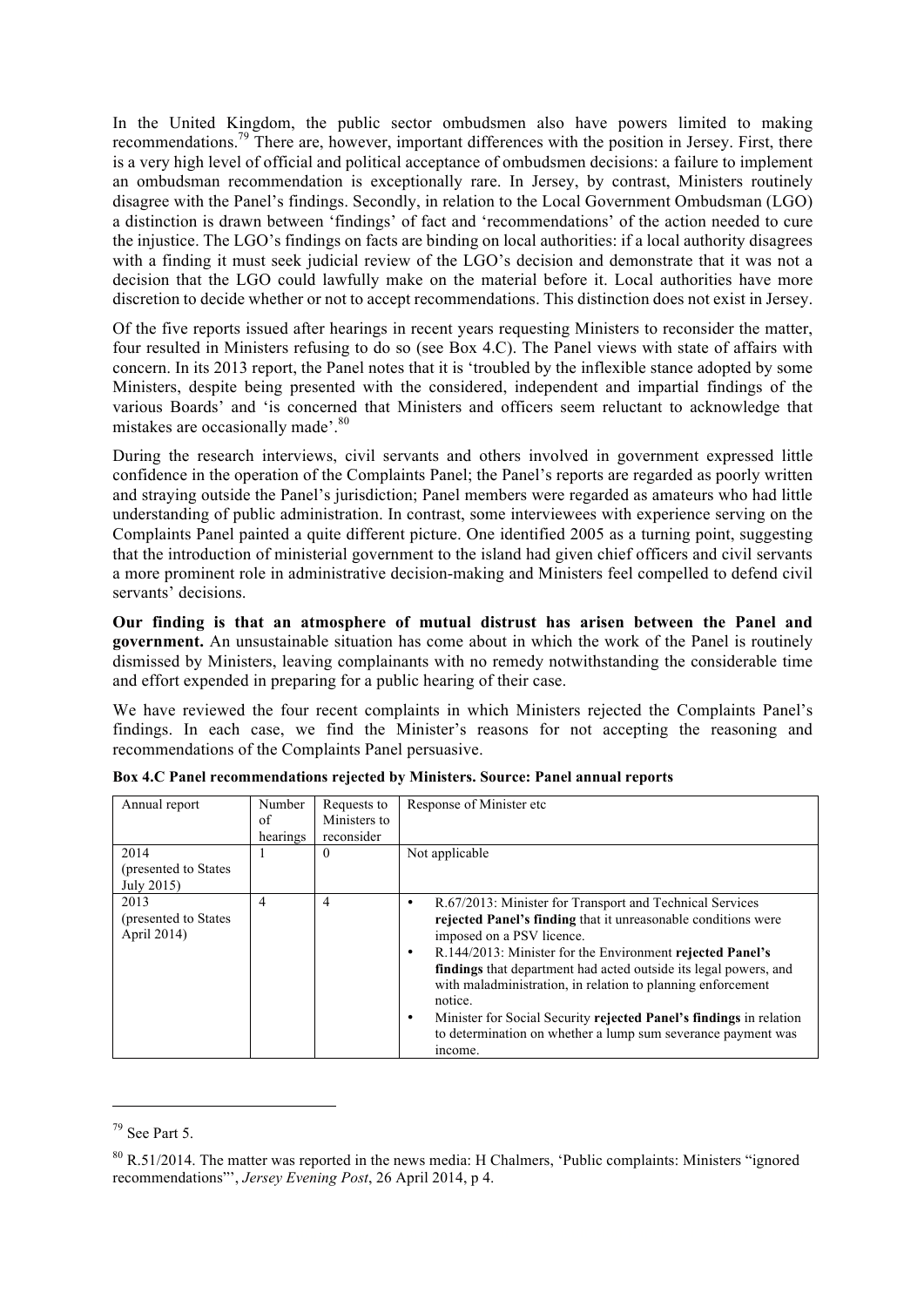|                                            |     | R.157/201: Minister for Home Affairs accepted Panel's findings<br>on decision to terminate police officer's appointment under a<br>'managing attendance policy'                                                                              |
|--------------------------------------------|-----|----------------------------------------------------------------------------------------------------------------------------------------------------------------------------------------------------------------------------------------------|
| 2012<br>(presented to States)<br>May 2013) |     | 1386.1.1.3(18): Minister for Education, Culture and Sport rejected<br>Panel's findings that a decision on transferring a pupil to a secondary<br>school contrary to the parent's wishes was contrary to natural justice<br>and unreasonable. |
| 2011<br>(presented to States)<br>May 2012) | - 0 | Not applicable                                                                                                                                                                                                                               |

# 4.14. Role of the States Assembly

During the research, we were unable to gain access to interview members of PPC. Our research on the role of PPC, and the States Assembly more broadly, in relation to the Complaints Panel is therefore based on a review of documents on the States Assembly website.

Under the Administrative Decisions (Review) (Jersey) Law 1982, PPC is the conduit through which a report on a particular case is presented to the States Assembly. This appears to be a formal process, undertaken with no consideration of the content of the report by members of PPC.

Where a Minister rejects the findings of a board of the Complaints Panel, on some occasions PPC has invited the Minister and chief officer to a meeting to discuss the matter. Such meetings take place behind closed doors but minutes are subsequently published. One meeting was prompted by concerns expressed by a deputy chairman of the Complaints Panel that the Minister had 'insufficiently considered' the Panel's findings.<sup>81</sup> The Complaints Panel asked PPC 'to consider what action it might wish to take should Ministers continue to ignore its findings, being as this would have the potential to undermine the Panel's role'.

PPC has also considered correspondence from individuals whose complaint has been rejected by the Complaints Panel without a hearing; PPC's response has been to state that it cannot intervene in individual cases. $82$ 

The PPC also periodically invites the chairman of the Complaints Panel to a meeting to discuss the operation of the Panel; again this is not open to the public but minutes are subsequently published.

The Complaints Panel appears not to have regular contact with Scrutiny Panels.

CONSULTATION QUESTION. *If, contrary to our preferred view, the Complaints Panel is retained*, we seek views on how the Complaints Panel should relate to the States Assembly.

# 4.15. The name of the body

l

Under the Administrative Decisions (Review) (Jersey) Law 1982 the name of the body is the 'Complaints Panel' currently consisting of 10 members. A 'Complaints Board' is the three-person committee that conducts a hearing into a particular complaint. The difference between 'the Panel' and

 $81$  See e.g. PPC (24th Meeting), 6 March 2014 http://www.statesassembly.gov.je/AssemblyMinutes/2014/2014-03-06%20PPC%20%28A%29.pdf

<sup>82</sup> See e.g. PPC (10th Meeting), 19 May 2015. http://www.statesassembly.gov.je/AssemblyMinutes/2015/2015- 05-19%20PPC%20%28A%29.pdf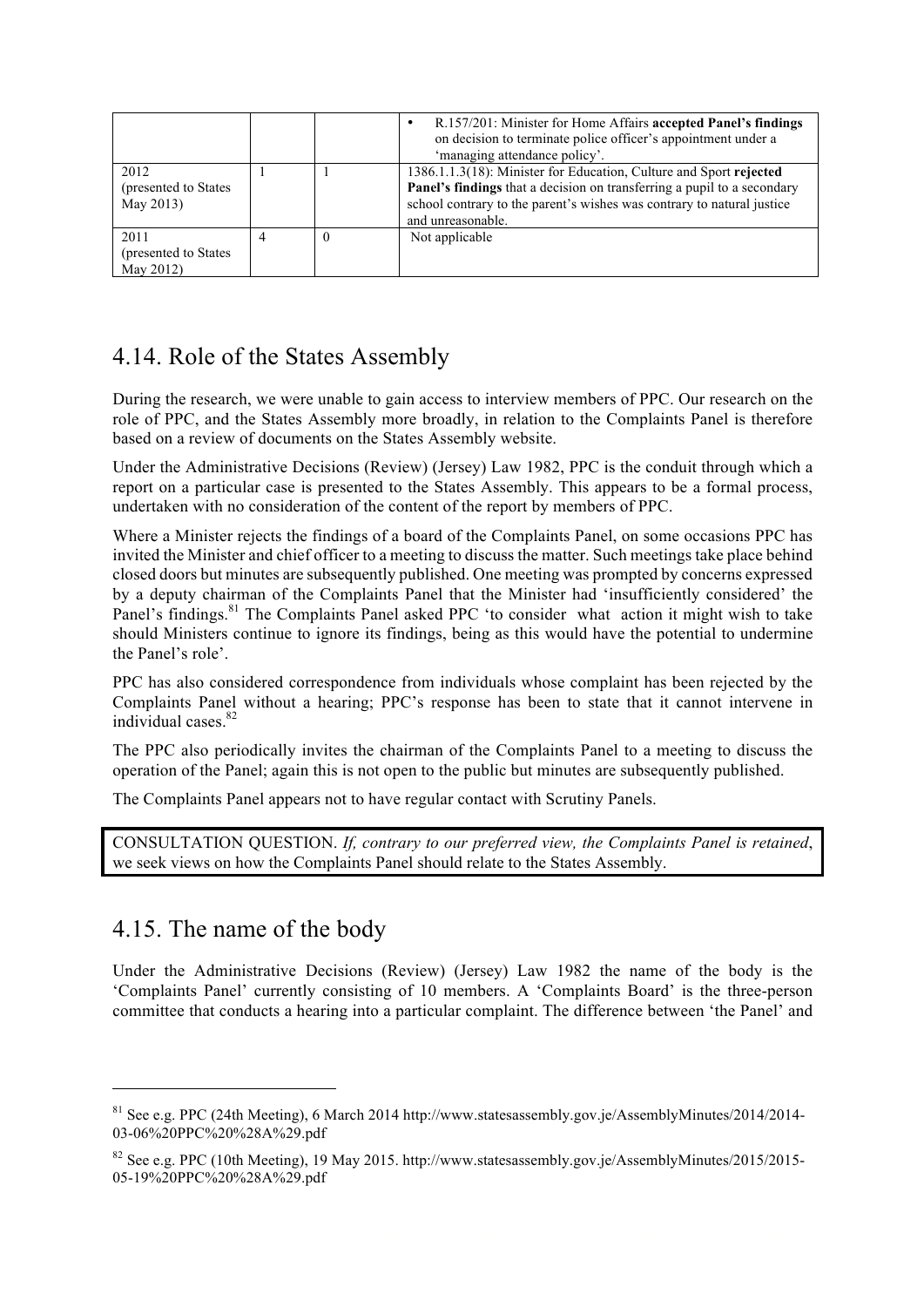'the Board' is confusing. The terms are often used interchangeably and inaccurately, including on the Complaints Panel's webpage. This does not assist with public understanding of the Panel's role.

INTERIM RECOMMENDATION. *If, contrary to our preferred view, the Complaints Panel is retained*, the confusing terminology of 'Panel' and 'boards' should be abolished. There is no need for the 1982 Law to make this distinction.

# 4.16. Overarching interim conclusion

In 2004, PPC reported to the States Assembly that 'it would seem essential that the current administrative appeals system is amended because of the perceived lack of confidence in it'.<sup>83</sup> As described above, a range of reforms was implemented in an effort to revitalise the Complaints Panel.

INTERIM RECOMMENDATION. Our overarching finding is that previous attempts at reform have not succeeded in enhancing political or public confidence in the Complaints Panel or in improving its effectiveness as an administrative redress remedy. Our interim view is that a bolder approach is now needed. It should be recognised that the Complaints Panel has outlived its usefulness and should be replaced with a public services ombudsman scheme.

<sup>83</sup> Privileges and Procedures Committee*, Administrative Appeals System: Proposals for Improvement – Consultation Report*, Presented to the States on 4 May 2004.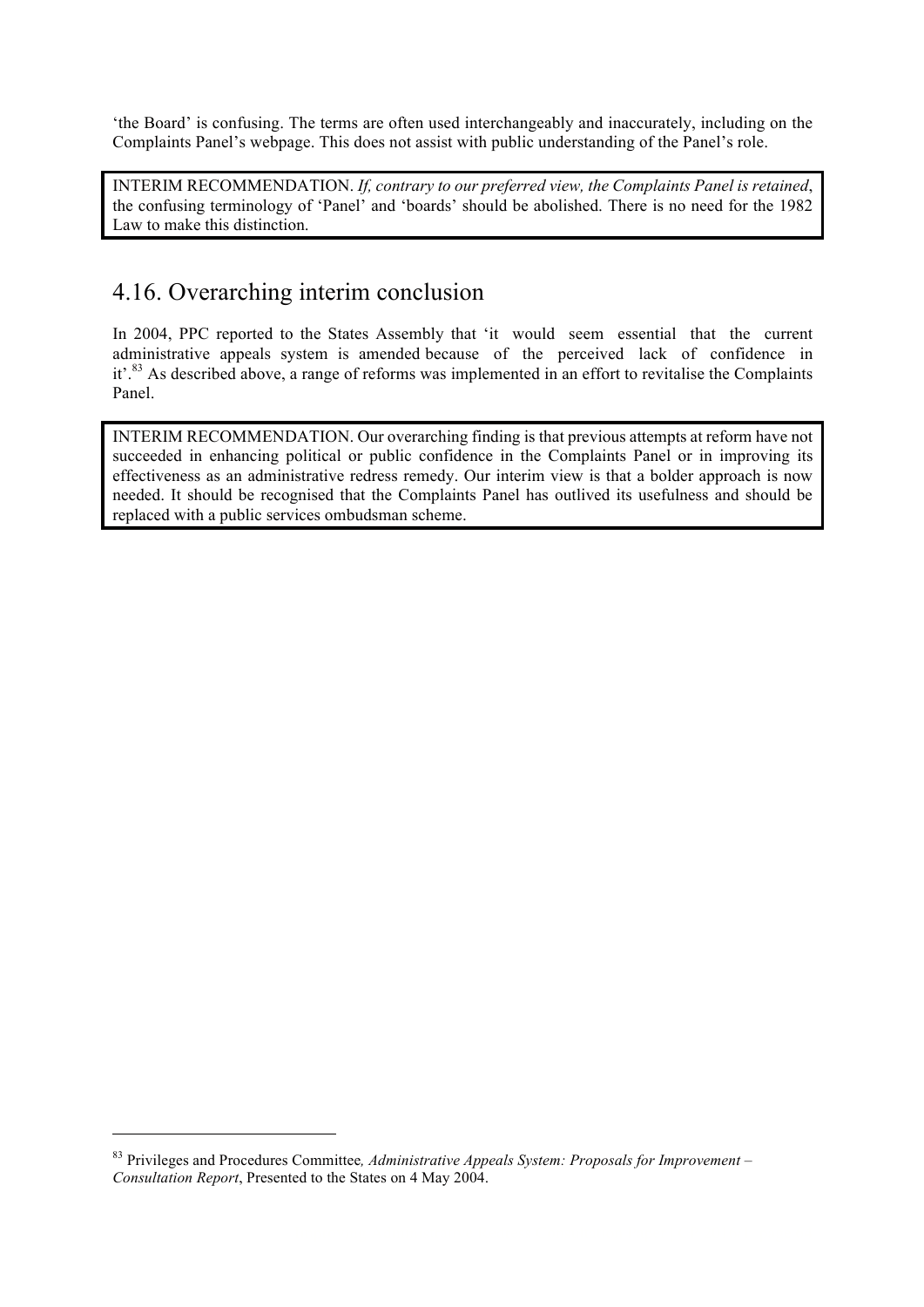# 5. A JERSEY PUBLIC SERVICES OMBUDMSAN

### 5.1. What is an ombudsman?

The term 'ombudsman' originated in Sweden in the early 19th century. During the 1960s and 1970s, many countries around the world set up ombudsman schemes to deal with complaints against government. These developments were driven by concerns about the growing power of government and the relative inaccessibility of legal remedies due to cost and formality.

Typically, the remit of an ombudsman is to investigate cases of alleged maladministration in public administration causing injustice. More recently, ombudsman schemes have been set up in the private sector (for example, banking, insurance and financial services) as a way of dealing with complaints in an independent way.

The Ombudsman Association, an international organisation of ombudsman bodies, defines the role of an ombudsman as follows: $84$ 

Ombudsmen offer their services free of charge, and are thus accessible to individuals who could not afford to pursue their complaints through the courts.

They are committed to achieving redress for the individual, but also, where they identify systemic failings, to seek changes in the work of the bodies in their jurisdiction, both individually and collectively.

They can generally undertake a single investigation into multiple complaints about the same topic, thus avoiding duplication and excessive cost.

They are neutral arbiters and not advocates nor "consumer champions".

They normally ask the body concerned and the complainant to try to resolve complaints before commencing an investigation.

They usually seek to resolve disputes without resort to formal investigations where this is possible and desirable.

Where they identify injustice, they seek to put this right.

The role of ombudsmen in 'identifying systematic failings' in public administration is of particular importance. The UK public sector ombudsmen work proactively with central and local government to improve the quality of decision-making and complaint handling. As we noted in Part 1, there is currently no institution in Jersey with this remit in relation to public administration generally.

In some countries, the ombudsman has the status of an officer of parliament. In the United Kingdom, the Parliamentary Commissioner for Administration (sometimes referred to as 'the PCA' or the 'Parliamentary Ombudsman') set up in 1967 has this position. The PCA determines complaints against central government departments. Complaints cannot go directly to the PCA but must be referred by a Member of Parliament; this feature of the system has been criticised for many years.

An ombudsman does not have to be an officer of parliament. In England, the Local Commission for Administration (often called 'the Local Government Ombudsman') set up in 1974, which deals with complaints against local authorities, does not have this status.

<sup>&</sup>lt;sup>84</sup> http://www.ombudsmanassociation.org/about-the-role-of-an-ombudsman.php.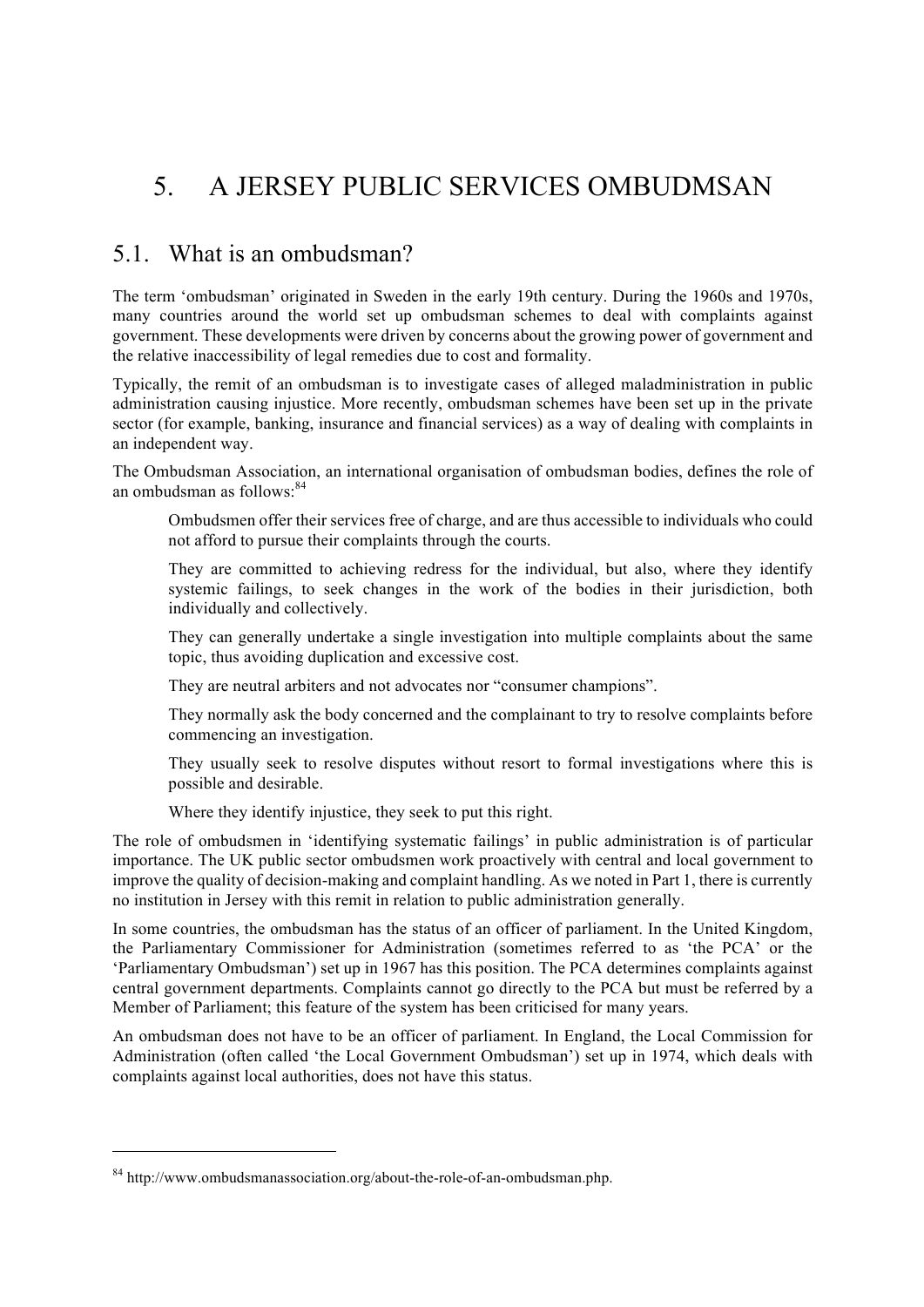# 5.2. Comparison with the States of Jersey Complaints Panel

The States of Jersey Complaints Panel, examined in Part 4, is often regarded as the Jersey institution that stands in the place of an ombudsman. Indeed, the Complaints Panel has 'associate membership' of the Ombudsman Association as a 'complaint handler member'. In several respects, an ombudsman and the Complaints Panel are different.

| Feature            | Ombudsman (typically)                 | <b>States of Jersey Complaints Panel</b>          |
|--------------------|---------------------------------------|---------------------------------------------------|
| Personnel          | A professional expert, leading a team | Committee with no particular professional         |
|                    | of case workers                       | expertise in public administration dispute        |
|                    |                                       | handling                                          |
| Criteria of review | 'Maladministration'                   | The list of rather legalistic criteria in Article |
|                    |                                       | 9(2) of the Administrative Decisions              |
|                    |                                       | (Review)(Jersey) Law 1982 – discussed in          |
|                    |                                       | Part 4 above.                                     |
| Methods of work    | Informal resolution if possible       | Some use of informal resolution                   |
|                    |                                       |                                                   |
|                    | Formal investigation leading to a     | Adjudication at a formal public hearing           |
|                    | published report where informal       | leading to a published report where               |
|                    | resolution is not possible            | informal resolution is not used                   |
| Remedies           | Power to make recommendations         | Power to make recommendations (request            |
|                    |                                       | that Minister reconsiders)                        |
|                    | High level of compliance by public    |                                                   |
|                    | authorities                           | More often than not, rejected by Ministers        |
|                    |                                       |                                                   |
| Role in promoting  | Yes, central to role                  | No                                                |
| good standards of  |                                       |                                                   |
| administration and |                                       |                                                   |
| dispute resolution |                                       |                                                   |
| within public      |                                       |                                                   |
| authorities        |                                       |                                                   |

Box 5.A Comparison of ombudsmen and States of Jersey Complaints Panel

# 5.3. Debate about a public sector ombudsman for Jersey

In 2000, one of the principal recommendations of the *Report of the Review Panel on the Machinery of Government in Jersey* (the Clothier report) was the creation of an ombudsman.<sup>85</sup>

We recommend the institution of a proper Ombudsman to hear complaints of maladministration by Government Departments. This would be a matter of little difficulty and no great expense. The Ombudsman should be an independent person and endowed with powers to order the production of papers and files and to command the attendance of witnesses. If a finding is made in favour of the citizen, and the responsible Department does not volunteer to remedy the grievance, the power of compulsion should lie in the States, to whom the Ombudsman reports and whose officer he is. The States should jealously guard the authority of the Ombudsman if they find his report acceptable.

In May 2004, the Privileges and Procedures Committee (PPC) presented a report to the States Assembly reviewing the operation of the States of Jersey Complaints Panel (as it is now called) and assessing the case for introducing an ombudsman scheme. PPC

<sup>85</sup> *Report of the Review Panel on the Machinery of Government in Jersey* Part 9.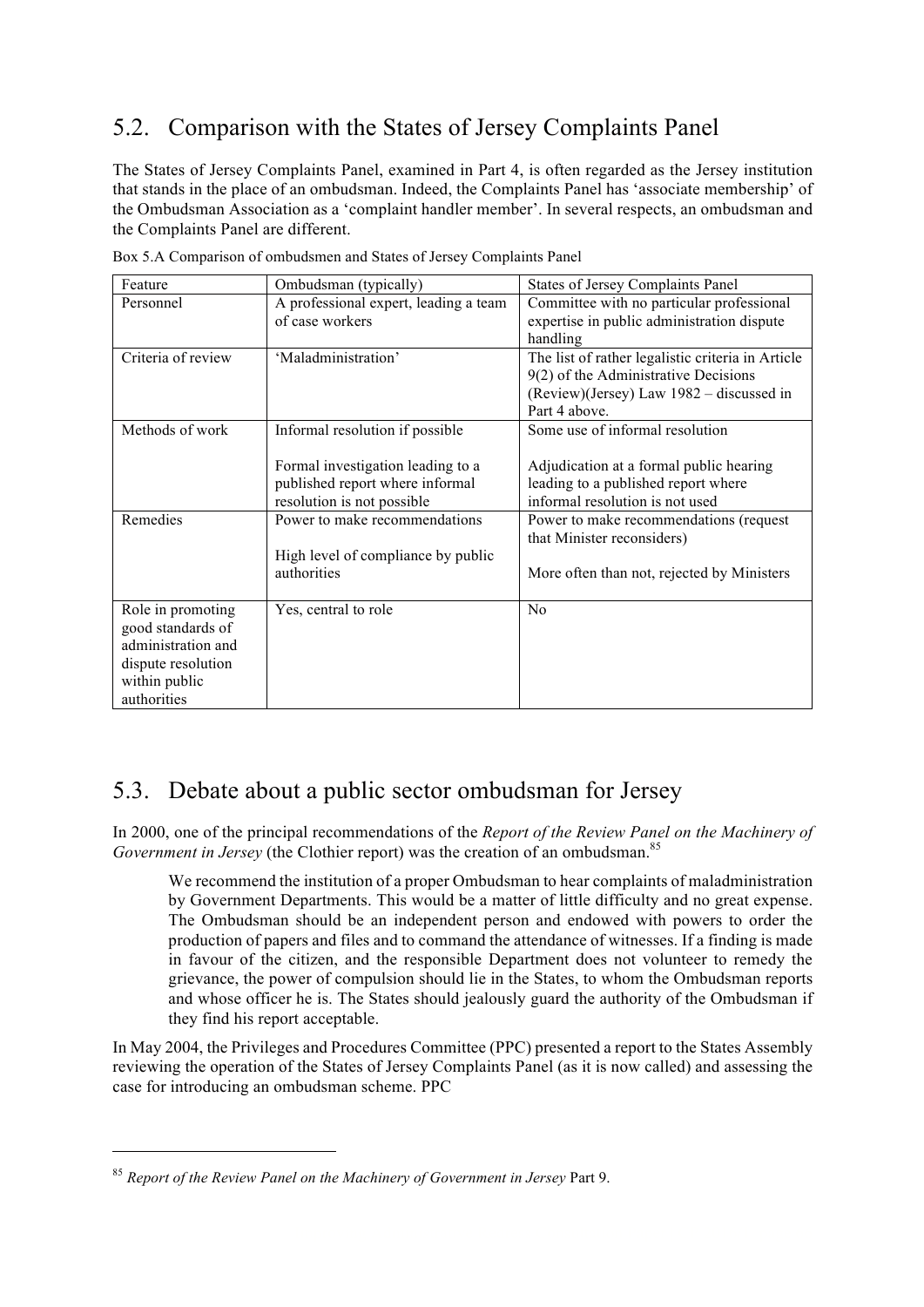- accepted 'that the establishment of an Ombudsman in Jersey might, in itself, be sufficient to reestablish confidence in a system of informal dispute resolution
- noted that the number of complaints made to the States of Jersey Complaints Panel 'is very small at present' – implying that the case load could not justify the introduction of an ombudsman scheme
- rejected the idea that a public sector ombudsman scheme could be combined with an ombudsman for financial services:<sup>86</sup> it was thought unlikely that an ombudsman could be appointed who had sufficient expertise in both financial services and public administration; moreover, it was thought likely to cause confusion to amalgamate two different sectors
- rejected the idea that a public sector ombudsman could be shared with Guernsey, noting 'this would seem to imply that the Ombudsman might not always be readily available to deal with complaints which would run contrary to the desire to provide a swift response to complaints'
- was concerned about the costs of setting up a public sector ombudsman, estimating operating costs of £300,000 a year, 'which could be difficult to justify in present financial circumstances'.

PPC concluded that it was 'not minded to recommend that a public sector Ombudsman be established in the Island at the present time'. The States Assembly accepted PPC's conclusions and subsequently introduced a range of reforms to the States of Jersey Complaints Panel.<sup>87</sup>

# 5.4. Ombudsman schemes on other small jurisdictions

Ombudsman schemes operate in a number of small jurisdictions worldwide.

The Gibraltar Public Services Ombudsman was established in 1999, serving a population of 30,000. The office consists of the Ombudsman and four members of staff. In 2014, it received 113 enquiries and 205 complaints (housing matters forming the largest single category). Many cases were resolved informally. Nine cases were subject to formal investigation leading to reports. It promotes a telephone helpline as a way of accessing its services and actively publicises its role to the public. It works proactively with government bodies to champion continuous improvement in the quality of public administration.

The Ombudsman for Bermuda serves a population of 65,000. It was established in 2004. In addition to the Ombudsman, the office has five members of staff. In 2014, it received 128 new complaints. It works with government departments to promote best practice in good administration and internal complaint handling.

In the Cayman Islands (population 63,000), the Office of the Complaints Commissioner was created in 2004. The office consists of a Complaints Commissioner and four members of staff. During the financial year 2013-14, the Office received 26 enquiries, 87 complaints and completed 44 full investigations.

Based on these examples of ombudsmen in jurisdictions similar in size to Jersey, we find that public services ombudsman schemes appear to be operating successfully in other small jurisdictions. Further research is, however, required before a detailed proposal for a Jersey public services ombudsman can be submitted.

<sup>&</sup>lt;sup>86</sup> In November 2015, the Channel Islands Financial Ombudsman began work. This is a joint scheme between Jersey and Guernsey. In Jersey, the CIFO operates under the Financial Services Ombudsman (Jersey) Law 2014; there is corresponding legislation in Guernsey.

 $87$  See Part 4.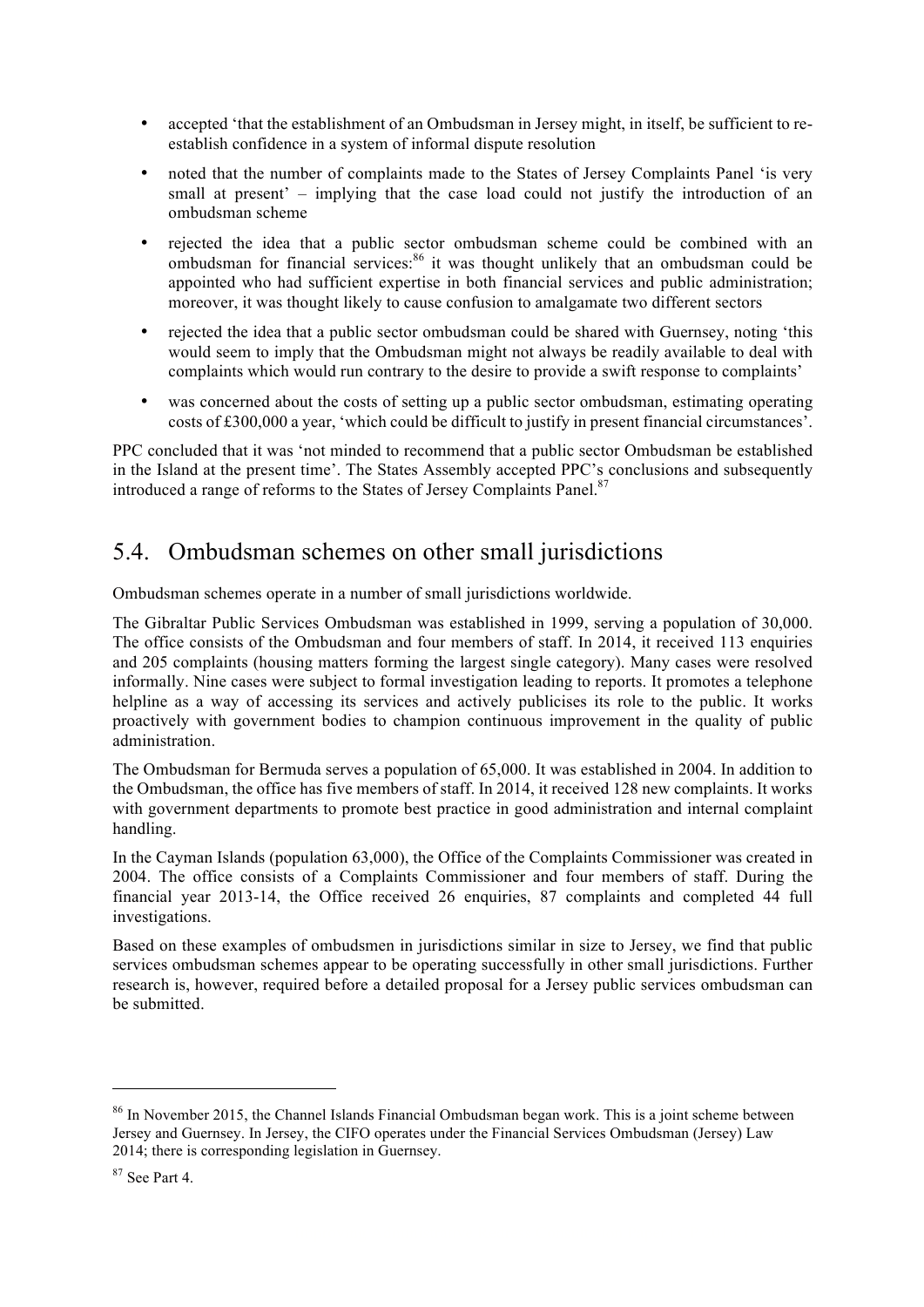## 5.5. Interim recommendation

The States Assembly has in the past rejected the idea of a public services ombudsman. In our view, the time is right to revisit the question. The deficiencies of the States of Jersey Complaints Panel (discussed in Part 4) are even more apparent than in 2004. We recognise a decision to establish a public services ombudsman in Jersey would be a major investment of political and financial resources. Neither the PPC's 2004 study nor the Clothier recommendation in 2000 were, in our view, based on adequate research. In any event, there have been significant developments in the 'ombudsman world' since then – including, as we have discussed, the creation of ombudsman schemes in small jurisdictions. A next step is therefore to examine in more detail the need, feasibility, costs and benefits of setting up a Jersey public services ombudsman to replace the States of Jersey Complaints Panel.

INTERIM RECOMMENDATION. The Chief Minister's Office should commission a research study on the benefits and costs of introducing an ombudsman scheme in Jersey.

This study should:

- assess the operation and effectiveness of the ombudsman schemes established in other small jurisdictions (notably Gibraltar, Bermuda and the Cayman Islands)
- consider recent developments in the operation and effectiveness of the various public sector ombudsman schemes across the United Kingdom (where relatively new ombudsman schemes exist in Wales, Scotland and Northern Ireland) and lessons to be learnt for Jersey
- examine what public bodies should fall within the remit of a Jersey public services ombudsman. A point of particular importance is whether health services would be included. As the data discussed in Part 1 show, it is the Health and Social Services Department that generate by far the largest number of formal complaints a year
- investigate the procedures that a Jersey public services ombudsman could use, including alternative dispute resolution  $(ADR)$  methods<sup>88</sup>
- consider the relationship between a Jersey public services ombudsman and other redress mechanisms (including appeals to tribunals and the Royal Court)
- estimate the likely case load of a Jersey public services ombudsman
- consider what, if any scope, there would be for joint working between the new Channel Islands Financial Ombudsman (CIFO) and a public services ombudsman
- consider the political and practical feasibility of developing a public services ombudsman in conjunction with Guernsey, examining whether there are lessons for joint working from the creation of CIFO
- develop a costed model for a Jersey public services ombudsman.

<sup>88</sup> On ADR, see further Part 7 below.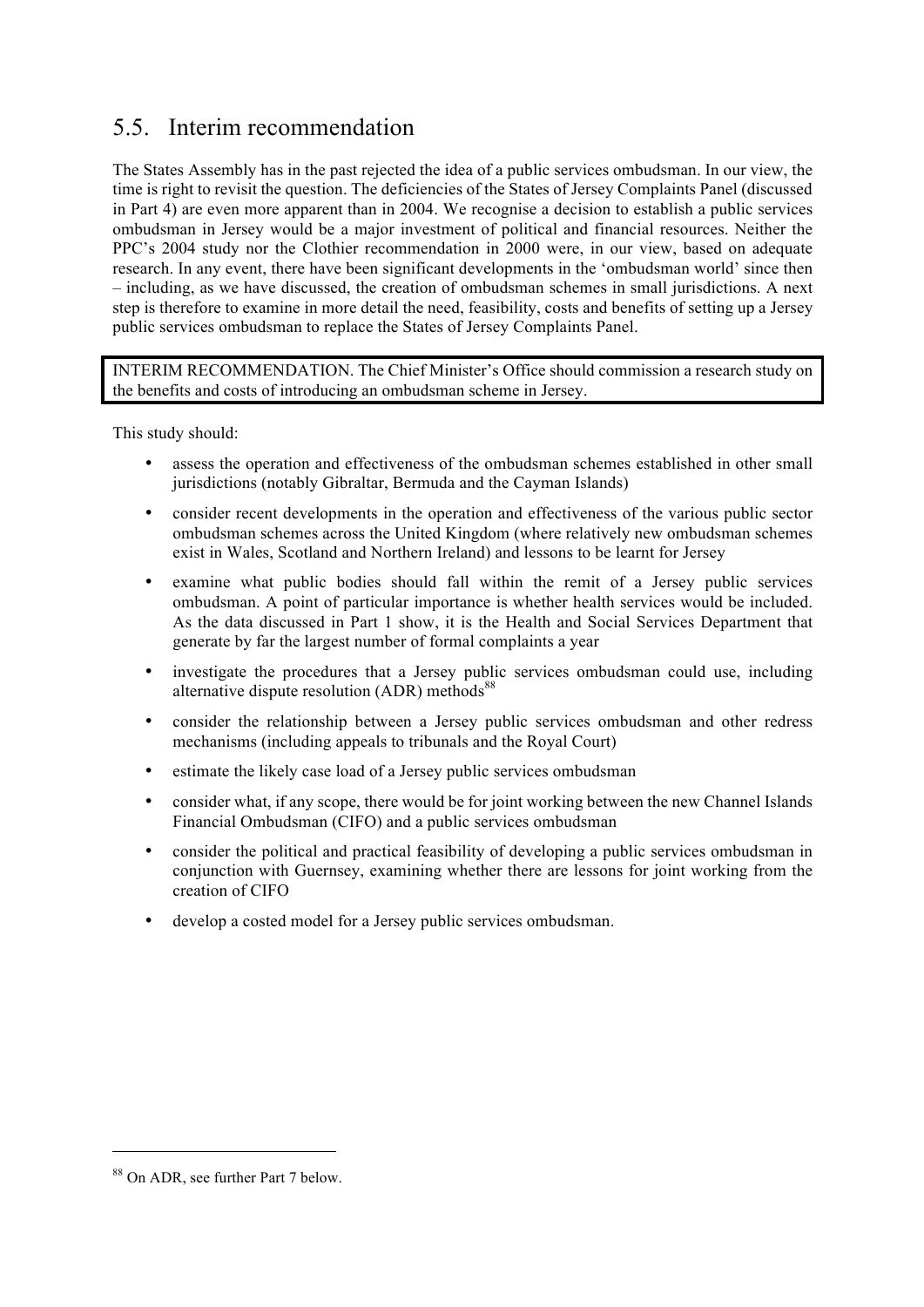# 6. THE ROYAL COURT

# 6.1. The Royal Court

The Royal Court of Jersey is the island's principal court, with jurisdiction over civil and criminal matters. The Bailiff and Deputy Bailiff (which are Crown appointments) serve as permanent judges. In addition, several non-permanent judges known as Commissioners are appointed by the Bailiff to hear cases. The Bailiff, Deputy Bailiff and Commissioners are judges of law, procedure and have the power to award costs.

A distinctive and ancient feature of the island's judicial system is the 12 Jurats. The role of the Jurats is to decide facts. If the Jurats are divided on the finding of facts in a case, the Bailiff (or Deputy Bailiff or Commissioner) has a casting vote. The Jurats are members of the judiciary but most are not legally qualified; they are elected by an electoral college comprising the Bailiff, existing Jurats, Connétables, elected States members, and members of the Jersey legal profession. The Jurats are unpaid and hold office until the mandatory retiring age of 72 years. When the Royal Court sits as 'The Inferior Number of the Royal Court', the court consists of the Bailiff (or Deputy Bailiff or Commissioner) and two Jurats. 'The Superior Number of the Royal Court' consists of the Bailiff (or Deputy Bailiff) sitting with at least five Jurats and is most commonly convened for sentencing of serious criminal offences

There is a right of appeal from decisions of the Royal Court to the Jersey Court of Appeal.

Jersey has been a pioneering participant in the worldwide 'free access to law movement'. Almost all Royal Court judgments are published online at www.jerseylaw.je. Some judgments – those that involve significant points of law – are selected to be 'reported' (meaning formally published in print) in the *Jersey Law Reports*. Unlike England and Wales, the Jersey legal system does not rely on a strict doctrine of precedent but the Royal Court normally follows its own previous case law.

# 6.2. Role of the Royal Court in administrative redress

The Inferior Number of the Royal Court contributes to Jersey's administrative redress system in two main ways, both of which are important in upholding the constitutional principle of the rule of law.

#### 6.2.1. Administrative appeals

First, many Laws enacted by the States Assembly create a right of appeal to the Royal Court. The procedure for making an appeal is contained in Part 15 of the Royal Court Rules 2004. Appeals may either be

- directly from the decision of the public body (for example, the Minister)
- from the decision of a tribunal so that the Royal Court is hearing a 'second appeal' relating to the administrative decision.

The thrust of our interim recommendations, discussed below, is that an appeal to the proposed Jersey Administrative Appeals Tribunal (JAAT) would in relation to many situations be a more accessible and proportionate form of redress than an appeal to the Royal Court. Appeals to the Royal Court should be restricted to types of cases in which important or complex questions of law are likely to arise. Where appeals to the Royal Court are retained, we provisionally recommend that the time limits for making an appeal should be standardised.

#### 6.2.2. Applications for judicial review

Where a person believes that an administrative decision is unlawful but the Law under which it was made contains no right of appeal to a tribunal or the Royal Court, the Royal Court has an inherent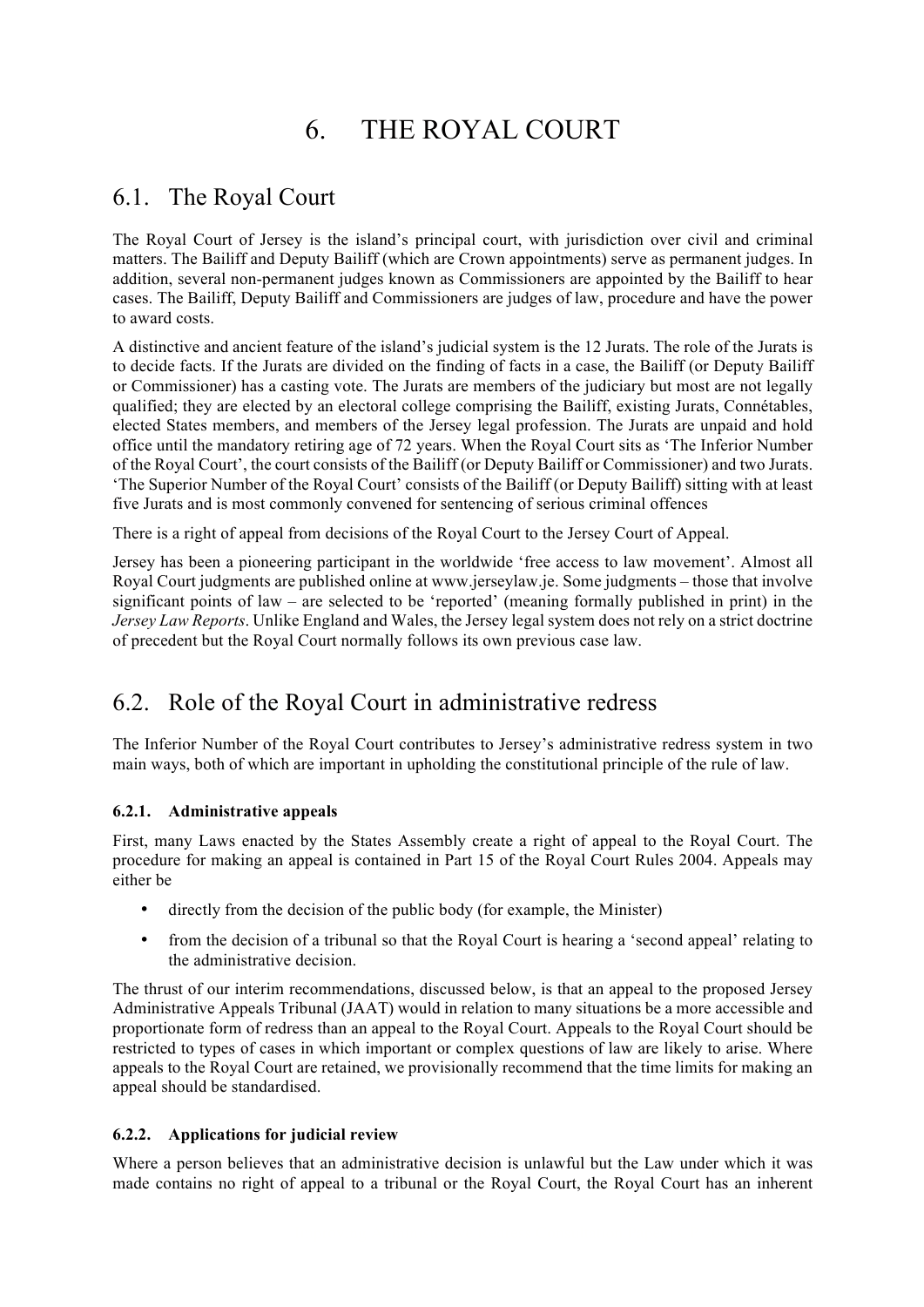jurisdiction to hear 'an application of judicial review'. The procedure for making applications for judicial review was created in 2000 and is contained in Part 16 of the Royal Court Rules. Few applications for judicial review are made each year (typically two or three).

The application for judicial review procedure adopted in 2000 was modelled very closely on that in England and Wales. Since then, the procedure in England and Wales has been modified in several important respects. Our interim recommendation is that consideration should be given to updating the Royal Court Rules.

#### 6.2.3. Broader roles for the Royal Court and the Bailiff

As discussed in Part 4, our interim recommendations in relation to the proposed Jersey Administrative Appeals Tribunal (JAAT) envisage that the Bailiff assumes a role in relation to the appointment of the President of JAAT. The Royal Court would have a role in hearing any appeals by unsuccessful applicants seeking appointment to the tribunal and in removing a tribunal member for misconduct or incapacity.

# 6.3. Appeals from administrative decisions

Our analysis of legislation in force in mid-2015 suggests that there are 40 rights of appeal from administrative decisions across a wide range of subjects. The majority of appeals are from decisions taken by Ministers but appeals also exist from decisions taken by

- Jersey Bank Depositors Scheme Board
- Jersey Financial Services Commission
- Registrar of Companies
- Jersey Competition Regulatory Authority
- Jersey Gambling Commission
- consumer safety inspectors
- Registrar of Trade Unions and Employers' Associations
- Connétables (in relation to licensing of firearms, explosives and fireworks)
- Harbour Master
- Highways authorities (which are either a Minister or a Parish Roads Committee).

#### 6.3.1. Why are very few rights of appeal used?

According to information from the Judicial Greffe, the great majority of rights of appeal had not been used in the four years to mid-2015. Appeals have arisen only in relation to:

- Minister's decisions under the Customs and Excise (Jersey) Law 1999, Article 69
- Minister's decisions under the High Hedges (Jersey) Law 2008, Articles 12-13.

It is always difficult to analyse why people do not exercise rights of appeal. One possibility could be that Ministers and other public bodies in Jersey almost never make decisions that are legally questionable. All decisions could be made with complete legal accuracy (so that people never have grounds on which to bring an appeal). We do not know how many *potentially* appealable administrative decisions are made under each Law; the number could be very small or nil.

There are, however, other possible hypotheses. It is possible to speculate that from time to time unlawful decisions are made but the person subject to the decision is either unaware that this may be the case or be uninformed about the right to challenge the decision.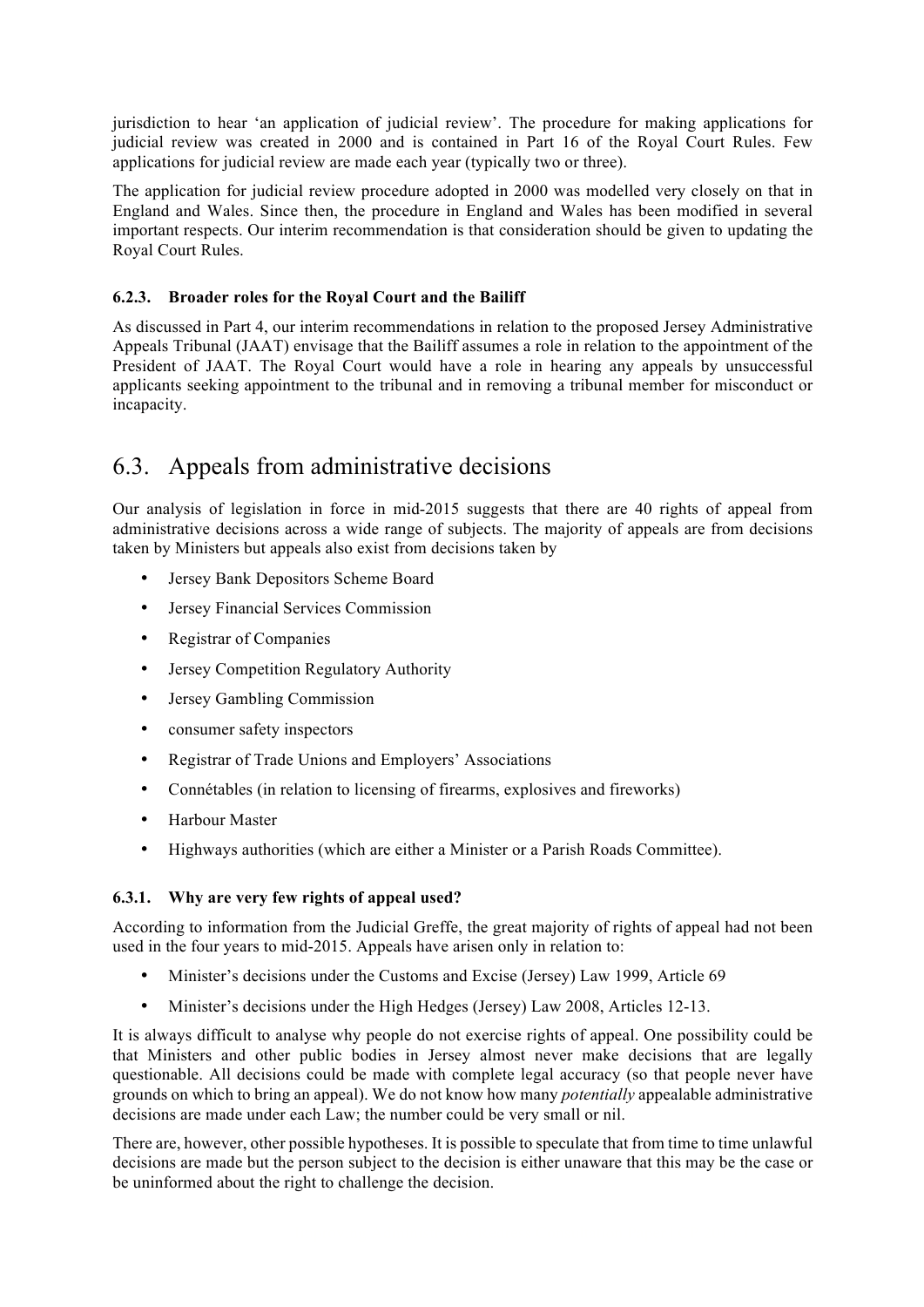A further possibility is that a person knows about the right to appeal but is deterred from exercising that right, for example because of concerns about the cost or stress of doing so. There is some circumstantial evidence to suggest that this may be a factor. Until 2015, a third party right of appeal against planning permission lay to the Royal Court; when this right of appeal was replaced with a new system (appeals to planning inspectors), there was a notable increase in the number of appeals to 42 in 2015 compared to 11 during the last full year of appeals to the Royal Court.

#### 6.3.2. The grounds of appeal

The Laws creating rights of appeal to the Royal Court define the grounds on which appeals may be brought in different ways:

- 'the decision was unreasonable having regard to all the circumstances of the case'
- the appellant 'is aggrieved' by the decision
- no indication is given of the possible grounds of appeal.

The meaning of the formula 'the decision was unreasonable having regard to all the circumstances of the case' has in the past been the source of uncertainty and some professional and academic comment.<sup>89</sup> The issue is how much judicial control over administrative decision-making this type of appeal confers on the Royal Court and the extent to which the Court is able to impose its own view of what is reasonable in the case. Detailed examination of these rather complex issues falls outside the scope of our current administrative redress project but we seek views as to whether this is a topic that the Jersey Law Commission should inquire into in the future.

CONSULTATION QUESTION. Should the Jersey Law Commission review the operation of the ground of appeal formulated as 'the decision was unreasonable having regard to all the circumstances of the case'?

#### 6.3.3. Proportionality principle

l

As discussed in Part 1, the principle of proportionality should inform the design and operation of the administrative redress system. The idea that the Royal Court should be reserved for complex or particularly important cases is already part of the design of the island's court system: the Magistrate's Court deals with criminal offences of lesser importance and the Petty Debt's Court deals with straightforward lower value contract disputes. A similar approach should in our view be adopted in relation to administrative redress. The creation of the Jersey Administrative AppealsTribunal (JAAT) would enable this to be achieved.

A proportionate approach has benefits for potential appellants. For individuals and small business owners, making an appeal to JAAT is likely to be less daunting prospect. The venue and procedures of a tribunal are less intimidating than the Royal Court, especially for a litigant bringing an appeal without legal representation. An unsuccessful appellant using JAAT will also not be at risk of having to pay the Minister's (or other public body's) legal costs.

A further benefit is that it would enable judicial resources to be used more efficiently. Where a dispute relates to relatively uncomplicated factors or straightforward points of law, a tribunal provides a more cost effective forum. The resources of the Royal Court should be conserved for appeals likely to involve complicated issues of law. Where appeals are likely to involve relatively straightforward questions of

<sup>89</sup> See G Robinson, 'Administrative Appeals: a hearing de novo?' (1997) 1 *Jersey Law Review* 233; A Le Sueur, 'Appeals and judicial review after the Human Rights (Jersey) Law 2000' (2002) 6 *Jersey Law Review* 142; N Langlois, 'the test for appeals against decisions of administrative bodies: unreasonable or just plain wrong? (2008) 12 *Jersey and Guernsey Law Review*. All available at www.jerseylaw.je.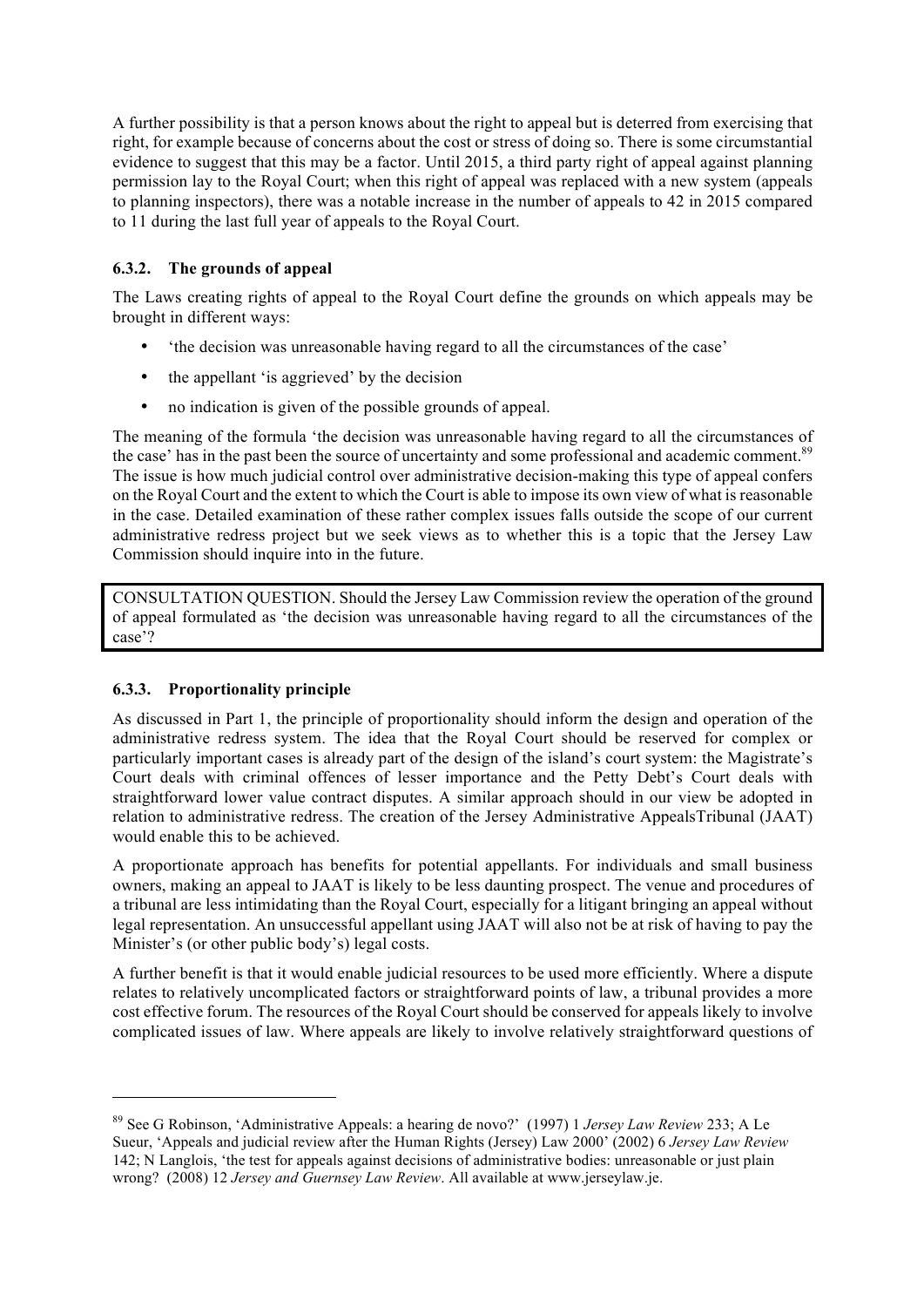fact or administrative judgement (whether an administrative decision is 'reasonable') JAAT would be as well placed as the Royal Court to decide the matter.

In selecting a provisional list of Laws that could be amended to change the right of appeal to JAAT, we have had regard to the following criteria:

- appellants are likely to be individuals or smaller/medium sized businesses with limited financial resources
- the ground of appeal against the administrative decision is that it is 'unreasonable' or, more broadly still, that the appellant 'is aggrieved'.

A power to transfer appeals from JAAT to the Royal Court, and vice versa (discussed below) would enable flexibility. There would also be a possibility of a 'second' appeal on questions of law from JAAT to the Royal Court, ensuing that the Royal Court retained ultimate control over the interpretation of law.

INTERIM RECOMMENDATION. There are 54 appeals (see Table 6.A) in respect of which JAAT would be a more proportionate body to hear the appeal than the Royal Court. We seek views on whether any of these rights of appeal should be excluded from the proposed transfer of jurisdiction to JAAT.

The Laws set out in Table 6.A are based on a snapshot of Laws in force during the first half of 2015.

|                 | Decision                                                                                         | Law conferring right of appeal                                                      | Grounds of appeal                                                                                                                                                         |
|-----------------|--------------------------------------------------------------------------------------------------|-------------------------------------------------------------------------------------|---------------------------------------------------------------------------------------------------------------------------------------------------------------------------|
| $\mathbf{1}$    | Decisions by the Minister regarding<br>control of sales and leases of agricultural<br>land       | Agricultural Land (Control of Sales and<br>Leases)(Jersey) Law 1974                 | 'the decision was<br>unreasonable having<br>regard to all the<br>circumstances of the<br>case'                                                                            |
| 2               | Decisions of the Board administering<br>agricultural marketing scheme                            | Agricultural Marketing (Jersey) Law 1953                                            | appellant 'is aggrieved'<br>by the decision'                                                                                                                              |
| $\overline{3}$  | Decisions of Minister relating to licences<br>to export agricultural produce                     | Export of Agricultural Produce (Jersey)<br>Order 1972 Art 5                         | appellant 'is aggrieved'<br>by the decision                                                                                                                               |
| $\overline{4}$  | Minister's licensing powers in relation to<br>animals                                            | Animal Welfare (Jersey) Law 2004 Art 21                                             | Grounds of appeal are not<br>specified in the Law.<br>Powers of the Court are<br>not specified.                                                                           |
| 5               | Minister's licensing powers in relation to<br>animals                                            | Dangerous Wild Animals (Jersey) Law<br>1999 Art 19                                  | Grounds of appeal are not<br>specified in the Law. The<br>Court may confirm,<br>reverse or vary the<br>decision of the Minister.                                          |
| 6               | Minister's functions in relation to<br>regulation of trade in endangered species                 | Endangered Species (CITES)(Jersey) Law<br>2012 Art 31                               | Grounds of appeal are not<br>specified in the Law. The<br>Court may confirm,<br>reverse or vary the<br>decision.                                                          |
| 6               | Minister's licensing powers                                                                      | Artificial Insemination of Domestic<br>Animals (Bovine Semen)(Jersey) Order<br>2008 | 'An aggrieved person<br>may apply to the Royal<br>Court for a review of a<br>decision of the Minister                                                                     |
| $7\phantom{.0}$ | Minister's licensing powers                                                                      | <b>Community Provisions (Bovine</b><br>Embryos)(Jersey) Regulations 2010            | 'An applicant  may<br>apply to the Royal Court<br>for a review of the<br>decision of the Minister'                                                                        |
| 8               | Consumer safety inspector's decisions<br>about safety notices and detention of<br>consumer goods | Consumer Safety (Jersey) Law 2006                                                   | Grounds of appeal are not<br>specified in the Law. The<br>Court has broad power to<br>'confirm, vary or revoke<br>the notice or substitute a<br>different type of notice' |

#### Table 6.A: Appeals proposed to be transferred to JAAT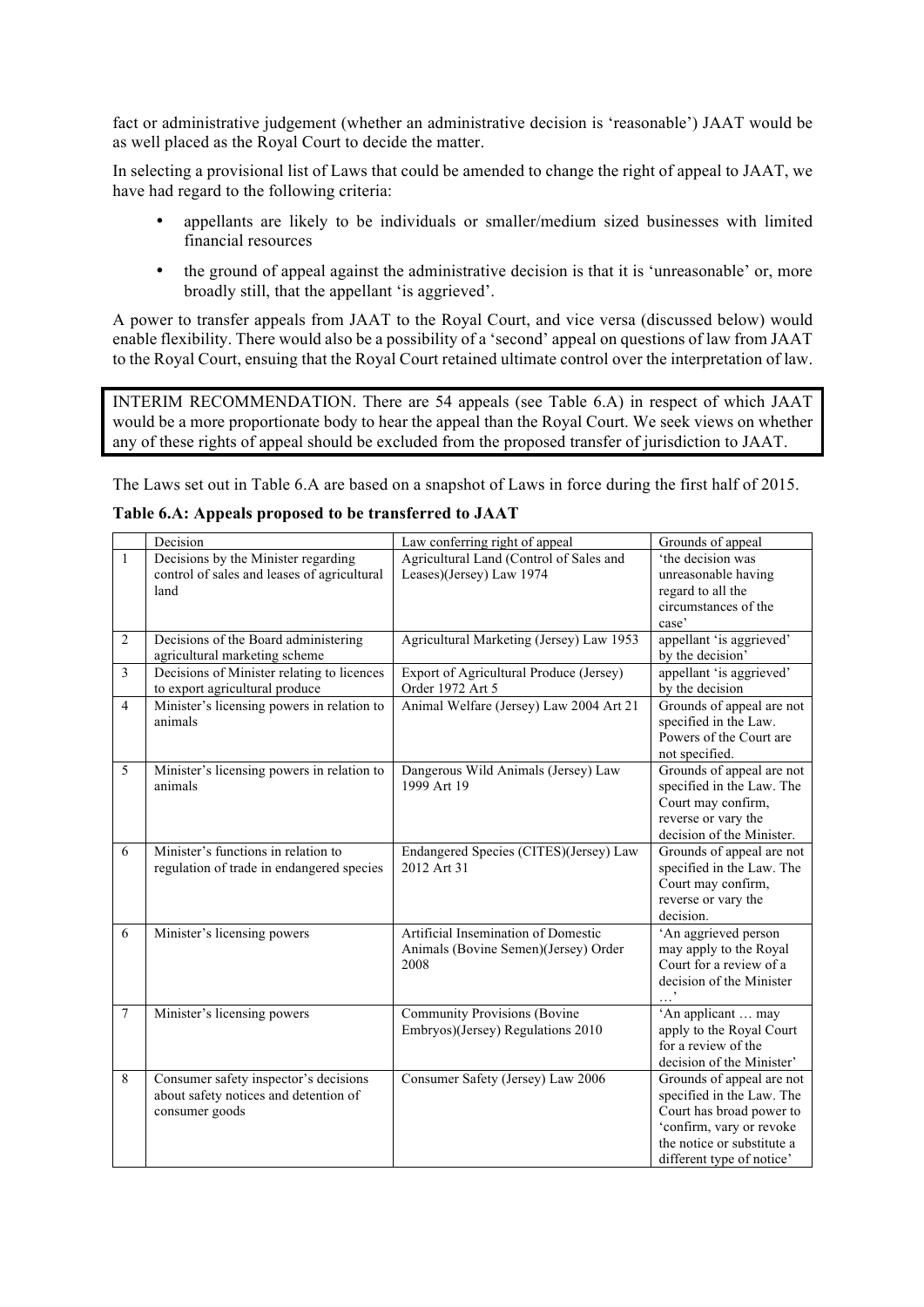| 9  | Decision of a Minister following<br>Minister's review of a decision by the<br>Agent of the Impôts                                                                                    | Customs and Excise (Jersey) Law 1999<br>Art 69                                       | Grounds not specified in<br>the Law. The Court may<br>confirm Minister's<br>decision or order<br>Minister to rescind or<br>vary the decision                      |
|----|--------------------------------------------------------------------------------------------------------------------------------------------------------------------------------------|--------------------------------------------------------------------------------------|-------------------------------------------------------------------------------------------------------------------------------------------------------------------|
| 10 | Minister's functions about imported food<br>said to be unfit for human consumption                                                                                                   | Imported Food (Jersey) Order 1998 Art 6                                              | Grounds of appeal are not<br>specified in the Law.                                                                                                                |
| 11 | Various decisions relating to housing<br>and work controls                                                                                                                           | Control of Housing and Work (Jersey)<br>Law 2012 Art 41                              | the decision is<br>unreasonable having<br>regard to all the<br>circumstances of the<br>case.                                                                      |
| 12 | Minister's decision to refuse or cancel<br>registration relating to day care of<br>children                                                                                          | Day Care of Children (Jersey) Law 2002<br>Art 9                                      | the decision is<br>unreasonable in all the<br>circumstances of the case                                                                                           |
| 13 | Minister's functions relating to<br>registration of health care practitioners                                                                                                        | Health Care (Registration)(Jersey) Law<br>1995                                       | the decision of the<br>Minister was<br>unreasonable having<br>regard to all the<br>circumstances of the case                                                      |
| 14 | Minister's decision (on recommendation<br>of Health Services Disciplinary<br>Tribunal) to withdraw approval of a<br>medical practitioner in relation to the<br>Health Insurance Fund | Health Insurance (Jersey) Law 1967 Art<br>27                                         | Law does not specify<br>grounds of appeal                                                                                                                         |
| 15 | Minister's decisions relating to trade<br>effluent discharge certificates etc                                                                                                        | Drainage (Jersey) Law 2005 as amended<br>by Drainage (Amendment)(Jersey) Law<br>2014 | Law does not specify<br>grounds of appeal. The<br>Court may confirm,<br>reverse or vary the<br>decision or requirement<br>against which the appeal<br>is brought. |
| 16 | Minister's decisions about registration of<br>non-provided schools                                                                                                                   | Education (Jersey) Law 1999 Art 44                                                   | The Law does not specify<br>grounds of appeal or the<br>Court's powers.                                                                                           |
| 17 | Minister's decisions about registration of<br>employment agencies                                                                                                                    | <b>Employment Agencies</b><br>(Registration)(Jersey) Law 1969 Art 8                  | the decision of the<br>Minister was<br>unreasonable having<br>regard to all the<br>circumstances of the case                                                      |
| 18 | Minister's and Connétables' functions<br>licensing explosives including fireworks                                                                                                    | Explosives (Jersey) Law 1979 Art 12                                                  | unreasonable having<br>regard to all the<br>circumstances of the case                                                                                             |
| 19 | Minister's decisions relating to fire<br>certificates for premises                                                                                                                   | Fire Precautions (Jersey) Law 1977 Art 7                                             | The appellant 'is<br>aggrieved'                                                                                                                                   |
| 20 | Minister's decision to exempt premises,<br>stall or vehicle from food hygiene<br>requirements                                                                                        | Food Hygiene (General<br>Provisions)(Jersey) Order 1967 Art 33                       | decision was<br>unreasonable having<br>regard to all the<br>circumstances                                                                                         |
| 21 | Minister's decision about ending<br>emergency prohibition order relating to a<br>health risk in a food business                                                                      | Food Safety (Miscellaneous<br>Provisions)(Jersey) Law 2000 Art 4                     | The Law does not specify<br>grounds of appeal                                                                                                                     |
| 22 | Minister's refusal or cancellation of<br>licence for ice-cream vehicle or stall                                                                                                      | Food Safety (Ice-cream stalls etc)(Jersey)<br>Order 1969 Art 4                       | The appellant 'is<br>aggrieved'                                                                                                                                   |
| 23 | Connétable's functions licensing<br>firearms                                                                                                                                         | Firearms (Jersey) Law 2000 Art 55                                                    | The appellant 'is<br>aggrieved'                                                                                                                                   |
| 24 | Jersey Gambling Commission functions                                                                                                                                                 | Gambling (Jersey) Law 2012 Art 45                                                    | unreasonable having<br>regard to all the<br>circumstances of the case                                                                                             |
| 25 | Jersey Gambling Commission functions<br>relating to social responsibility levy                                                                                                       | Gambling Commission (Jersey) Law 2010<br>Art 12                                      | In determining an appeal<br>the Court is not restricted<br>to a consideration of<br>questions of law or to any<br>information that was                            |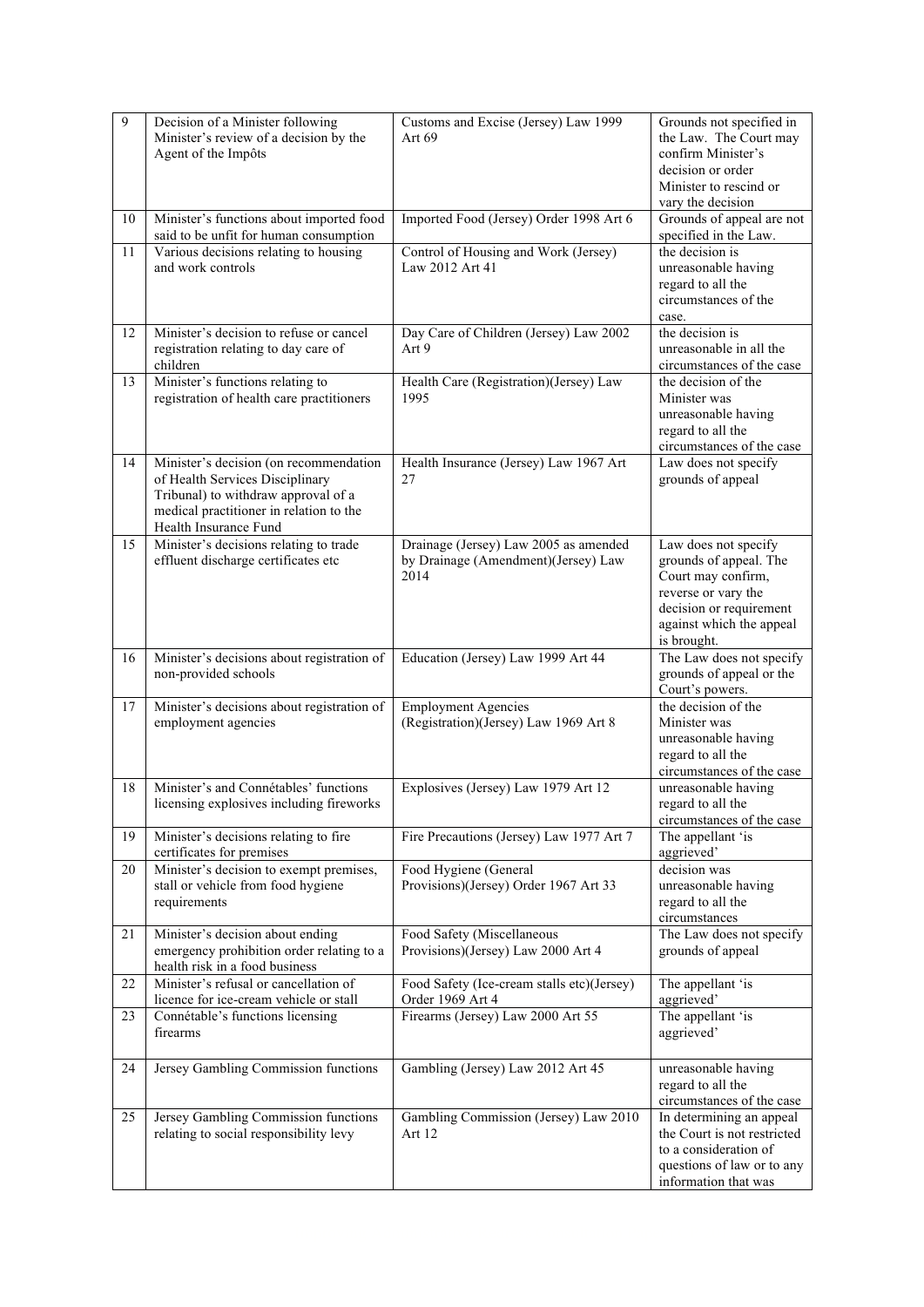|    |                                                                                                                                          |                                                                          | before the Commission.<br>The Court may confirm<br>the amount of the levy<br>appealed against, declare<br>that no levy is payable or<br>determine for itself what<br>the levy should be |
|----|------------------------------------------------------------------------------------------------------------------------------------------|--------------------------------------------------------------------------|-----------------------------------------------------------------------------------------------------------------------------------------------------------------------------------------|
| 26 | Minister and Habour Master's functions<br>licensing ships for hire                                                                       | Habours (Inshore Safety)(Jersey)<br>Regulations 2012 reg 6               | The appellant 'is<br>aggrieved'                                                                                                                                                         |
| 27 | Harbour Master's designation of<br>facilities or services in a harbour where<br>permit is required                                       | Harbours (Jersey) Regulations 1962                                       | taking the action was not<br>reasonable in the<br>circumstances                                                                                                                         |
| 28 | Highway authority (Minister or Roads<br>Committee of a parish) withdraws<br>licence to place anything<br>below/on/above a highway        | Highways (Jersey) Law 1956                                               | The Law does not specify<br>grounds of appeal                                                                                                                                           |
| 29 | Minister's decision functions relating to<br>neighbour disputes about high hedges                                                        | High Hedges (Jersey) Law 2008 Arts 12-<br>13                             | The Law does not specify<br>grounds of appeal                                                                                                                                           |
| 30 | Minister's functions regulating public<br>service vehicles                                                                               | Motor Traffic (Jersey) Law 1935                                          | The Law does not specify<br>grounds of appeal                                                                                                                                           |
| 31 | Minister's functions                                                                                                                     | Motor Vehicles (Construction and Use)<br>(Jersey) Order 1998             | A person aggrieved                                                                                                                                                                      |
| 32 | Jersey Financial Services Commission<br>regulation of not-profit organisations                                                           | Non-Profit Organizations (Jersey) Law<br>2008                            | Unreasonableness                                                                                                                                                                        |
| 33 | Minister's registration of nursing and<br>residential homes                                                                              | Nursing and Residential Homes (Jersey)<br>Law 1994                       | The Law does not specify<br>grounds of appeal                                                                                                                                           |
| 35 | Minister's functions                                                                                                                     | Lodging Houses (Registration) (Jersey)<br>Law 1962                       | Unreasonableness                                                                                                                                                                        |
| 36 | Minister's function regulating carriers                                                                                                  | Pet Travel Scheme (Jersey) Regulations<br>2011                           | Unreasonableness                                                                                                                                                                        |
| 37 | Minister's licensing functions                                                                                                           | Petroleum (Jersey) Law 1984                                              | Unreasonableness                                                                                                                                                                        |
| 38 | Minister's function registering<br>pharmacists and pharmacy technicians                                                                  | Pharmacists and Pharmacy Technicians<br>(Registration) (Jersey) Law 2010 | The Law does not specify<br>grounds of appeal                                                                                                                                           |
| 39 | Minister's functions registering tattooists                                                                                              | Piercing and Tattooing (Jersey) Law 2002                                 | A person aggrieved                                                                                                                                                                      |
| 40 | Harbour Master's licencing of pilots<br>functions                                                                                        | Pilotage (Jersey) Law 2009                                               | A person aggrieved                                                                                                                                                                      |
| 41 | Minister's registration functions                                                                                                        | Places of Refreshment (Jersey) Law 1967                                  | A person aggrieved                                                                                                                                                                      |
| 42 | Minister's functions                                                                                                                     | Plant Health (Jersey) Law 2003                                           | The Law does not specify<br>grounds of appeal                                                                                                                                           |
| 43 | Minister's licencing functions                                                                                                           | Poisons (Jersey) Law 1952                                                | A person aggrieved                                                                                                                                                                      |
| 44 | Inspector's functions to detain good and<br>documents                                                                                    | Price and Charge Indicators (Jersey) Law<br>2008                         | The Law does not specify<br>grounds of appeal                                                                                                                                           |
| 45 | Highway authority's refusal to grant to<br>sent to break up or open a road                                                               | Public Utilities Road Works (Jersey) Law<br>1963                         | Public interest                                                                                                                                                                         |
| 46 | Minister's decision relating to forfeiture<br>of restricted radio equipment                                                              | Radio Equipment (Jersey) Law 1997                                        | The Law does not specify<br>grounds of appeal                                                                                                                                           |
| 47 | Registrar of Business Names (Jersey<br>Financial Services Commission) refusal<br>to register undesirable or misleading<br>business names | Registration of Business Names (Jersey)<br>Law 1956                      | The Law does not specify<br>grounds of appeal                                                                                                                                           |
| 48 | Inspector of Motor Traffic's refusal to<br>register driving instructor                                                                   | Road Traffic (Jersey) Law 1956                                           | A person aggrieved                                                                                                                                                                      |
| 49 | Parish decision to refuse driving licence<br>to person on grounds of physical fitness                                                    | Road Traffic (Jersey) Law 1956                                           | A person aggrieved                                                                                                                                                                      |
| 50 | Minister's licensing functions                                                                                                           | Sea Fisheries (Jersey) Law 1994                                          | A person aggrieved                                                                                                                                                                      |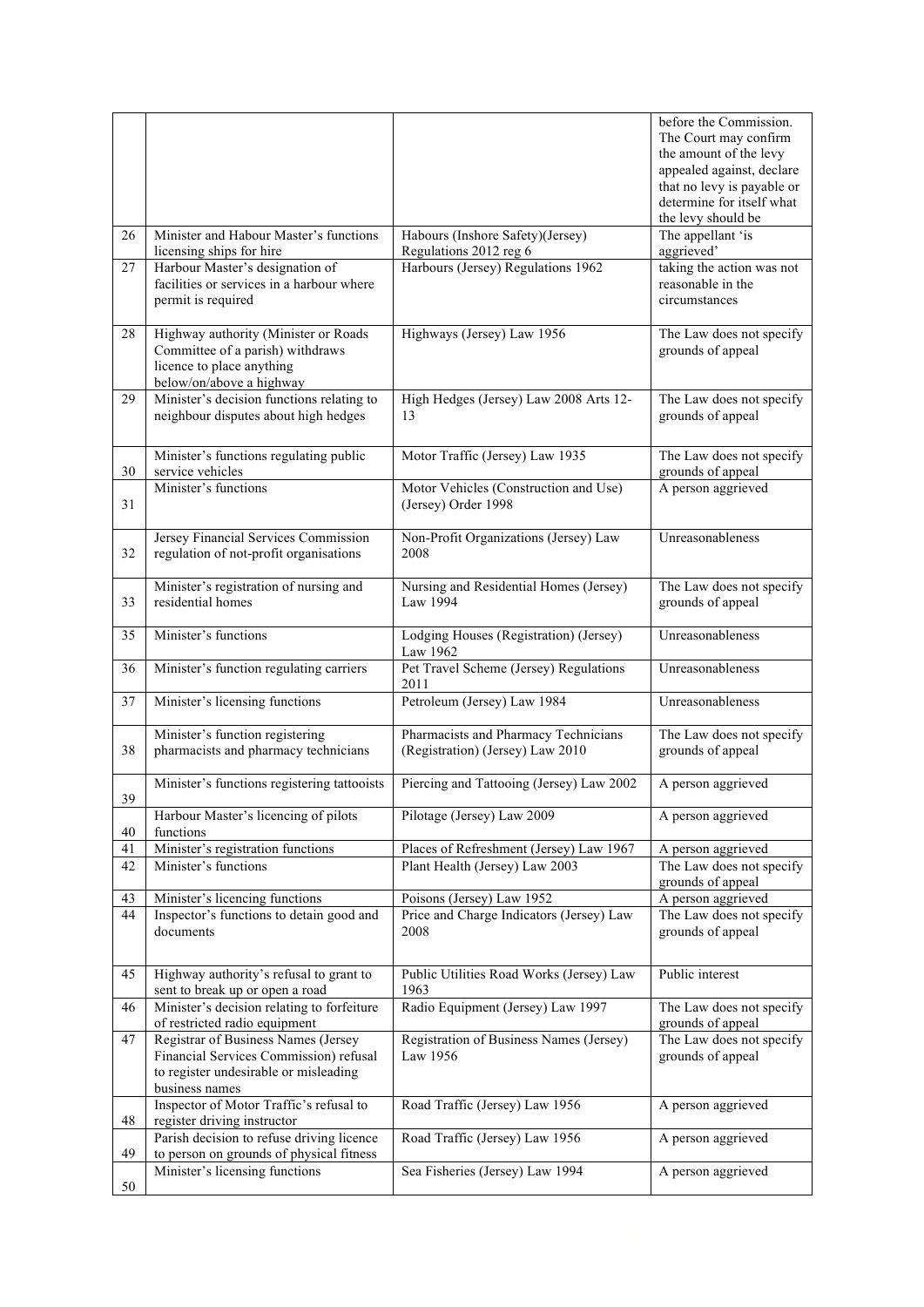|    | Comité des Connétables' review of a        | Shops (Regulation of Opening) (Jersey) | A person aggrieved |
|----|--------------------------------------------|----------------------------------------|--------------------|
| 51 | Connetable's refusal to permit shop to     | Regulations 2011                       |                    |
|    | open on Sundays                            |                                        |                    |
|    | Minister's licensing functions             | Slaughter of Animals (Jersey) Law 1962 | A person aggrieved |
| 52 |                                            |                                        |                    |
| 53 | Minister's licensing functions relating to | Tourism (Jersey) Law 1948              | A person aggrieved |
|    | registration of premises                   |                                        |                    |
|    | Minister's licensing functions             | Waste Management (Jersey) Law 2005     | A person aggrieved |
| 54 |                                            |                                        |                    |

#### 6.3.4. Appeals that would be retained by the Royal Court

We provisionally recommend that the appeals listed in Table 6.B would be retained by the Royal Court.

### Table 6.B: Appeals retained by the Royal Court

|                 | Decision maker appealed against                                          | Law conferring right of appeal                                                 | Grounds of appeal                                                                                                     |
|-----------------|--------------------------------------------------------------------------|--------------------------------------------------------------------------------|-----------------------------------------------------------------------------------------------------------------------|
| $\mathbf{1}$    | Jersey Financial Services Commission<br>decisions                        | Alternative Investment Funds (Jersey)<br>Regulations 2012                      | Unreasonableness                                                                                                      |
| 2               | Jersey Financial Services Commission                                     | Banking Business (Jersey) Law 1991                                             | Unreasonableness                                                                                                      |
| 3               | Jersey Financial Services Commission                                     | Collective Investment Funds (Jersey) Law<br>1988                               | Unreasonableness                                                                                                      |
| 4               | Jersey Financial Services Commission                                     | Financial Services (Jersey) Law 1998                                           | Unreasonableness                                                                                                      |
| 5               | Jersey Financial Services Commission                                     | Insurance Business (Jersey) Law 1996                                           | Unreasonableness                                                                                                      |
| 6               | Jersey Bank Depositors Compensation<br>Board                             | <b>Banking Business (Depositors</b><br>Compensation) (Jersey) Regulations 2009 | Unreasonableness                                                                                                      |
| 7               | Jersey Financial Services Commission                                     | Control of Borrowing (Jersey) Law 1947                                         | Unreasonableness                                                                                                      |
| 8               | Jersey Financial Services Commission /<br>Registrar of Companies         | Companies (Jersey) Law 1991                                                    | Unreasonableness                                                                                                      |
| 9               | Registrar of Companies / Jersey<br><b>Financial Services Commission</b>  | Foundations (Jersey) Law 2009                                                  | Unspecified                                                                                                           |
| 10              | <b>OFCOM</b>                                                             | Communications (Jersey) Order 2003                                             | Unreasonableness                                                                                                      |
| 11              | Jersey Competition Regulatory<br>Authority                               | Competition (Jersey) Law 2005                                                  | Not restricted to a<br>consideration of<br>questions of law or to any<br>information that was<br>before the Authority |
| 12              | Jersey Competition Regulatory<br>Authority                               | Postal Services (Jersey) Law 2004                                              | Not restricted to a<br>consideration of<br>questions of law or to any<br>information that was<br>before the Authority |
| 13              | Jersey Competition Regulatory<br>Authority                               | Telecommunications (Jersey) Law 2002                                           | Not restricted to a<br>consideration of<br>questions of law or to any<br>information that was<br>before the Authority |
| 14              | Minister                                                                 | Medicines (Jersey) Law 1995                                                    | Unreasonableness                                                                                                      |
| 15              | Jersey Milk Marketing Board                                              | Milk Marketing Scheme (Approval)<br>(Jersey) Act 1954                          | Unspecified                                                                                                           |
| 16              | Minister                                                                 | Water (Jersey) Law 1972                                                        | the Company aggrieved                                                                                                 |
| $\overline{17}$ |                                                                          | Water Pollution (Jersey) Law 2000                                              |                                                                                                                       |
| 18              |                                                                          | Water Resources (Jersey) Law 2007                                              |                                                                                                                       |
| 19              | Connetable's refusal to add or remove a<br>person's name to the register | Public Elections (Jersey) Law 2002                                             | Unspecified                                                                                                           |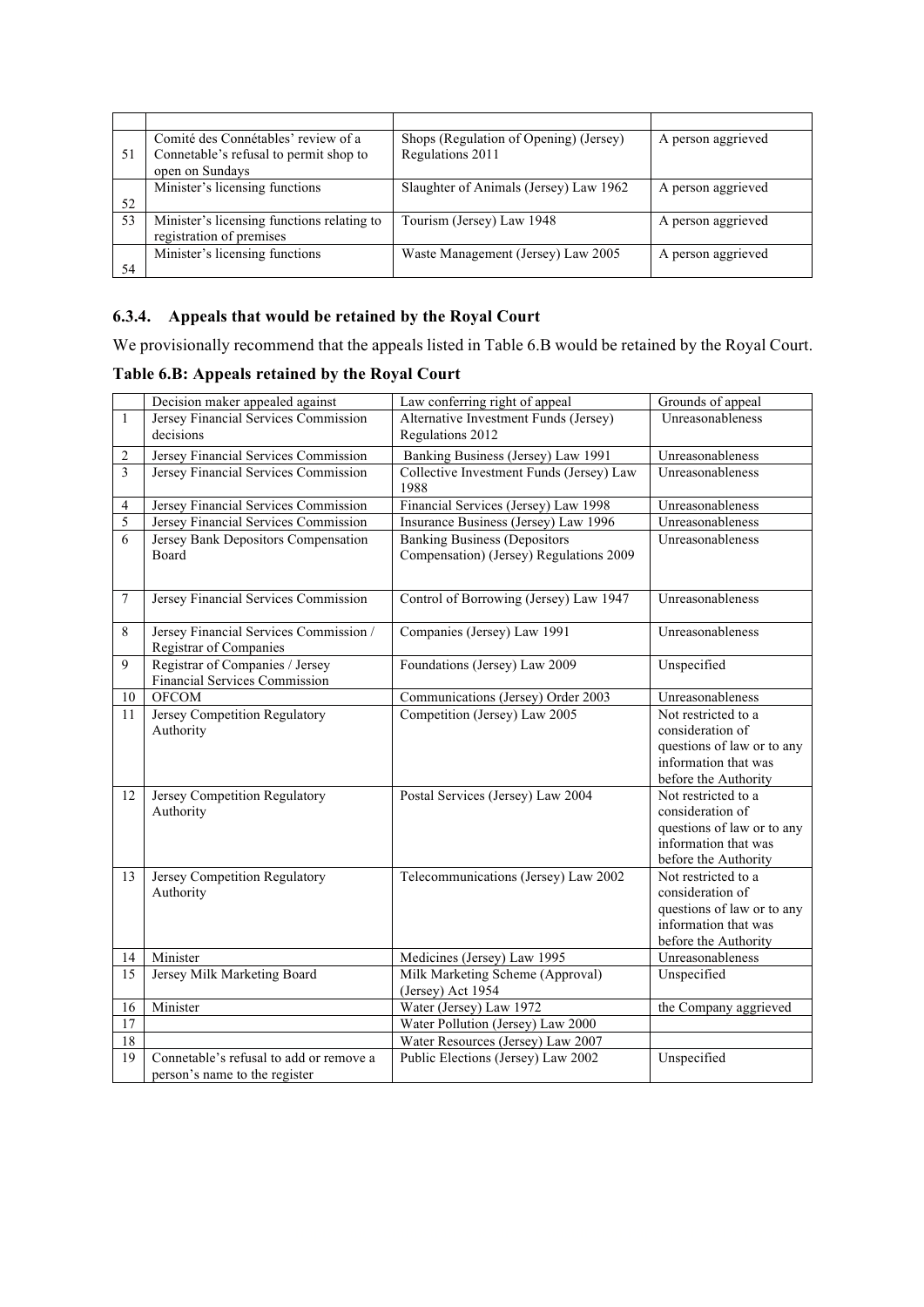#### 6.3.5. Transfer of proceedings between the Royal Court and JAAT

It is possible to envisage that an appeal lodged with the JAAT may, on initial inspection, seem to warrant the attention of Royal Court, for example because a point of law of general public importance is raised by the appellant or respondent. As we discuss in Part 2, we envisage that the JAAT Rules and Royal Court Rules should enable the transfer of appeals, should this be thought desirable under the 'overarching objective' of the rules.

INTERIM RECOMMENDATION. The Royal Court Rules should enable orders to be made transferring appeals the Royal Court to JAAT and vice versa.

#### 6.3.6. Time limits for appeals

The administrative appeals that currently lie to the Royal Court (some of which we provisionally recommend should go instead to JAAT) specify a various time limits for making the appeal:

- either in term or in vacation within 90 days after the notification of the decision was given
- within 2 months
- 'no later than the day that is one month after the day on which notice was served on the person'
- within one month from the date on which notice in writing has been given to the person
- within 30 days of the day on which notification of the Minister's decision refusing or withdrawing the certificate of exemption was sent to the person
- within 28 days after a company receives a notice of a direction
- within 21 days
- within 21 days after the appellant is served by the Minister with a written copy of the decision to which the appeal relates, or within such further time as the Royal Court may allow
- within the 15 days next following the day on which notice of the decision of the Minister or the Connétable, was given to the person
- within 14 days next following the day on which notice was served
- An importer served with an export notice may, within 7 days of such service, appeal to the Royal Court.

This wide variety of different dates is potentially confusing and are difficult to justify.

INTERIM RECOMMENDATION. There should be a standard time limit for making administrative appeals (unless there is an overwhelming public interest in specifying a different limit). The standard time limit should be 28 days from the appellant receiving notice of the decision appealed against.

### 6.4. 'Second appeals'

The previous section concerned appeals directly from an administrative decision-making (such as a Minister) to the Royal Court. In addition to these, the Royal Court has a jurisdiction over 'second appeals', where the aggrieved person has already appealed to a tribunal or similar appellate body and either the aggrieved person or the public body has a right of further appeal to the Royal Court on a question of law. According to our analysis of legislation in force in mid-2015, there were six such 'second appeals': see Table 6.B.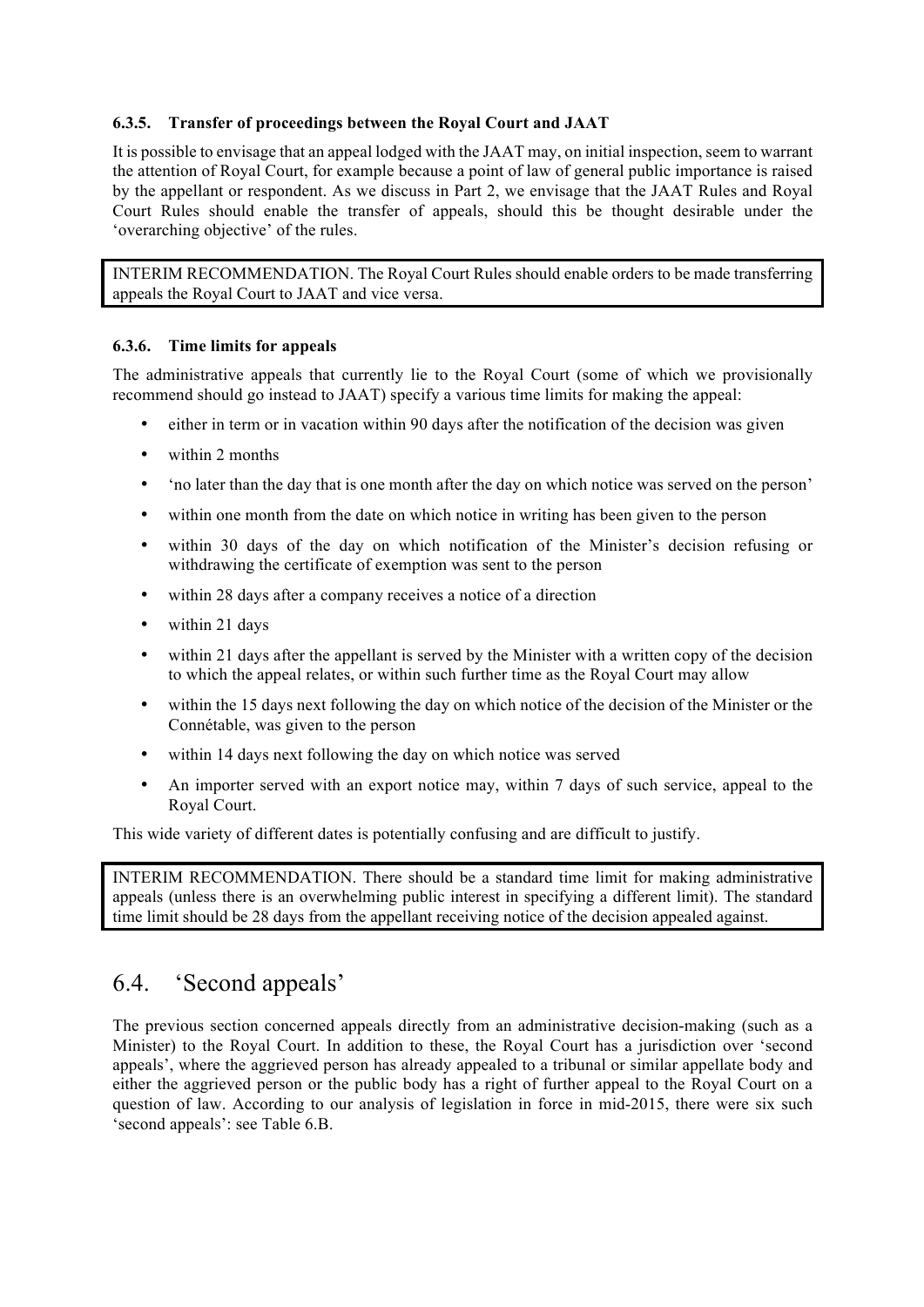| Table 6.B: second appeals to the Royal Court |  |  |  |
|----------------------------------------------|--|--|--|
|                                              |  |  |  |

| First appeal body                                                                                                                                    | Law                                                                                                                                                                                                                                                                                 | Ground of appeal                                                                                                                            | Time limit                                                                                                                                                                                                                                                                                                                                                                                                                                                                                            |
|------------------------------------------------------------------------------------------------------------------------------------------------------|-------------------------------------------------------------------------------------------------------------------------------------------------------------------------------------------------------------------------------------------------------------------------------------|---------------------------------------------------------------------------------------------------------------------------------------------|-------------------------------------------------------------------------------------------------------------------------------------------------------------------------------------------------------------------------------------------------------------------------------------------------------------------------------------------------------------------------------------------------------------------------------------------------------------------------------------------------------|
| Social Security Tribunal or<br>Medical Appeal Tribunal                                                                                               | Income Support (Jersey) Law<br>2007 Art 9 and<br>Income Support (General<br>Provisions)(Jersey) Order<br>2008 Art 18 (as amended by<br>Social Security, Health<br>Insurance and Income Support<br>(Miscellaneous<br>Provisions)(Jersey) Order<br>2015)                              | on questions of law                                                                                                                         | Application for leave to<br>appeal to the Court must<br>be made to the<br><b>Tribunal</b> before the<br>pend of the period of 4<br>weeks beginning with<br>the date of the<br>Tribunal's decision or<br>order; the tribunal may<br>vary this time limit 'if,<br>in the circumstances of<br>the case, the Tribunal is<br>satisfied that it would be<br>fair and just to do so'<br>If the Tribunal refuses<br>leave, an application<br>may be made to the<br>Court in accordance<br>with Rules of Court |
| Social Security Tribunal                                                                                                                             | Health Insurance (Jersey) Law<br>1967 Art 28<br>and<br>Health Insurance<br>(Determination of Claims and<br>Questions)(Jersey) Order<br>2008 Art 6 (as amended by<br>Social Security, Health<br>Insurance and Income Support<br>(Miscellaneous<br>Provisions)(Jersey) Order<br>2015) | on a point of law only                                                                                                                      | Application for leave to<br>appeal to the Court must<br>be made to the<br><b>Tribunal</b> before the<br>pend of the period of 4<br>weeks beginning with<br>the date of the<br>Tribunal's decision or<br>order; the tribunal may<br>vary this time limit 'if,<br>in the circumstances of<br>the case, the Tribunal is<br>satisfied that it would be<br>fair and just to do so'<br>If the Tribunal refuses<br>leave, an application<br>may be made to the<br>Court in accordance<br>with Rules of Court |
| Social Security Tribunal<br>constituted under Art 8 of<br>the Social Security<br>(Determination of Claims)<br>and Questions) (Jersey)<br>Order 1974. | Christmas Bonus (Jersey)<br>Law 2011                                                                                                                                                                                                                                                | A person aggrieved by a<br>decision of the Tribunal on<br>an appeal under this Law<br>may appeal to the Royal<br>Court on a point of law    | None specified in the<br>Law                                                                                                                                                                                                                                                                                                                                                                                                                                                                          |
| Social Security Tribunal                                                                                                                             | Food Costs Bonus (Jersey)<br>Regulations 2014 reg 14                                                                                                                                                                                                                                | A person aggrieved by a<br>decision of the Tribunal,<br>may on a point of Law only,<br>appeal to the Royal Court.                           | must be made before the<br>end of the period of 4<br>weeks beginning with<br>the date of the<br>Tribunal's written<br>decision.                                                                                                                                                                                                                                                                                                                                                                       |
| Minister hearing appeal<br>against decision of Director<br>of Civil Aviation regarding<br>aerodrome licences                                         | Civil Aviation (Jersey)(Law)<br>2008                                                                                                                                                                                                                                                | No ground specified:<br>'Director and the appellant<br>each has a right to appeal to<br>the Royal Court against the<br>Minister's decision' | None specified in the<br>Law                                                                                                                                                                                                                                                                                                                                                                                                                                                                          |
| Information Commissioner's<br>determination about freedom<br>of information rights in<br>relation to public authorities                              | Freedom of Information<br>(Jersey) Law 2011 Art 47                                                                                                                                                                                                                                  | in all the circumstances of<br>the case the decision was<br>not reasonable                                                                  | within 28 days of the<br>Information<br>Commissioner giving<br>notice of his or her<br>decision to the<br>applicant.                                                                                                                                                                                                                                                                                                                                                                                  |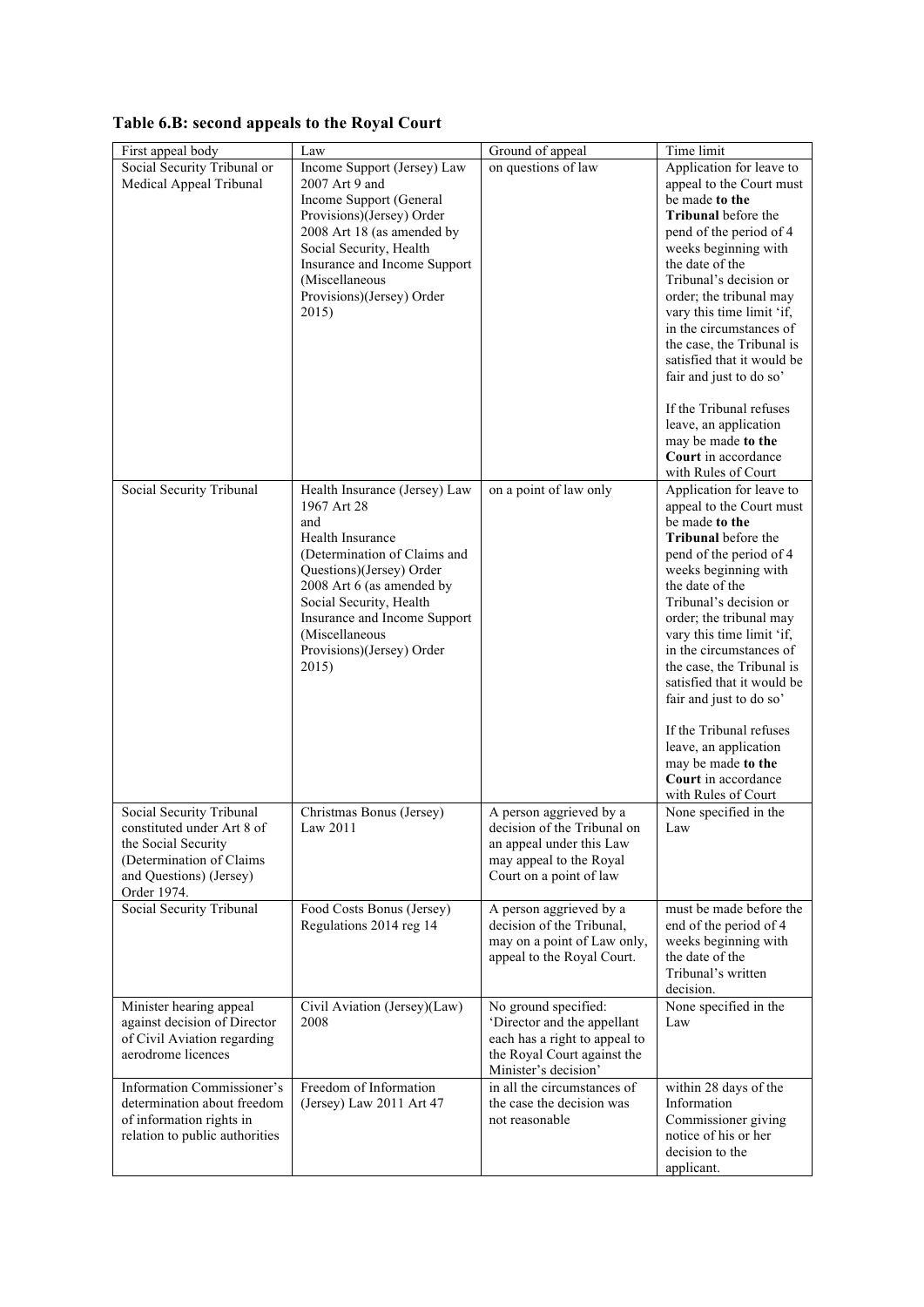According to information supplied by the Judicial Greffe, none of these rights of appeal had been used in the four years to mid-2015.

Second appeals to the Royal Court on questions of law are constitutionally important. They permit the island's principal court to determine questions of administrative legality and, if necessary, to correct errors of interpretation made during a 'first appeal'.

INTERIM RECOMMENDATION. A 'second appeal' to the Royal Court on a question of law should exist from all final determinations of the proposed Jersey Administrative Appeals Tribunal. The right to exercise such an appeal should be subject to leave being granted either by JAAT or, if JAAT declines to grant leave to appeal, by the Royal Court. There should be a standardised time limit, which we provisionally propose should be 28 days.

## 6.5. Applications for judicial review

If there is no right of appeal against an administrative decision to a tribunal or to the Royal Court, an aggrieved person may make an application for judicial review to the Royal Court. In other words, even if the States Assembly has not created a right of appeal, the Royal Court nonetheless has a residual power to control the legality of administrative decision-making. This is an important safeguard for the constitutional principle of the rule of law.

The Royal Court's role is to examine the legality of the administrative decision on the grounds that a decision is

- 'illegal', in the sense that the Minister or other public body did not understand or correctly apply the relevant Law when exercising their functions
- 'procedurally improper', meaning that the correct procedures set out in relevant Laws or the judge-made principles of 'natural justice' were not followed
- 'unreasonable', where court adjudicates on whether no reasonable public body could have made the administrative decision in question, or
- contrary to the Human Rights (Jersey) Law 2000.

Part 16 of the Royal Court Rules creates a two-step procedure. First, an applicant must seek the 'leave' of the Royal Court to make an application for judicial review. A judge of the Royal Court considers the applicant's legal arguments and decides whether there is an arguable case. If the judge decides that there is an arguable case, the application is set down for a full oral hearing (usually several months later).

A small number of applications for judicial review are made each year, typically two or three. Table 6.C provides some illustrations of the types of case that come before the Royal Court by this route.

#### Table 6.C Recent applications for judicial review

*Banyan Retail Ltd v The Licensing Assembly* [2016] JRC 031 (Hon Michael Beloff QC, Commissioner). The applicant challenged the legality of the refusal of a 1st category licence for two restaurants. The application for judicial review was refused.

*Organic Kids Ltd and another v Minister for Education Sport and Culture* [2015] JRC 067 (Sir Michael Birt, Commissioner and Jurats Kerley and Liston). This was a challenge to the legality of decisions taken by the Minister not to list the applicants in the directory of nurseries approved to operate under the nursery education funding scheme. The Royal Court quashed the Minister's decisions and directed him to reconsider applications from the nurseries.

*Meinl Bank Aktiengesellschaft v HM Attorney General and Jersey Financial Services Commission* [2015] JRC 238 (JA Clyde-Smith, Commissioner). Several applicants commenced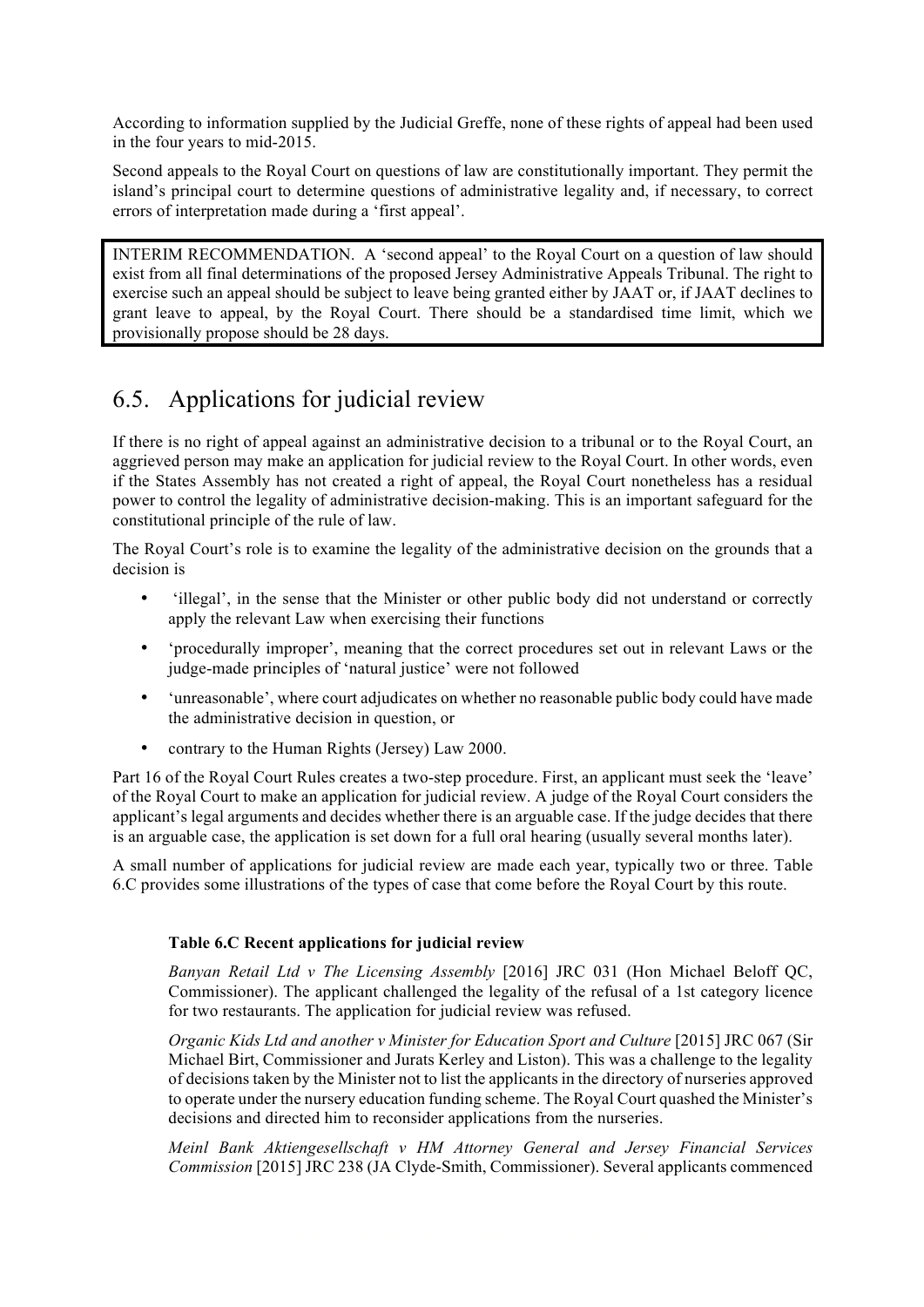judicial review proceedings against decisions taken by the JFSC but withdrew on the day scheduled for the hearing of the leave application. The Court concluded that the application was 'fundamentally flawed and therefore hopeless' and ordered the applicants to pay the JFSC's legal costs.

*Larsen and Volaw v Comptroller of Taxes and States of Jersey* [2014] JRC 232 (leave application) and [2015] JRC 244 (full hearing before Hon Michael Beloff QC, Commissioner). Various applicants unsuccessfully challenged the legality of notices issued by the Comptroller requiring provision of certain documents to foreign tax authorities under the Taxation (Exchange of Information with Third Countries) Regulations 2008.

*Chief of States of Jersey Police v The Panel of Jurats* (Police Constable X, Interested Party) [2014] JRC 114B (Sir Christopher Pitchers, Commissioner, dismissed application); [2014] JCA 155 (application for extension of time for service of a Notice of Appeal refused). In this case the Chief of Police in disciplinary proceedings against a PC ordered that the PC be immediately dismissed from the force. The PC appealed to a Panel of Jurats, which reduced the penalty to a reduction of pay and refused to publish their reasons. The Chief of Police unsuccessfully challenged the legality of the Jurat's decision.

Detailed examination of the operation of the judicial review procedure falls outside the scope of this consultation report. We are not aware of any systematic problems. That said, we note that Jersey judicial review procedure was modelled very closely on what existed in England and Wales in 1999. Since then in England and Wales, the judicial review procedure has been modified in several important respects and it may therefore be beneficial to review what lessons might be learnt for the Royal Court Rules. We draw this observation to the attention of the Royal Court Rules Review Group.

INTERIM RECOMMENDATION. The Royal Court Rules Review Group should consider whether the application for judicial review procedure needs to be developed in light of changes to the procedures in England and Wales since 1999.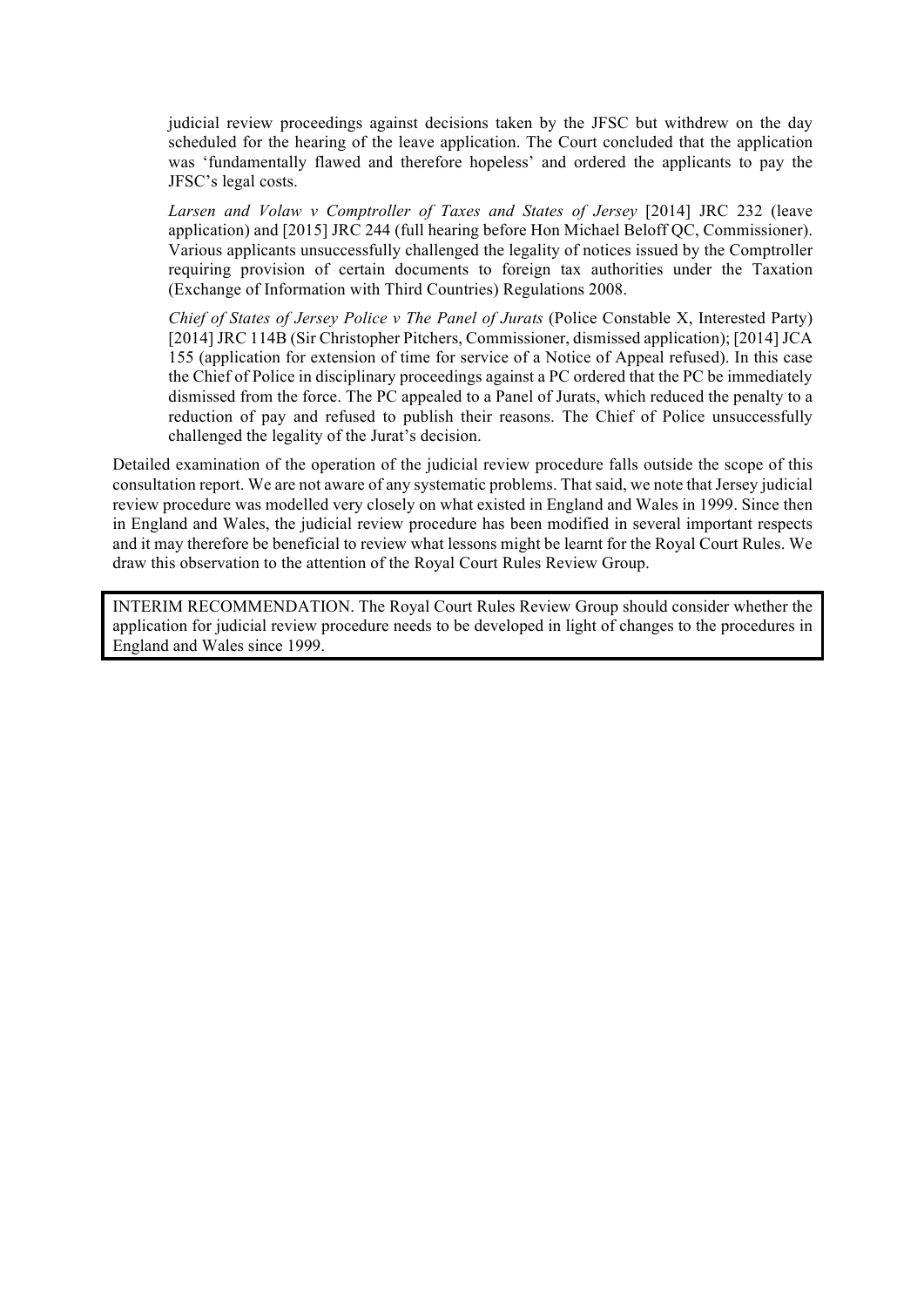# 7. ALTERNATIVE DISPUTE RESOLUTION

### 7.1. What is alternative dispute resolution?

Alternative dispute resolution (ADR) refers to a range of techniques that may be used for resolving disputes rather than formal adjudication by a court or tribunal. These techniques include: negotiation, arbitration, conciliation, early neutral evaluation and mediation.

The origins of ADR can be traced back to the 1960s, when in some circles court-based procedures were considered too adversarial and legalistic. ADR has now moved into the mainstream and is actively promoted in many legal systems.

Mediation is a widely used form of ADR. In a mediation, a neutral person (the mediator) assists the parties to a dispute to reach an agreement to resolve their disagreement. The mediator helps set a structure and timetable for dialogue. The process is consensual (parties cannot be compelled to enter into mediation) and confidential (unlike courts and tribunals, the outcome of the mediation is private). The precise role of the mediator may vary according to the nature of the dispute, the wishes of the parties, and the professional training of the mediator. Types of mediation include:<sup>90</sup>

- facilitative mediation, where the focus is on enabling the parties to discuss their dispute, without the mediator steering the parties to a particular outcome
- evaluative mediation, where the parties agree that the mediator may express views on the parties' positions and suggest a reasonable and fair settlement.

#### 7.1.1. The advantages of ADR

There is a perception that ADR is cheaper (for the parties and public funds) than determining a dispute at a formal hearing before a court or tribunal. Whether or not this is true, it needs to be borne in mind that if attempts at ADR fail, the parties to the dispute may end up in a tribunal or court hearing afterwards. A major determinant of cost is whether lawyers are involved in the ADR – for example, in some mediations one or both parties may have legal representation during the process.

ADR is also often regarded as resolving disputes with less delay than court and tribunal proceedings. Such a sweeping assessment needs to be treated with caution. Certainly, there are some studies that show ADR takes longer than adjudication in some contexts.  $91$ 

ADR may provide a less stressful experience for individuals, for whom the prospect of presenting a case in front of a court or tribunal can seem daunting. The timing of ADR may also be more flexible than court or tribunal hearings (for example, mediations may take place in evenings or weekends).

A further advantage of ADR, for the parties to the dispute, is that the process and outcome are normally confidential.

#### 7.1.2. The disadvantages of ADR

As noted above, caution is needed before it can be assumed that ADR is either cheaper or quicker than adjudication by a court or tribunal.

l

<sup>90</sup> Other types of mediation include 'narrative mediation' and 'transformative mediation'.

<sup>&</sup>lt;sup>91</sup> See below.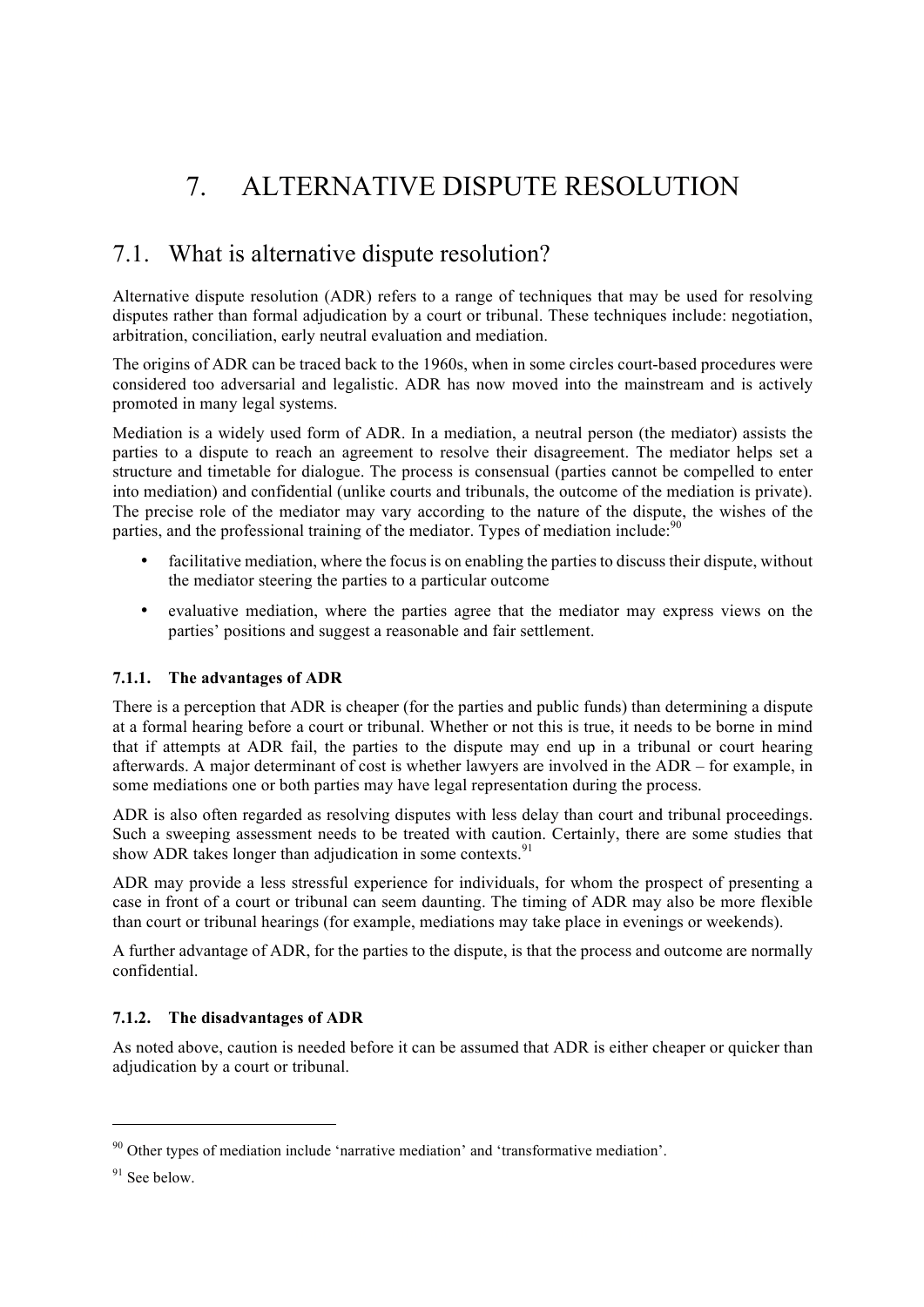Especially in the context of disputes about administrative decisions, a disadvantage of ADR is that it takes place behind closed doors. There is a public interest in challenges to administrative errors being exposed to public scrutiny.

## 7.2. ADR in Jersey

In Jersey, there has been an increasing use and awareness of ADR in recent years, especially in relation to family breakdown,  $92$  petty debts  $93$  and 'community mediation'.  $94$ 

Community Mediation is a scheme set up by the Jersey Legal Information Board in 2009 and administered by Jersey Citizen's Advice Bureau. During the research interviews, we were told that approximately eight people a year use the service. Mediations have included consumer and neighbour disputes. Each party pays £20 to use the scheme and the dispute is referred to a person on a panel of trained and accredited mediators. Mediators, some of whom are Jersey qualified lawyers, provide their services under the scheme free of charge.

## 7.3. ADR in relation to disputes about administrative decisions

In England, as in Jersey, the use of ADR techniques is less prevalent in relation to administrative decisions than in other areas (such as family, commercial and consumer disputes). In England and some other jurisdictions, there have been efforts to extend ADR into administrative disputes in recent years, so it is instructive to look at that experience to see what can be learned for Jersey.

#### 7.3.1. ADR and tribunals

When the UK tribunal system was reformed in  $2007<sup>95</sup>$ , the government envisaged that ADR would be used by the First-tier Tribunal to help parties, where possible, to avoid a formal hearing. The overarching mission of the First-tier Tribunal was envisaged to be 'dispute resolution' rather than merely hearing cases.  $96$ 

As a pilot study, an early neutral evaluation (ENE) scheme was introduced in relation to social security cases. When ENE is used, a tribunal judge carries out a preliminary assessment of the facts, evidence and legal merits of an appeal based on the papers lodged by the parties. The scheme was not compulsory: appellants chose to opt-in and whatever the outcome of the ENE, appellants retained the right to continue to an oral hearing in front of a tribunal. An evaluation of the pilot study found that judges carrying out ENE took between 25 minutes and two hours, with an average case taking 40-45 minutes to appraise.<sup>97</sup> After the appraisal, the tribunal judge makes a telephone call to the party the judges believes is likely to lose the appeal – this could be the administrative decision-maker or the social security claimant (or the claimant's representative). The evaluation of the pilot study reported 'mixed findings concerning the operation and outputs achieved': in the pilot, ENE did not deliver cheaper or speedier resolution.

 $\overline{a}$ 

<sup>92</sup> Jersey Law Commission, *Divorce: Topic Report 2015*.

 $93$  www.jerseylaw.je/mediation/reports/Small\_Claims\_Mediation(JW).aspx

<sup>94</sup> www.jerseylaw.je/Mediation/Community/Information.aspx

<sup>&</sup>lt;sup>95</sup> See Part 2 above.

<sup>96</sup> Department for Constitutional Affairs, *Transforming Public Services; Complaints, Redress and Tribunals*, Cm 6243 (July 2004).

<sup>97</sup> See C Hay, K McKenna and T Buck, *Evaluation of Early Neutral Evaluation ADR in the Social Security and Child Support Tribunal*, Ministry of Justice Research Series 2/10 (January 2010) p 23.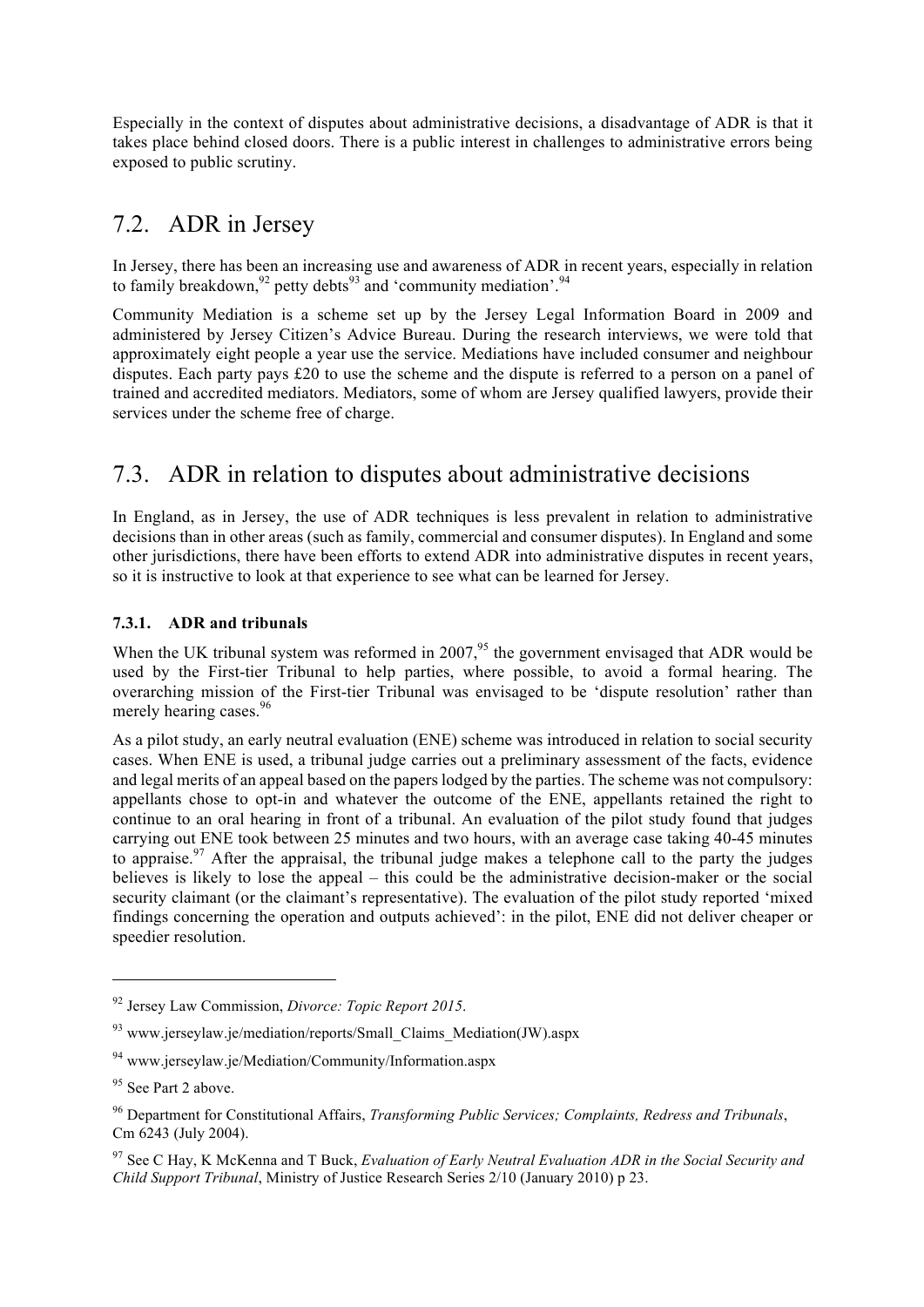Another useful point of reference is the Australian Administrative Appeals Tribunal (AAT).<sup>98</sup> The AAT offers a well-developed range of ADR:

- conferences: the process of 'conferencing' provides the tribunal and the parties to discuss and define the issues and dispute, identify further evidence that needs to be gathered, explore whether issues can be settled and discuss how the appeal will proceed;
- conciliation: a judge or officer of the tribunal helps the parties to develop options on how they might reach agreement. The conciliator may make suggestions about the terms of the settlement and actively encourage the parties to reach an agreement;
- mediation: a judge or officer of the tribunal (or a mediator appointed by the tribunal) helps the parties discuss the dispute but does not advise about the content of the dispute or the outcome;
- case appraisal: a judge or officer of the tribunal provides a non-binding opinion on the facts and likely outcome of the appeal. This may encourage settlement before a hearing; if the case proceeds to a hearing, the case appraisal report may be referred to by the tribunal.
- neutral evaluation: this is similar to a case appraisal but also includes evaluation of the legal issues.

We are not convinced that using an elaborate range of ADR options is either necessary or desirable for the proposed Jersey Administrative Appeals Tribunal (JAAT) during its start-up phase. The new Tribunal Rules should, however, be sufficiently flexible to permit different types of ADR in different types of case so that in due course the President of JAAT can organise pilot schemes. The rules should state expressly that ADR should take place only with the agreement of the parties. Further detailed work would be needed to develop the range of ADR options.

INTERIM RECOMMENDATION. The procedural rules of the proposed Jersey Administrative Appeals Tribunal should make provision for appeals to be resolved by ADR, where the parties agree.

#### 7.3.2. ADR related to maladministration complaints

Our principal interim recommendation (discussed in Part 4 above) is that the States of Jersey Complaints Panel should be replaced by a public service ombudsman scheme. If a public service ombudsman is established, we envisage that some complaints would be resolved using ADR techniques (often referred to as 'informal resolution' in this context)<sup>99</sup> rather than a process of formal investigation leading to a published report. Use of ADR should be part of the detailed implementation research study that we recommend. Where ADR is used, the principle of transparency<sup>100</sup> should require information about the extent and success in the use of ADR to be included in the ombudsman's annual report.

Looking at ombudsman schemes elsewhere gives cause to think that ADR is likely to play a limited role in the work of a Jersey ombudsman. As we noted, in the early years of ombudsmen in the UK the work of the ombudsmen focused on carrying out a full investigation into complaints leading publication of a full report. More recently, UK ombudsmen have recognised that they needed to use a broader range working methods. Since 2007, the three main public sector ombudsmen in England have express power to 'appoint and pay a mediator or other appropriate person' to assist in the conduct of an investigation.<sup>101</sup> Initially, it appeared that the ombudsmen made relatively little use of ADR in practice – though the Parliamentary and Health Service Ombudsman acknowledged that there may be cases where mediation is 'especially appropriate in enabling the parties to explore their differences with a trained facilitator,

l

<sup>98</sup> http://www.aat.gov.au/steps-in-a-review

<sup>99</sup> See M Doyle, V Bondy, C Hirst, *The use of informal resolution approaches by ombudsmen in the UK and Ireland* (October 2014), a study funded by the Nuffield Foundation.

 $100$  See Part 1.

<sup>&</sup>lt;sup>101</sup> Regulatory Reform (Collaboration etc between Ombudsmen Order 2007.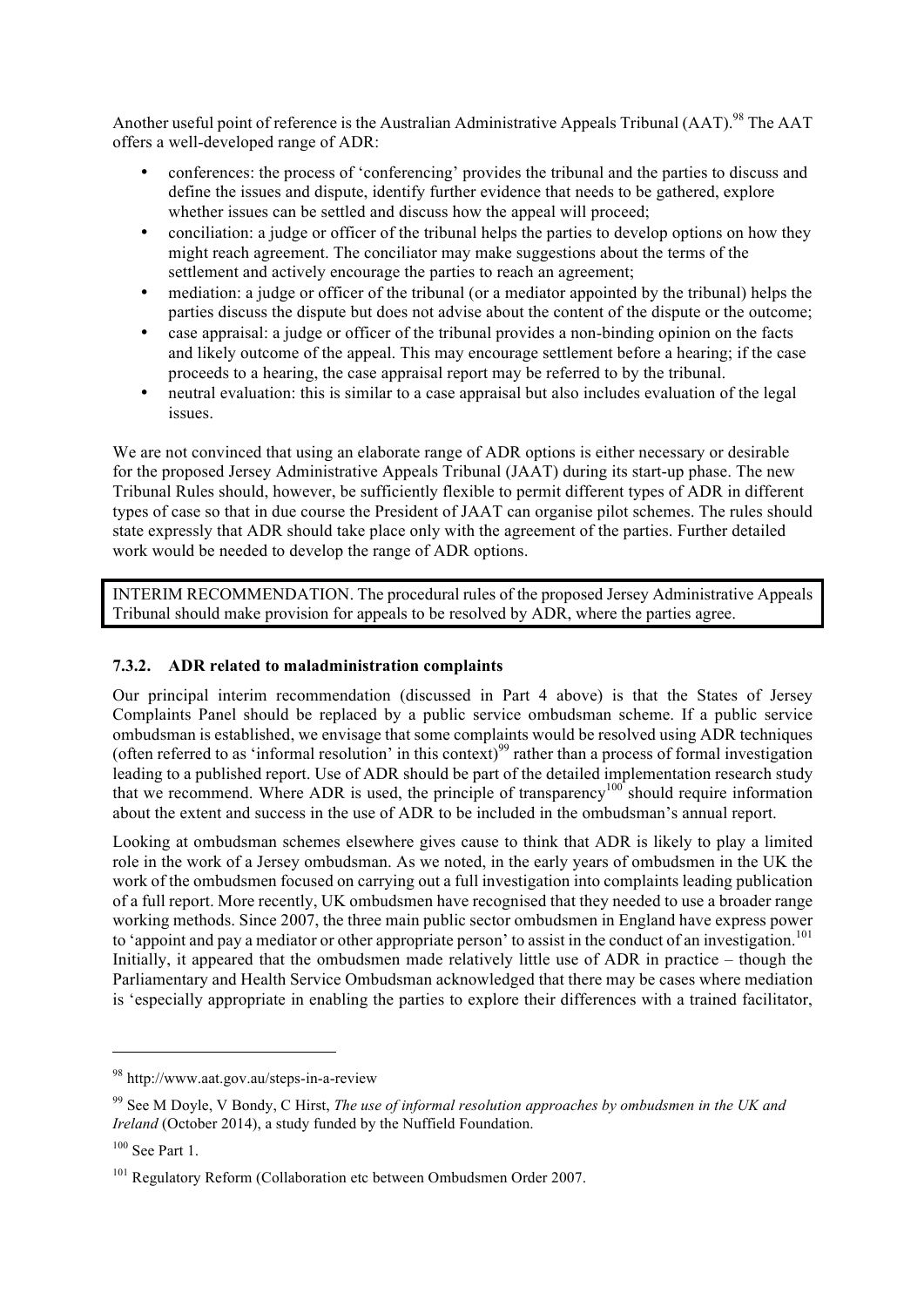achieve insight and empowerment, and devise for themselves a way forward'.<sup>102</sup> The Local Government Ombudsman reported in March 2010 that they 'do not routinely offer mediation as a means to resolve complaints; although a small number of mediations are being carried out as part of a pilot scheme in operation in the Coventry office'.<sup>103</sup>

As noted in Part 4, since 2006 the States of Jersey Complaints Panel has express powers to seek to resolve complaints informally. Under Article 3(3) of the 1982 Law as amended:

If the Chairman (or Deputy Chairman) decides that a review of the matter by a Board is justified, he or she may nevertheless first attempt informal resolution of the matter and in that case may use whatever means that he or she considers reasonable in the circumstances to achieve such a resolution.

During the research interviews, interviewees with experience of serving on the Complaints Panel expressed unease about the use of this power: there is a concern that if the chairman or deputy chairmen are involved in informal resolution this may bar their participation at a hearing (if the informal resolution fails) because they may no longer be regarded as impartial if they have had private meetings with civil servants.<sup>104</sup> Another issue that emerged during the research interviews is that there is no requirement for the chairman or deputy chairmen to be trained in ADR or to be accredited mediators.<sup>105</sup> In light of these problems, we provisionally recommend that the Chairman's power to 'attempt informal resolution' should be understood to include power to refer a complaint to mediation, if both parties agree.

Under this arrangement, mediation would be carried out by one of the trained mediators working under the auspices of the Community Mediation scheme. Members of the Complaints Panel would no longer have a direct role in attempting informal resolution.

CONSULTATION QUESTION. *If, contrary to our preferred view, the Complaints Panel is retained*, we seek views on how the Panel's use of ADR should be developed.

#### 7.3.3. ADR related to the Royal Court

As discussed in Part 6, the Royal Court is part of the island's administrative redress system through its roles in hearing statutory appeals and applications for judicial review.

In relation to statutory appeals, our interim recommendation is that the right of appeal under many Laws should be transferred to the proposed Jersey Administrative Appeals Tribunal (JAAT); the Royal Court should remain the forum for appeals that are likely to raise more complex issues of fact or law and in all cases where JAAT determines an administrative appeal there should be a 'second appeal' on point of law to the Royal Court.<sup>106</sup> We see little or no scope for the use of ADR in the context of the Royal Court's proposed jurisdiction over administrative appeals. The primary function of the Royal Court in this context should be to interpret and apply legal principles. There is a strong public interest in this happening in open court and published judgments.

In relation to applications for judicial review, we recommend that Royal Court Rules Review Group extend its work to review the operation of Part 16. In this view, it will be instructive to consider the experience in England and Wales relating to ADR and judicial review.

l

 $106$  See Part 6.

<sup>102</sup> Ann Abraham, 'The ombudsman and "paths to justice": a just alternative or just an alternative' [2008] *Public Law* 1, 4.

<sup>103</sup> See http://www.lgo.org.uk/guidance-inv/settling-complaints/mediation.

<sup>104</sup> See Part 4.

 $105$  See Part 4.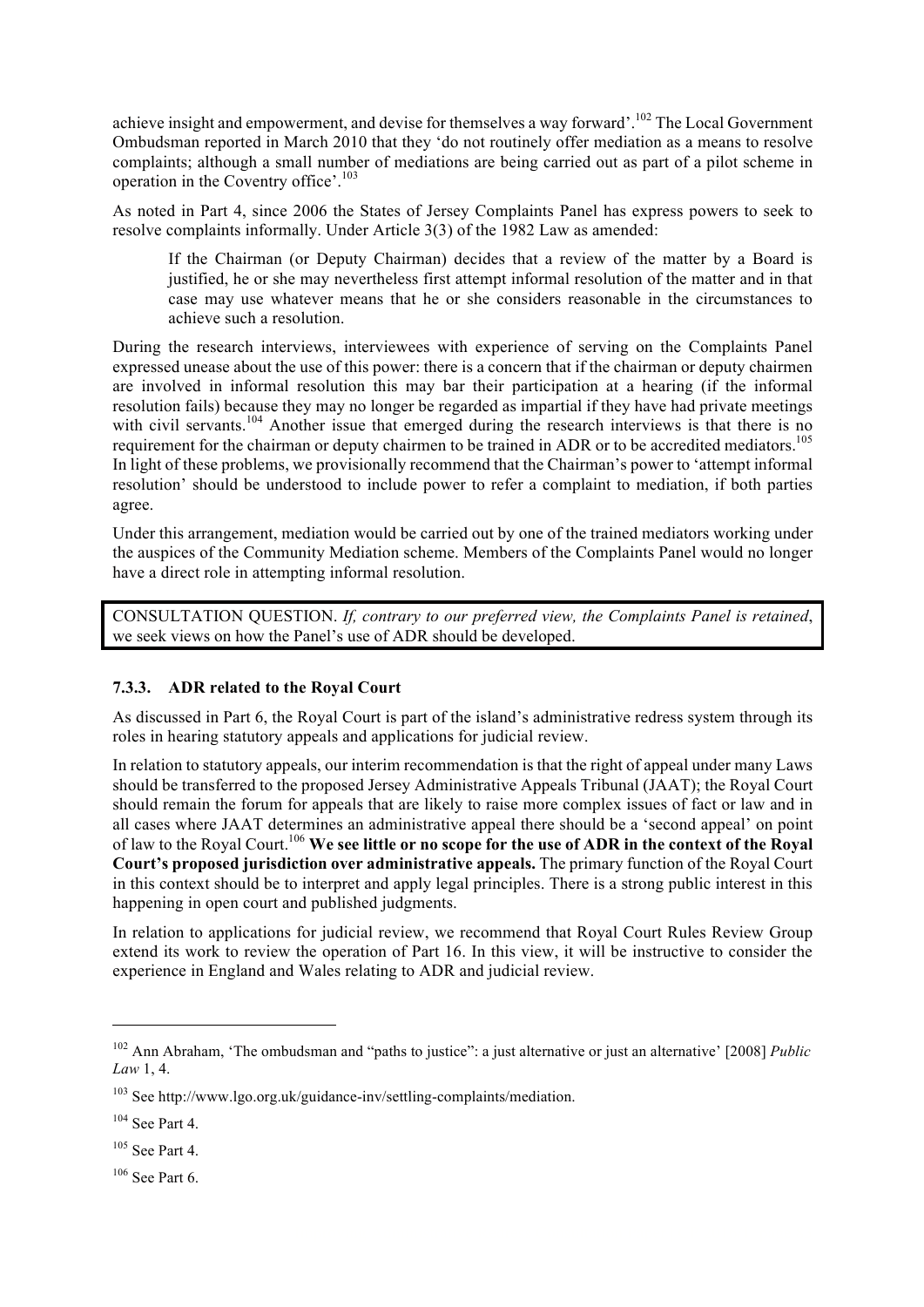In 2001, the Court of Appeal in England issued strong words of warning in a judgment, urging applicants and their legal advisers to use ADR methods rather than judicial review.<sup>107</sup> The *Cowl* case concerned a decision of a local authority to close residential accommodation for elderly people. Lord Woolf CJ referred to 'heavy obligation' to resort to litigation only if it is really unavoidable. If litigation is necessary, the courts should deter the parties from 'adopting an unnecessarily confrontational approach to the litigation'. The Administrative Court should, the court said 'scrutinise extremely carefully' claims for judicial review so as to ensure that parties tried 'to resolve the dispute with the minimum involvement of the court'. Ample powers existed under the Civil Procedure Rules (CPR) for the Administrative Court to hold, on its own initiative, an inter partes hearing at which both sides could explain what steps they had taken to resolve the dispute without the courts' involvement using complaints procedures and other forms of ADR. In the years since *Cowl*, there has been little progress towards establishing a principled basis on which ADR can be used in public law disputes (some cases are not suited to ADR because they require a point of law to be determined), finding a suitable funding regime (who will pay for mediation?) or working out how ADR can take place in the short time before a claim for judicial review must be started (promptly and in any event within three months).

In its October 2015 report, the Royal Court Rules Review Group recommended 'issue of a practice direction and amendment to the form of the summons for directions to require mediation to be explored at the first directions hearing'.<sup>108</sup> In principle, this approach of requiring mediation to be explored at an early stage of an application for judicial review appears to us to be appropriate.

 $\overline{a}$ 

<sup>107</sup> *Cowl v Plymouth City Council* [2001] EWCA Civ 1935; [2002] 1 WLR 803.

<sup>&</sup>lt;sup>108</sup> *Access to Justice*, Final Consultation Paper Issued by the Royal Court Rules Review Group (5 October 2015) p 32.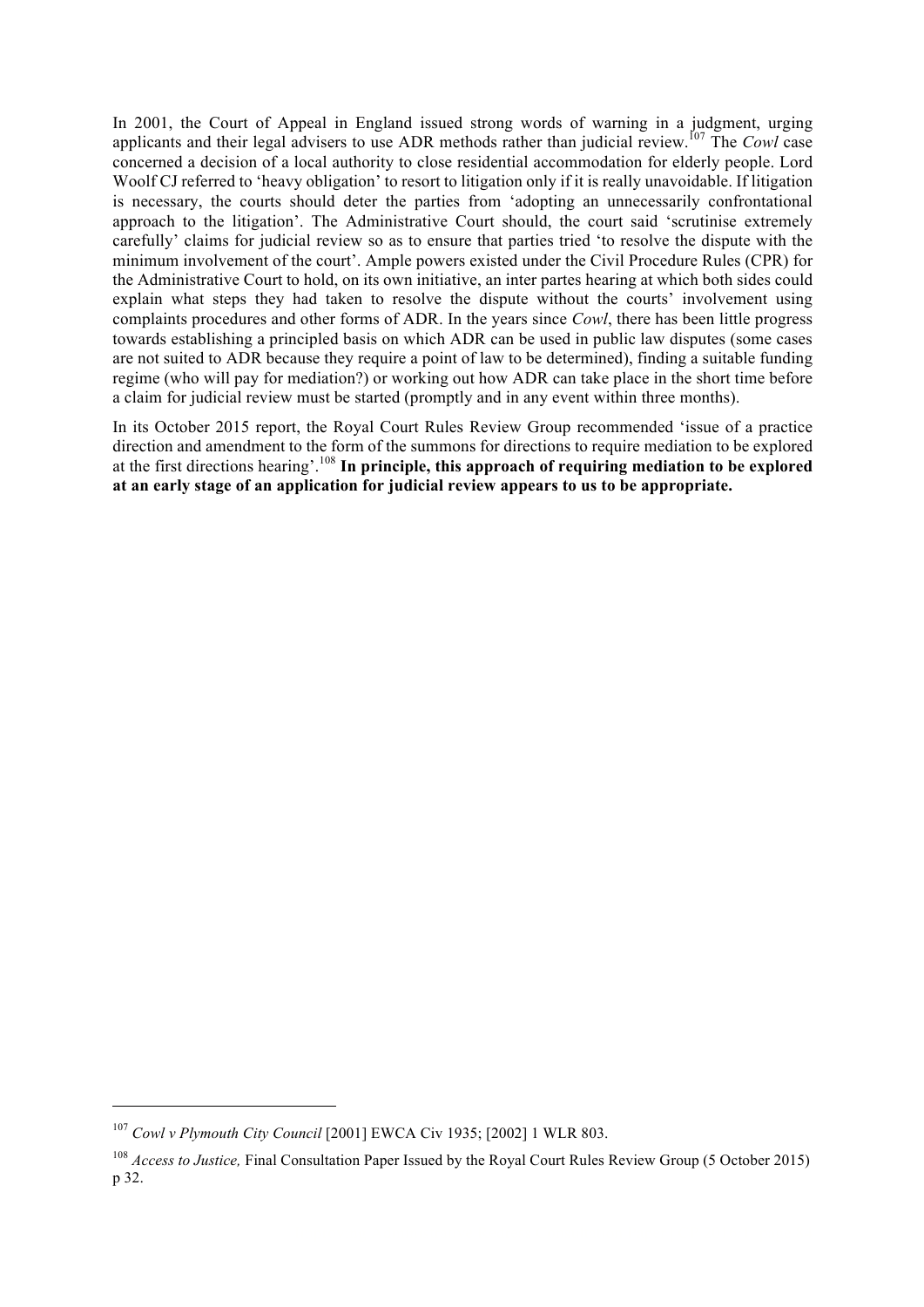### JERSEY LAW COMMISSION

### IMPROVING ADMINISTRATIVE REDRESS CONSULTATION

The consultation report *Improving Administrative Redress in Jersey* and this form can be downloaded from the Jersey Law Commission website www.jerseylawcommission.org

You may use this form to let us have your views on our interim recommendations and consultation questions (or you can set your views out in an email or letter). It is not necessary to respond to all questions.

The consultation closes on 29 July 2016.

Please send responses

- by email to jerseylawcommission@gmail.com or
- by post to Administrative Redress Consultation, Jersey Law Commission, c/o Institute of Law, Law House, 1 Seale Street, St Helier, Jersey JE2 3QG

| I am responding on behalf of the following organisation/law firm (if applicable)                                                                               |
|----------------------------------------------------------------------------------------------------------------------------------------------------------------|
|                                                                                                                                                                |
| <b>T</b> Fig. 1 Fig. and contract a constant on $(A_1, \ldots, A_n)$ is a consequently $\beta$ of an above and $A_1$ . In the $A_2$ of $A_3$ of $\mathbf{F}$ . |

I [give] [do not give] permission (please delete as appropriate) for my name to be listed in the Topic Report as somebody who responded to the consultation.

I [give] [do not give] permission (please delete as appropriate) for my views to be summarised in the Topic Report.

### Part 1 Introduction

| Interim<br>recommendation/consultation<br>question                                                                                                                                                                                                    | Agree | Disagree | Other/comments |
|-------------------------------------------------------------------------------------------------------------------------------------------------------------------------------------------------------------------------------------------------------|-------|----------|----------------|
| All public bodies should set out<br>their internal procedures for<br>dealing with grievances in an<br>accessible, clear and<br>comprehensive manner.                                                                                                  |       |          |                |
| There is a need for further work<br>across the Government of Jersey<br>and other public bodies to improve<br>the quality and consistency of<br>internal complaints procedures in<br>terms of accessibility, clarity,<br>independence and outcomes. In |       |          |                |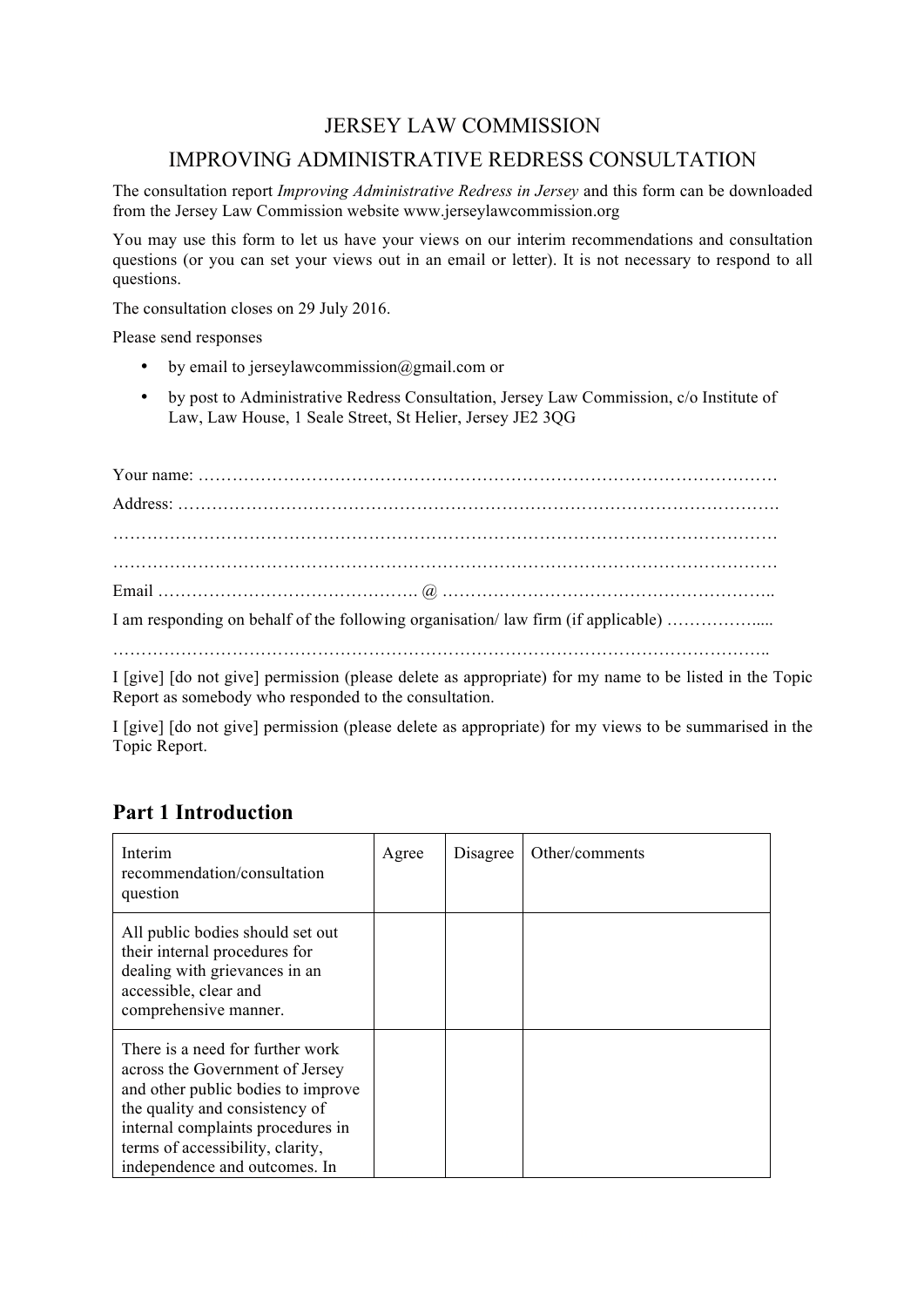| systems that have a public services<br>ombudsman, one of the<br>ombudsman's functions is to<br>develop and ensure implementation<br>of good principles of complaint<br>handling by government bodies. In<br>the absence of such an ombudsman<br>in Jersey, the Chief Minister's<br>Department should lead this work.                                                                                                                                                                                          |  |  |
|---------------------------------------------------------------------------------------------------------------------------------------------------------------------------------------------------------------------------------------------------------------------------------------------------------------------------------------------------------------------------------------------------------------------------------------------------------------------------------------------------------------|--|--|
| A legal duty should be placed on<br>the Chief Minister to make an<br>annual written report to the States<br>Assembly on administrative redress<br>setting out data, analysis and any<br>proposals to develop and improve<br>the system. Data should include<br>informal and formal complaints,<br>appeals to tribunals, the States of<br>Jersey Complaints Panel, use of<br>statutory appeals and applications<br>for judicial review to the Royal<br>Court and other requests for<br>administrative redress. |  |  |
| The States Assembly Privileges<br>and Procedures Committee (PPC)<br>or a States Assembly Scrutiny<br>Panel should assume responsibility<br>for scrutinising and considering the<br>Chief Minister's annual report on<br>administrative justice.                                                                                                                                                                                                                                                               |  |  |
| The Chief Minister's Department<br>should establish a standing<br>committee of experts – the Jersey<br>Administrative Justice Forum – to<br>advise on the development of the<br>administrative redress system.                                                                                                                                                                                                                                                                                                |  |  |

# Part 2 Tribunals

| Interim<br>recommendation/consultation<br>question                                                                                                                                       | Agree | Disagree | Other/comments |
|------------------------------------------------------------------------------------------------------------------------------------------------------------------------------------------|-------|----------|----------------|
| The term 'tribunal' in Jersey<br>legislation should be reserved for<br>judicial bodies adjudicating on<br>appeals and should not be used for<br>bodies exercising advisory<br>functions. |       |          |                |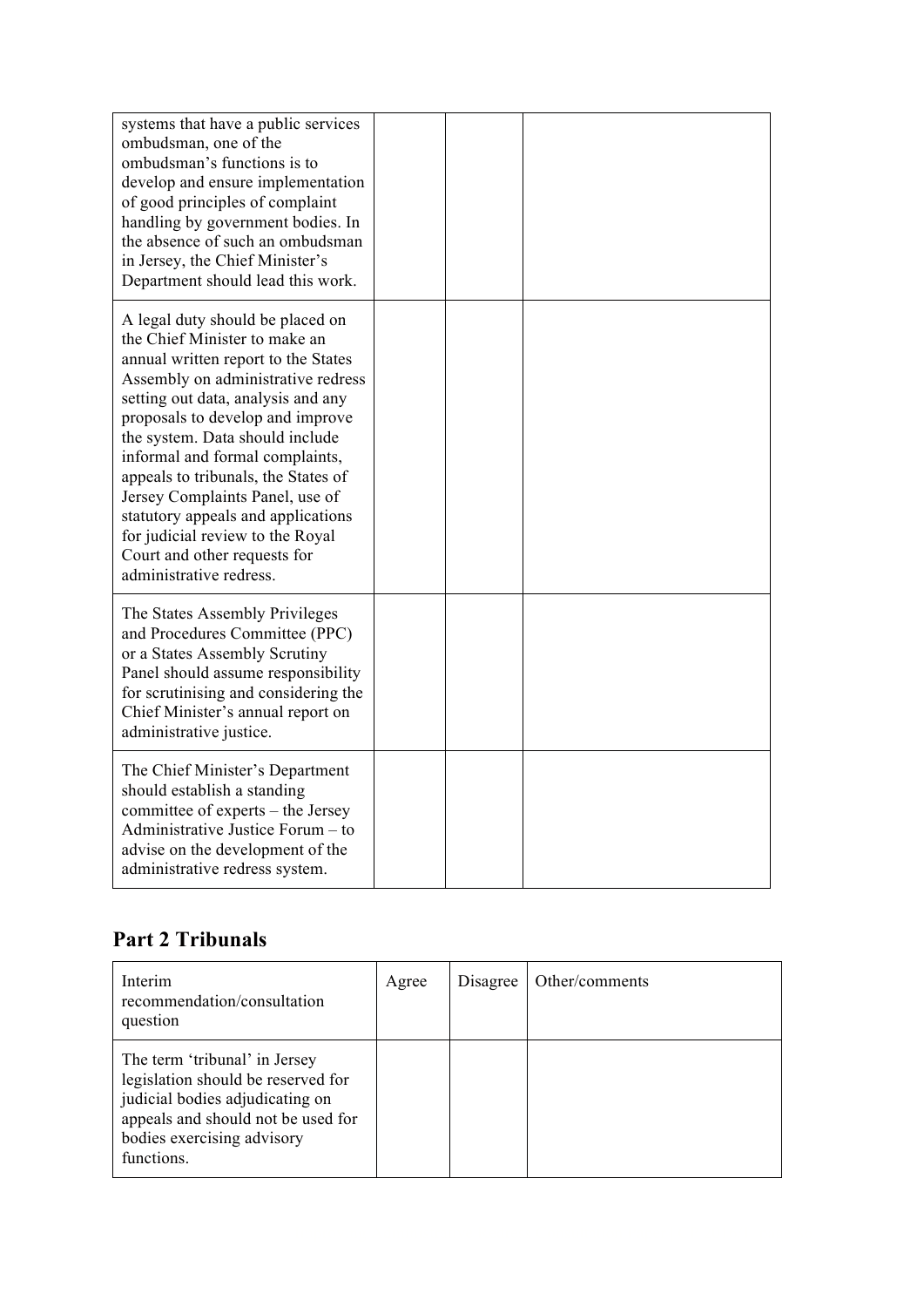| Are there areas of administrative<br>decision-making not currently<br>served by an appeal to a tribunal for<br>which there should be a right of<br>appeal to JAAT?                        |  |  |
|-------------------------------------------------------------------------------------------------------------------------------------------------------------------------------------------|--|--|
| A new tribunal, the Jersey<br><b>Administrative Appeals Tribunal</b><br>(JAAT), should be created to hear<br>appeals against administrative<br>decisions made under a variety of<br>Laws. |  |  |
| The jurisdictions of eight existing<br>tribunals should be transferred to<br>JAAT.                                                                                                        |  |  |
| Four rights of appeal that currently<br>lie to Ministers should be<br>transferred to JAAT (see Part 3 for<br>more detailed discussion).                                                   |  |  |
| Rights of appeal to the Royal Court<br>under 54 Laws should be<br>transferred to JAAT (see Part 6 for<br>more detailed discussion).                                                       |  |  |
| Appeals against adjudications on<br>prisoners should be transferred to<br>JAAT.                                                                                                           |  |  |
| We seek opinions on how the<br>benefits of specialism of tribunal<br>members can best be balanced with<br>the desirability of more flexible<br>deployment.                                |  |  |
| A post of President of JAAT should<br>be created to provide leadership.                                                                                                                   |  |  |
| Ministers should cease to have any<br>role in appointing tribunal<br>members.                                                                                                             |  |  |
| The States Assembly should cease<br>to have a role in the appointments<br>process for tribunal members.                                                                                   |  |  |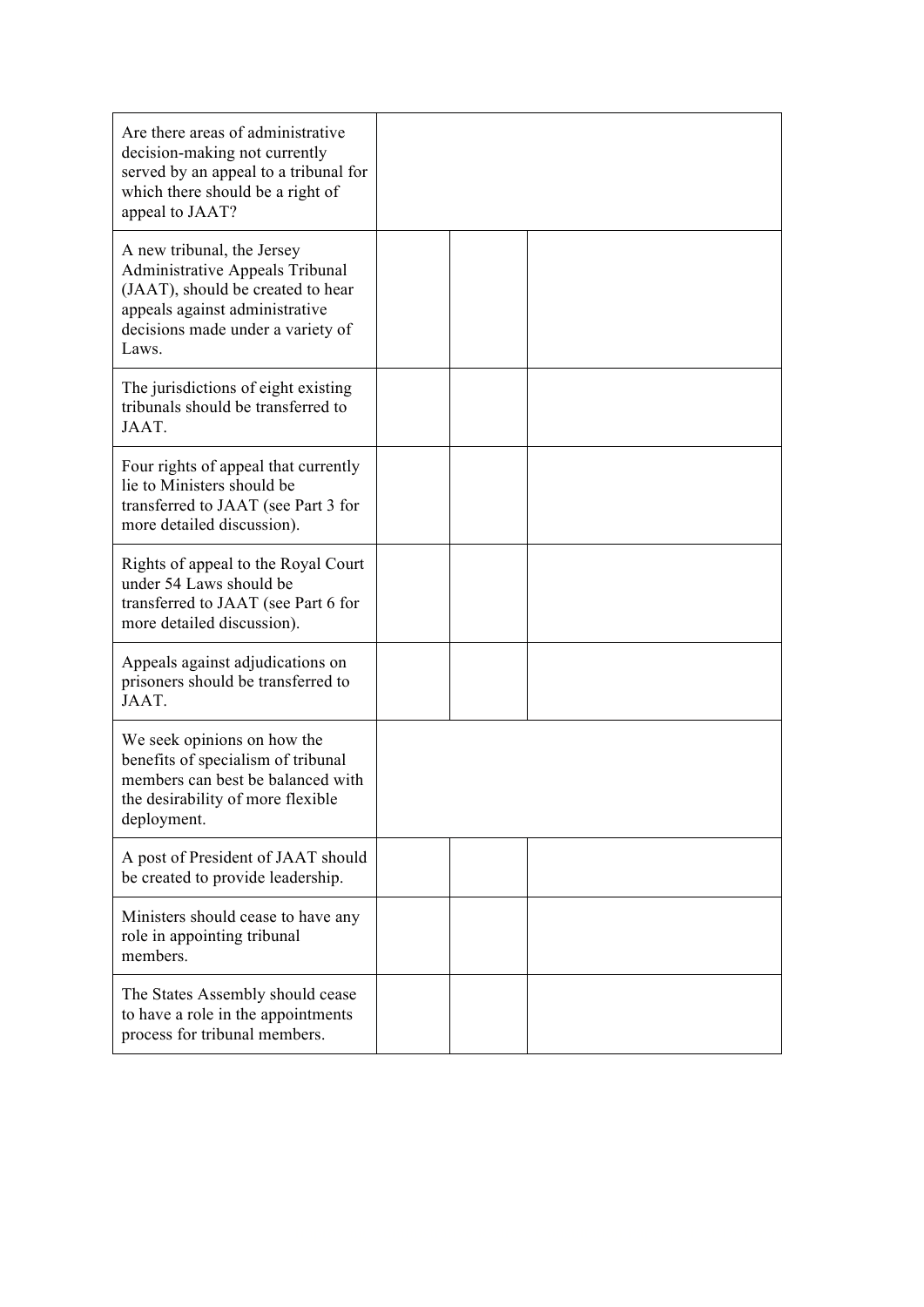| We propose that:                                                                                                                                                                                                                                                                                                                                      |  |  |
|-------------------------------------------------------------------------------------------------------------------------------------------------------------------------------------------------------------------------------------------------------------------------------------------------------------------------------------------------------|--|--|
| (1) The President of JAAT should<br>be appointed by a panel consisting<br>of the Bailiff, the senior Jurat and a<br>lay member nominated by the<br><b>States of Jersey Appointments</b><br>Commission (the independent body<br>that oversees the recruitment of<br>States' employees and appointees<br>to States supported or related<br>bodies).     |  |  |
| (2) Other tribunal members (legally<br>qualified, professional and lay)<br>should be appointed by a panel<br>consisting of the President of<br>JAAT, a Jurat and a lay member<br>nominated by the States of Jersey<br>Appointments Commission.                                                                                                        |  |  |
| Should there be any nationality<br>criteria to be met by applicants<br>seeking appointment as members of<br>JAAT?                                                                                                                                                                                                                                     |  |  |
| Should applicants seeking<br>appointment as members of JAAT<br>have been resident in Jersey for at<br>least 5 years?                                                                                                                                                                                                                                  |  |  |
| The presiding member in all<br>hearings of appeals by JAAT<br>should a legal member (the<br>President of JAAT or an ordinary<br>legal member).                                                                                                                                                                                                        |  |  |
| Do you agree that eligibility for<br>appointment to JAAT as a legally<br>qualified member should not be<br>confined to Jersey advocates and<br>solicitors?                                                                                                                                                                                            |  |  |
| The President of JAAT should hold<br>an academic or professional<br>qualification in law and have not<br>less than 10 years' relevant law-<br>related work experience. Other<br>legal members of JAAT should<br>hold an academic or professional<br>qualification in law and have not<br>less than 7 years' relevant law-<br>related work experience. |  |  |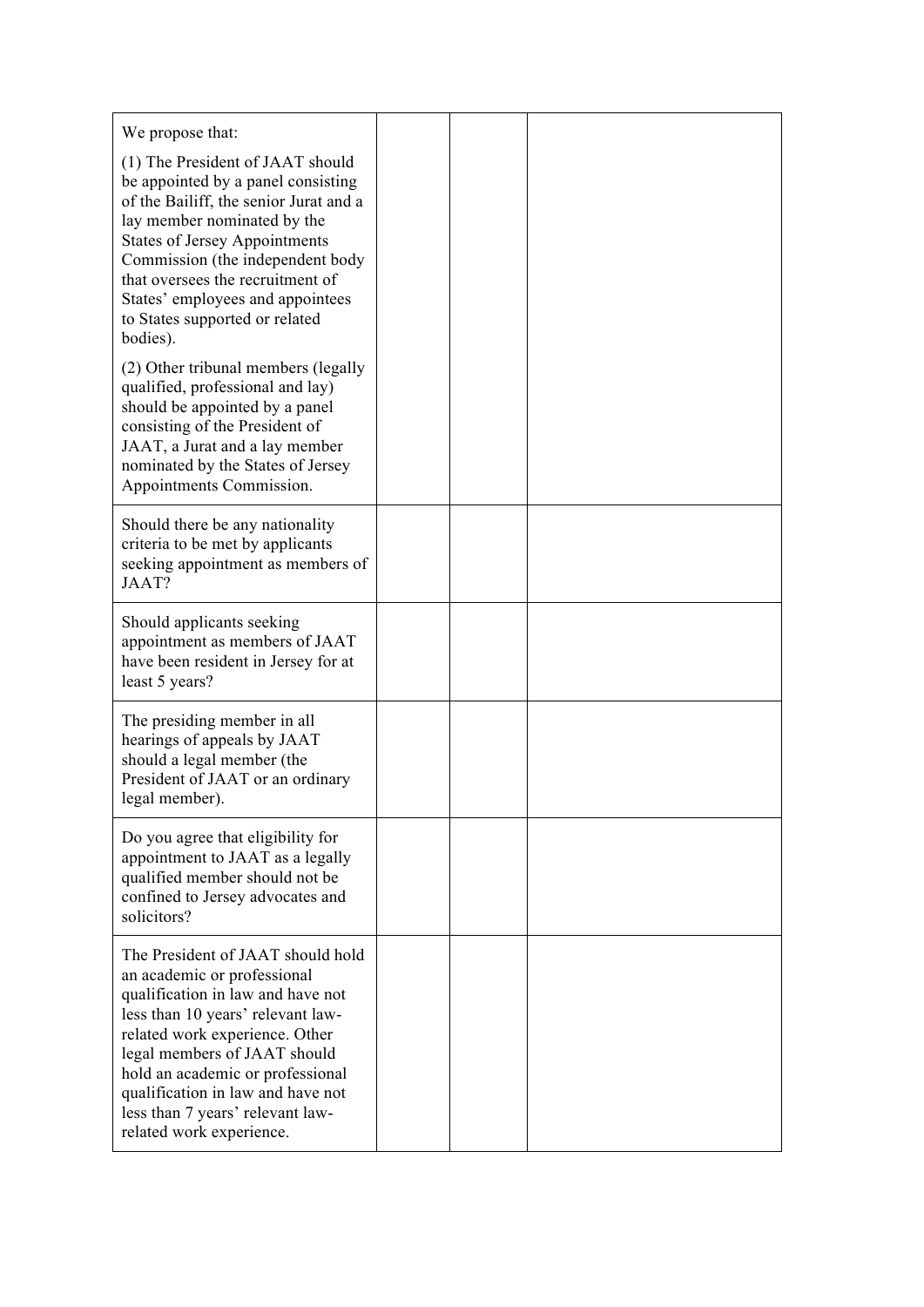| It should be expressly stated in law<br>that that principal criteria for<br>appointment as a tribunal member<br>are merit (that is, possessing the<br>necessary skills to adjudicate<br>impartially on questions of facts<br>and law) and good character.                                                      |  |  |
|----------------------------------------------------------------------------------------------------------------------------------------------------------------------------------------------------------------------------------------------------------------------------------------------------------------|--|--|
| A person aggrieved by a decision<br>not to appoint him or her to JAAT<br>should have a right of appeal to the<br>Royal Court.                                                                                                                                                                                  |  |  |
| Subject to the principal criteria of<br>merit and good character, a legal<br>duty should be placed on the JAAT<br>appointments panels to have regard<br>to the desirability of lay members<br>of tribunals, between them, being<br>broadly reflective of Jersey society.                                       |  |  |
| We seek views on whether panels<br>of JAAT hearing social security and<br>income support appeals should<br>include a member with experience<br>as a benefits claimant or advising<br>benefits claimants.                                                                                                       |  |  |
| Legal, professional and lay<br>members serving on the proposed<br>JAAT should have open-ended<br>appointments, brought to an end by<br>resignation or on reaching a<br>mandatory retirement age.                                                                                                               |  |  |
| The mandatory retirement age for<br>members of JAAT should be 72<br>years.                                                                                                                                                                                                                                     |  |  |
| Removal from office for JAAT<br>members on grounds of misconduct<br>or incapacity should be ordered by<br>the Royal Court upon a joint<br>application by the Attorney General<br>and the President of JAAT (or, in<br>relation to removal of the the<br>President, the longest serving other<br>legal member). |  |  |
| The post of Senior President of<br>JAAT should be salaried, though<br>not necessary a full-time<br>appointment.                                                                                                                                                                                                |  |  |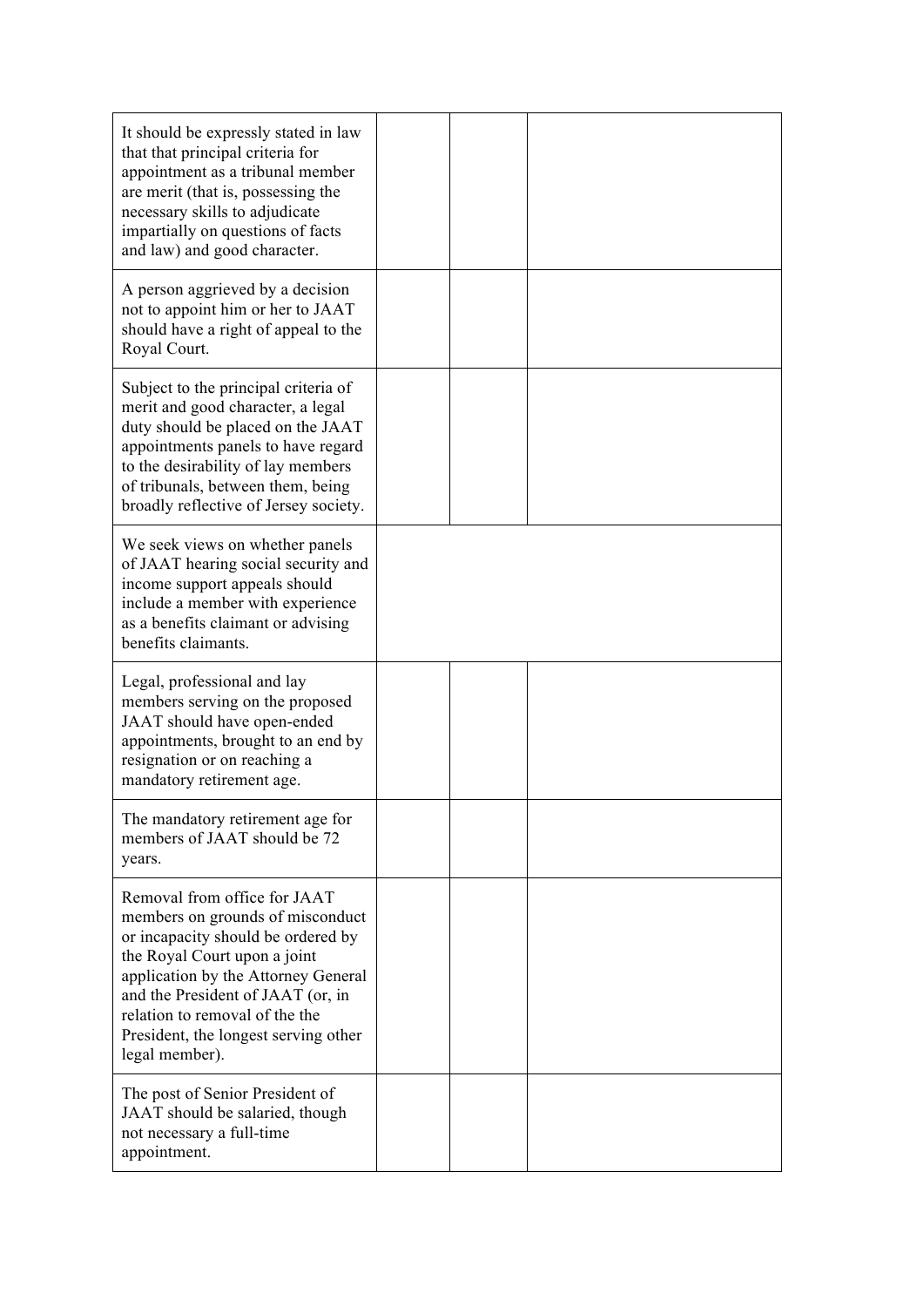| Should the fixed daily sitting fee<br>for lay members be replaced with<br>expenses and compensation for loss<br>of earnings (up to set limits)?                                                                                                                                                                                                                                               |  |  |
|-----------------------------------------------------------------------------------------------------------------------------------------------------------------------------------------------------------------------------------------------------------------------------------------------------------------------------------------------------------------------------------------------|--|--|
| All fees and expenses paid to<br>tribunal members should be from<br>the Judicial Greffe's budget, not<br>from the public body against whose<br>decisions members hear appeals.                                                                                                                                                                                                                |  |  |
| A programme of training should be<br>provided on an ongoing basis to<br>legal, professional and lay members<br>of JAAT to ensure that the highest<br>professional standards are<br>maintained.                                                                                                                                                                                                |  |  |
| The work of JAAT should be<br>funded and administered through<br>the Judicial Greffe.                                                                                                                                                                                                                                                                                                         |  |  |
| The administration of JAAT should<br>be based at Trinity House, where<br>hearings should also be held except<br>for mental health appeals which<br>should continue to be heard at St<br>Saviour's Hospital or similar<br>facility. New signage should be<br>installed to make it plain that<br>Trinity House is the home of JAAT<br>as well as the Employment and<br>Discrimination Tribunal. |  |  |
| The procedures for making an<br>appeal to JAAT should be set out in<br>a coherent and user-friendly set of<br>rules.                                                                                                                                                                                                                                                                          |  |  |
| The JAAT rules should contain an<br>overriding objective.                                                                                                                                                                                                                                                                                                                                     |  |  |
| The JAAT Rules should enable<br>orders to be made transferring<br>appeals from JAAT to the Royal<br>Court and vice versa.                                                                                                                                                                                                                                                                     |  |  |
| The JAAT Rules should enable<br>appeals to be resolved without a<br>hearing where this is appropriate<br>and in the interests of justice.                                                                                                                                                                                                                                                     |  |  |
| Except for mental health appeals,<br>all JAAT hearings should be in                                                                                                                                                                                                                                                                                                                           |  |  |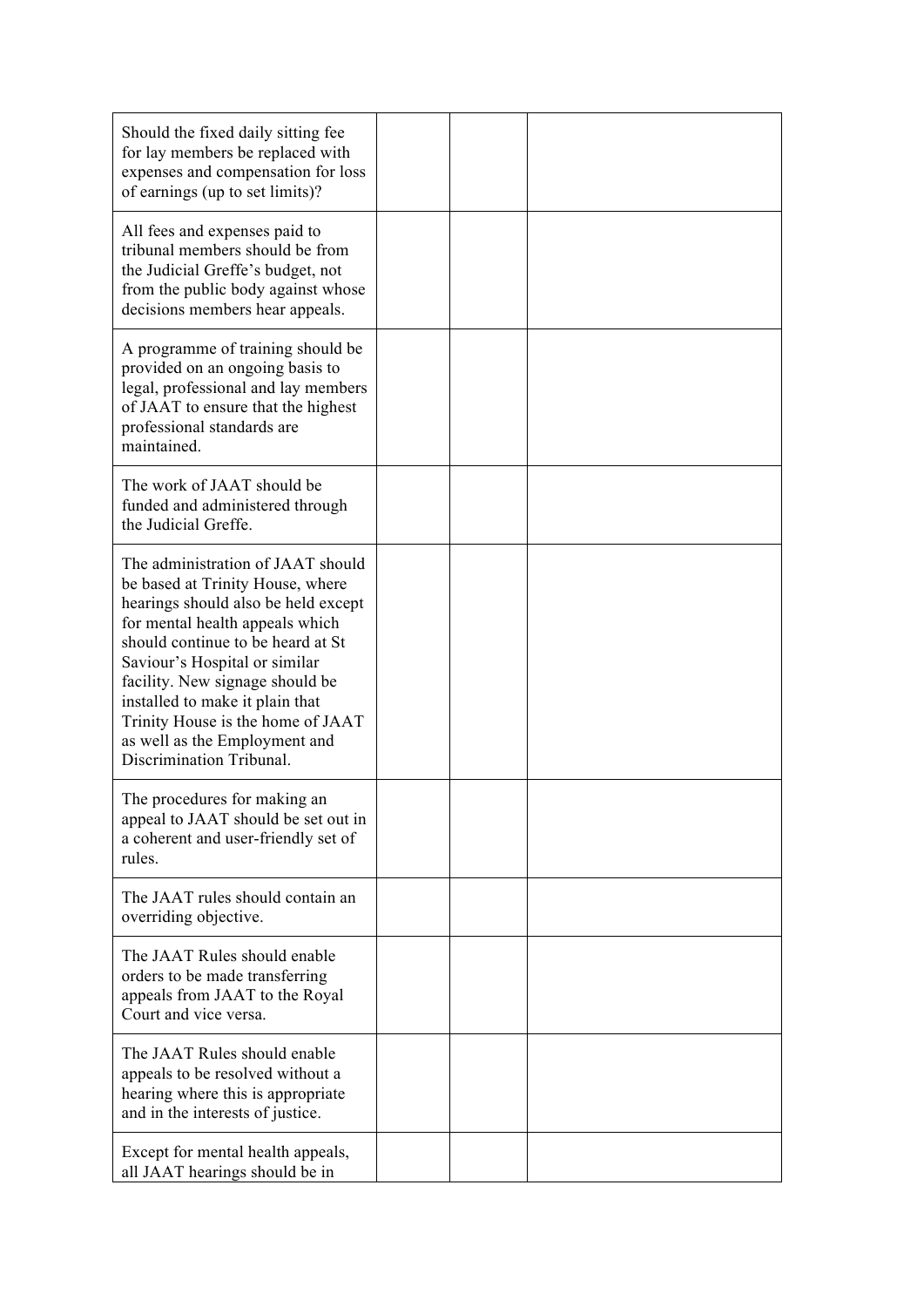| public unless the chairman of the<br>panel orders otherwise (if<br>compatible with ECHR Article 6).                                                                                                                                                                                                                                                                                                    |  |  |  |
|--------------------------------------------------------------------------------------------------------------------------------------------------------------------------------------------------------------------------------------------------------------------------------------------------------------------------------------------------------------------------------------------------------|--|--|--|
| Our provisional assessment is that<br>practices relating to the<br>pronouncement of judgments in<br>Jersey's administrative tribunals are<br>in breach of the minimum standards<br>for open justice. We seek views on<br>which of the options for reform set<br>out in the consultation report would<br>be preferable to bring current<br>practices into conformity with<br>human rights requirements. |  |  |  |
| We seek views on what regulation<br>is needed, if any, on rights of<br>audience to represent appellants at<br>JAAT hearings.                                                                                                                                                                                                                                                                           |  |  |  |
| We seek views on how provision of<br>appropriate legal representation<br>before the Jersey Administrative<br>Appeals Tribunal should be<br>organised.                                                                                                                                                                                                                                                  |  |  |  |

# Part 3 Appeals and reviews determined by Ministers

| Interim recommendation/<br>consultation question                                                                                                   | Agree | Disagree | Other / comment |
|----------------------------------------------------------------------------------------------------------------------------------------------------|-------|----------|-----------------|
| Appeals from Connétables relating<br>to civil marriage and partnership<br>venues should be made to JAAT,<br>not the Minister for Home Affairs.     |       |          |                 |
| Do you agree that the Chief<br>Minister should continue to have a<br>role in reviewing decisions under<br>the Civil Aviation (Jersey) Law<br>2008? |       |          |                 |
| Appeals from the Agent of Impôt<br>relating to duties should be made to<br>JAAT, not the Minister for<br>Treasury and Resources.                   |       |          |                 |
| Appeals relating to special<br>educational needs assessments and<br>provision should be made to JAAT,<br>not the Minister for Education or         |       |          |                 |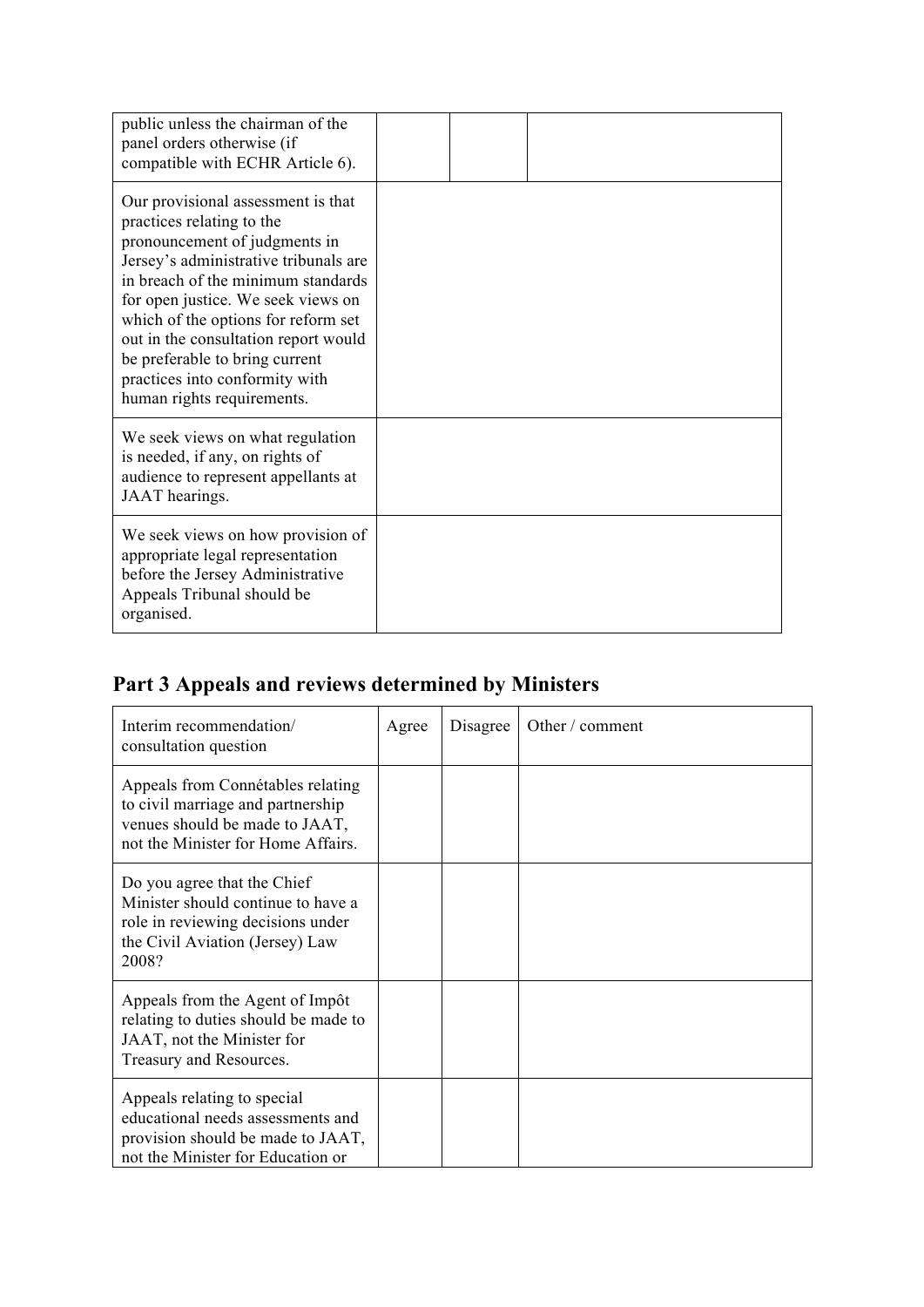| any officer or panel appointed by<br>the Minister.                                                                                                   |  |  |  |
|------------------------------------------------------------------------------------------------------------------------------------------------------|--|--|--|
| Appeals from the Inspector under<br>Article 8 of the Motor Vehicle<br>Registration (Jersey) Law 1993<br>should be made to JAAT, not the<br>Minister. |  |  |  |

## Part 4 States of Jersey Complaints Panel

Note: our main interim recommendation is that the Complaints Panel should be abolished. Nonetheless, we explore ways in which (if it is retained) the Complaints Panel could be reformed. We seek views on both these options.

| Interim<br>recommendation/consultation<br>question                                                                                                                                                                                                                                           | Agree | Disagree | Other/comment |
|----------------------------------------------------------------------------------------------------------------------------------------------------------------------------------------------------------------------------------------------------------------------------------------------|-------|----------|---------------|
| We seek views on whether an<br>evolutionary approach to reform of<br>the Complaints Panel is desirable or<br>whether it should be abolished and<br>replaced with a public services<br>ombudsman. Our provisional view<br>is that that latter course is<br>preferable.                        |       |          |               |
| If, contrary to our interim view, the<br>Complaints Panel is retained:<br>should the States Assembly have a<br>legal obligation to 'have regard to<br>the desirability of Panel members,<br>between them, being broadly<br>reflective of Jersey society'?                                    |       |          |               |
| If, contrary to our interim view, the<br>Complaints Panel is retained:<br>should the Complaint Panel's remit<br>be extended beyond decisions of<br>Ministers and Government of<br>Jersey departments? If so, which<br>public bodies should people be able<br>to complain about to the Panel? |       |          |               |
| If, contrary to our interim view, the<br>Complaints Panel is retained, we<br>recommend that the grounds of<br>review should be expressly defined<br>in terms of maladministration.                                                                                                           |       |          |               |
| If, contrary to our preferred view,<br>the Complaints Panel is retained, it                                                                                                                                                                                                                  |       |          |               |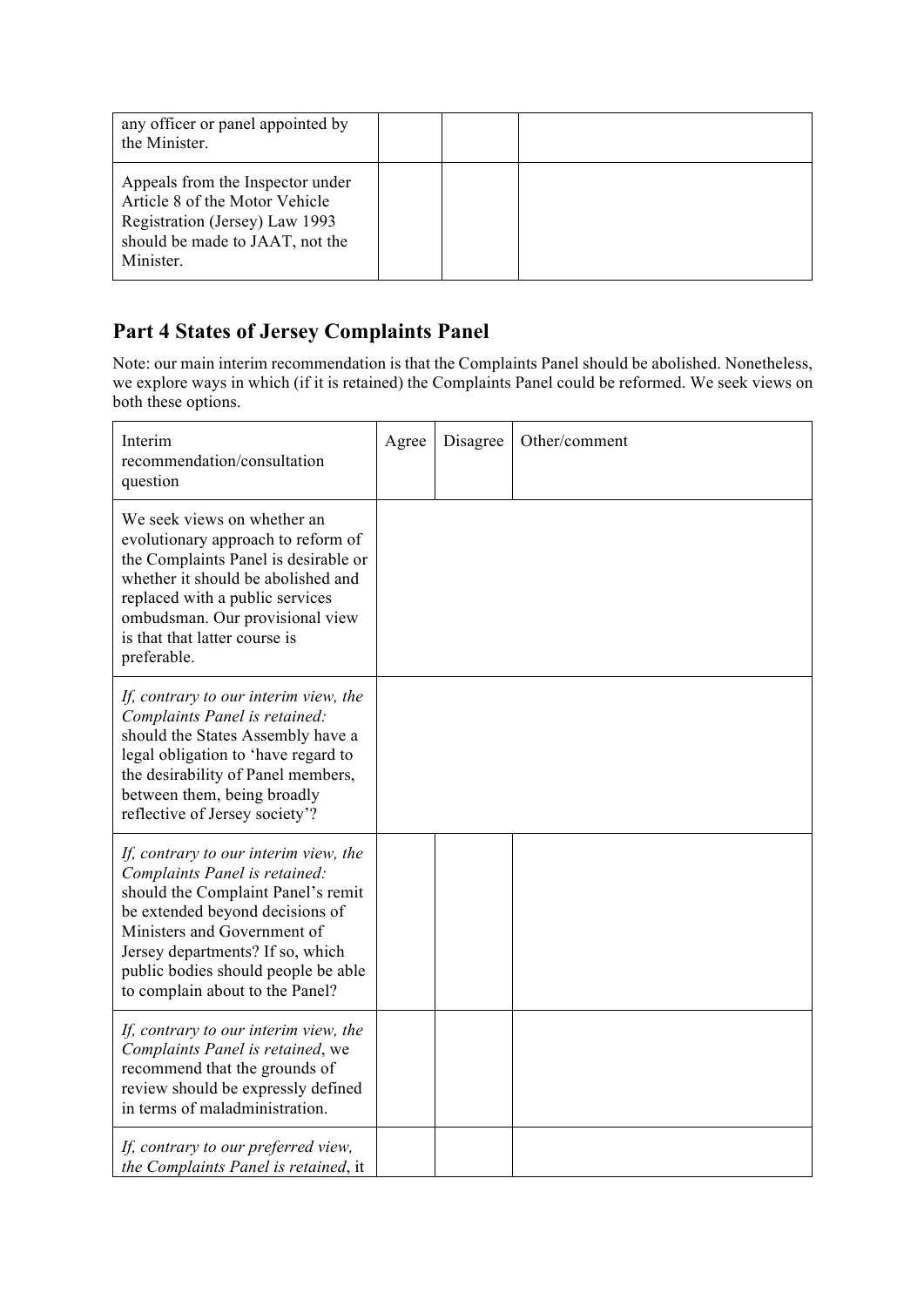| should not seek to deal with<br>questions of law. Defining the<br>Complaint Panel's role as being in<br>relation to maladministration, rather<br>than the current grounds of review<br>set out in Article 9 of the 1982<br>Law, would help achieve this.                                                                               |  |  |
|----------------------------------------------------------------------------------------------------------------------------------------------------------------------------------------------------------------------------------------------------------------------------------------------------------------------------------------|--|--|
| If, contrary to our preferred view,<br>the Complaints Panel is retained,<br>the Complaints Panel should not<br>consider complaints where the<br>complainant has (or had) a right of<br>appeal to JAAT or the Royal Court,<br>or could reasonably have made an<br>application for judicial review to<br>the Royal Court.                |  |  |
| If, contrary to our preferred view,<br>the Complaints Panel is retained,<br>the Greffier of the States should<br>cease to be point of entry for<br>complaints. The role should be<br>assumed by the Judicial Greffe.                                                                                                                   |  |  |
| If, contrary to our preferred view,<br>the Complaints Panel is retained,<br>the power to broker informal<br>resolution should not to restricted<br>to the chairman and deputy<br>chairman. It should be conferred on<br>the Complaints Panel, enabling any<br>member to exercise the power and<br>for the Panel to work more flexibly. |  |  |
| If, contrary to our preferred view,<br>the Complaints Panel is retained,<br>all members should receive good<br>quality training on all aspects of the<br>Panel's work including informal<br>resolution.                                                                                                                                |  |  |
| If, contrary to our preferred view,<br>the Complaints Panel is retained, it<br>should cease to hold public<br>hearings and focus on using<br>investigatory techniques to find<br>facts and develop its<br>recommendations.                                                                                                             |  |  |
| If, contrary to our preferred view,<br>the Complaints Panel is retained,<br>reports following hearings should                                                                                                                                                                                                                          |  |  |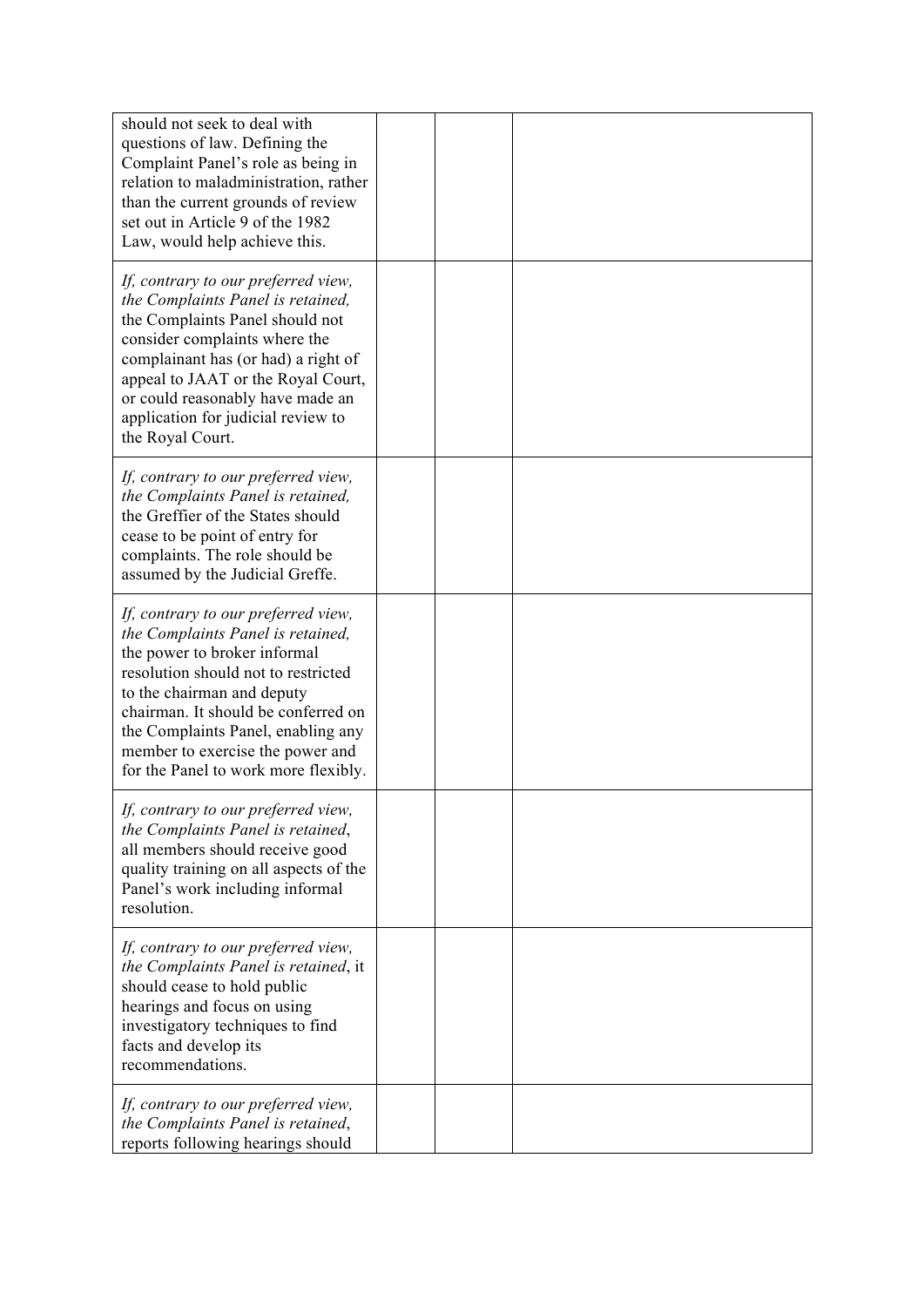| be more succinct and seek to focus<br>on the gist of the complaint.                                                                                                                                                                                                                                                                                                                                                                                                      |  |  |
|--------------------------------------------------------------------------------------------------------------------------------------------------------------------------------------------------------------------------------------------------------------------------------------------------------------------------------------------------------------------------------------------------------------------------------------------------------------------------|--|--|
| If, contrary to our preferred view,<br>the Complaints Panel is retained,<br>the Panel should have its own<br>website, which should be used to<br>archive past reports and annual<br>reports and be developed into a<br>resource for complainants and their<br>advisers.                                                                                                                                                                                                  |  |  |
| If, contrary to our preferred view,<br>the Complaints Panel is retained,<br>we seek views on how the<br>Complaints Panel should relate to<br>the States Assembly.                                                                                                                                                                                                                                                                                                        |  |  |
| If, contrary to our preferred view,<br>the Complaints Panel is retained,<br>the confusing terminology of<br>'Panel' and 'boards' should be<br>abolished. There is no need for the<br>1982 Law to make this distinction.                                                                                                                                                                                                                                                  |  |  |
| Our overarching finding is that<br>previous attempts at reform have<br>not succeeded in enhancing<br>political or public confidence in the<br>Complaints Panel or in improving<br>its effectiveness as an<br>administrative redress remedy. Our<br>interim view is that a bolder<br>approach is now needed. It should<br>be recognised that the Complaints<br>Panel has outlived its usefulness<br>and should be replaced with a<br>public services ombudsman<br>scheme. |  |  |

# Part 5 A Jersey Public Services Ombudsman

| Interim recommendation                                                                                                                                | Agree | Disagree | Other / comments |
|-------------------------------------------------------------------------------------------------------------------------------------------------------|-------|----------|------------------|
| The Chief Minister's Office<br>should commission a<br>research study on the<br>benefits and costs of<br>introducing an ombudsman<br>scheme in Jersey. |       |          |                  |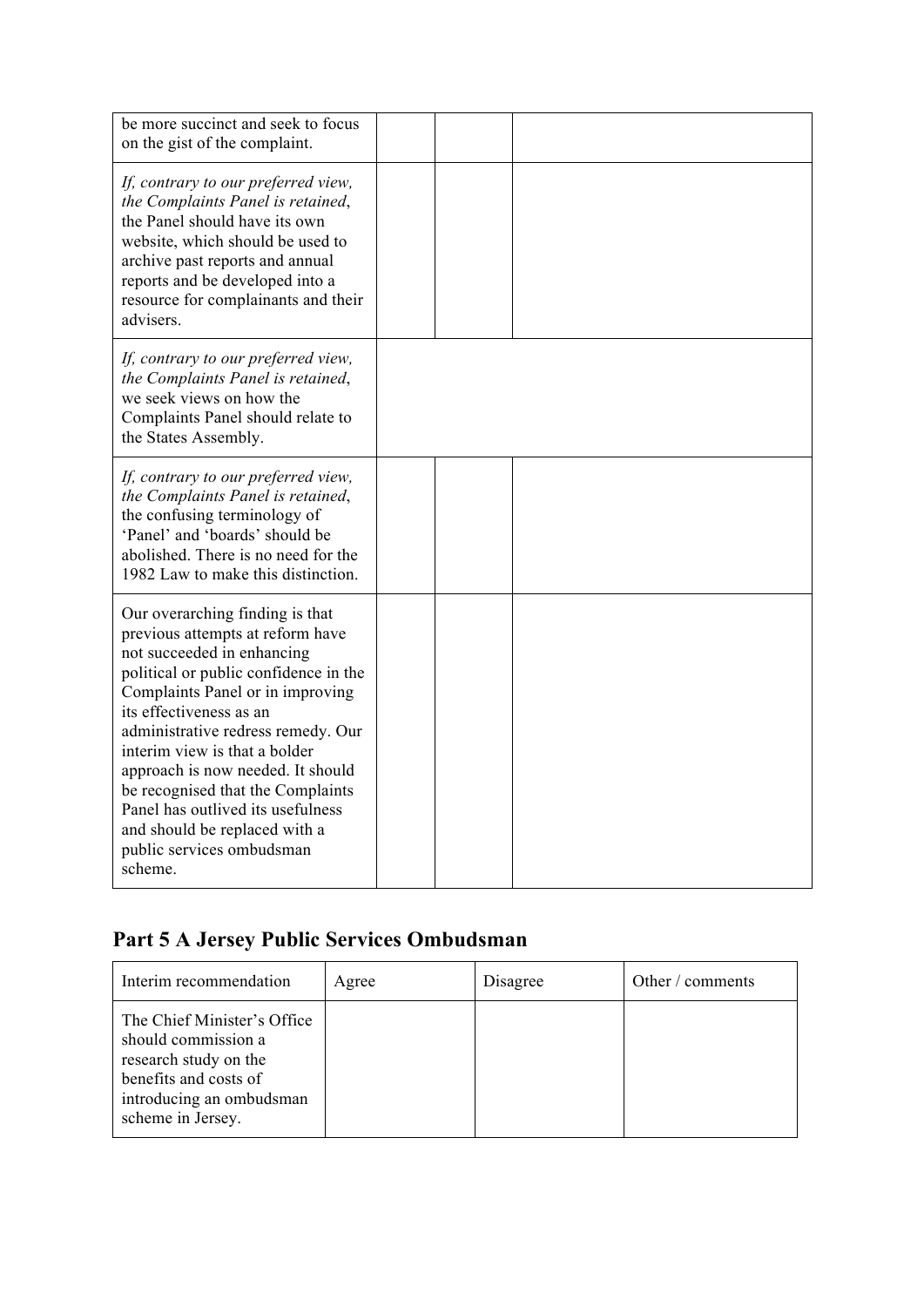# Part 6 The Royal Court

| Interim recommendation/<br>consultation question                                                                                                                                                                                                                                                            | Agree | Disagree | Other / comment |
|-------------------------------------------------------------------------------------------------------------------------------------------------------------------------------------------------------------------------------------------------------------------------------------------------------------|-------|----------|-----------------|
| Should the Jersey Law<br>Commission review the<br>operation of the ground of<br>appeal formulated as 'the<br>decision was unreasonable<br>having regard to all the<br>circumstances of the case'?                                                                                                           |       |          |                 |
| There are 54 appeals (see<br>Table 6.A) in respect of<br>which JAAT would be a<br>more proportionate body to<br>hear the appeal than the<br>Royal Court. We seek<br>views on whether any of<br>these rights of appeal<br>should be excluded from<br>the proposed transfer of<br>jurisdiction to JAAT.       |       |          |                 |
| The Royal Court Rules<br>should enable orders to be<br>made transferring appeals<br>the Royal Court to JAAT<br>and vice versa.                                                                                                                                                                              |       |          |                 |
| There should be a standard<br>time limit for making<br>administrative appeals<br>(unless there is an<br>overwhelming public<br>interest in specifying a<br>different limit). The<br>standard time limit should<br>be 28 days from the<br>appellant receiving notice<br>of the decision appealed<br>against. |       |          |                 |
| A 'second appeal' to the<br>Royal Court on a question<br>of law should exist from all<br>final determinations of the<br>proposed Jersey<br><b>Administrative Appeals</b><br>Tribunal. The right to<br>exercise such an appeal<br>should be subject to leave<br>being granted either by                      |       |          |                 |